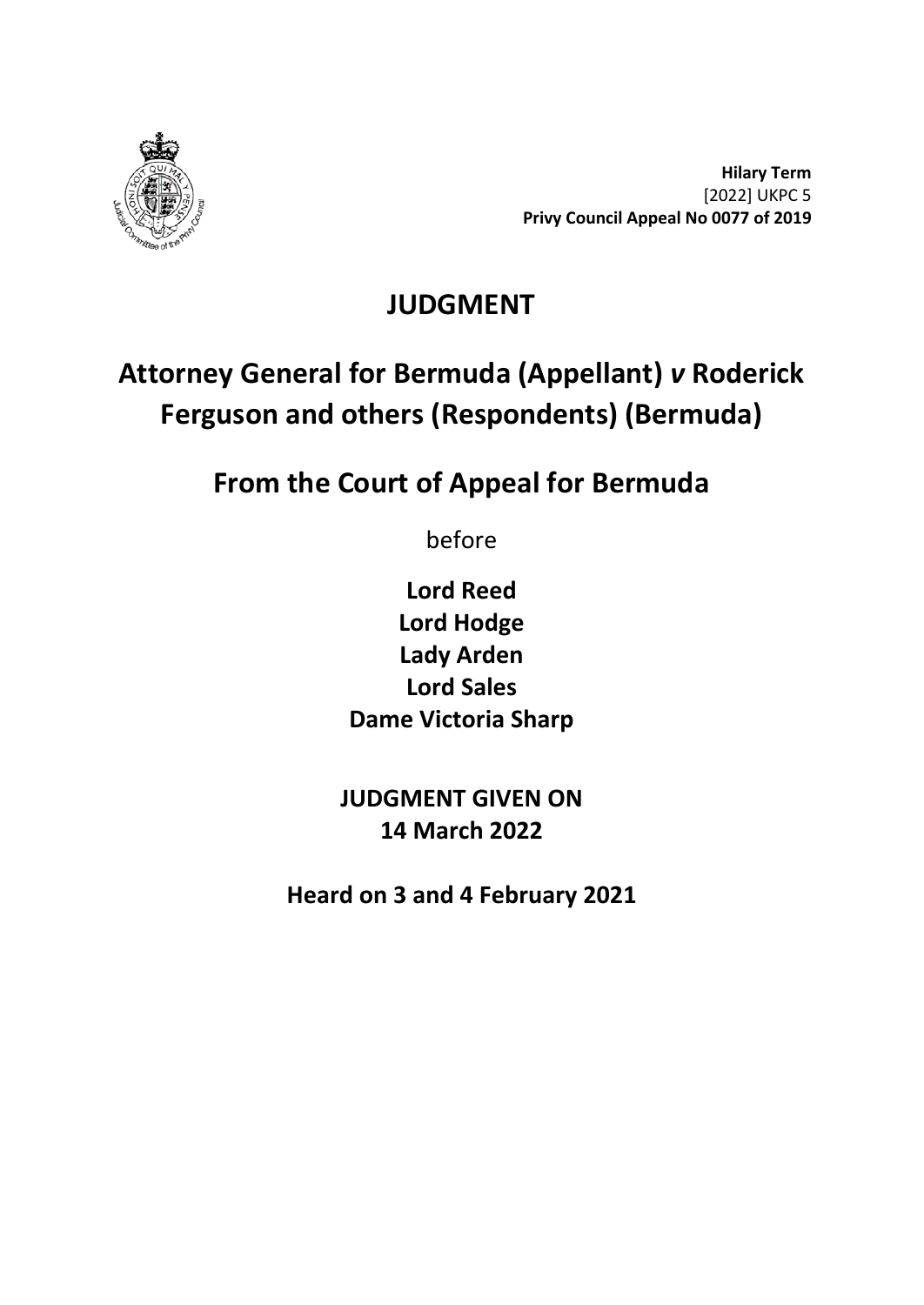*Appellant* Jonathan Crow QC Tom Cross (Instructed by Charles Russell Speechlys LLP)

*Respondents* Lord Pannick QC Rod S Attride-Stirling Sean Dunleavy (Instructed by Freshfields Bruckhaus Deringer LLP)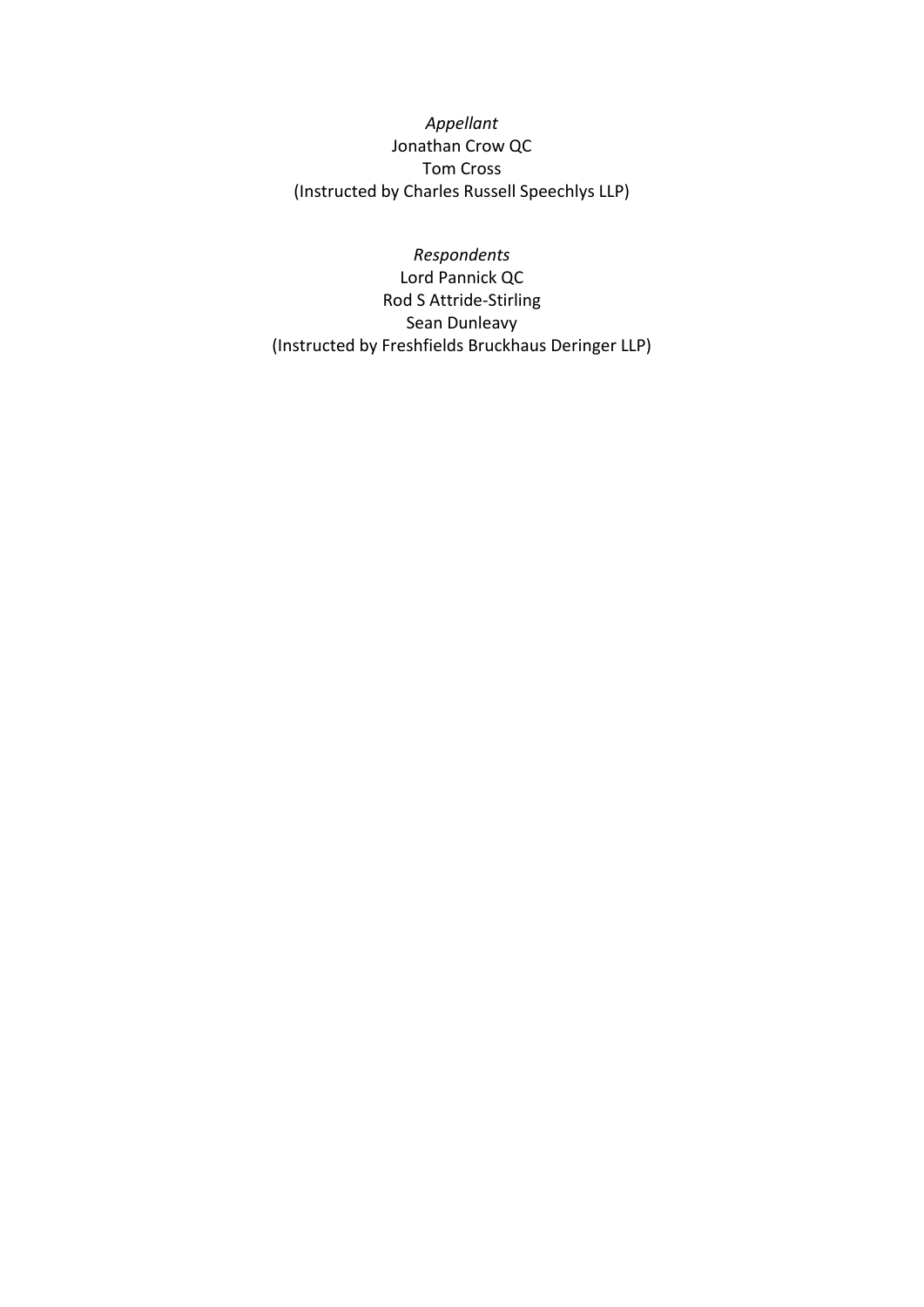#### **LORD HODGE AND LADY ARDEN: (with whom Lord Reed and Dame Victoria Sharp agree)**

#### **OVERVIEW OF THIS APPEAL**

1. This appeal is about whether the law of Bermuda recognises same-sex marriage. Section 53 of the Domestic Partnership Act 2018 of Bermuda ("the DPA") confines marriage to a union between a man and a woman. However, both the Supreme Court and the Court of Appeal of Bermuda have held that this restriction is invalid, and so the Attorney General of Bermuda appeals to the Board. The question of invalidity turns on three matters: (1) religious purpose - is section 53 inoperative because it was enacted for a religious purpose? (2) freedom of conscience - do the respondents have a constitutional right to freedom of conscience with regard to their belief that same-sex unions should be legally recognised as marriage, and, if so, does section 53 contravene that right? and (3) creed-based discrimination - is the respondents' belief that samesex marriage should be legally recognised a "creed" entitling the respondents to constitutional protection from discrimination on that basis, with the consequence that section 53 violates that protection? The Supreme Court of Bermuda (Chief Justice Kawaley) found for the respondents on points (2) and (3) and the Court of Appeal found for the respondents on points (1) and (2). For the reasons in this judgment, the Board considers that the respondents should not have succeeded on any of the three points and that this appeal should be allowed. A short statement of the Board's reasons will be found in the section headed "Conclusion" at the end of this judgment.

2. The first respondent is Mr Roderick Ferguson, a Bermudian who currently resides in Boston, who is gay. His complaint is that the DPA deprived him of the right to marry, offering instead a separate relationship status. The second respondent is OUTBermuda, a charity devoted to addressing the challenges faced by LGBTQ Bermudians. The third respondent is Ms Maryellen Jackson, a lesbian Bermudian. The fourth to sixth respondents are Dr Gordon Campbell, a trustee of the Wesley Methodist Church, Ms Sylvia Hayward-Harris and The Parlor Tabernacle of the Vision Church of Bermuda.

# **DOMESTIC PARTNERSHIP ACT 2018, SECTION 53**

3. The DPA principally provides for the legal recognition of relationships between two individuals. These are domestic partnerships and may be entered into by any two persons. The DPA regulates the conditions of eligibility, and formalities, for domestic partnerships, and their termination. The preamble to the Act describes its purpose as follows and makes no reference to any religious purpose: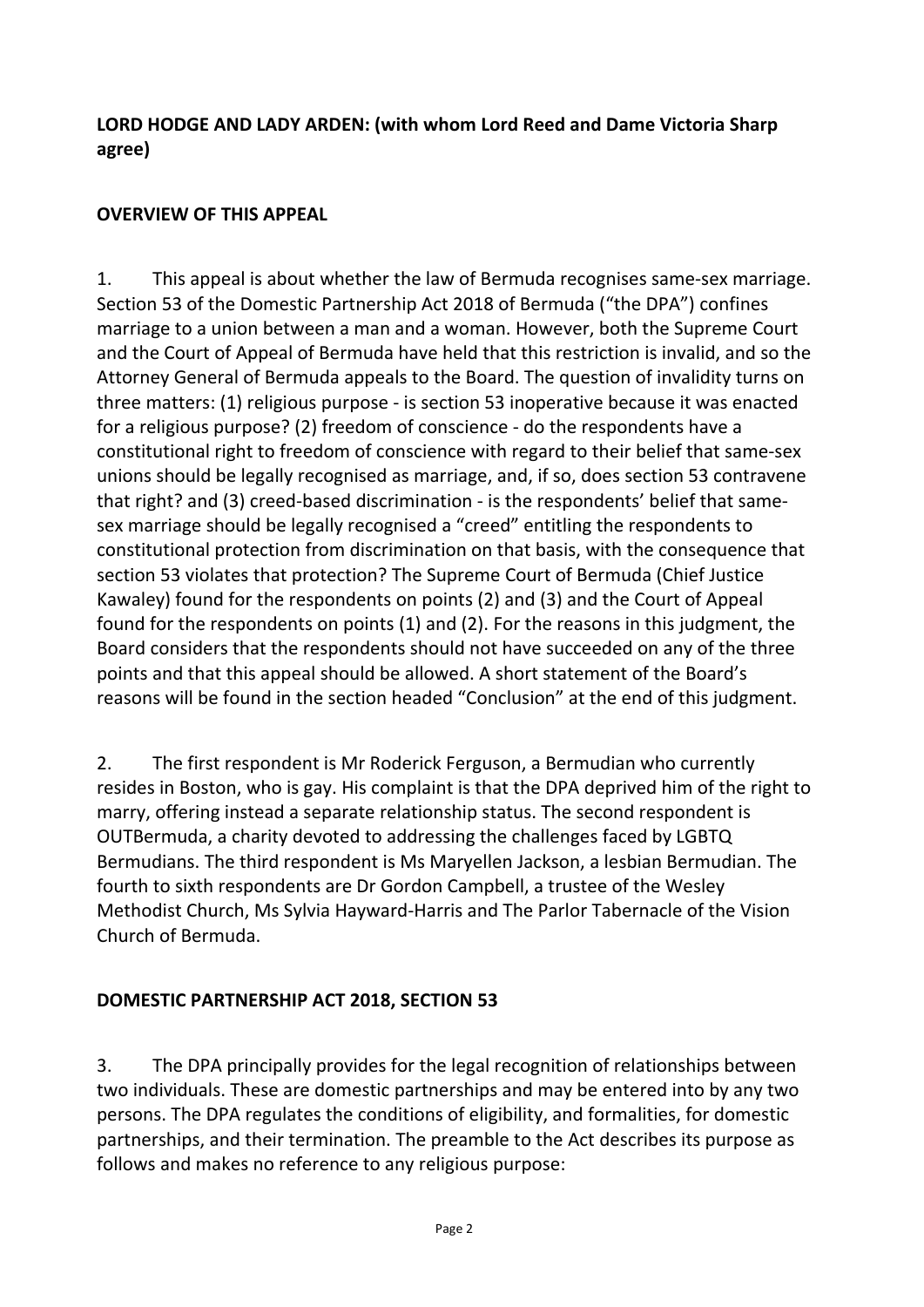"WHEREAS it is expedient to provide for the formalisation and registration of a relationship between adult couples, to be known as a domestic partnership, to clarify the law relating to marriage, and to make connected and related provision;"

4. Section 53 of the DPA provides:

"53. Notwithstanding anything in the Human Rights Act 1981, any other provision of law or the judgment of the Supreme Court in *Godwin and DeRoche v The Registrar General and others* delivered on 5 May 2017, a marriage is void unless the parties are respectively male and female."

5. Section 54 provides that it does not apply to same-sex marriages entered into between the date of the decision in *Godwin* and the commencement date of the DPA.

6. Section 48(1) of the DPA states that section 53 and other specified provisions of the DPA and section 15(c) of the Matrimonial Causes Act 1974, which provides that a marriage is void unless the parties are male and female, are to take effect notwithstanding anything to the contrary in the Human Rights Act 1981 of Bermuda ("the HRA"). The protections of the Human Rights Act are therefore not available in support of same-sex marriage.

#### **THE CONSTITUTION OF BERMUDA**

7. The Legislature of Bermuda can make laws subject to the Constitution of Bermuda ("the Constitution" or the "Bermudian Constitution"). This is set out in Schedule 2 to the Bermuda Constitution Order 1968 ("the Constitution Order") enacted by the United Kingdom. So, the Constitution derives its legal attributes from UK legislation, and that is a signal that the Constitution of Bermuda is not like that of a fully independent state. A very special feature of the Bermudian constitutional position is that it is multi-layered. The UK Parliament may have retained powers in relation to the Constitution of Bermuda. The UK is as a matter of international law responsible for its international affairs as the Board explains below.

8. The Constitution sets out the main political institutions of Bermuda. The Legislature consists of a Senate, whose members are appointed by the Governor, and the House of Assembly ("the Assembly"), which is an elected body. Subject to the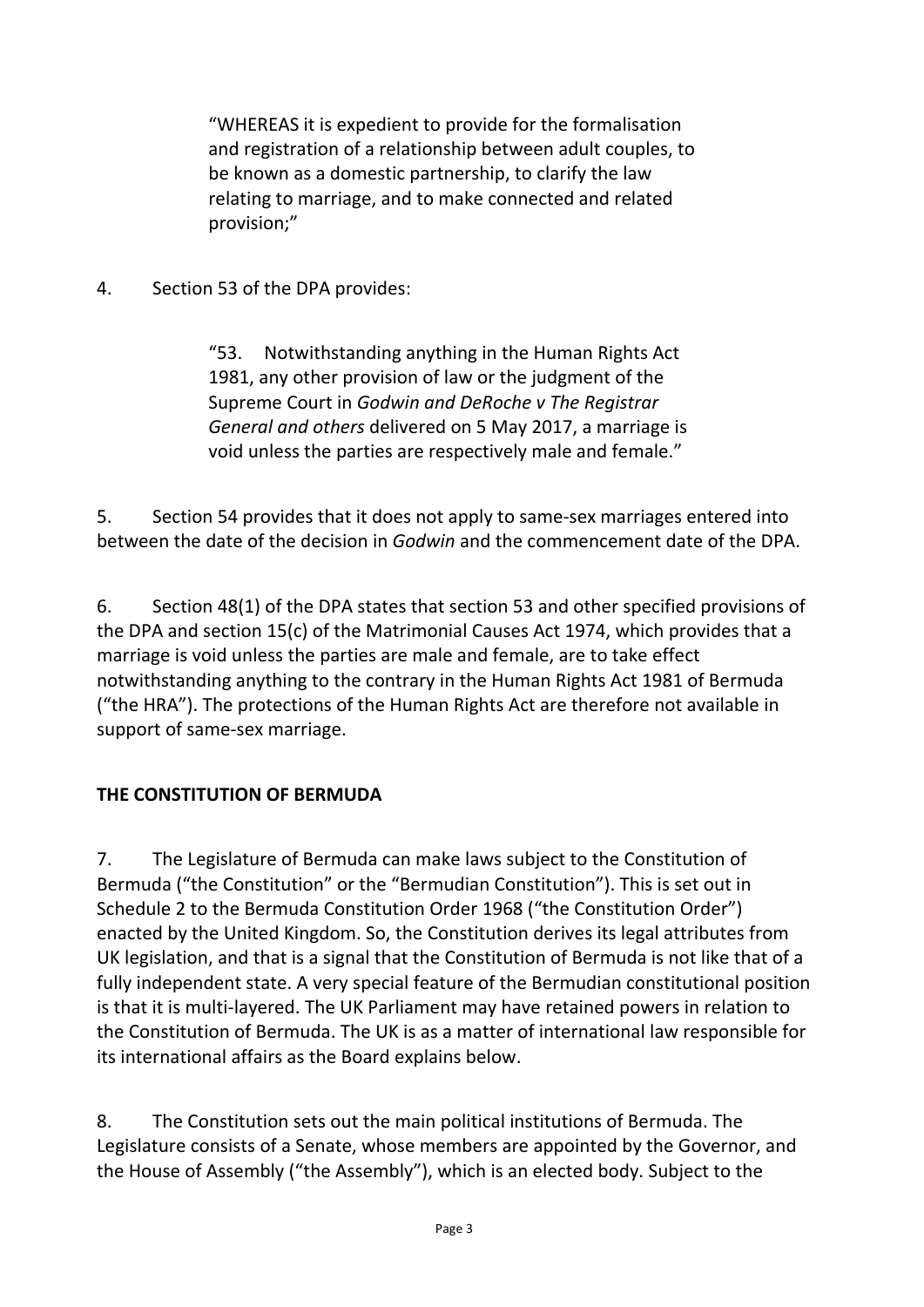Constitution, the Legislature has power to make laws for the peace, order and good government of Bermuda (section 34 of the Constitution). In addition, Bermuda has a ministerial system of government with an executive, and this is the principal body for making policy. The Legislature may determine its own privileges (see section 46 of the Constitution) but there is no information about any privilege attaching to the proceedings of the Legislature. As to the role of religion under the Constitution, there is no preamble to the Constitution and thus no statement about religion. The Constitution does not, however, provide that laws must not be passed for a religious purpose.

9. Chapter 1 of the Constitution sets out fundamental rights and freedoms. The Constitution does not confer any right to marry. Relevant to this appeal are sections 8 and 12, which (among other matters) guarantee freedom of conscience and protection from particular forms of discrimination, including creed-based discrimination, respectively. Under section 8(5), a law may interfere with constitutional rights where reasonably justified on the specified grounds. The presence of sections 8(1) and 12 indicate that Bermuda is a society in which different views may be held on religious matters and matters of conscience, and that difference must be respected. Sections 8 and 12 provide:

#### "**Protection of freedom of conscience**

8(1) Except with his consent, no person shall be hindered in the enjoyment of his freedom of conscience, and for the purposes of this section the said freedom includes freedom of thought and of religion, freedom to change his religion or belief and freedom, either alone or in community with others, and both in public or in private, to manifest and propagate his religion or belief in worship, teaching, practice and observance. …

(5) Nothing contained in or done under the authority of any law shall be held to be inconsistent with or in contravention of this section to the extent that the law in question makes provision which is reasonably required:

> (a) in the interests of defence, public safety, public order, public morality or public health; or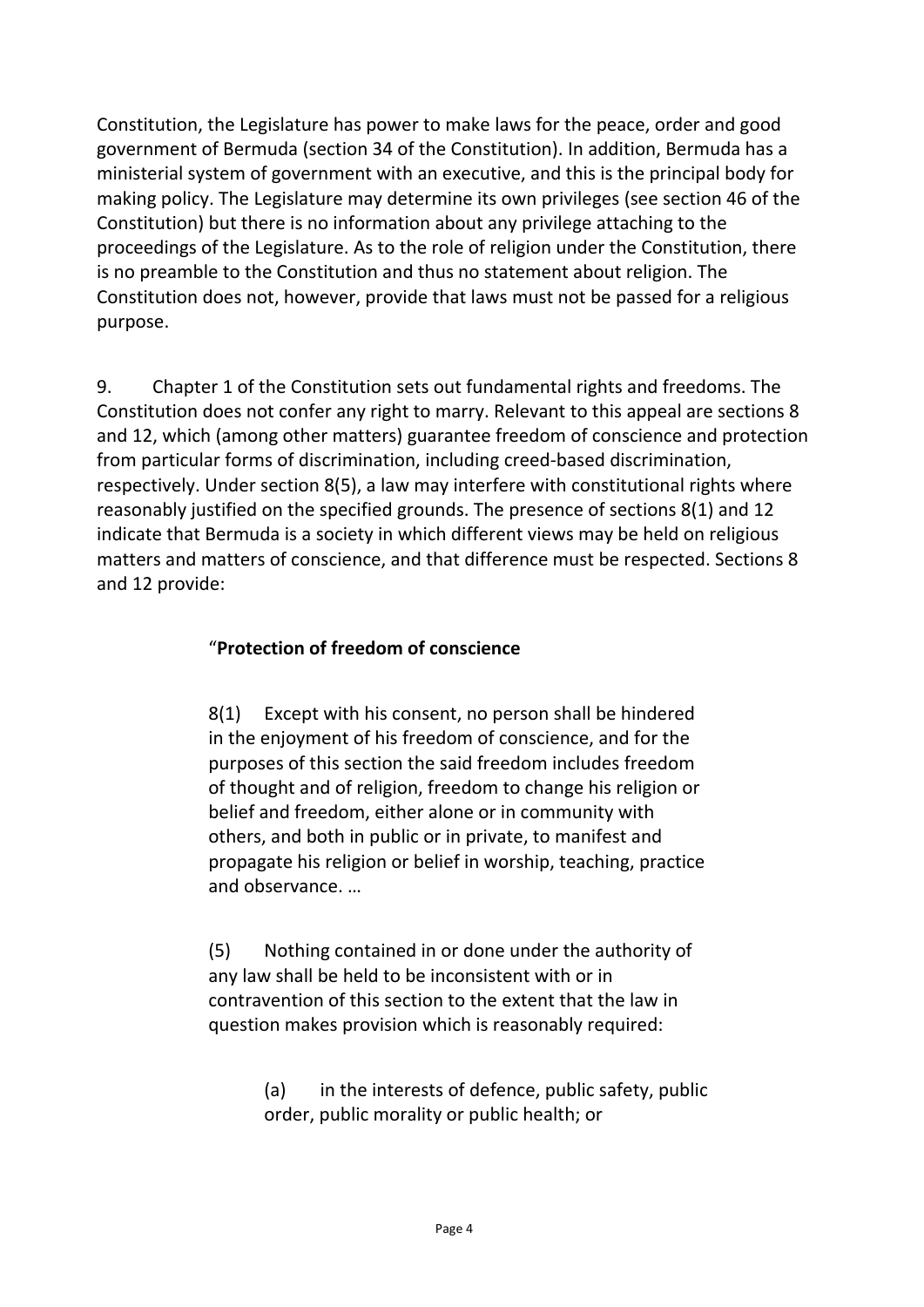(b) for the purpose of protecting the rights and freedoms of other persons, including the right to observe and practise any religion or belief without the unsolicited interference of persons professing any other religion or belief,

except so far as that provision or, as the case may be, the thing done under the authority thereof is shown not to be reasonably justifiable in a democratic society.

#### **Protection from discrimination on the grounds of race, etc**

12(1) Subject to the provisions of subsections (4), (5) and (8) of this section, no law shall make any provision which is discriminatory either of itself or in its effect.

(2) Subject to the provisions of subsections (6), (8) and (9) of this section, no person shall be treated in a discriminatory manner by any person acting by virtue of any written law or in the performance of the functions of any public office or any public authority.

(3) In this section, the expression 'discriminatory' means affording different treatment to different persons attributable wholly or mainly to their respective descriptions by race, place of origin, political opinions, colour or creed whereby persons of one such description are subjected to disabilities or restrictions to which persons of another such description are not made subject or are accorded privileges or advantages which are not accorded to persons of another such description."

#### **APPLICATION OF THE CONVENTION AND THE INTERPRETATION OF CONSTITUTIONAL RIGHTS**

10. In this section the Board explains why the European Convention on Human Rights ("the Convention") applies to Bermuda as a matter of international law and is relevant to the interpretation of its constitutional rights.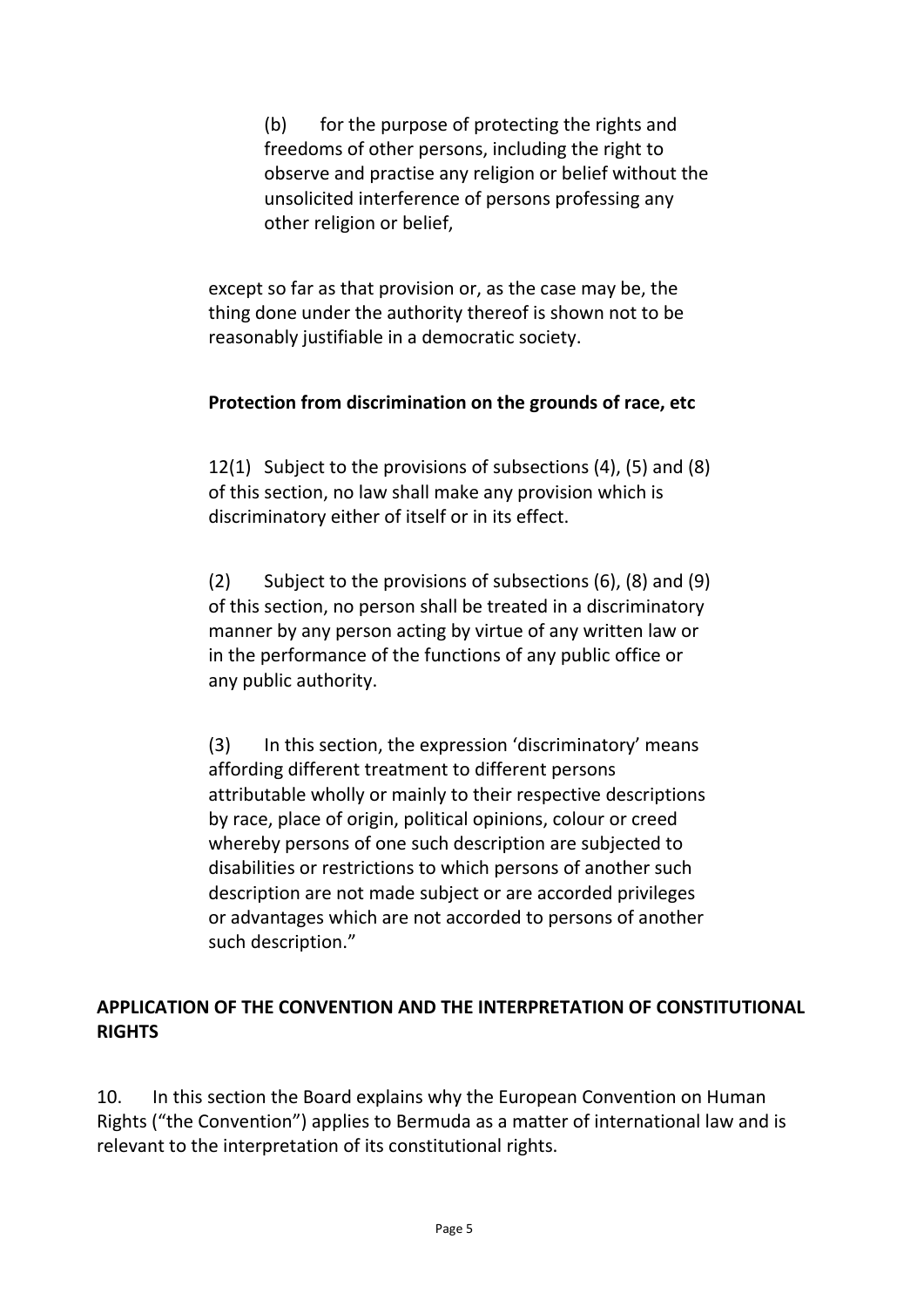11. The UK signed the Convention in 1950 and by a declaration dated 23 October 1953 the UK government declared that the Convention should extend to certain territories, including Bermuda, for whose international relations they were (and are) responsible. By a declaration dated 12 September 1967 pursuant to article 63 (now article 56) of the ECHR, and in light of the UK being responsible for the international relations of Bermuda, the UK declared that the European Commission and now the European Court of Human Rights ("the Strasbourg Court") had "competence … to receive petitions … by any person claiming, in relation to any act or decision occurring or any facts or events arising on or after [12 September 1967], to be the victim of a violation of the rights set forth in the [Convention] as extended to that territory" for an initial period. This declaration has been renewed for successive periods and on 22 November 2010 it was renewed on a permanent basis. The Convention does not, however, form part of the domestic law of Bermuda and so the courts cannot give effect to Convention rights. A Bermudian may apply to the Strasbourg Court because he claims that there has been a violation of a Convention right even though it is not set out in the Constitution. In addition, in accordance with an established canon of construction (*Matadeen v Pointu* [1999] 1 AC 98, 114 per Lord Hoffmann), the courts of Bermuda will interpret any ambiguous enactment in a manner which is consistent with the international obligations of the United Kingdom in relation to Bermuda if that is one of the meanings open to them.

12. It is well-established that the usual approach of the Board to the interpretation of constitutional rights is that laid down in the landmark case of *Minister of Home Affairs (Bermuda) v Fisher* [1980] AC 319 ("*Fisher*") which concerns the Bermudian Constitution. The Board adopts a "generous" approach. In that case, the Board held that Chapter 1 of the Constitution had been influenced by the Convention, which in turn had been influenced by the United Nations' Universal Declaration of Human Rights of 1948, and that:

> "These antecedents, and the form of Chapter 1 itself, call for a generous interpretation avoiding what has been called 'the austerity of tabulated legalism', suitable to give to individuals the full measure of the fundamental rights and freedoms referred to." (p 328)

13. The Convention is relevant to the interpretation of the Constitution because the ECHR's text was one of the "antecedents" to the text of the Constitution. That cannot be said of other international human rights instruments except the Universal Declaration of Human Rights. This was clearly the view of the Board in *Fisher*. Lord Wilberforce, giving the opinion of the Board, explained: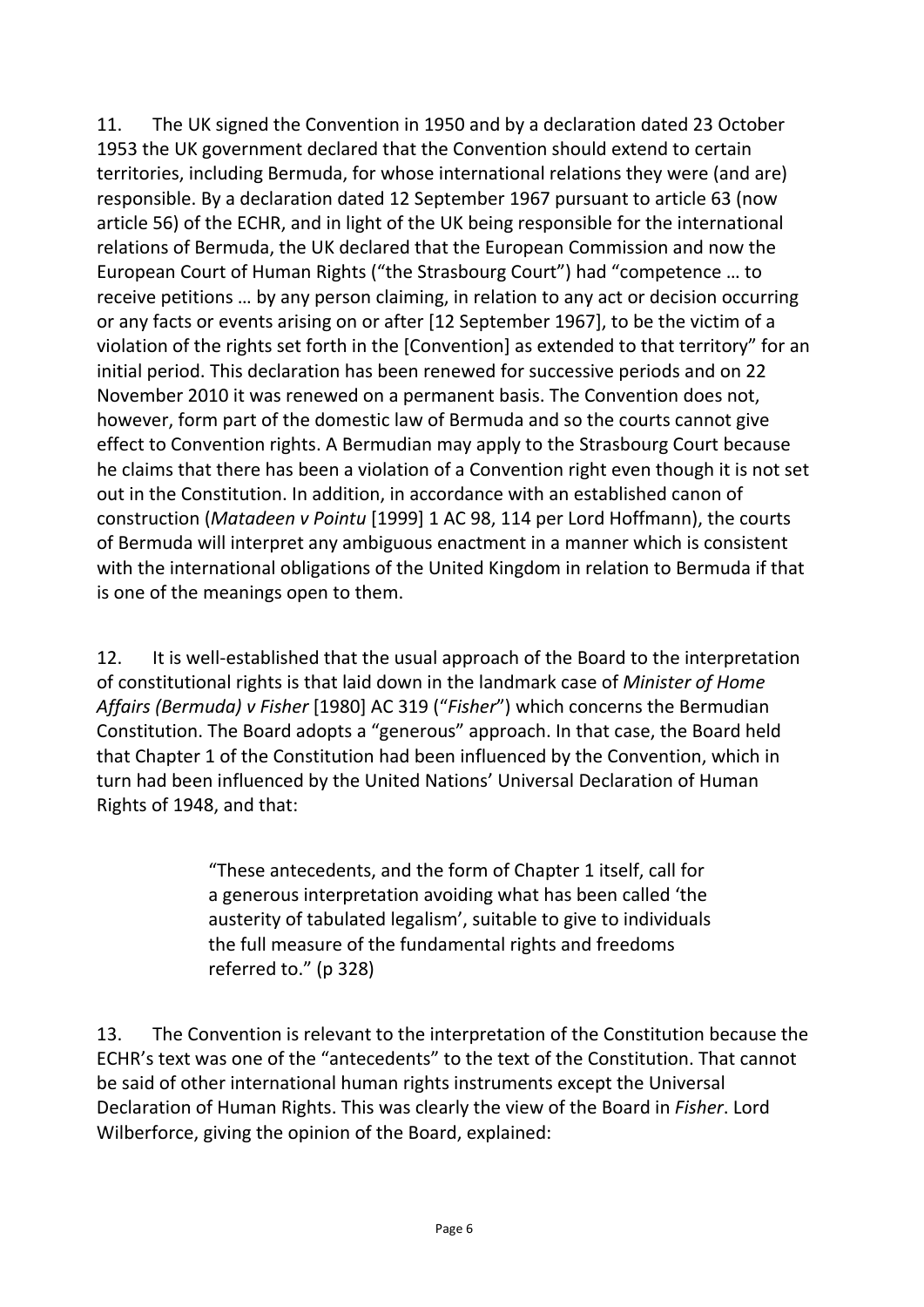"Here, however, we are concerned with a Constitution, brought into force certainly by Act of Parliament, the Bermuda Constitution Act 1967 United Kingdom, but established by a self-contained document set out in Schedule 2 to the Bermuda Constitution Order 1968 (United Kingdom SI 1968/182). It can be seen that this instrument has certain special characteristics.

1. It is, particularly in Chapter 1, drafted in a broad and ample style which lays down principles of width and generality.

2. Chapter 1 is headed 'Protection of Fundamental Rights and Freedoms of the Individual'. It is known that this Chapter, as similar portions of other constitutional instruments drafted in the post-colonial period, starting with the Constitution of Nigeria, and including the Constitutions of most Caribbean territories, was greatly influenced by the European Convention for the Protection of Human Rights and Fundamental Freedoms (1953) (Cmd 8969). That Convention was signed and ratified by the United Kingdom and applied to dependent territories including Bermuda. It was in turn influenced by the United Nations' Universal Declaration of Human Rights of 1948. These antecedents, and the form of Chapter 1 itself, call for a generous interpretation avoiding what has been called 'the austerity of tabulated legalism', suitable to give to individuals the full measure of the fundamental rights and freedoms referred to.

3. Section 11 of the Constitution forms part of Chapter 1. It is thus to 'have effect for the purpose of affording protection to the aforesaid rights and freedoms' subject only to such limitations contained in it 'being limitations designed to ensure that the enjoyment of the said rights and freedoms by any individual does not prejudice ... the public interest'." (pp 328-329)

14. Manifestly, therefore, the intention of the Constitution was that the way in which Convention rights were understood under the case law of the Strasbourg Court should be a particularly relevant consideration in the interpretation of those of the rights conferred by the Constitution that could be traced back to the Convention.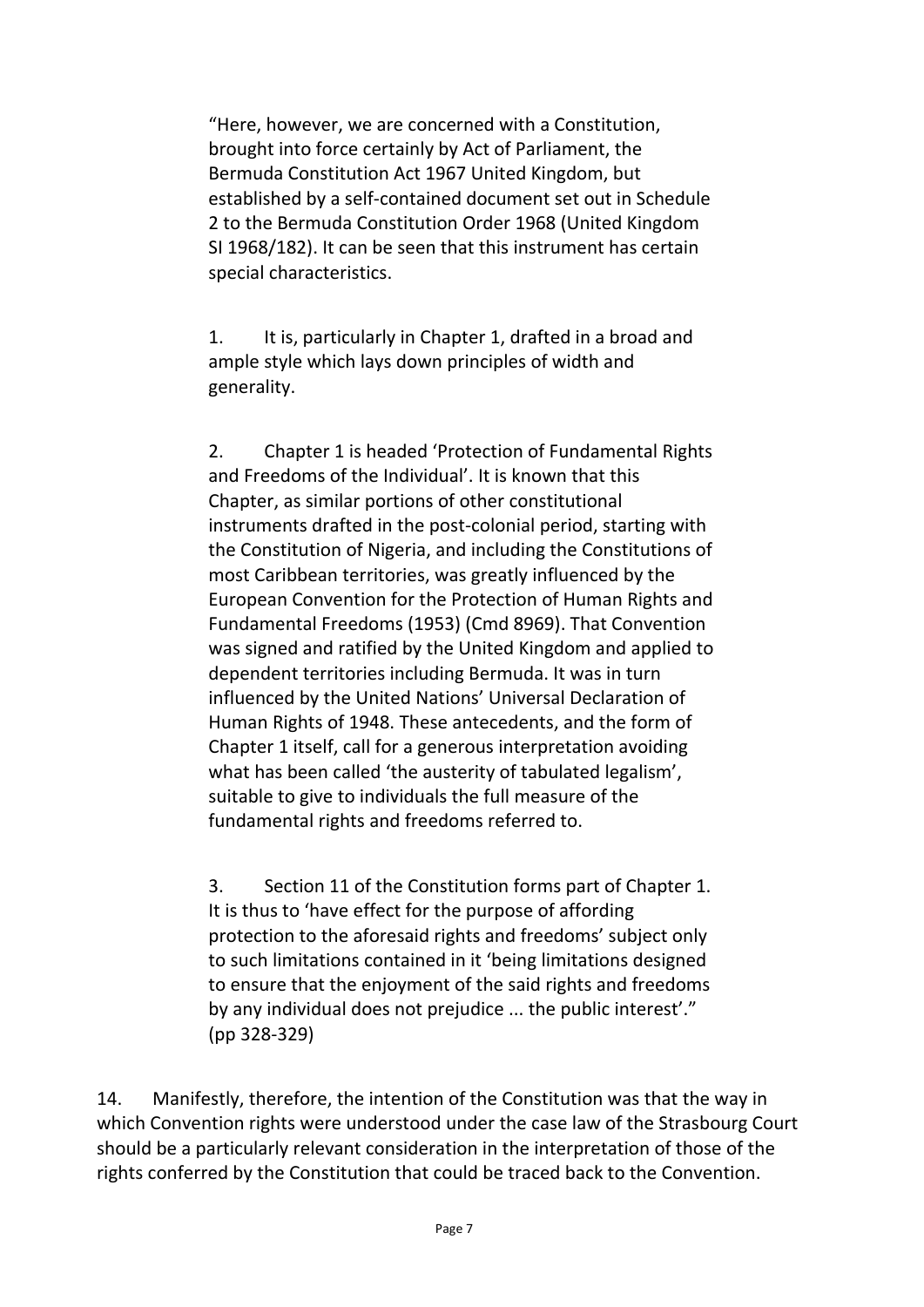15. Nonetheless, the Constitution must be interpreted subject to special provisions applying in Bermuda and in the context of Bermuda's history and heritage. Compliance with the Convention is an obligation on the international plane and does not make the Convention part of the domestic law of Bermuda. The Convention therefore is relevant to the interpretation of the Constitution as an international human rights instrument which (i) is binding on the United Kingdom in relation to Bermuda on the international plane and (ii) has inspired those provisions of the Constitution which have been derived from it. The degree of persuasive force of authorities on the Convention depends on the text of the relevant provision and its place in the general scheme of the Convention and the Constitution: *Williams v The Supervisory Authority* [2020] UKPC 15, para 73 per Lord Sales.

16. The Bermudian Constitution must be interpreted having regard to its historical origins. In his judgment, Lord Sales refers to the Colonial Constitutional Note 23 (CO 1032/283). This confirms that in the 1950s and 1960s the UK was keen to ensure that its colonies which were about to become independent and those which were moving towards internal self-government adopted constitutions which protected fundamental rights, particularly where there were minorities. The UK appears to have adopted this policy separately from its decision to extend the application of the Convention to such territories. But, while the UK intended to negotiate the inclusion of fundamental rights if it could do so, it could not insist on fundamental rights being part of any new constitution. Prior to independence the UK could itself have ensured compliance with Convention rights but that would not have been possible after independence or after a country became internally self-governing, subject in the latter case to the possibility of primary legislation by the UK Parliament. The policy of the UK was to negotiate with representatives of each country for rights which corresponded with Convention rights. This led to the development of distinct constitutions for different countries. The discussion in Chapter 9 of the work to which Lord Sales refers, namely Charles Parkinson, *Bills of Rights and Decolonization: The Emergence of Domestic Human Rights Instruments in Britain's Overseas Territories* (Oxford, 2007) confirms this point. The fact that constitutions were individually negotiated and vary reinforces the view of the Board that its task is to interpret the Constitution of Bermuda according to its own special combination of provisions and in the light of the conditions in Bermuda and its history. Some provisions from the Convention found their way into the Bermudian Constitution, but others did not.

17. In view of the "antecedents" discussed in *Fisher*, which, as explained, include the Convention, and in the light of the application of the Convention at the international level (which may have implications for Bermuda in its domestic affairs) the starting point (subject, as explained above, to any countervailing arguments) is that the rights conferred by the Constitution which merely echo Convention rights should be read and applied in accordance with the jurisprudence relating to the Convention.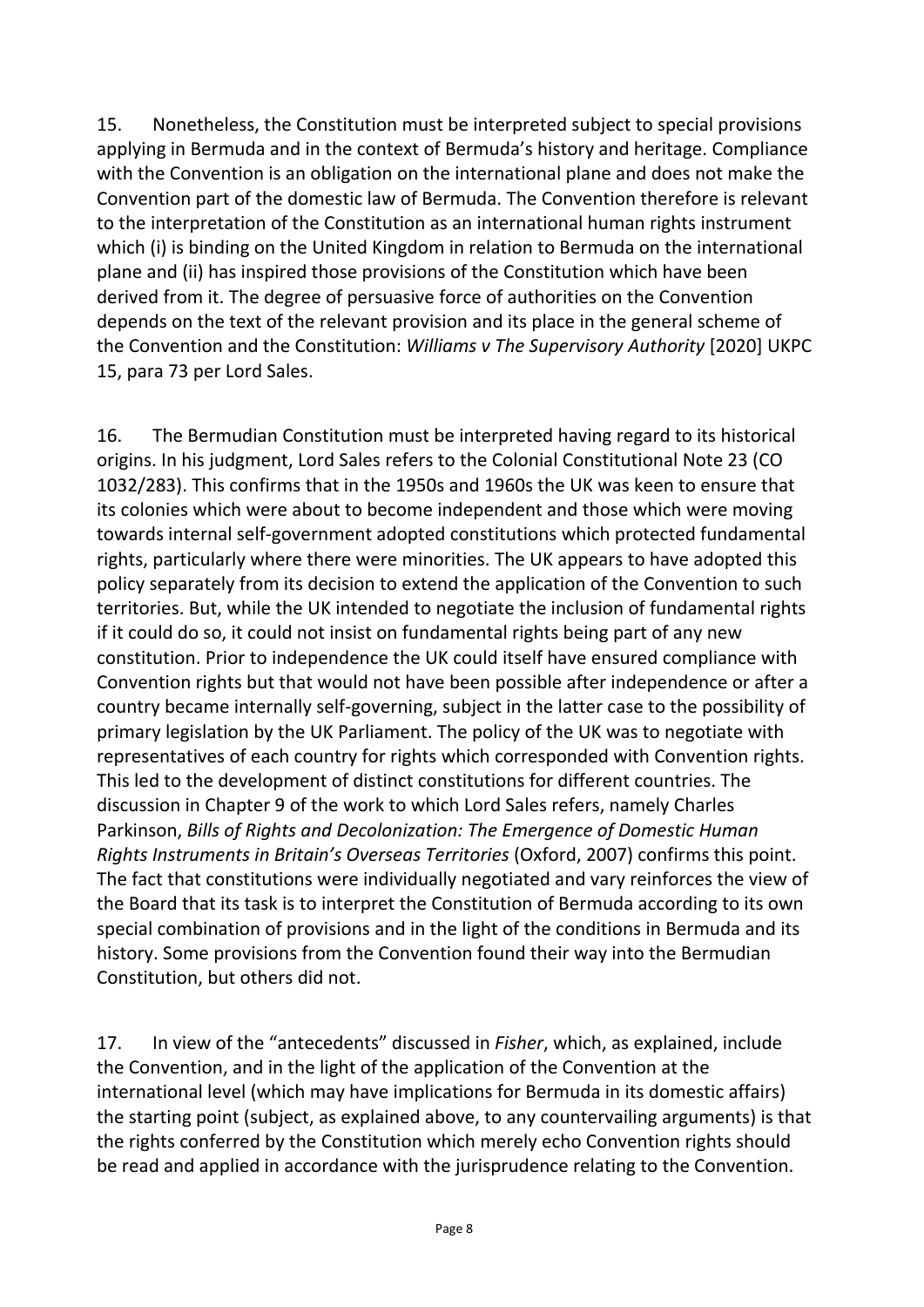Such an approach is consistent with the advice of the Board in the Gibraltarian case of *Rodriguez v Minister of Housing of the Government of Gibraltar, The Housing Allocation Committee* [2009] UKPC 52; [2010] UKHRR 144, in which Lady Hale, giving the judgment of the Board, stated (para 11) that provisions in the Gibraltarian Constitution which were equivalent to provisions in the Convention should, if possible, be interpreted as giving no less protection than their equivalents in the Convention.

18. A case in point is section 8(1), already set out above. Article 9 of the ECHR guarantees freedom of religion and conscience in these terms:

#### "**Article 9**

1. Everyone has the right to freedom of thought, conscience and religion; this right includes freedom to change his religion or belief and freedom, either alone or in community with others and in public or private, to manifest his religion or belief, in worship, teaching, practice and observance.

2. Freedom to manifest one's religion or beliefs shall be subject only to such limitations as are prescribed by law and are necessary in a democratic society in the interests of public safety, for the protection of public order, health or morals, or for the protection of the rights and freedoms of others."

19. The Board cannot discern any indication of any legislative intention that section 8 should confer any greater right in any relevant respect to freedom of religion or conscience than that conferred by article 9.

20. Article 12 of the Convention guarantees the right to marry in these terms:

"Men and women of marriageable age have the right to marry and to found a family, according to the national laws governing the exercise of this right."

21. The Constitution does not confer any right to same-sex marriage; nor does the Convention. The only right in the Convention to marriage is to heterosexual marriage,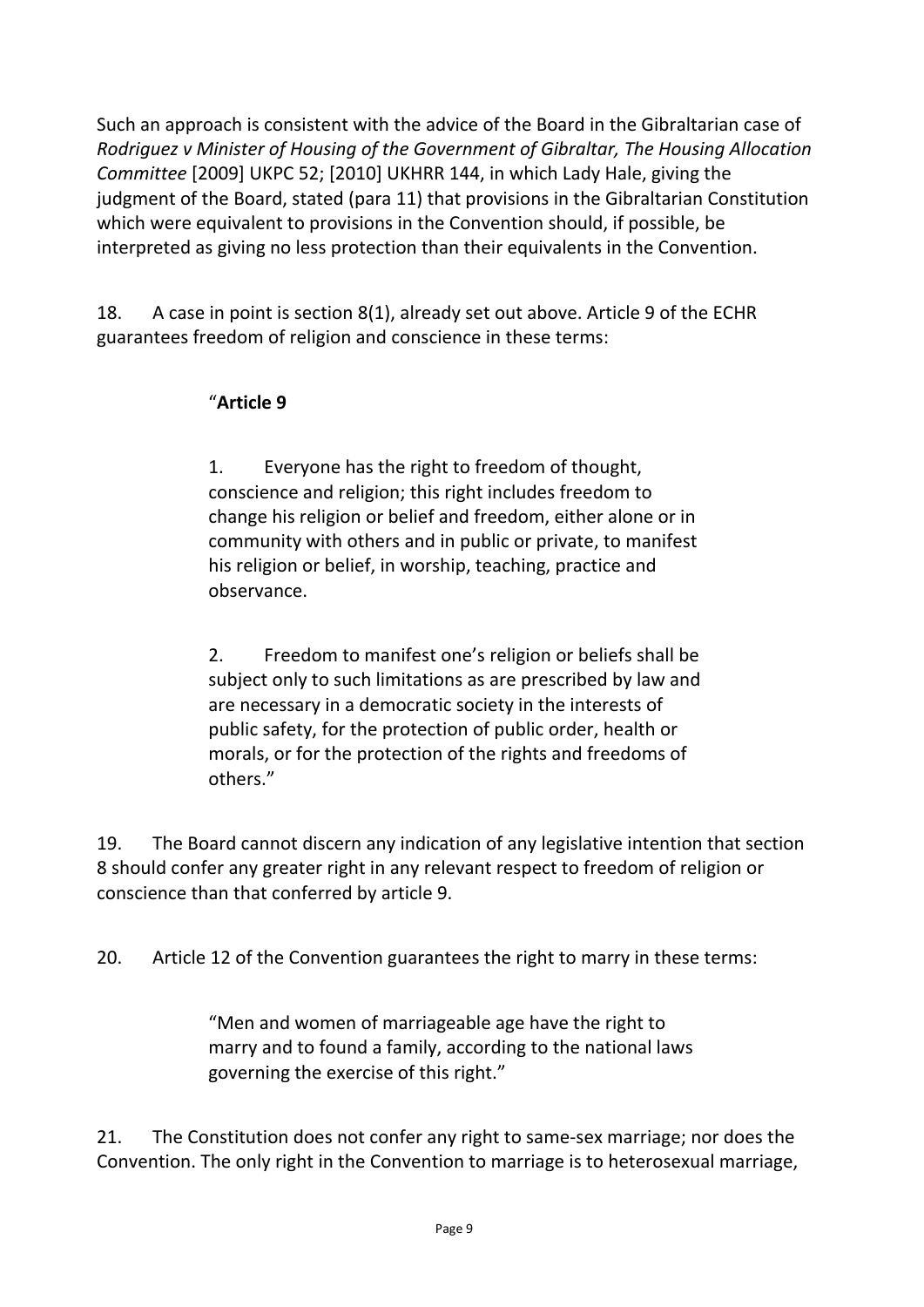and, as the Board explains in paras 45 to 50 of its judgment in *Day v The Governor of the Cayman Islands* [2022] UKPC 6, the right to marry under article 12 of the Convention, to which the constitutional right in that case corresponds, is *lex specialis*. The Board holds that the Constitution of the Cayman Islands has to be read as a consistent whole and in the light of jurisprudence on the Convention. The Board goes on to hold that the Convention does not guarantee any right to a legally recognised same-sex marriage because that is exhaustively dealt with in article 12 of the Convention, and by implication is excluded by the right to heterosexual marriage contained in that article. Under the Convention as interpreted by the Strasbourg Court, there is a right to a legally recognised union which is not marriage, and the Legislature has passed the DPA which gives same-sex couples in Bermuda the right to enter a domestic partnership, and this gives them all the rights that married couples have. However, this institution is not called marriage. The respondents in this case attach considerable importance to that term and seek in these proceedings to have that name used also for the legally recognised unions which same-sex couples may enter.

### **THE HUMAN RIGHTS ACT 1981 OF BERMUDA**

22. Strikingly the HRA is not part of the Bermudian Constitution but it is clearly an important document so far as fundamental rights are concerned.

23. The HRA enlarges the right to freedom from discrimination conferred by section 12 of the Constitution by adding, among others, sex as a protected characteristic (section 2), and also by extending the prohibition against discrimination to other fields, including the provision of goods, facilities and services (section 5), and employment (section 6). Section 29 of the HRA gives the Supreme Court of Bermuda power to declare any provision of law to be inoperative to the extent that it authorises or requires the doing of anything prohibited by the HRA unless such provision expressly declares that it operates notwithstanding the HRA. Similarly, section 30B(1) of the HRA provides:

> "Where a statutory provision purports to require or authorize conduct that is a contravention of anything in Part II, this Act prevails unless -

> > (a) The statutory provision specifically provides that the statutory provision is to have effect notwithstanding this Act."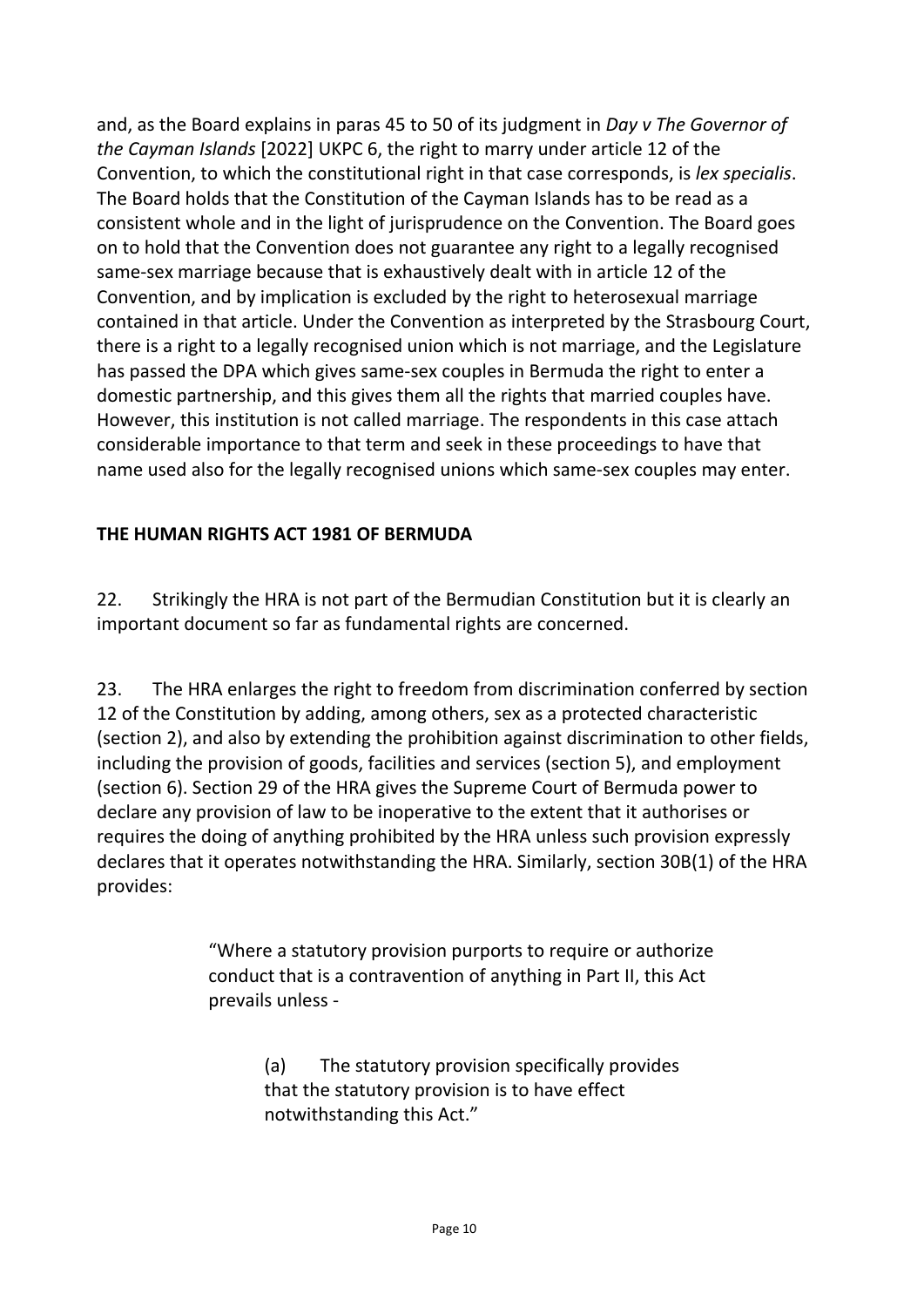24. In 2013, the Legislature added sexual orientation to the prohibited grounds of discrimination in section 2(2)(a)(ii) of the HRA. That extension, however, is not relevant on this appeal because the Legislature, in exercise of its constitutional law-making powers, provided in section 53 of the DPA that the HRA be disapplied in its entirety to that provision. The sole question in these appeals therefore is whether section 53 of the DPA is in conformity with the Constitution.

# **BRIEF ACCOUNT OF THE POLITICAL BACKGROUND TO SECTION 53 OF THE DPA**

25. Same-sex marriage is highly controversial in Bermuda. In October 2015, the group Preserve Marriage Bermuda ("PMB") started an online petition advocating that "marriage in Bermuda should remain defined and upheld as a special union ordained by God between a man and a woman". PMB's opposition to same-sex marriage is based on religious grounds.

26. On 23 June 2016 the people of Bermuda were asked to express their views on whether same-sex marriage or another form of same-sex union should be legally recognised. The referendum was not valid because the turnout was too low, but the results provide the Board with a useful indication of the view of Bermudians. A majority voted against both same-sex marriage and legal recognition of same-sex union of a different kind.

27. As a result of the referendum, the then government, formed by the One Bermuda Alliance party, withdrew its draft Civil Union Bill. After it was withdrawn, Mr Wayne Furbert, a member of the Assembly who appears to have supported the PMB, presented a Private Members' Bill designed to withdraw same-sex marriage from the HRA and containing a provision which became section 53 of the DPA. Mr Furbert's Bill was passed by the Assembly but not by the Senate which meant that Mr Furbert could re-introduce his bill after 12 months and, based on this history, if it were passed by the Assembly (because the Senate would not be able to block it for a second time) it would become law.

28. In May 2016, the Registrar General refused to issue a gay couple with a marriage licence because the Marriage Act 1944 and the Matrimonial Causes Act 1974 did not countenance same-sex marriage. In *Godwin & DeRoche v Registrar General* [2017] SC (BDA) 36 Civ (5 May 2017) ("*Godwin*"), the Supreme Court of Bermuda (Charles-Etta Simmons PJ) held that restricting the definition of marriage to a man and a woman contravened the HRA. Several same-sex couples subsequently married (and the legal recognition of their unions is not affected by section 53 of the DPA). The Attorney General did not appeal this decision.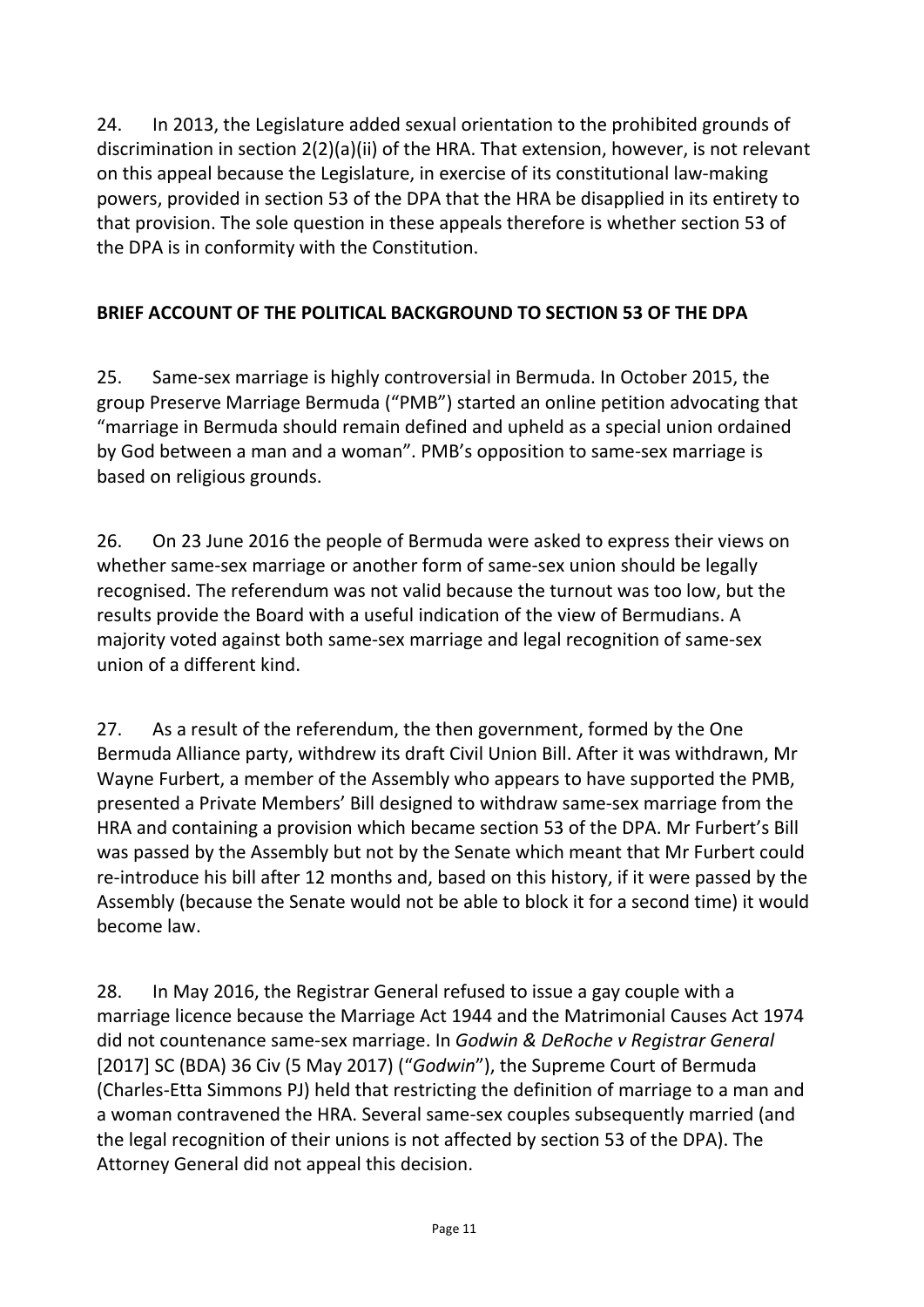29. A general election was held in July 2017. The Progressive Labour Party ("the PLP") came to power. In its election manifesto, the PLP stated that "the issue of same sex marriage remains a matter of conscience for our members. We accept that same sex couples should have similar legal benefits as heterosexual couples, save for marriage, and will introduce legislation to achieve this aim." The PLP introduced the Domestic Partnership Bill. There was extensive public consultation on the Bill. It was in due course passed. During its passage through the Assembly, the Minister with responsibility for securing the passage of the Bill, The Hon Walton Brown, told the Assembly that:

> "I know there are people on both sides of the camp who are very upset because no one is getting all that they wish. Some will see this as a retrograde step, others will see it as a modicum of salvation, but it is compromised legislation designed to put us in a space where we can accommodate a variety of interests. And it is my hope, Mr Speaker, that we can make progress as time unfolds so that the space we are in today is not the space we are going to be in five years from now." (Hansard, 8 December 2017, p 883, right hand column)

30. In due course the Bill was passed. The Governor's Assent to the Act was given on 7 February 2018 and the DPA came into effect in June 2018. The DPA introduced civil unions in the form of domestic partnerships and section 53, which has been called the revocation provision, prohibited future same-sex marriages.

#### **THE JUDGMENT OF THE CHIEF JUSTICE**

31. Following the enactment of the DPA, the respondents to this appeal launched a fresh challenge to establish that section 53 of the DPA was unconstitutional. The challenge succeeded before Chief Justice Kawaley who produced a detailed judgment dated 6 June 2018 (2018 No 34/2018:99). The Attorney General appealed that decision, but the Court of Appeal agreed with the Chief Justice's decision on other grounds, thus ruling that same-sex marriage was legal for the third time.

32. The Chief Justice found that between them the respondents hold the following beliefs:

> "The applicants through their evidence seek protection for the following main categories [of] beliefs: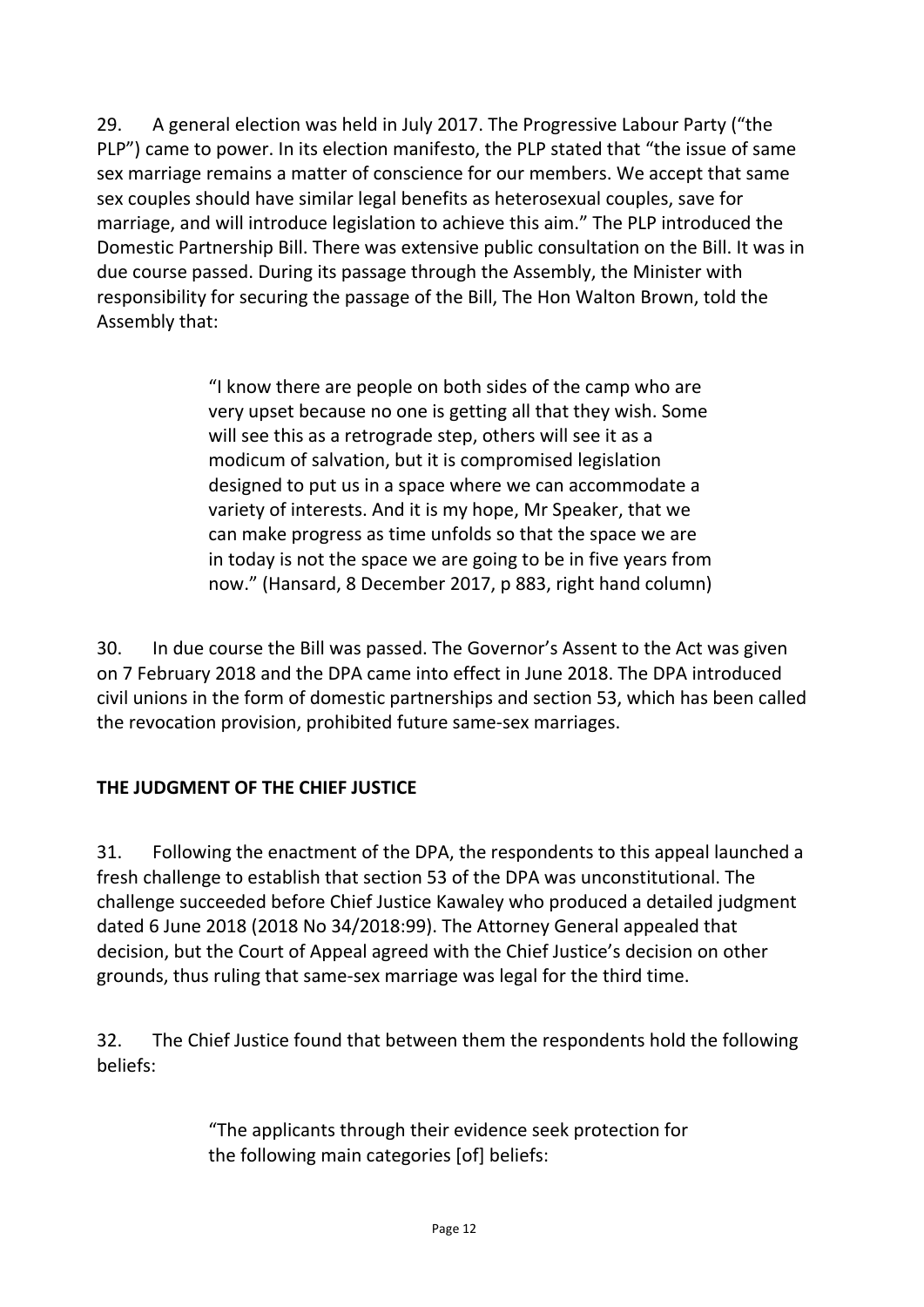(1) a religious belief in marriage as an institution recognised by law which same-sex couples ought to be able to participate in (held by persons who would like to so marry);

(2) a non-religious belief in marriage as an institution recognised by law which same-sex couples ought to be able to participate in (held by persons who would like to so marry);

(3) a religious or non-religious belief in marriage as an institution recognised by law which same-sex couples ought to be able to participate in (not held by persons who would like to so marry eg friends and family or other same-sex married couples who would like to see future same-sex marriages);

(4) a religious belief in marriage as an institution recognised by law which same-sex couples ought to be able to participate in (held by ministers of religion and/or churches who would like to conduct such marriages)." (para 79)

33. As the Board notes, that meant that section 8 of the Constitution protected several different categories of person and was not limited to the beliefs of persons who wished to enter into same-sex marriages but also extended to those who supported their marriages or the institution of same-sex marriage for the future and those who wished to officiate at ceremonies of legally recognised marriage for samesex couples. Moreover, importantly, the beliefs all involve belief in the legal recognition of marriage.

34. On the constitutionality of religiously motivated legislation, the Chief Justice found as a matter of fact that there were several reasons for promoting the DPA. They included fulfilling an election promise, providing a comprehensive scheme for dealing with the legal position of a same-sex relationship and satisfying the demands of opponents of same-sex relationships (judgment, para 69). He held that it would be against the weight of the evidence to find that the revocation provision was enacted solely or substantially for religious purposes (para 70). Accordingly, that challenge failed.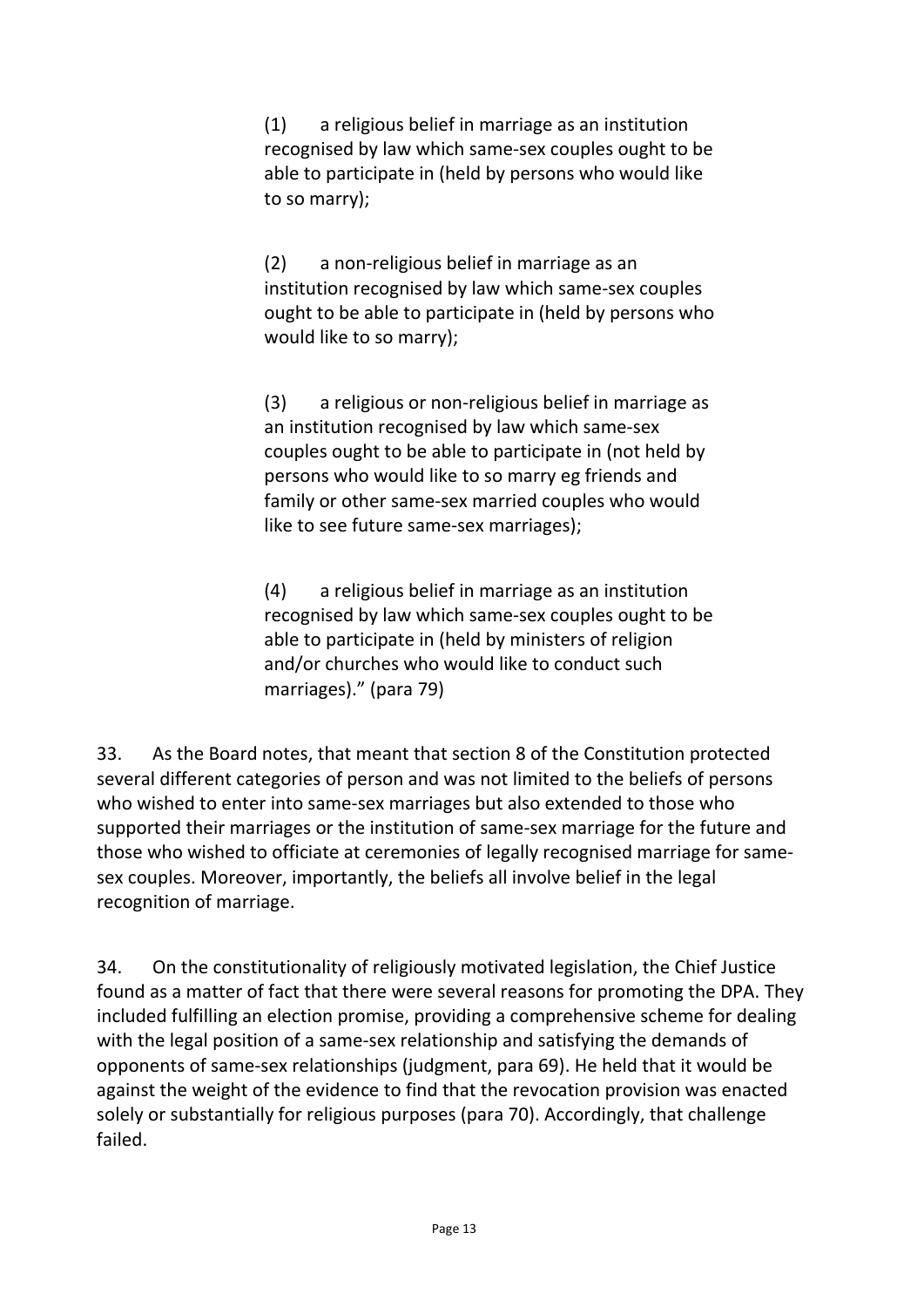35. On freedom of conscience, the Chief Justice cited the Board's judgment in *Commodore of the Royal Bahamas Defence Force v Laramore* [2017] UKPC 13; [2017] 1 WLR 2752 ("*Laramore*"), which the Board will have to consider later in this judgment. The Chief Justice found that the respondents had a sincere belief in marriage as an institution in which same-sex couples ought to be able to participate. The Chief Justice accepted that, under the jurisprudence of the ECtHR, a person could not complain that the laws of his state did not recognise same-sex marriage: see *Schalk and Kopf v Austria* (2011) 53 EHRR 20 and *Oliari v Italy* [2017] 65 EHRR 26. The Chief Justice preferred to rely on *Laramore* rather than on the Canadian case of *Halpern v Attorney General of Canada* (2003) 65 OR (3d) 161 on the footing that the approach to fundamental rights in *Laramore* was generous. Prior to the DPA coming into force same-sex couples who believed in the institution of marriage could manifest their beliefs by participating in marriage ceremonies. The respondents did not seek to compel persons of opposing beliefs to celebrate or enter same-sex marriages. They merely sought to enforce the rights of those who share their beliefs to freely manifest them in practice. In short, the Chief Justice held that freedom of conscience rights could be relied on in relation to a failure by the state to provide legal protection for same-sex marriage and the decision of the Legislature to remove legal protections which had been granted by the law (para 91). The government did not seek to justify the interference with freedom of conscience.

36. As to section 12 of the Constitution, the Chief Justice concluded that the expression "creed" embraces all section 8(1) rights. He held that it was not open to adopt a narrow definition of the word "creed" because that would run contrary to the principle of interpretation laid down in the *Minister of Home Affairs v Fisher* (para 6 above) and treated the word as corresponding broadly with the beliefs that section 8 of the Constitution protected. He held that there was a violation of section 12 in relation to those who held a religious belief in same-sex marriage, namely the churches and priests among the respondents. Moreover, the Chief Justice was satisfied that the respondents were discriminated against because of their beliefs in same-sex marriage. Again, there was no attempt by the government to attempt to justify this violation of their rights.

#### **THE JUDGMENT OF THE COURT OF APPEAL**

37. The President of the Court of Appeal of Bermuda, Sir Scott Baker P (with whom Maurice Kay and Bell JJA agreed) dismissed the appeal, but on different grounds (Civil Appeals nos 11 and 12 of 2018). As explained below, the Court of Appeal declared that section 53 of the DPA was invalid because it was passed mainly for a religious purpose and contravened section 8 of the Constitution.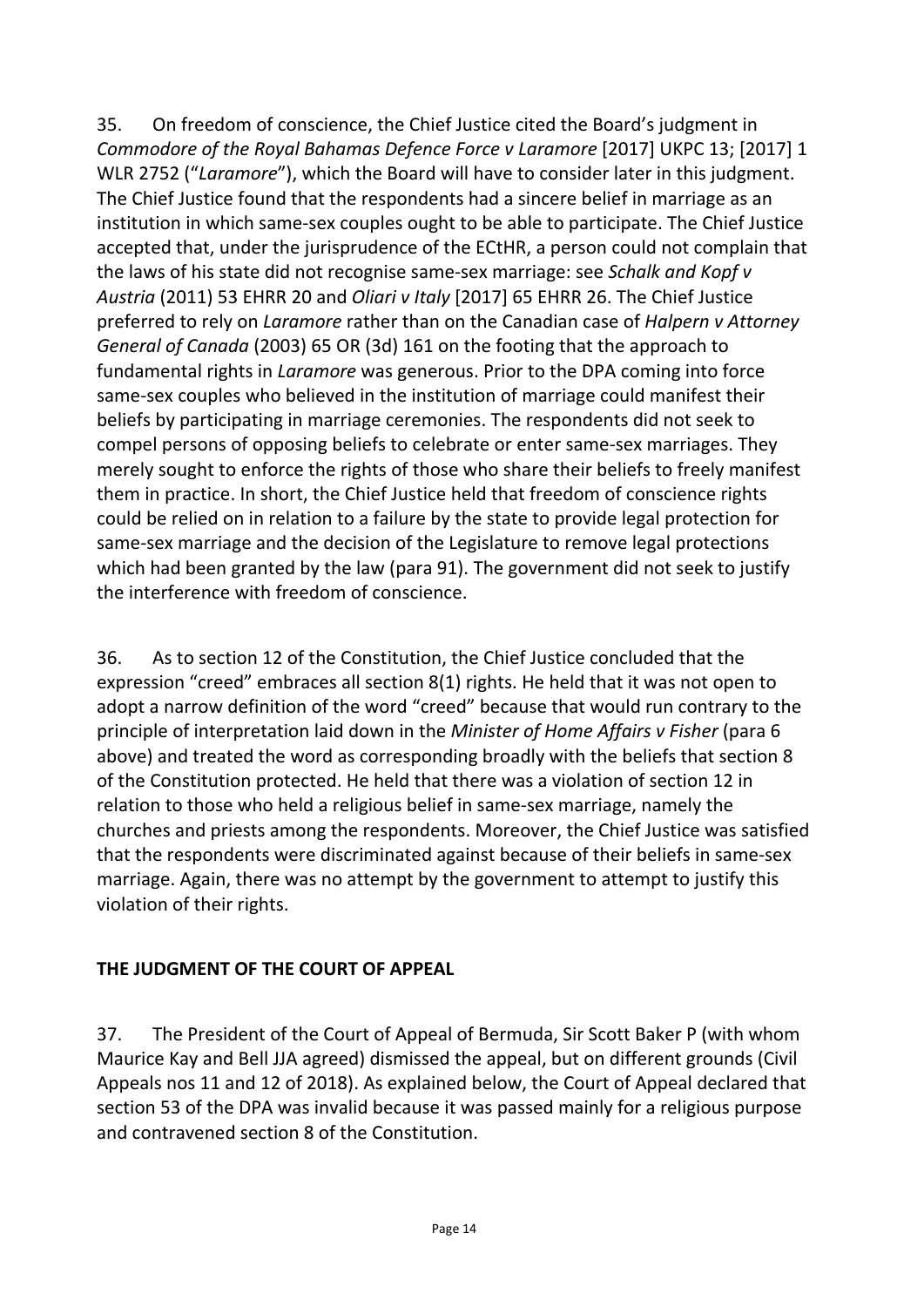38. On religious purpose, the President held that Bermuda could not pass laws "wholly or mainly for a religious purpose", stating that this "is common ground and beyond dispute" (para 7) and that "[t]he authorities supported a principle agreed by all parties, namely that Parliament may not validly promulgate laws which are motivated by a religious purpose" (para 8). He cited a long passage from the judgment of Laws LJ in *McFarlane v Relate Avon Ltd* [2010] EWCA Civ 880; (2010) 29 BHRC 249; [2010] IRLR 872, including his holding at para 22 that "The promulgation of law for the protection of a position held purely on religious grounds cannot therefore be justified", describing this sentence as "critical" (at para 8). The President placed heavy reliance on the decision of the Supreme Court of Canada in *R v Big M Drug Mart Ltd* [1985] 1 SCR 295 (referred to below as *Big M*). He further relied on other decisions of the Supreme Court of Canada, including *Mouvement Laïque Québécois v Saguenay* [2015] 2 RCS 3, and on a passage from the decision of the Board in *Laramore*. He concluded that it was sufficient if the religious purpose was only the primary, as opposed to the sole, purpose. In determining whether the religious purpose was the primary or sole purpose it was necessary to consider the DPA as a whole. The Chief Justice had erred in failing to appreciate that section 53 could have a religious purpose even if the rest of the DPA did not (para 33). That meant that the Court of Appeal had to come to its own conclusion whether section 53 was invalidated by the religious purpose of the Legislature. The President held that although the DPA as a whole was a political compromise, introducing a comprehensive scheme for same-sex relationships in fulfilment of an electoral promise, what mattered was the underlying purpose of section 53 itself. The effect of section 53 was to reverse the decision in *Godwin* (para 42). The President concluded that on the evidence and considering the underlying reason for the provision itself, section 53 was introduced at least primarily for a religious purpose (para 40). The percentage of those voting in the referendum against same-sex marriage had been very similar to those voting against same-sex civil unions.

39. As to section 8, the President held that the Chief Justice was correct in holding that the respondents' section 8 rights under the Constitution were violated by section 53 of the DPA. Prior to the DPA, same-sex couples had the same right to marry as opposite sex couples. The purpose of section 8 is to protect the beliefs and freedom of conscience of minorities. The appellant had failed to bring forward any case to show that the breaches of section 8 were justified (para 71). The President distinguished *Halpern v Attorney General of Canada* on the basis that the complaint of the church in that case that it could not perform same-sex marriages was "a somewhat diluted version of the complaint in the present case in which legally recognised marriages were possible until removed by section 53 of the DPA". The President considered that the decision was inconsistent with the more generous approach commended by the Board in *Laramore* (para 66). The President relied on *R (Williamson) v Secretary of State for Education and Employment* [2005] 2 AC 246 as showing the comparatively low threshold required for a religious belief for the purposes of article 9 of the Convention and that article 9 protects both religious and non-religious beliefs.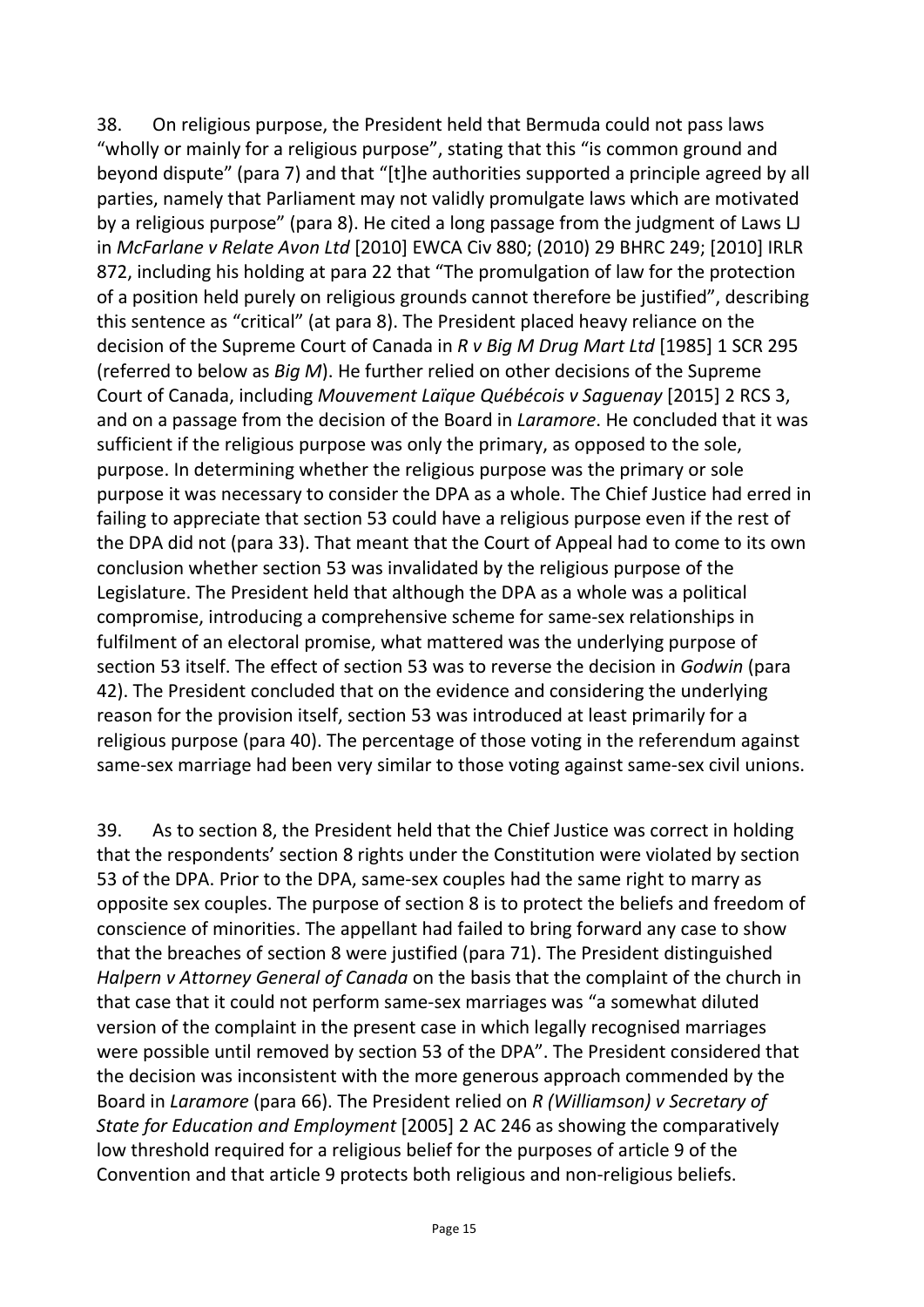40. As to section 12, the President noted that the issue turned on the meaning of "creed". He held that the Chief Justice was correct to find that section 12 should be given its broader meaning to include both religious and non-religious beliefs. However, he held that even the broader meaning refers to a set or system of beliefs, rather than a single belief. The respondents' case was based on a single belief (a belief in marriage recognised by law, in which same-sex couples ought to be entitled to participate). The President held that this point was determinative of the section 12 issue (para 75).

### **ANALYSIS OF THE THREE ISSUES: RELIGIOUSLY MOTIVATED LEGISLATION, FREEDOM OF CONSCIENCE AND CREED-BASED DISCRIMINATION**

41. The Board addresses each of the three grounds on which the respondents have challenged the validity of section 53 of the DPA. Those grounds are:

(i) that section 53 is invalid because it was passed primarily or mainly for a religious purpose contrary to the secular nature of the Constitution;

(ii) that section 53 and related provisions of the DPA contravene section 8 of the Constitution because they hinder the enjoyment of beliefs in same-sex marriage as an institution recognised by law which are held by the respondents and others; and

(iii) that section 53 contravenes section 12 of the Constitution as it affords different treatment to the respondents and others attributable to their description by creed.

# *(1) The constitutionality of religiously motivated legislation*

42. The Court of Appeal upheld the respondents' challenge on the basis that section 53 was enacted primarily or mainly for a religious purpose contrary to the secular nature of the Constitution. As the Board explains below, in so holding, the court fell into error for two reasons. First, the Constitution does not contain a self-standing and implicit ban on the enactment of legislation for a religious purpose. Nor does the Board interpret section 8 as including such a ban by implication. Secondly, and in any event, it is not appropriate to consider section 53 by itself and to disregard its place in the DPA as a whole. The DPA was an attempt to achieve a political compromise on a socially divisive issue in Bermuda rather than an attempt to impose a religious view on the Bermudian community.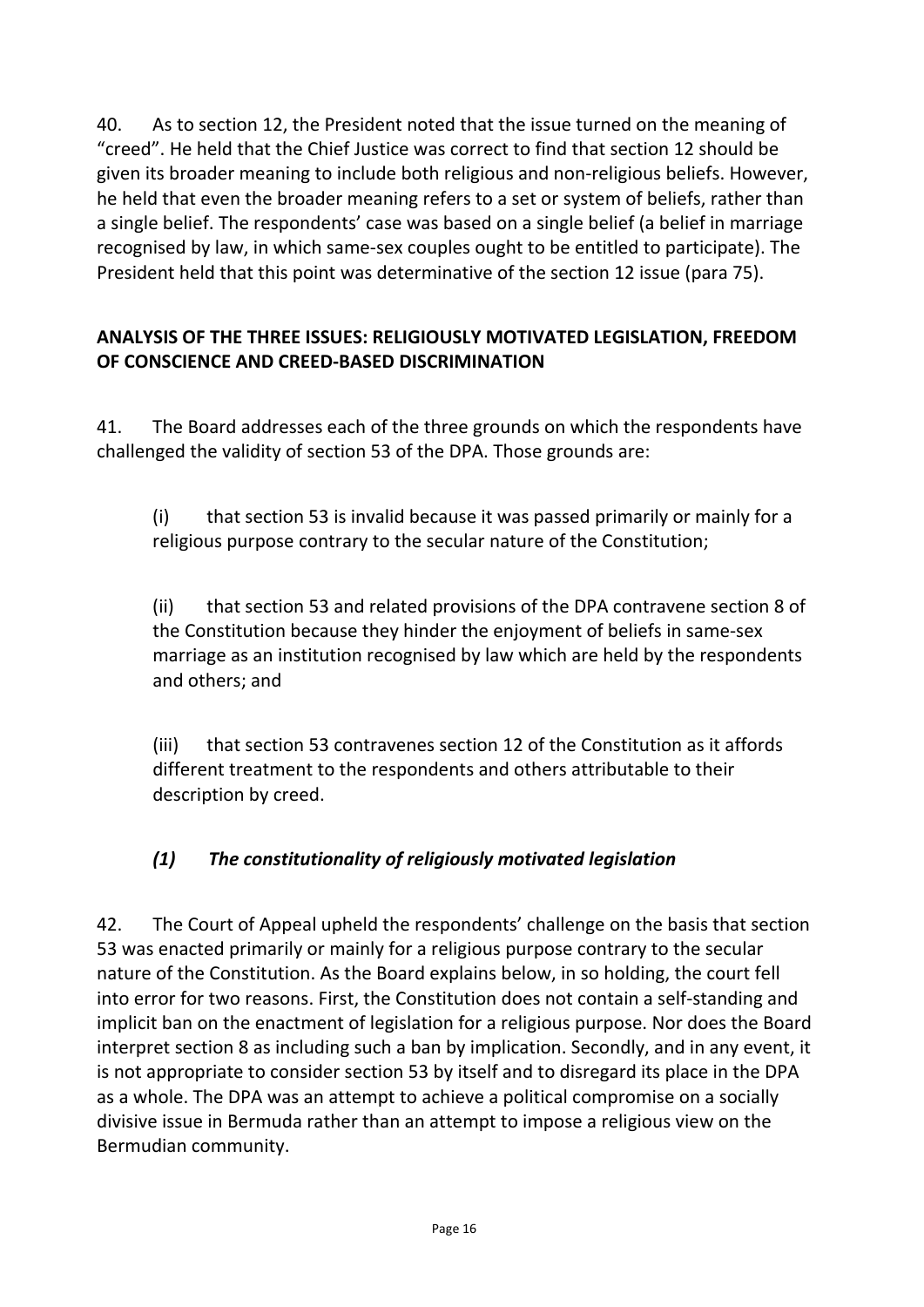43. Section 34 of the Constitution empowers the Legislature, "subject to the provisions of this Constitution" to make laws "for the peace, order and good government of Bermuda". This provision gives the Legislature plenary law-making authority subject to the other provisions of the Constitution. As Lord Hoffmann explained in *R (Bancoult) v Secretary of State for Foreign and Commonwealth Affairs (No 2)* [2008] UKHL 61; [2009] AC 453, para 50, the words "peace, order and good government" are not words of limitation but have been treated as apt to confer plenary law-making authority.

44. One must therefore look to the terms of the Constitution, both its express provisions and any provisions that arise by implication, for a limitation on the power of the legislature, and in particular for a principle that would nullify a legislative provision enacted by the Legislature on the ground that it had been enacted for a religious purpose.

45. There is no such provision in the Constitution. There is no formal declaration that the Constitution is a secular constitution which bars legislation for a religious purpose. An examination of the structure of Chapter 1 of the Constitution reveals that there is no scope for a self-standing principle which bars legislation enacted for a religious purpose. Section 1, as the Board has said, declares certain fundamental rights and freedoms and explains that the later provisions of Chapter 1 of the Constitution set out the protections of and limitations on such rights and freedoms. The reader of the Constitution is therefore directed to those later provisions to see if any such bar is implicit in the relevant section of the Constitution. In this case, the relevant section is section 8, which protects freedom of conscience. As the Board discusses more fully when addressing the second ground of challenge to the DPA, section 8(1) is a prohibition against hindering or interfering with a person's enjoyment of his or her freedom of conscience. The focus in that section is on the result or effect of a law, administrative act or legislative measure. The concept of interference with freedom of conscience is given a broad interpretation. See, for example, *Sanatan Dharma Maha Sabha of Trinidad and Tobago v Attorney General of Trinidad and Tobago* (Privy Council Appeal No 53 of 2008) in which a measure which named the highest award for meritorious service or gallantry as "the Trinity Cross of the Order of Trinity" was held to be discriminatory and to contravene, among other provisions of the Constitution of the Republic of Trinidad and Tobago, the protection of freedom of conscience and belief. This contravention, which was conceded by the government, arose because some people of faiths other than Christianity may have felt unable or at least reluctant to accept the award on religious grounds. But, so long as the effect of a law or measure is not a hindrance of, or interference with, the enjoyment of freedom of conscience, the purpose of those who promoted the law or measure is of no consequence. Were it otherwise, a measure which did not interfere with a person's enjoyment of freedom of conscience in any way could be impugned solely because of the motive attributed to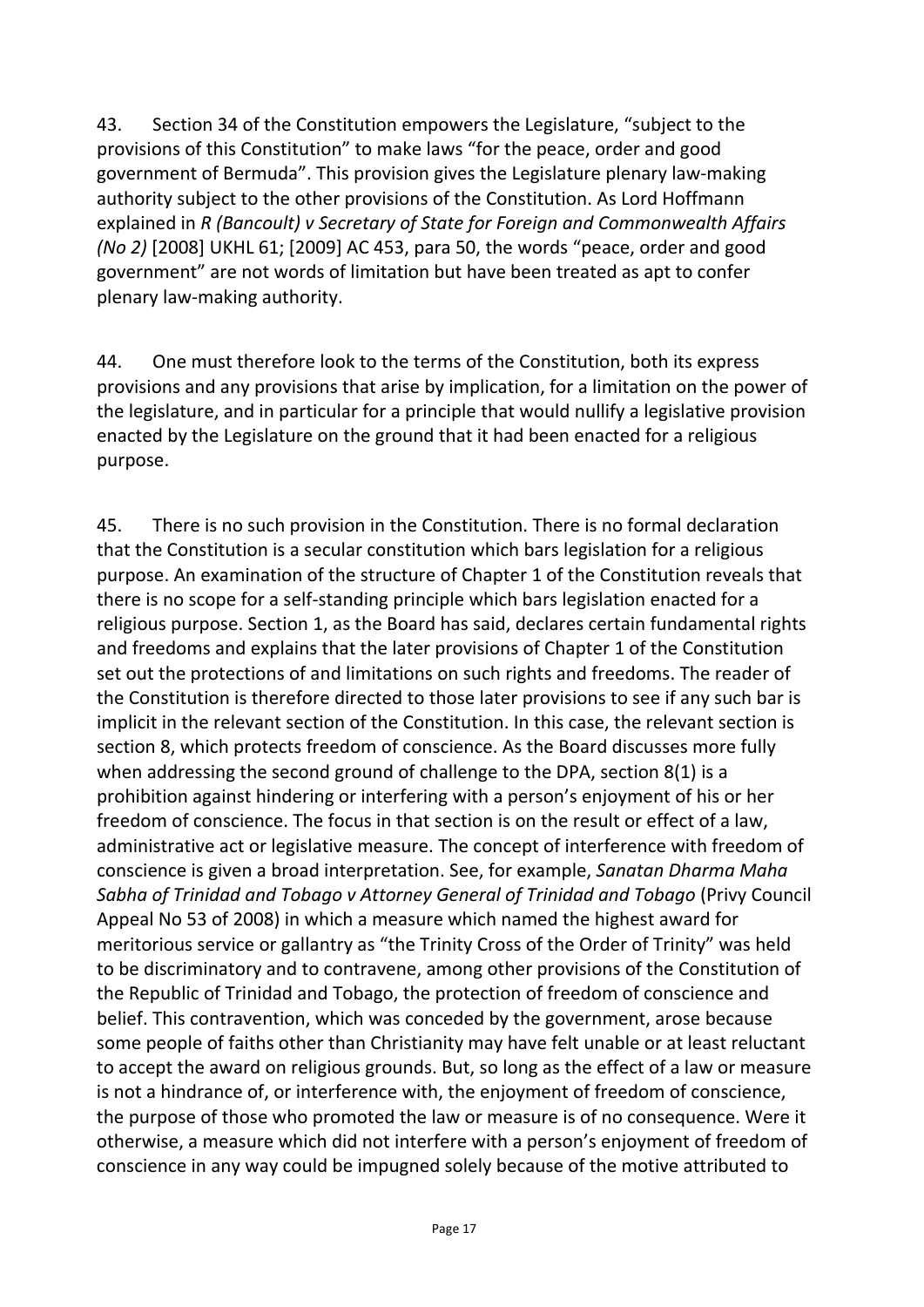the various members of the Legislature in enacting the legislation. It is not possible to read into section 8 such a bar by implication from anything stated in that section or from the structure of Chapter 1 of the Constitution.

46. So to hold is not to depart from the principles, which the Board has repeatedly stated, (i) that constitutions are living instruments and constitutional provisions are to be given a generous interpretation to allow them to develop through usage and convention, rather than a narrow and technical construction: *Edwards v Attorney General for Canada* [1939] AC 124, 136; *Matadeen v Pointu* (above) 108, and (ii) that individuals are to be given the full measure of the fundamental rights and freedoms which a constitution confers: *Minister of Home Affairs (Bermuda) v Fisher* (above), 328. Thus, the protections given to the fundamental rights stated in section 1 of the Constitution, such as those contained in section 8, must not be given a narrow legalistic construction. But the generous interpretation to give full effect to the fundamental rights and freedoms contained in a constitution, which the Board and courts adopt, must be derived from the language used in the Constitution. In *Matadeen v Pointu* (above), 108 the Board stated:

> "the court is concerned with the meaning of the language which has been used. As Kentridge AJ said in giving the judgment of the South African Constitutional Court in *State v Zuma* 1995 (4) BCLR 401, 412: 'If the language used by the lawgiver is ignored in favour of a general resort to "values" the result is not interpretation but divination.'"

See also *Boyce v R* [2004] UKPC 32; [2005] 1 AC 400, para 59 per Lord Hoffmann. In respectful disagreement with the Court of Appeal, the Board cannot find any basis in the language used in the Constitution for a general principle which would nullify legislation enacted for a religious purpose.

47. It is necessary to examine the case law which has been cited in support of a contrary view. First, reliance has been placed on the judgment of Laws LJ in *MacFarlane* (above). The judgment addressed an application by an employee to appeal to the Court of Appeal of England and Wales against a decision of the Employment Appeal Tribunal ("the EAT") which was concerned with unfair dismissal and discrimination on the ground of religious belief. The EAT upheld the decision of the Employment Tribunal that the dismissal of a person employed as a relationship counsellor, who had agreed to comply with his employer's equal opportunities policy but later refused on religious grounds to counsel same-sex couples on sexual matters, was justified as the employer's aim to provide a full range of counselling services to all sections of the community, regardless of sexual orientation, was a legitimate aim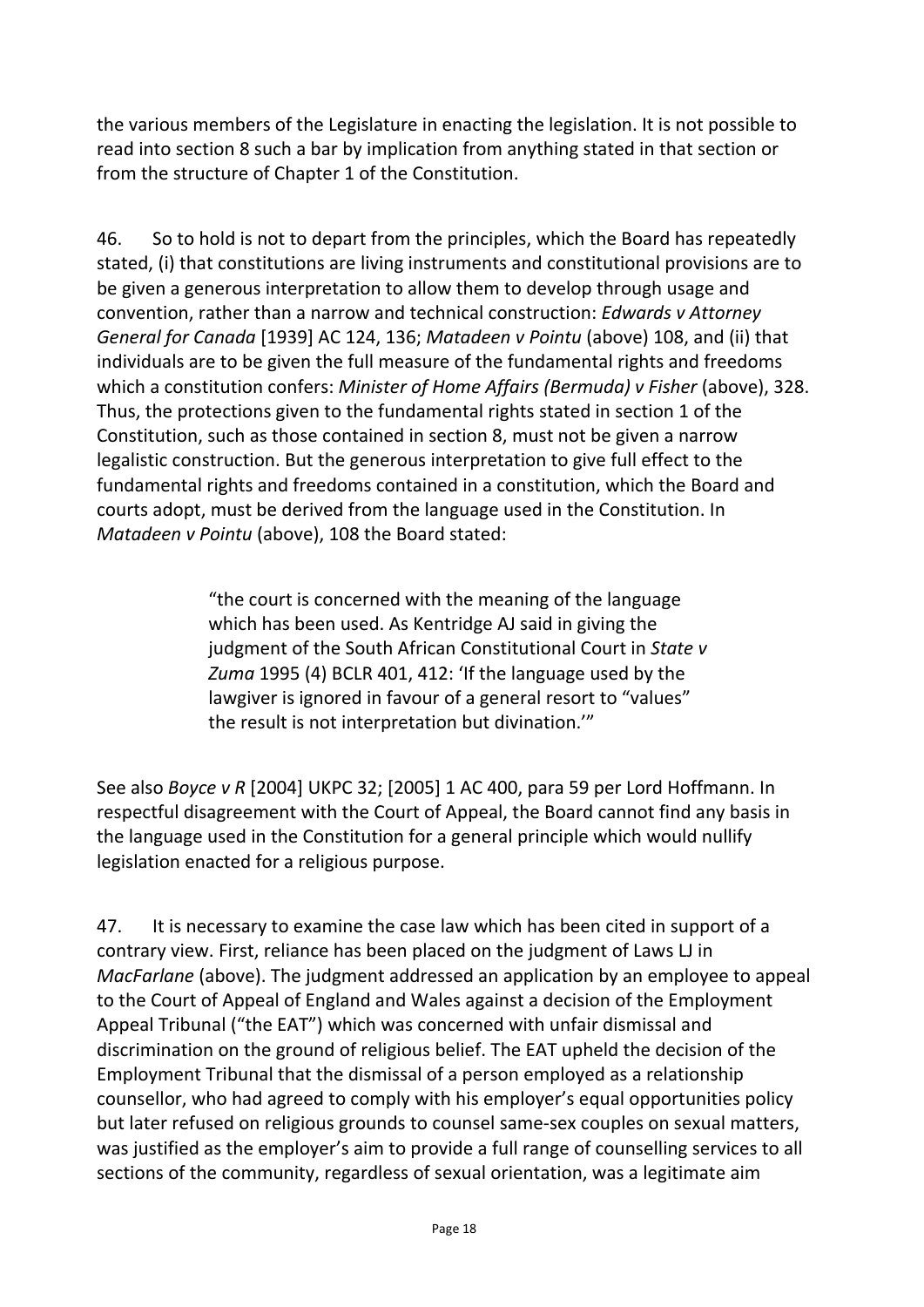which the employer was entitled to pursue. In the course of his judgment, and in response to a suggestion by Lord Carey of Clifton, a former Archbishop of Canterbury, in a witness statement in support of the application, that the panel hearing such appeals should comprise people with proven sensitivity and understanding of religious issues and the Christian faith, Laws LJ stated (paras 21-22):

> "[T]he conferment of any legal protection or preference upon a particular substantive moral position on the ground only that it is espoused by the adherents of a particular faith however long its tradition, however rich its culture, is deeply unprincipled; it imposes compulsory law not to advance the general good by objective grounds, but to give effect to the force of subjective opinion. … The promulgation of law for the protection of a position held purely on religious grounds cannot therefore be justified."

He continued (para 23):

"So it is that the law must firmly safeguard the right to hold and express religious beliefs. Equally firmly, it must eschew any protection of such a belief's content in the name only of its religious credentials. Both principles are necessary conditions of a free and rational regime."

48. It is unnecessary for the Board to decide whether these statements are an accurate description of the common law of England and Wales informed by article 9 of the Convention and the Human Rights Act 1998. The state's duty of neutrality, which the Strasbourg Court has held to be implicit in article 9 of the Convention, relates to the duty of impartiality in *ensuring the exercise* of various religions, faiths and beliefs. In any event, Laws LJ's words do not support an interpretation of the Bermudian Constitution that would treat as implicit a provision that invalidates legislation enacted for a religious purpose.

49. The Canadian cases to which reference has been made also provide no assistance in the interpretation of the Constitution. The first, which is a decision of the Supreme Court of Canada, is *Big M*. This case involved the interpretation of the Canadian Charter of Rights and Freedoms and in particular the fundamental freedom of conscience and religion in section 2 of the Charter interpreted in the light of section 27 of the Charter which provides: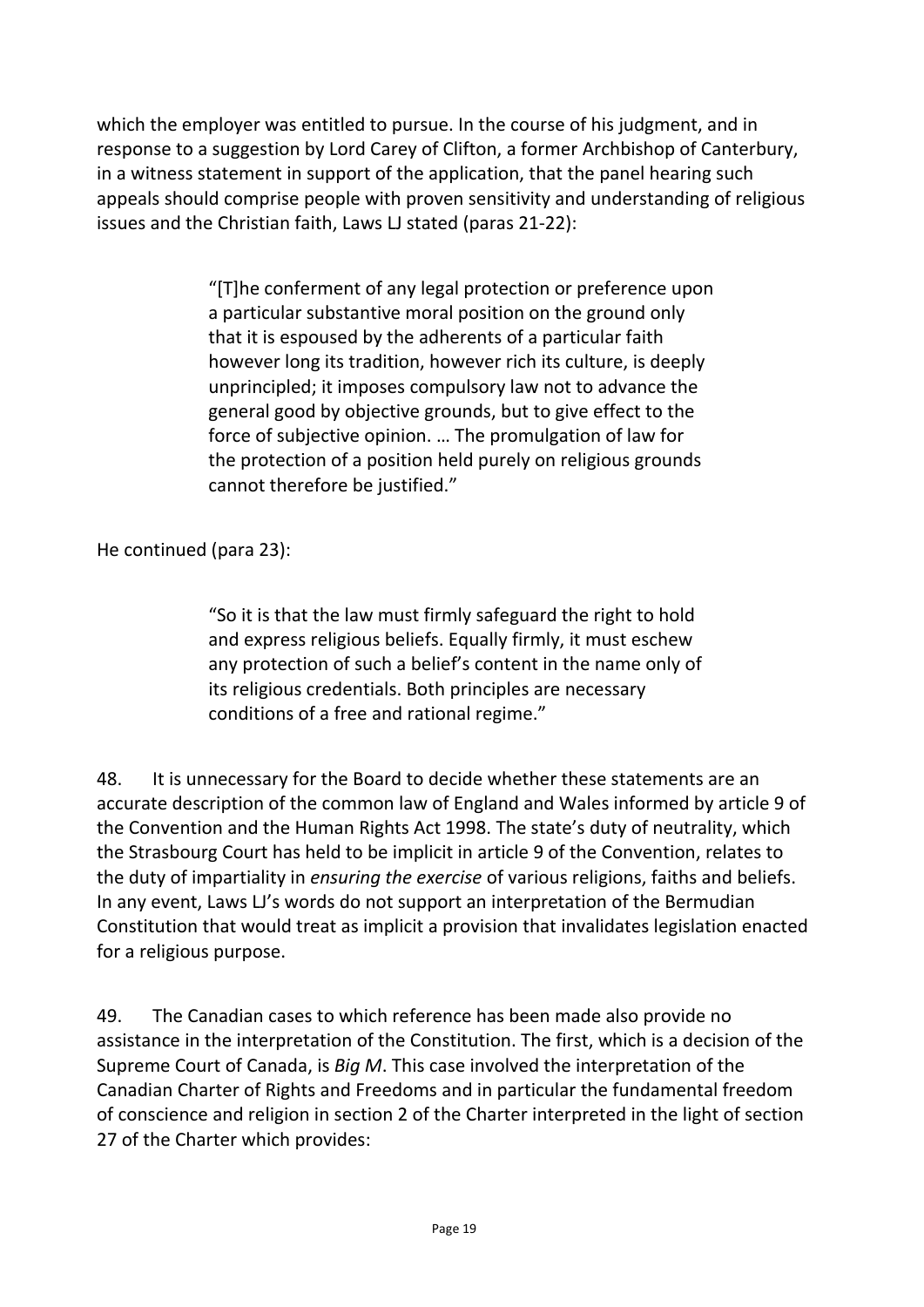"This Charter shall be interpreted in a manner consistent with the preservation and enhancement of the multicultural heritage of Canadians."

The case concerned trading on a Sunday, contrary to section 4 of the Lord's Day Act 1906, which was a federal statute. The majority judgment, delivered by Dickson J, concluded that it was sufficient to breach an individual's fundamental freedom of religion and conscience that the original purpose of a statute was to impose a particular religious practice, in that case Christian sabbatical observance, and that the court would need to consider the effect of the legislation only if the law had passed the purpose test. The power to compel observance in this way was not compatible with section 27 of the Charter. The minority judgment delivered by Wilson J held that the correct approach to the Charter was to focus on the effect of the impugned legislation and ask whether it had the effect of violating an entrenched right; the purpose of the legislation was relevant to a question whether a limitation on a citizen's rights could be justified.

50. The Canadian Charter is structured differently from the Bermudian Constitution and the latter has no provision like section 27 of the Charter. The Charter contains the statement of the right to freedom of conscience and religion in section 2 but has no equivalent to section 8 of the Constitution which spells out the protection afforded to the right and the limitations imposed on its enjoyment. Thus, in Bermuda, in contrast to the interpretation of the Canadian Charter, the analysis of the protection given to freedom of conscience and religion in Bermuda turns on the interpretation of section 8 of the Constitution. Under that section coercion by a government of an individual to affirm a specific religious belief (expressly or by implication) or to take part in a specific religious practice against his or her will, or otherwise interfere with his or her enjoyment of freedom of conscience, would infringe the protection which it conferred. But legislation which had a religious purpose but did not have such an effect would not so infringe section 8 because there would be no interference with an individual in his or her enjoyment of freedom of conscience.

51. Lord Pannick QC, who appears for the respondents, submits that the Board in its decision in *Laramore* has recognised and upheld the view of the majority of the Supreme Court of Canada in *Big M* that constitutional validity could be determined by reference to the purpose of the legislation rather than its effect. The Board is not persuaded that that is so. *Laramore* concerned a claim by an individual, who had converted to the Islamic faith, that the requirement that he, as a member of the Royal Bahamas Defence Force, must be present at, and take off his cap during the conduct of, Christian prayers at ceremonial parades and morning and evening colours hindered his right to enjoy freedom of conscience under article 22(1) of the Constitution of the Bahamas. That provision was in the same terms as section 8(1) of the Bermudian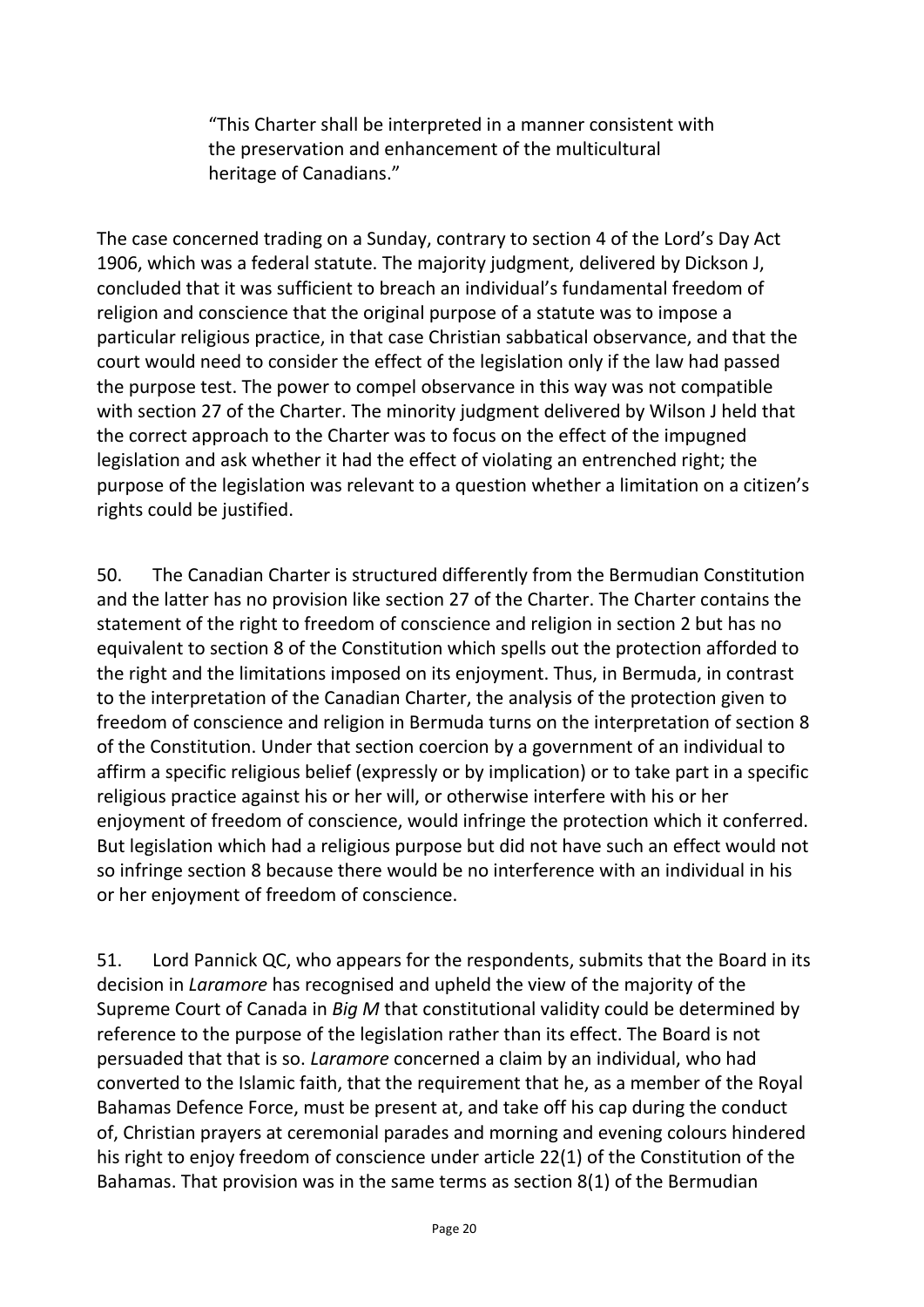Constitution. The Board, in an opinion delivered by Lord Mance, stated (para 7) that the two main points which arose in the appeal were first whether Mr Laramore had been "hindered in the enjoyment of his freedom of conscience" within article 22(1), and secondly, if he had, whether there was any justification for this. The Board concluded that Mr Laramore had been hindered in his enjoyment of his freedom of conscience. On the facts that Board was satisfied that Mr Laramore was hindered in the enjoyment of his right to freedom of conscience in relation to parades (other than for national events) (para 22):

> "The Board has no doubt that Mr Laramore was 'hindered in the enjoyment of his freedom of conscience' in the present case. His conscience told him that he should not be taking part in the prayers which were part of regular colours parades. He made this point after he had converted to the Muslim religion in 1993, and he pursued it after the 2006 Memorandum reversed the dispensation introduced in 1993. The effect of the 2006 Memorandum was that he was no longer able to enjoy or give effect to his freedom of conscience by falling out during prayers."

In the same paragraph the Board referred with approval to Sir Michael Barnett CJ's apt quotation from the majority judgment in *Big M* in which Dickson J stated:

> "Freedom can primarily be characterized by the absence of coercion or constraint. If a person is compelled by the state or the will of another to a course of action or inaction which he would not otherwise have chosen, he is not acting of his own volition and he cannot be said to be truly free. One of the major purposes of the Charter is to protect, within reason, from compulsion or restraint. Coercion includes not only such blatant forms of compulsion as direct commands to act or refrain from acting on pain of sanction, coercion includes indirect forms of control which determine or limit alternative courses of conduct available to others."

The Board went on to say that the first two sentences of the quotation were in point and did not otherwise comment on the reasoning of Dickson J in *Big M*. In rejecting the defendants' argument that article 22 of the Bahamian constitution gave a more limited protection than article 9 of the Convention and the Canadian Charter, Lord Mance stated that each involved a promise that the freedom would be protected, and not interfered with by, the state: para 11 of the Board's opinion. It is clear, therefore, that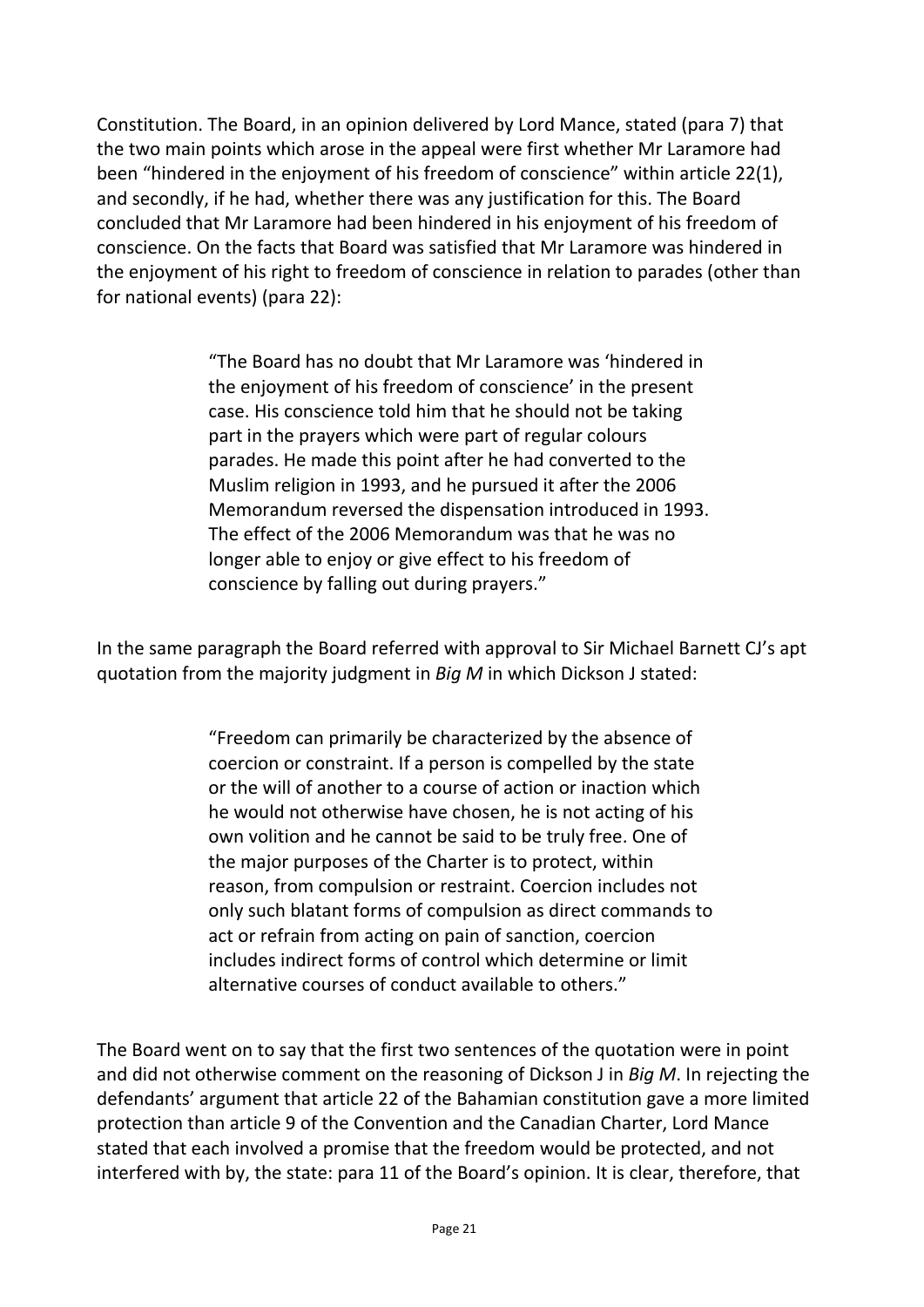in *Laramore* the Board focused on interference by the state with a person's freedom of conscience; in other words, article 22 of the Bahamian Constitution addressed the effect of the state's action rather than its purpose.

52. The Board is also not able to accept Lord Pannick's submission that the Board approved the reasoning in *Big M* in its opinion in *Reyes v R* [2002] UKPC 11; [2002] 1 AC 235. Lord Bingham of Cornhill in delivering the opinion of the Board in *Reyes* referred in para 26 to the valuable guidance given on the task of constitutional interpretation by a number of cases, including *Big M* at p 331. The passage in *Big M* to which he referred was one in which Dickson J held that both purpose and effect, which were clearly linked, were relevant in determining constitutionality, but Lord Bingham's summary of the principles derived from the cited authorities made no reference to purpose as a sufficient ground on its own of constitutional invalidity. He stated:

> "the principles are clear. As in the case of any other instrument, the court must begin its task of constitutional interpretation by carefully considering the language used in the Constitution. But it does not treat the language of the Constitution as if it were found in a will or a deed of a charterparty. A generous and purposive interpretation is to be given to constitutional provisions protecting human rights. The court has no licence to read its own predilections and moral values into the Constitution, but it is required to consider the substance of the fundamental right at issue and ensure contemporary protection of that right in the light of evolving standards of decency that mark the progress of a maturing society: see *Trop v Dulles* 356 US 86, 101. In carrying out its task of constitutional interpretation the court is not concerned to evaluate and give effect to public opinion, for reasons given by Chaskalson P in *S v Makwanyane* 1995 (3) SA 391, 431, para 88 …"

The Board's opinion in *Reyes v R* did not rely on any argument that the purpose of the impugned provision of the Criminal Code of Belize gave rise to constitutional invalidity.

53. In *Mouvement Laïque Québécois v Saguenay* (above), the Supreme Court of Canada held that the evolving concept of freedom of conscience and religion obliged the state to be neutral in matters of belief, including religion: paras 64, 71-81 of the judgment delivered by Gascon J. As a result, a byelaw passed by a local council that required prayers to be said before its meetings was constitutionally invalid because it was passed for a religious purpose. The fact that attendance at the prayers was not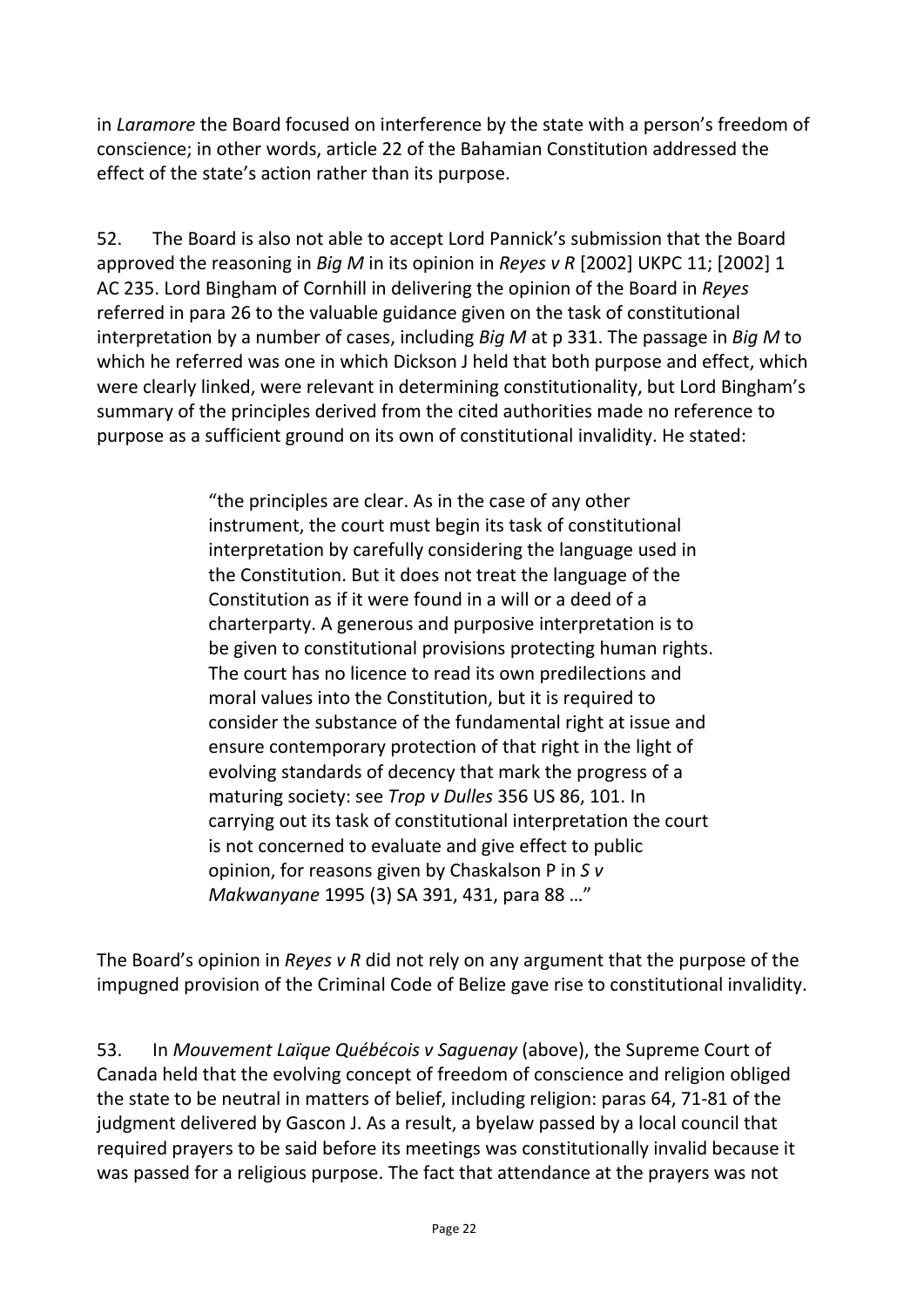compulsory did not save the byelaw. The judgment of the Supreme Court of Canada that the state was under a constitutional duty of neutrality which could invalidate legislation passed for a religious purpose was based on an assessment of the evolution of Canadian society: para 72.

54. The judgment in *Saguenay* does not provide a template for other common law jurisdictions, including Bermuda, in which society has developed differently. The family of democratic states which have constitutions which protect the rights of minorities and individuals, including the enjoyment of freedom of conscience and religion, have been subject to different social developments and the Board in interpreting their constitutions has no authority to attempt to homogenise such different societies by reference to social developments in other societies. The Board's task is to give full effect to the constitutional protections conferred on members of the societies which accept its jurisdiction. As in *Laramore*, it does so by requiring the state to give full effect to the protection of freedom of conscience in the relevant constitution. In *Laramore* and in this case that task involves the Board determining the validity of a legislative measure by reference to its effect on an individual or minority rather than its purpose. That does not mean that in constitutions with provisions similar to section 8 of the Constitution, the state may not also have positive duties to protect freedom of conscience. The Board recognised in *Laramore* that the guarantee of freedom of conscience is not confined to obliging the state to refrain from interference with a person's holding of beliefs and his or her manifestation of such beliefs but is likely by implication to involve positive duties. But such duties are not to be equated with a principle that legislation enacted for a religious purpose is invalid.

55. In a series of judgments relating to article 9 of the Convention, which is the closest comparator to section 8 of the Constitution, the Strasbourg Court has repeatedly ruled that that article imposes on a contracting state a duty of neutrality which prevents the state from assessing the legitimacy of religious beliefs or the ways in which those beliefs are expressed. See, for example, *Bayatyan v Armenia* (2012) 54 EHRR 15, para 120 and *Eweida v United Kingdom* (2013) 57 EHRR 8, para 81. In *Lautsi v Italy* (2012) 54 EHRR 3, para 60, the Grand Chamber described the duty of neutrality and impartiality in these terms:

> "it should be pointed out that states have responsibility for *ensuring, neutrally and impartially, the exercise of various religions, faiths and beliefs*. Their role is to help maintain public order, religious harmony and tolerance in a democratic society, particularly between opposing groups. That concerns both relations between believers and non-believers and relations between the adherents of various religions, faiths and beliefs." (Emphasis added)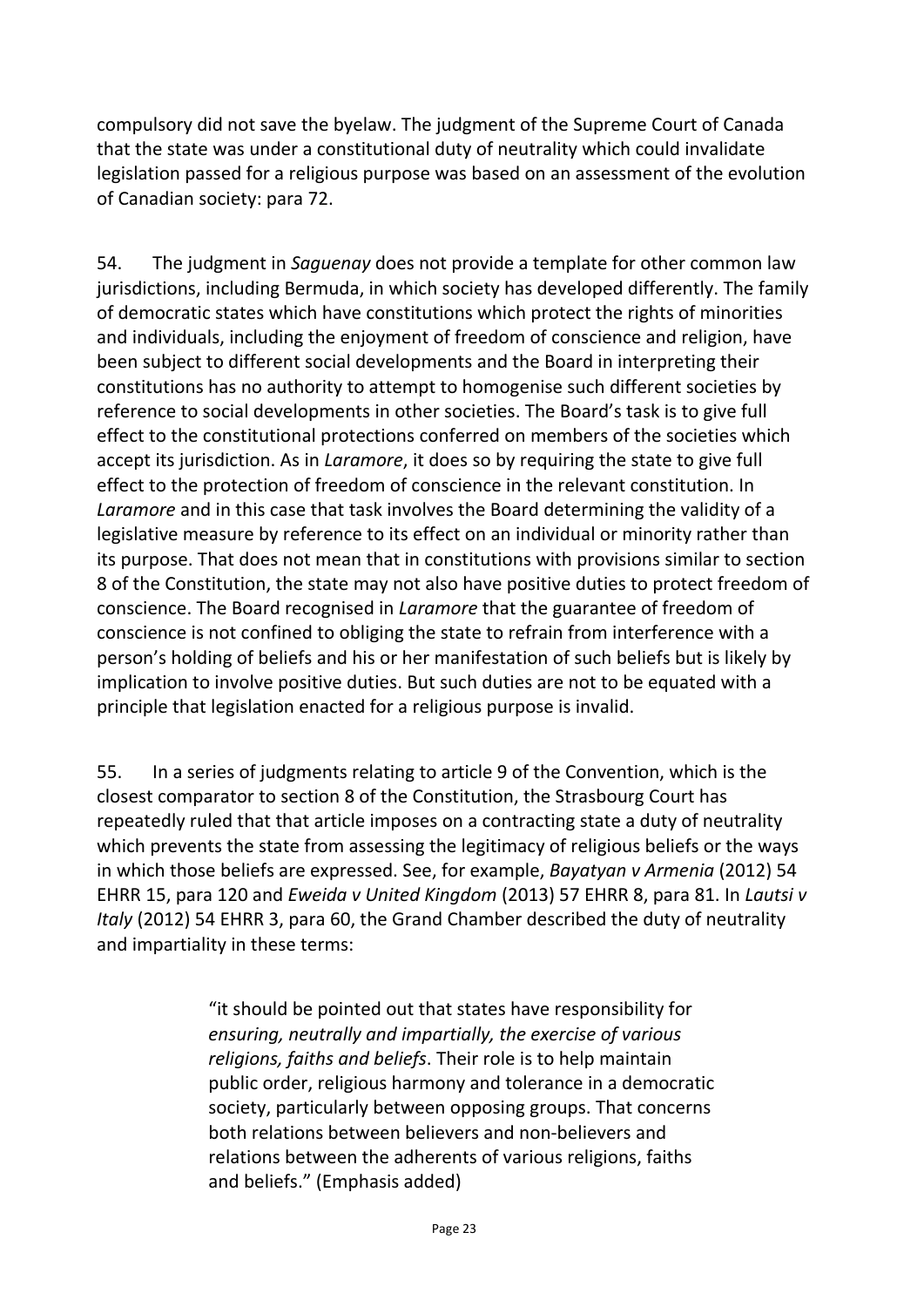In its assessment of whether a state has complied with its obligations under article 9 of the Convention the Strasbourg Court has looked to the effect of a measure or action of the state. It asks itself whether there has been an interference with a person's enjoyment of freedom of conscience and whether that interference is justified by the considerations in article 9(2). The Board has not been referred to any case in which the Strasbourg Court has held that the enactment of a law for a religious purpose amounted to a breach of article 9 of the Convention. This jurisprudence on article 9 of the Convention, a provision that was influential in the drafting of section 8 of the Constitution, gives no support to a constitutional challenge under section 8 based on a religious purpose principle. Different considerations may arise in the context of a claim of unjustified discrimination when article 9 of the Convention is read with article 14 of the Convention. But, as the parties acknowledge, in Bermuda discrimination on the ground of sexual orientation is not prohibited by the Constitution. The Attorney General therefore succeeds on this ground of appeal.

56. In any event, the Court of Appeal was wrong to conclude that "Introducing a comprehensive scheme for same-sex relationships has nothing whatever to do with section 53" (judgment, para 42). The DPA as a whole represented a compromise between different opinions in Bermuda as well as fulfilling an electoral promise. OUTBermuda nobly accepted that the proposals for domestic partnerships were a compromise and considered that the compromise was in the best interests of Bermuda (see letter of 17 November 2017). Section 53 cannot be viewed in isolation from the rest of the DPA in the absence of evidence showing that it was gratuitously added on to the compromise without any demand for it. The right approach is to treat the DPA as a set of connected provisions which all had the same purpose, namely that of ending the dispute in Bermudian society over same-sex marriage.

57. In *R (SC) v Secretary of State for Work and Pensions* [2021] UKSC 26; [2022] AC 223, the Supreme Court of the United Kingdom discussed the nature of compromises reached in Parliament and discouraged courts from unpicking them or requiring them to be capable of being rationalised:

> "167. Two other aspects of Parliamentary proceedings are important in this context. First, the will of Parliament finds expression solely in the legislation which it enacts. Parliament does not give reasons for enacting legislation: it simply votes on a motion to approve a proposed legislative text. There is no corporate statement of reasons, and the individual members of Parliament do not give their reasons for voting in a particular way. As Lord Hobhouse stated in *Wilson*, para 143, '[i]t is not part of the duty of any Member of Parliament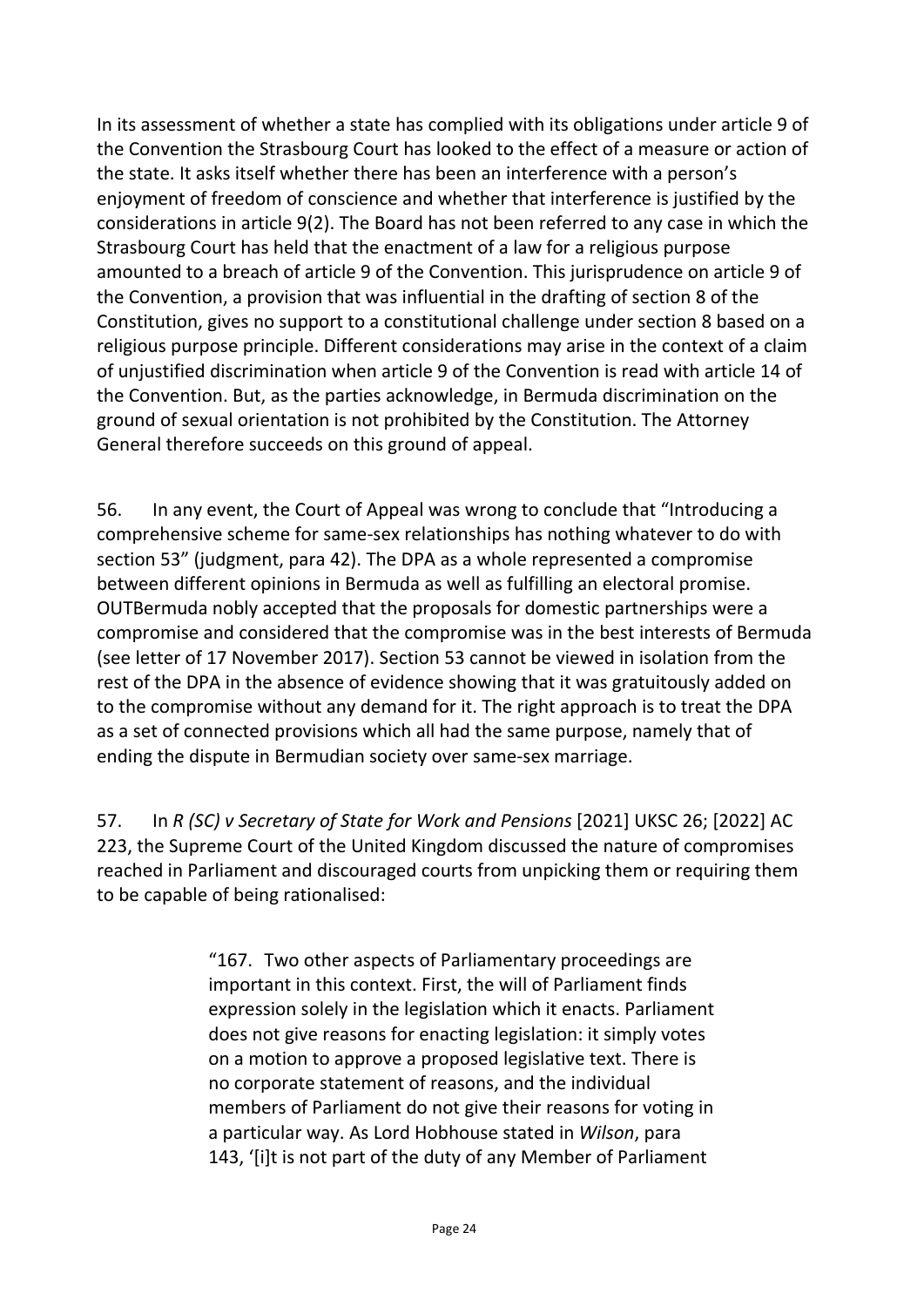to provide or state definitively in Parliament the justification for legislation which the legislature is content to pass'.

168. Secondly, the decisions which Parliament takes are not necessarily capable of being rationalised in any event. In the first place, Parliament does not operate only, or even primarily, as a debating chamber. It is also a forum for gathering evidence, and for extra-cameral discussion, negotiation and compromise. Furthermore, the way in which members of Parliament vote will usually, but by no means always, reflect party policy, and may be influenced by the discipline imposed by the party whips.

169. It follows that Parliamentary methods of resolving disputes are very different from judicial methods, aimed at the production of decisions arrived at by an independent and transparent process of reasoning. That is by no means a criticism of Parliament. Its methods reflect the nature of its task: the management of political disagreements within our society so as to arrive, through negotiation and compromise, and the use of the party political power obtained at democratic elections, at decisions whose legitimacy is accepted not because of the quality or transparency of the reasoning involved, but because of the democratic credentials of those by whom the decisions are taken.

170. A number of consequences follow from this. One is that a ministerial statement of compatibility, made in accordance with section 19 of the Human Rights Act, cannot be ascribed to Parliament. As Lord Hope explained in *Anderson v Scottish Ministers* [2003] 2 AC 602, para 7, it is no more than a statement of opinion by the relevant minister.

171. A more far-reaching consequence is that the courts have to be careful not to undermine Parliament's performance of its functions by requiring it, or encouraging it, to conform to a judicial model of rationality. That model is not suitable for resolving differences of political opinion. An insistence on transparent and rational analysis would be liable to make the process of resolving political differences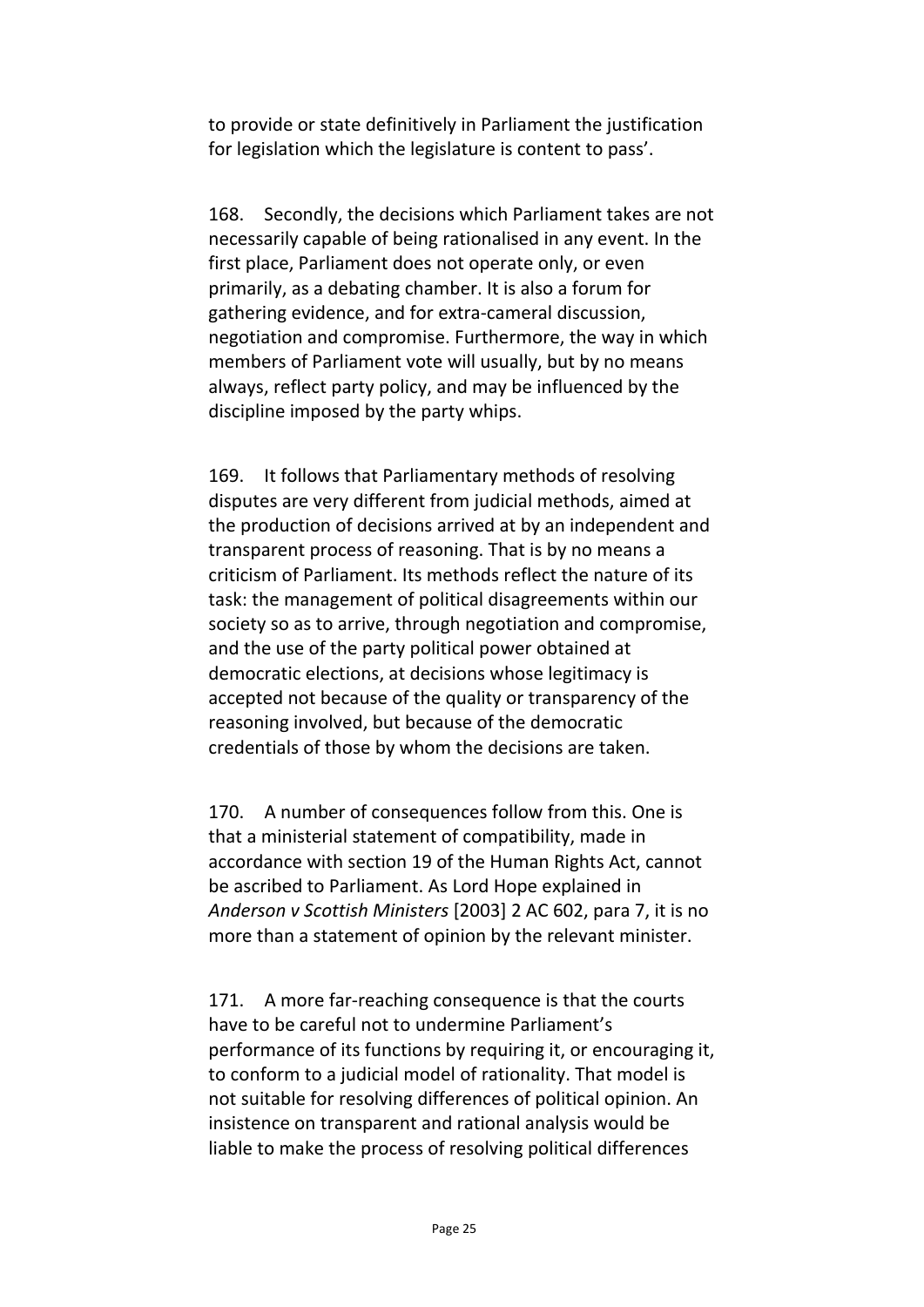through negotiation, compromise and the exercise of democratic power more difficult and less likely to succeed."

58. Thus, section 53 cannot be divorced from the rest of the DPA. In the opinion of the Board, the DPA was certainly not passed for a religious purpose. It was passed to bring about a democratic solution to a divisive debate in Bermuda over same-sex marriage and to do so in a way which accommodated the position of both sides to the debate. Section 53 cannot be considered in isolation. It is an important feature of section 53 that it was enacted as part of an overall package designed to bring an end to a dispute between different groups in Bermudian society, and to give effect to an election promise.

59. The Court of Appeal came to the wrong conclusion on this point and the conclusion of the Chief Justice is to be preferred. Accordingly, even if there had been a prohibition on legislation with a religious purpose, the Attorney General would have been entitled to succeed for this reason also.

# *(2) Section 8 of the Constitution: hindering the enjoyment of freedom of conscience*

60. The Board accepts the sincerity of the respondents' beliefs. The question, however, is whether such beliefs qualify for protection under section 8 of the Constitution, and, if so, whether section 53 interferes with those beliefs.

61. In discussing this second ground of appeal, it is important to recall, as Mr Jonathan Crow QC emphasises in his submissions on behalf of the Attorney General, that the respondents cannot establish a case of unlawful discrimination on the ground of sexual orientation because there is no provision within the Constitution prohibiting such discrimination and because the DPA contains an express provision disapplying the protections of the Human Rights Act in relation to same-sex marriage. In many jurisdictions, the prohibition of such discrimination has been a powerful weapon to protect minorities, such as gay people, who have been stigmatised and victimised in the past, against majoritarian bias and oppression. But that provision is not part of the Bermudian Constitution. The respondents' constitutional challenge therefore is that section 53 and related provisions of the DPA contravened section 8 of the Constitution because they hindered the enjoyment of beliefs in same-sex marriage as an institution recognised by law.

62. Subject to the justifications set out in section 8(5), section 8(1) of the Constitution prohibits the state from hindering a person's enjoyment of freedom of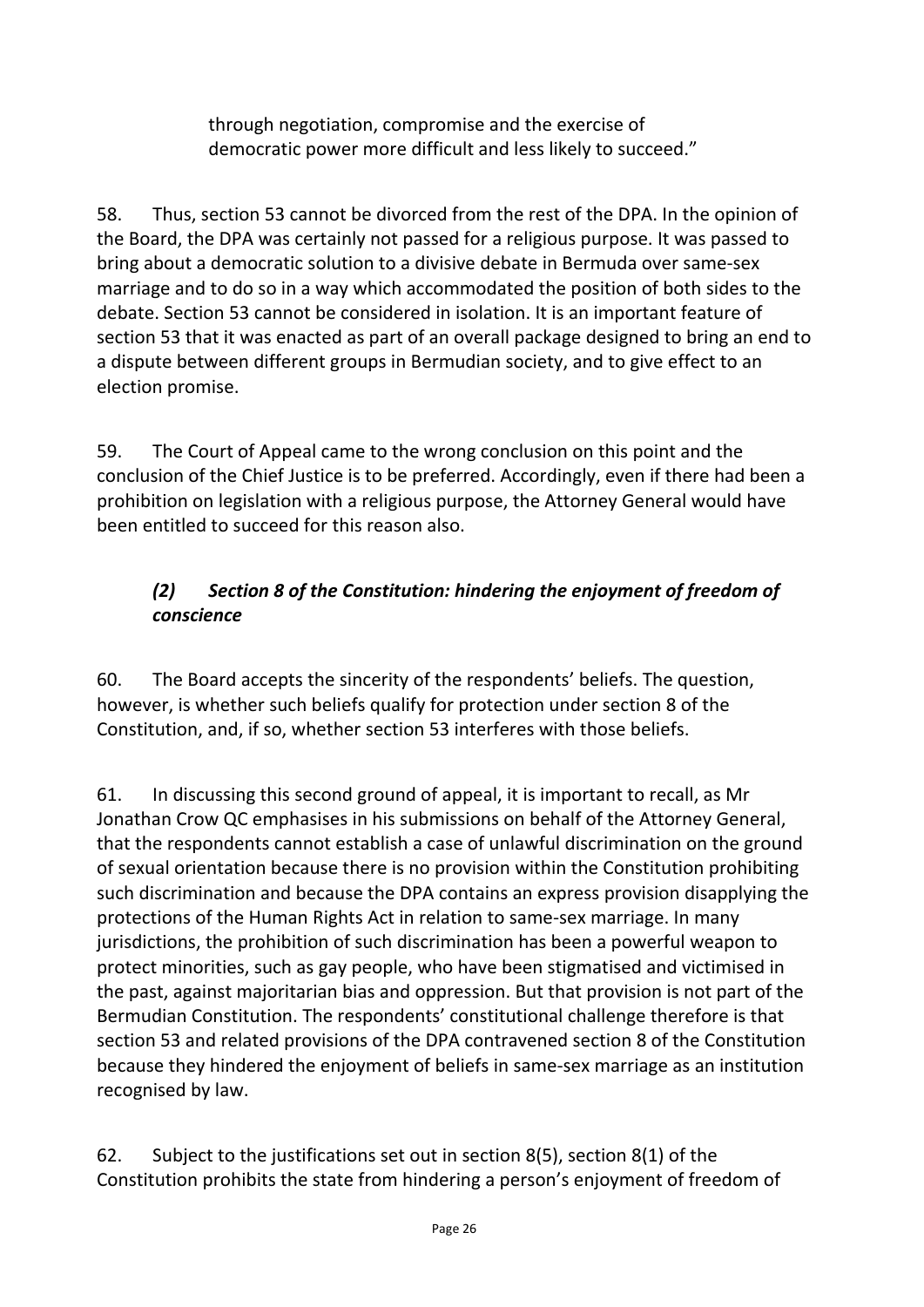conscience. This protection covers not only the person's private thoughts and beliefs but also his or her manifestation and propagation of such thoughts or beliefs. The Board in *Laramore* (para 11) rejected an argument that the concept of hindrance should be construed narrowly and expressed doubt that there was a difference of substance between a provision that conferred an outright guarantee of freedom of conscience and religion, subject to necessary or justifiable limitations, and provisions that prohibited a person being "hindered in the enjoyment of his freedom of conscience". Both forms of provision involved a promise that the freedom would be protected, and not interfered with, by the state. The Board continued:

> "Such positive duties as the state may have to confer or guarantee freedom of conscience are more visible in article 9 of the Convention and articles 1 and 2 of the [Canadian] Charter, but it seems to the Board likely that similar duties would be held to arise implicitly under article 22 of the Constitution."

There is therefore no basis for taking a narrow view of the concept of "hindrance".

63. Mr Crow does not seek so to argue. Instead he focuses on the nature of the beliefs which are in issue and argues (i) that the respondents' beliefs are not protected by section 8 of the Constitution, (ii) that, in any event, the DPA does not interfere with a person's holding or manifestation or propagation of those beliefs, and (iii) that the protection of the enjoyment of freedom of conscience in section 8 does not confer a right on an individual to insist that the state make available the same legal status to the relationship of same-sex couples as is available to heterosexual couples by giving legal recognition to same-sex marriage. He submits, first, that section 8 does not protect political beliefs as to what the law should provide and, secondly, that in any event the DPA does not interfere with a person's ability to hold and manifest or propagate that belief.

64. For the reasons set out below, the Board agrees with Mr Crow that section 8 of the Constitution does not impose on the state an obligation to give legal recognition to same-sex marriage. In the Board's view, and drawing on analogous jurisprudence of the Strasbourg Court, there are two alternative ways of analysing the matter, both of which lead to the same result. The first is that a belief in same-sex marriage as an institution which should be recognised in law is a belief within the scope of section 8 but that the state does not interfere with that belief if it does not give legal recognition to same-sex marriage. The second, also drawn from the jurisprudence of the Strasbourg Court, is that the belief that same-sex marriage should be given legal recognition is not the type of belief that section 8 protects because it is inconsistent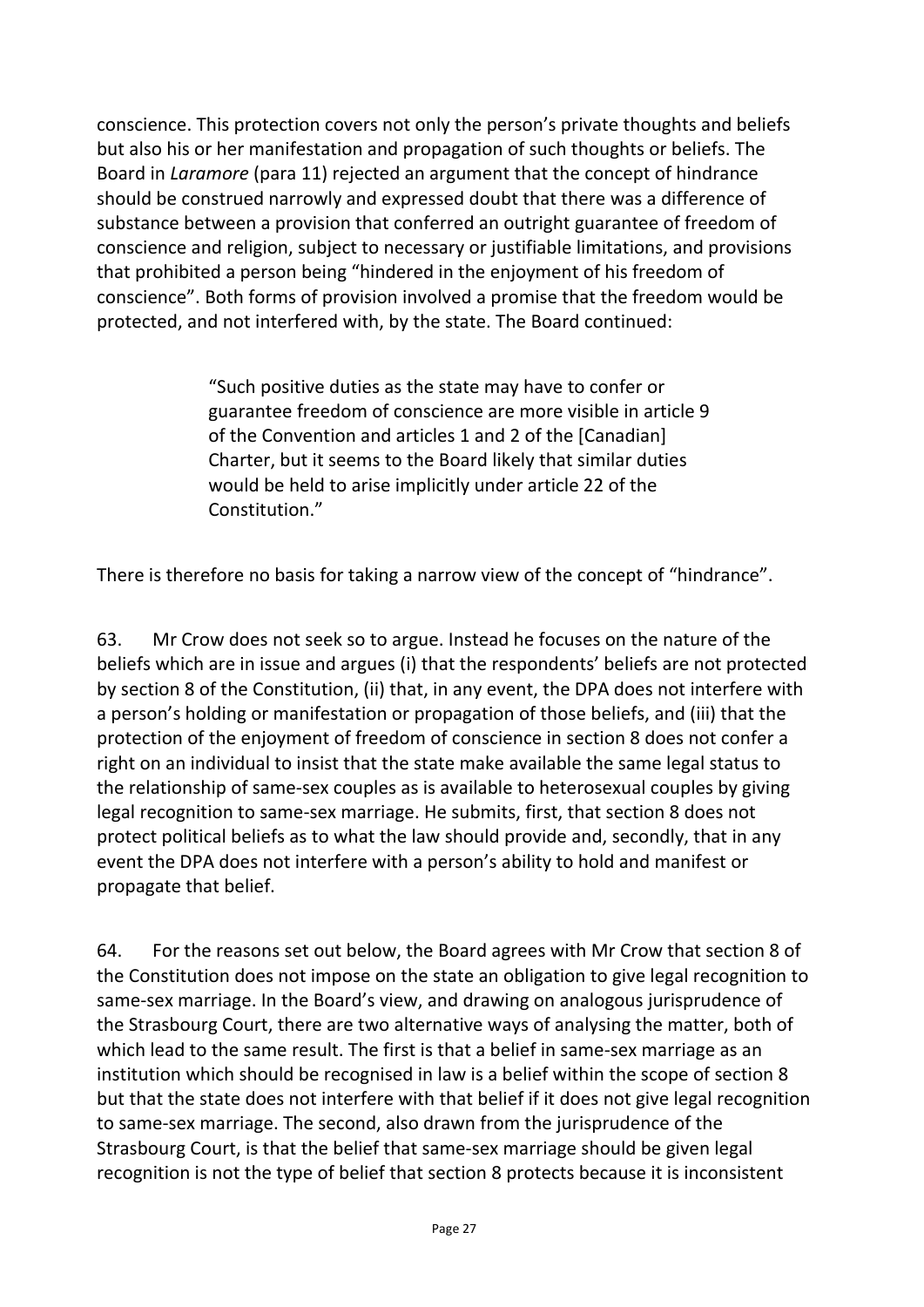with the absence of any protection in the Constitution against discrimination on the ground of sexual orientation and the ability of the legislature expressly to disapply the operation of the HRA.

65. In the context of this appeal three principal questions arise in an analysis of section 8 of the Constitution. They are, first, do the beliefs which the respondents profess fall within the scope of the protection conferred by section 8? Secondly, what is meant by the enjoyment of freedom of conscience? Thirdly, what is the scope of the protection conferred, whether negatively, in prohibiting interference with such enjoyment or positively, in providing protection in another form? The Board analyses these questions addressing the first approach before turning to the second approach.

66. Turning to the first question on the first approach, the language of section 8(1) is not restrictive. The subsection states that freedom of conscience "includes" freedom of thought and of religion and freedom to change one's religion or belief. "Includes" is not a word of restriction. The Board was referred to only one case from Bermuda which touches on this question. In *Attride-Stirling v Attorney General* (Civil Appeal No 19 of 1994) in a judgment dated 30 March 1995 the Court of Appeal for Bermuda held that a conscientious objection to military service in any capacity (and not just in the capacity of a combatant) was within the scope of section 8.

67. Guidance on the scope of the protection of beliefs and thought can be found in jurisprudence on the analogous article 9(1) of the Convention which the Board has set out in para 19 above. Not every belief falls within the scope of article 9 but the requirements for protection are not onerous. In *Campbell and Cosans v United Kingdom* (1982) 4 EHRR 293, para 36, which was a case concerning article 2 of Protocol No 1 of the Convention, the Strasbourg Court laid down three requirements for a religious or philosophical conviction, which it likened to a belief protected by article 9. Those requirements were (i) that the conviction or belief must attain a certain level of cogency, seriousness, cohesion and importance, (ii) that the conviction or belief must relate to a weighty and substantial aspect of human life and behaviour, and (iii) that it must be worthy of respect in a democratic society and not be incompatible with human dignity. To meet the third requirement the belief must respect the rule of law, human rights and democracy: *Refah Partisi (The Welfare Party) v Turkey* (2003) 37 EHRR 1, para 93. See also the article 9 case of *Eweida v United Kingdom* (2013) 57 EHRR 8, para 81. In *R (Williamson) v Secretary of State for Education and Employment*  (above), which was a case concerning article 9 of the Convention, the House of Lords, in para 23 of the speech of Lord Nicholls of Birkenhead, set out essentially the same criteria. The requirements for protection under article 9 are therefore modest and the article gives protection to a wide range of thoughts and beliefs. In Dingemans and others, *The Protections for Religious Rights: Law and Practice*, (Oxford, 2013), para 3.19, Sir James Dingemans and his fellow authors helpfully list beliefs, other than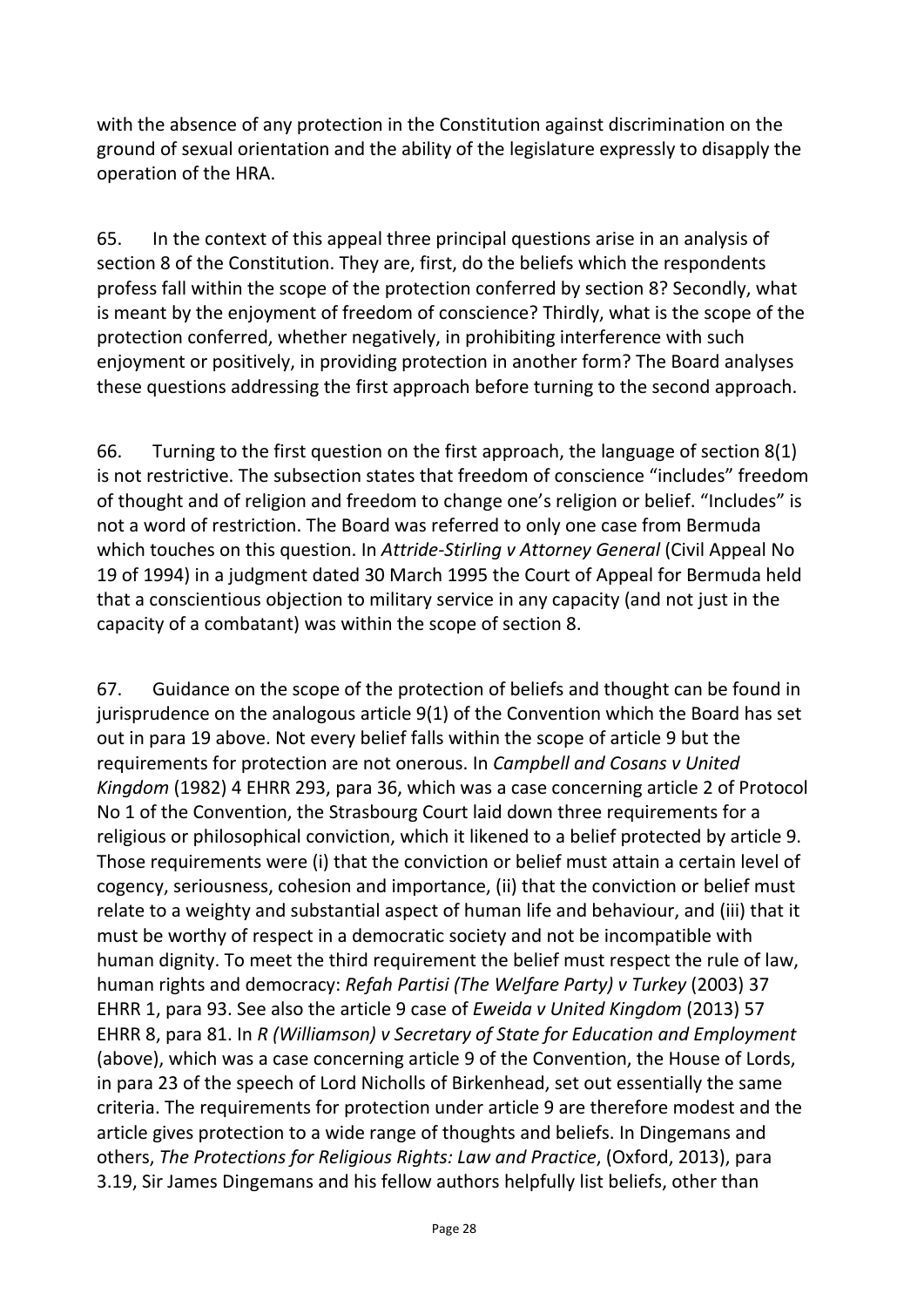mainstream religious beliefs, which the Strasbourg Court has held to fall within article 9 of the Convention; they are "pacifism, atheism, veganism, political ideologies such as communism, the Salvation Army, pro-life, secularism, and conscientious objection."

68. Several of the respondents provided evidence in this case by affirmation or affidavit. Maryellen Jackson, a teacher, in her evidence spoke of her belief in monogamous marriage by which a loving relationship is recognised by society as a fundamental spiritual belief. Sylvia-Hayward-Harris, who is a marriage-officiant in a Pentecostal Church which emphasises the inclusivity of God's love and upholds marriage between two consenting adults regardless of sexual orientation, spoke of the ability to officiate at same-sex marriages as an important part of her religious beliefs. Dr Gordon Campbell of the Wesley Methodist Church of Bermuda, which allows congregations to choose to appoint gay ministers and to celebrate the marriage of same-sex couples, spoke of the importance in his church of welcoming all people to the full life of the Christian community, including marriage.

69. On the first approach, the belief that society should recognise the relationship of long-term commitment of a same-sex couple through the institution of marriage and that a separate form of civil union distinct from marriage has the potential to stigmatise and exclude such couples from the mainstream of social or religious life has, in the light of changes in social attitudes internationally in the last 60 years, unquestionably attained a seriousness, cohesion and importance to meet the first of the *Campbell and Cosans* criteria. For similar reasons, the belief meets the second and third requirements as changing attitudes have increased the significance given to an individual person's autonomy and the respect to be accorded to people's intimate relationships.

70. The Chief Justice in para 79 of his judgment, in a passage which the Court of Appeal approved, analysed under various headings the nature of the beliefs in issue: see para 32 above. In essence, the beliefs of the respondents, whether religious or non-religious in nature, and whether held by those who wish to enter into a same-sex marriage, who support same-sex marriage, or who wish to officiate in the celebration of same-sex marriages, amount to and have in common a belief in *marriage as an institution recognised by law* in which same-sex couples ought to be able to participate.

71. Such a belief involves a belief in how society should be organised and is a call to the government and the Legislature to give recognition in civil law to same-sex marriage. It may readily be characterised as a political belief, but, contrary to Mr Crow's submission, that does not of itself exclude a belief from the protection of section 8. Having regard to the wide range of beliefs that are protected by the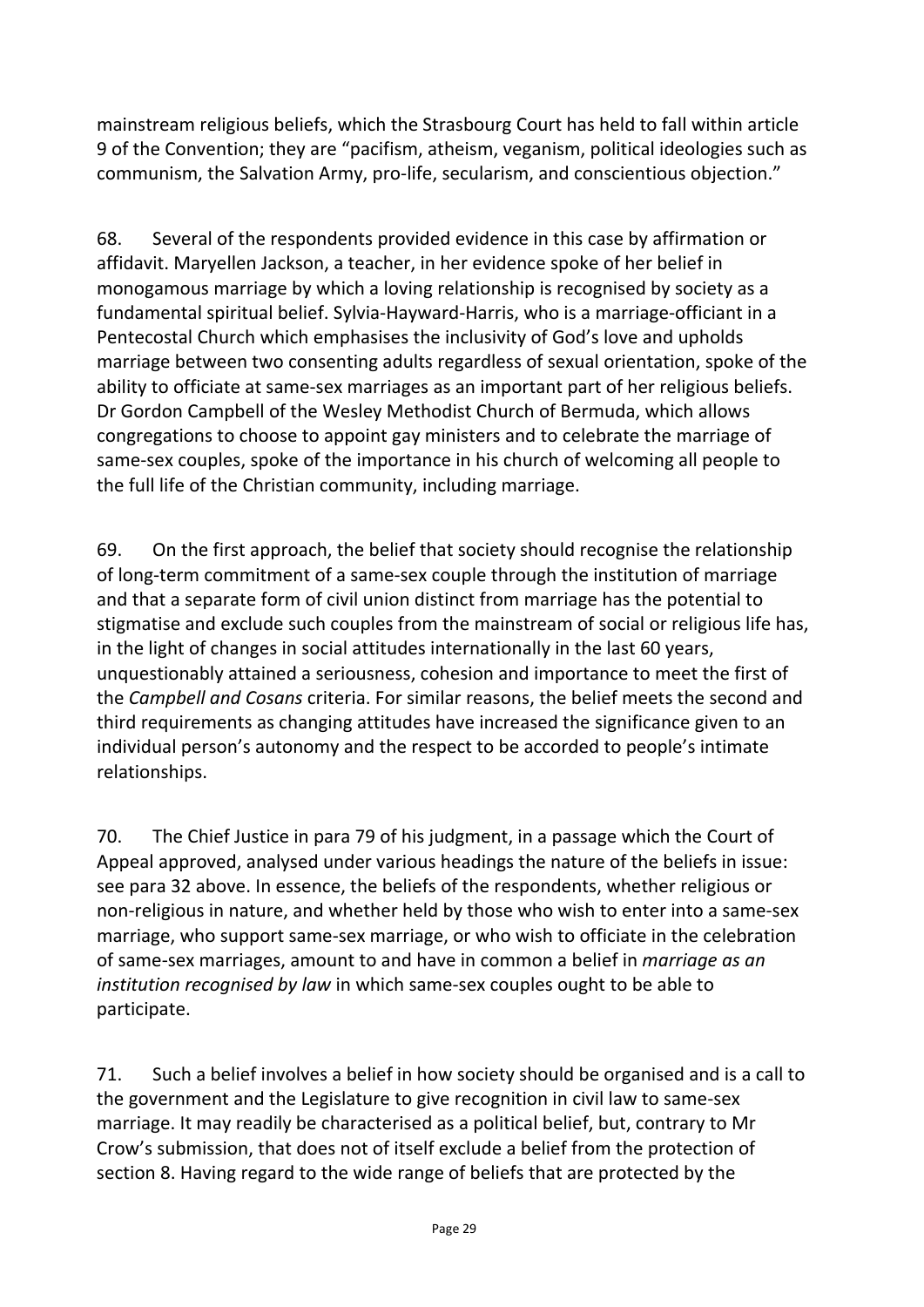analogous article 9 of the Convention, there appears to the Board to be a powerful argument that the respondents' beliefs come within the protection conferred by section 8 of the Constitution and that, as discussed below, the central questions are the scope of the manifestation of a belief in a "practice" and the protection of that practice.

72. The second question is the nature of the enjoyment of freedom of conscience which section 8 protects. It has two elements. The first element is the internal element, which is a person's ability to think as he or she pleases and to adhere to a set of religious beliefs or to have none. It includes the ability to change one's religion or one's beliefs. The second element is an external element which involves the ability to manifest and propagate one's religion or belief "in worship, teaching, practice and observance".

73. The third question is the nature of the protection given by section 8(1) to the enjoyment of freedom of conscience. On its face the subsection gives a negative protection in the sense that it prohibits the state from hindering the enjoyment of freedom of conscience. As the Board has said when discussing the Board's opinion in *Laramore*, the concept of hindrance is not to be given a narrow meaning but is to be equated with an interference. Further, as the Board recognised in *Laramore* (para 11) in relation to the equivalent provision in the Bahamas, the subsection may impose positive duties by implication to confer or guarantee freedom of conscience.

74. The nature of the enjoyment of freedom of conscience and the nature of the protection in the circumstances of this appeal can be analysed together. On the first approach, the central issues under this ground of appeal are whether the state has interfered with the respondents' enjoyment of freedom of conscience by legislating to exclude the recognition in civil law of same-sex marriage and whether there falls to be implied into section 8(1) a positive duty to give such recognition in order to protect their enjoyment of freedom of conscience. For the reasons set out below, the Board is persuaded that Mr Crow is correct in his submission that the state has not so interfered, and that the Constitution does not impose a positive duty on the state to give such recognition. He submits that section 8(1) does not confer upon anyone a legal entitlement to demand recognition of same-sex marriages by the civil law. In other words, the subsection does not impose on the state an obligation to give legal recognition to same-sex marriages in response to a demand for such recognition by people who thereby manifest a conscientiously held belief that such a legal right should exist. The Board's reasons for this conclusion are as follows.

75. First, neither the government nor the Legislature has interfered in any way with the conscientiously held internal belief of any of the respondents that the law of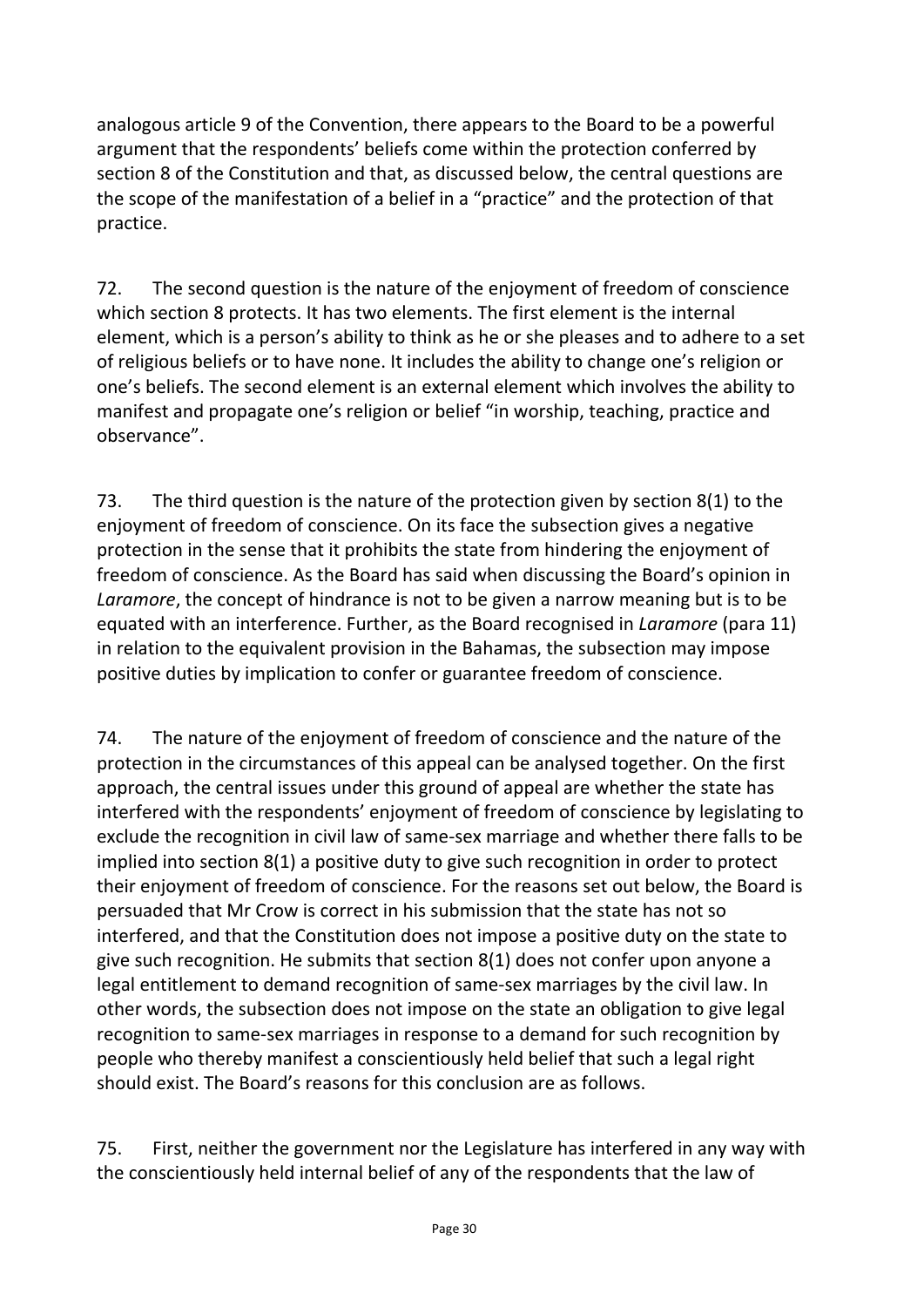Bermuda should give recognition to same-sex marriage. They remain free to hold such beliefs.

76. Secondly, neither the government nor the Legislature has interfered in any way with the respondents' ability to manifest and propagate such a belief. The respondents are free to argue forcefully in favour of such recognition, marshalling, among others, the arguments contained in their affidavits or affirmations and those advanced by Lord Sales in his dissenting opinion.

77. Thirdly, the DPA does not prevent a church or other religious body from carrying out a marriage ceremony for a same-sex couple and giving recognition to such a marriage as a matter of religious practice within their faith community. Similarly, the legislation does not prevent people from celebrating a same-sex union in a secular ceremony of a similar nature. No restriction is placed on the worship, teaching, practice and observance of the respondents which manifests their belief in the validity of same-sex marriage. The protection of a "practice" does not extend to a requirement that the state give legal recognition to a marriage celebrated in accordance with that practice. This view is consistent with the judgment of the Court of Appeal for Ontario in *Halpern v Attorney General of Canada and others* (above), paras 52–57, and with the judgment of the Strasbourg Court in *Pretty v United Kingdom*.

78. This is because, fourthly, the protection, if any, which section 8(1) gives to a conscientiously held belief as to what the civil law should be does not, at least as a general rule, extend to imposing a positive obligation on the state to make the law comply with that belief, subject only to the invocation by the state of an exception under section 8(5). The protection of a belief in the right to life does not compel the state to ban all forms of abortion unless an exception in section 8(5) can be invoked, just as the protection of a belief in communism does not require the state to adopt a particular form of government. The protection of a belief in pacifism does not require the state to legislate for or adopt a pacifist policy unless it can make out a case under section 8(5) for the defence of the realm. Further, on many social and ethical issues governments are faced with competing beliefs and thoughts which are conscientiously held. Examples include controversies on fundamental issues such as the right to life as against assisted dying, and the right to life as against abortion. Many people conscientiously hold views on other important issues, which arguably might fall within the scope of the protection conferred by section 8. Such beliefs might involve an ethical stance against poverty which includes a belief as to the level of a minimum wage which a state should mandate or the level of benefits which the state ought to pay to a family with children to avoid destitution. A requirement that a state "protect" such beliefs does not involve the state having to give effect to them unless it can pray in aid the limited exceptions in section 8(5).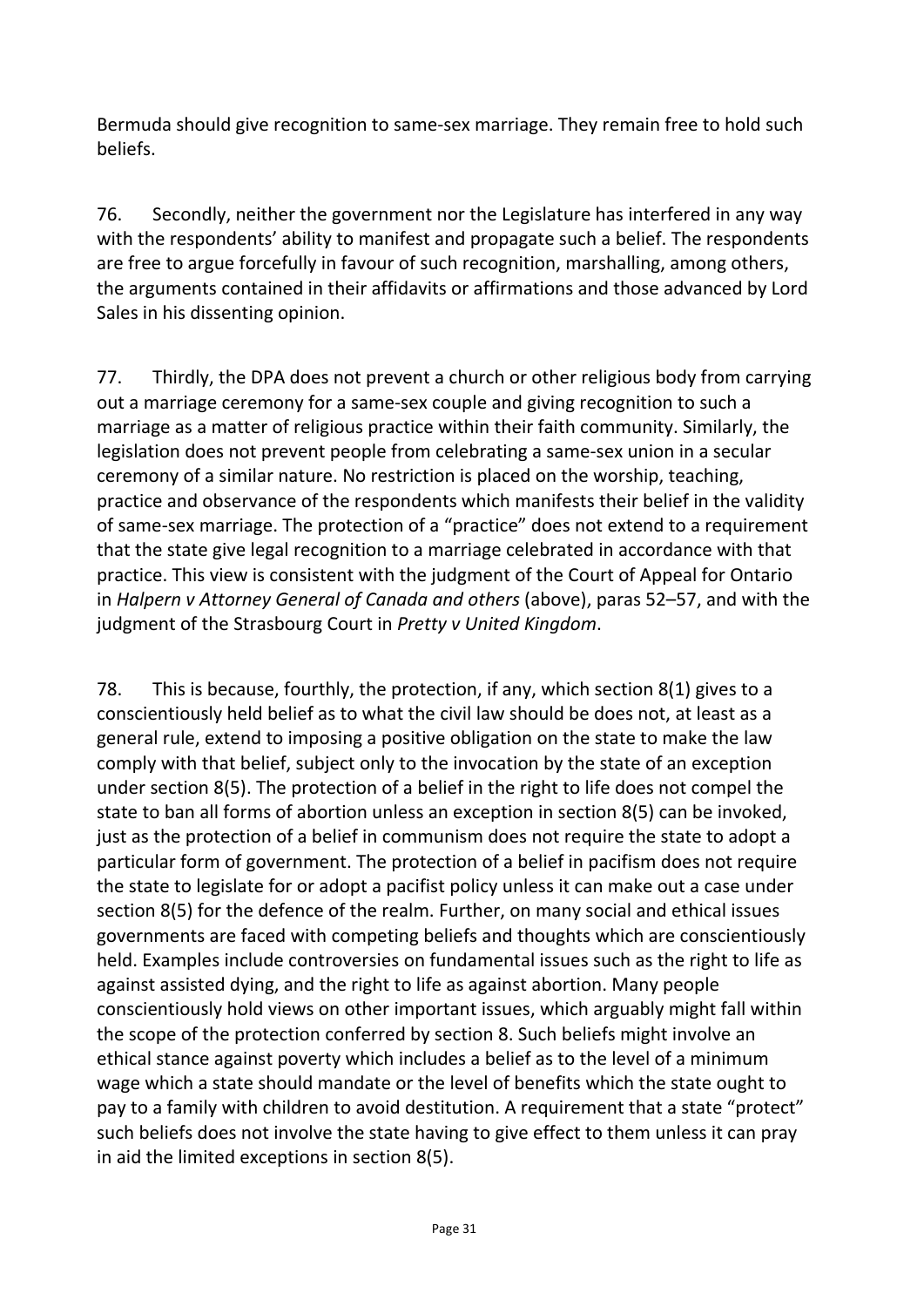79. In making those comparisons, the Board does not seek to diminish or understate the importance of marriage as a fundamental social institution or the value of social recognition of committed and loving relationships. There is, however, no principled basis for concluding that beliefs as to marriage can be distinguished from other conscientiously held beliefs in relation to very weighty issues concerning human life and behaviour, especially those involving questions of life and death.

80. A further difficulty with the interpretation of section 8 which the respondents advocate is that those who conscientiously believe that same-sex marriage should not be given legal recognition would also have a right which must be recognised in the same way under section 8. That would place the state in an impossible position in performing its obligations to respect constitutional rights.

81. The second approach, which the Board mentioned in para 65 above, is that the belief that the law should recognise same-sex marriages is not protected by section 8 of the Constitution. Support for this analysis can be found in the judgment of the Strasbourg Court in in *Pretty v United Kingdom* (2002) 35 EHRR 1. In that case a woman suffering from motor neurone disease wished her husband to be able to assist her to commit suicide to avoid the distressing and undignified final stages of the disease which would end her life. Assisting suicide is an offence in the United Kingdom. The Director of Public Prosecutions refused to grant her husband an immunity from prosecution if he assisted her to commit suicide. Mrs Pretty challenged that decision under articles 2, 3, 8, 9 and 14 of the Convention. The Strasbourg Court held unanimously that there had been no violation of any of those articles and pointed out the incoherence which would arise if the Convention which recognised the right to life as a central provision were to recognise a form of a right to die. In relation to the challenge under article 9 the court stated (para 82):

> "The Court does not doubt the firmness of the applicant's views concerning assisted suicide but would observe that not all opinions or convictions constitute beliefs in the sense protected by article 9(1) of the Convention. Her claims do not involve a form of manifestation of a religion or belief, through worship, teaching, practice or observance as described in the second sentence of the first paragraph. As found by the Commission [a reference to *Arrowsmith v United Kingdom* (Application No 7050/77 dated 12 October 1978, para 71)], the term 'practice' as employed in article 9(1) does not cover every act which is motivated or influenced by a religion or belief. To the extent that the applicant's views reflect her commitment to the principle of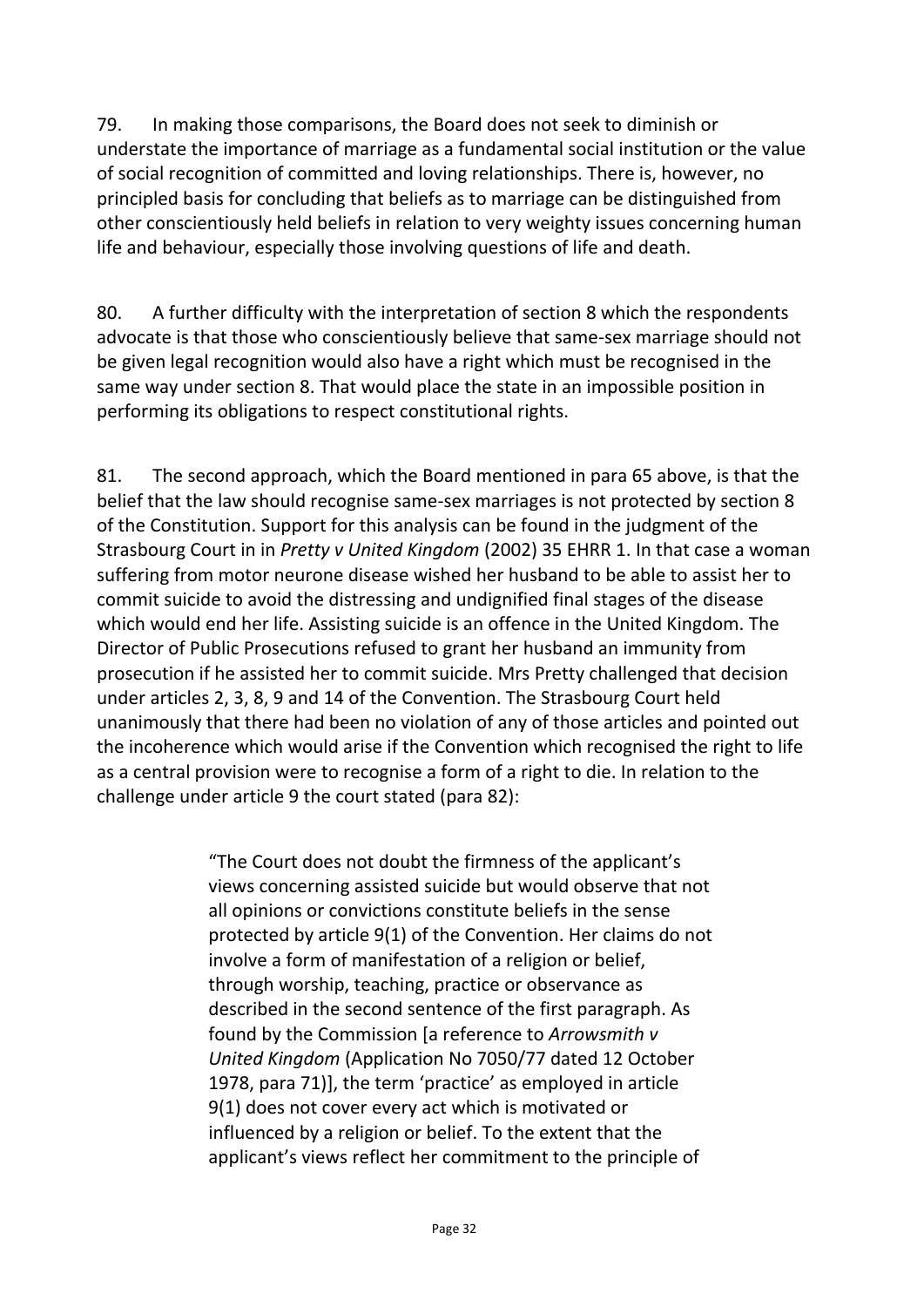personal autonomy, her claim is a restatement of the complaint raised under article 8 of the Convention."

82. On this approach the legal recognition of same sex marriage is not simply an expression of thought, conscience or religion and section 8 cannot be interpreted as requiring the state to give such legal recognition because it is inconsistent with the absence of any protection in the Constitution against discrimination on the ground of sexual orientation and the ability of the legislature expressly to disapply the operation of the HRA. Such an interpretation would distort the balance of the Constitution by restricting the powers which it has conferred on the legislature. On this approach section 9 ("protection of freedom of expression") protects the freedom to hold opinions and to receive and impart ideas and information about same-sex marriage without interference. Section 8 provides protection against interference to persons who wish to take part in religious or non-religious ceremonies of same-sex marriage and those who officiate at such ceremonies as a manifestation of a belief but does not impose any obligation on the state to give legal recognition to such marriages.

83. In the Board's view there is nothing else in the Convention jurisprudence which supports the contention that a contracting state must give legal recognition to samesex-marriage. The Strasbourg Court has repeatedly rejected arguments that article 9 of the Convention requires a contracting state to give legal recognition to a marriage contracted in a form which the law did not recognise. The DPA therefore involves no breach by the United Kingdom of obligations on the international plane arising from adherence to the Convention.

84. In *X v Germany* (Application No 6167/73), an admissibility decision dated 18 December 1974, the European Commission on Human Rights rejected as inadmissible a man's complaint that the German authorities had refused to register his marriage which had been constituted by a religious ritual that involved his reading a verse from the Old Testament followed by sexual intercourse. The Commission's reasoning was that marriage was not considered "simply as a form of expression of thought, conscience or religion but is governed by the specific provision of article 12" of the Convention. Article 12 of the Convention provides:

> "Men and women of marriageable age have the right to marry and found a family, according to the national laws governing the exercise of this right."

85. In *Khan v United Kingdom* (Application No 11579/85), an admissibility decision dated 7 July 1986, a Muslim man entered into an Islamic marriage ceremony with a 14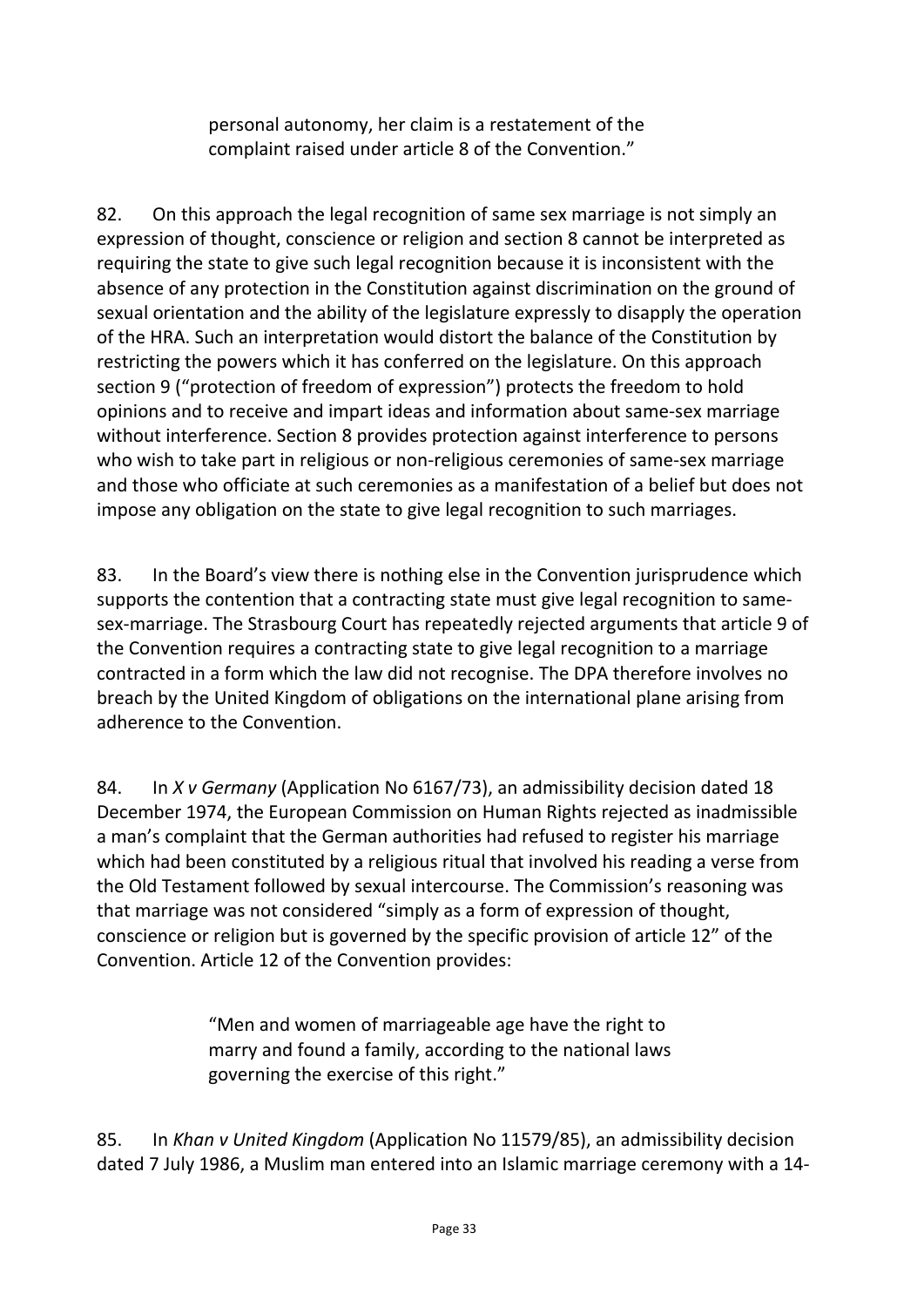year-old girl and was convicted under the Sexual Offences Act 1956 for having had sexual intercourse with a girl under the age of 16. The European Commission on Human Rights held his complaint that the Act prevented him from manifesting his religion through his marriage under Islamic law to be inadmissible. The Commission stated that the term "practice" in article 9(1) of the Convention did not cover every act that may be motivated or influenced by a religion or belief. It repeated what it had said in *X v Germany* that marriage could not be considered simply as a form of expression of thought, but was governed specifically by article 12.

86. The Strasbourg Court in *Parry v United Kingdom* (Application No 42971/05), an admissibility decision dated 28 November 2006, held that a challenge to provisions in the Gender Recognition Act 2004 under article 9 and other articles of the Convention was inadmissible. A married couple sought to argue that the requirement in the Act that their marriage be annulled before the husband, who had undergone gender reassignment surgery, could receive formal recognition of her acquired gender interfered with their strongly held religious beliefs. The Court stated:

> "The Court notes, firstly, as regards article 9, that the provisions do not purport to regulate marriage in any religious sense and that it depends on each particular religion the extent to which they permit same-sex unions. The manner in which the State chooses to grant its own formal legal recognition to relationships does not, in the circumstances of this case, engage its responsibility under this provision."

This important statement as to the scope of article 9 of the Convention, which is wholly consistent with the Commission's rulings in *X* and *Khan*, makes clear that article 9 of the Convention does not require a contracting state to give formal legal recognition to committed relationships. The statement followed a discussion in which the court rejected a complaint under article 12 of the Convention. The court acknowledged that this article secured the fundamental right of a man and woman to marry and to establish a family and that it enshrined the traditional concept of marriage as being between a man and a woman. The court continued:

> "While it is true that there are a number of contracting states which have extended marriage to same-sex partners, this reflects their own vision of the role of marriage in their societies and does not, perhaps regrettably to many, flow from an interpretation of the fundamental right as laid down by the contracting states in the Convention in 1950."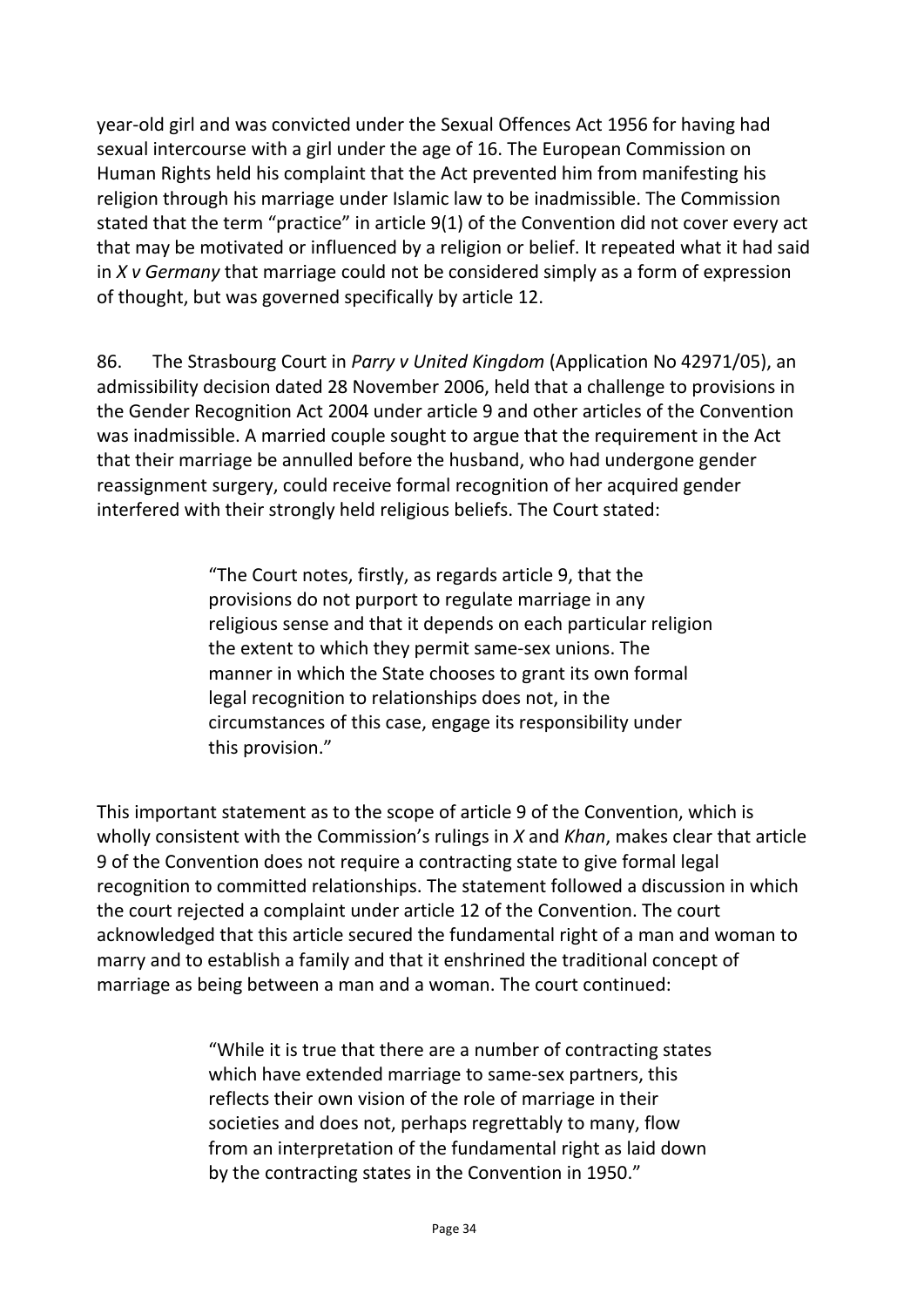87. It is clear from this decision that there is nothing in the Convention that points to a wider interpretation of section 8 of the Constitution to achieve consistency with article 9 of the Convention as an antecedent of section 8. As discussed below, it is open to the state under the Convention to give legal recognition to same-sex unions without giving recognition to same-sex marriage. To interpret the Constitution as conferring a right to legal recognition of same-sex marriage by virtue of the protection of the enjoyment of freedom of conscience of those who believe in such legal recognition would be to deprive the state of a choice which is available to the Bermudian legislature on the international plane. The Attorney General succeeds on this ground of appeal.

88. For that reason, the Board does not need to address the question of justification which the Attorney General asks to be allowed to advance although it was not argued in the courts below. Had it been necessary to consider that application, the Board would have been inclined to refuse it as the Board does not have the benefit of the views of the courts in Bermuda on that matter.

89. Before turning to the cross-appeal on section 12 of the Constitution, the Board addresses briefly the judgment of Lord Sales who has in part reached a different conclusion. The Board agrees with the view that marriage is an institution with profound religious, ethical and cultural significance. It recognises also the historical background of the stigmatisation, denigration and victimisation of gay people which has motivated a drive to right a wrong through the recognition by society of a relationship of love and commitment between gay people. There is no doubt that the provision of domestic partnerships for same-sex couples and the restriction of marriage to couples of different sexes may create among gay people and those who support their aspirations a sense of exclusion and stigma. This is because many people may, as some of the respondents do, view a domestic partnership as inferior to the institution of marriage, notwithstanding that the civil rights conferred on the parties to a domestic partnership are substantially the same as those who are parties to a marriage. There is force in the policy argument in favour of the recognition of samesex marriage on the ground that it would accommodate diversity within society.

90. Where the Board respectfully differs from Lord Sales is that it cannot agree that international instruments and other countries' constitutions may be used to read into the Constitution a right to the legal recognition of same-sex marriage. In the Board's view the right to freedom of conscience in section 8 of the Constitution and the absence of an equivalent to article 12 of the Convention, which establishes a right to heterosexual marriage, do not provide a platform for the use of those instruments and constitutions in the way in which Lord Sales argues. The Board fully accepts the need to interpret in a generous way the rights contained in the Constitution. That task, as the Board has said, is informed by the jurisprudence on analogous provisions in the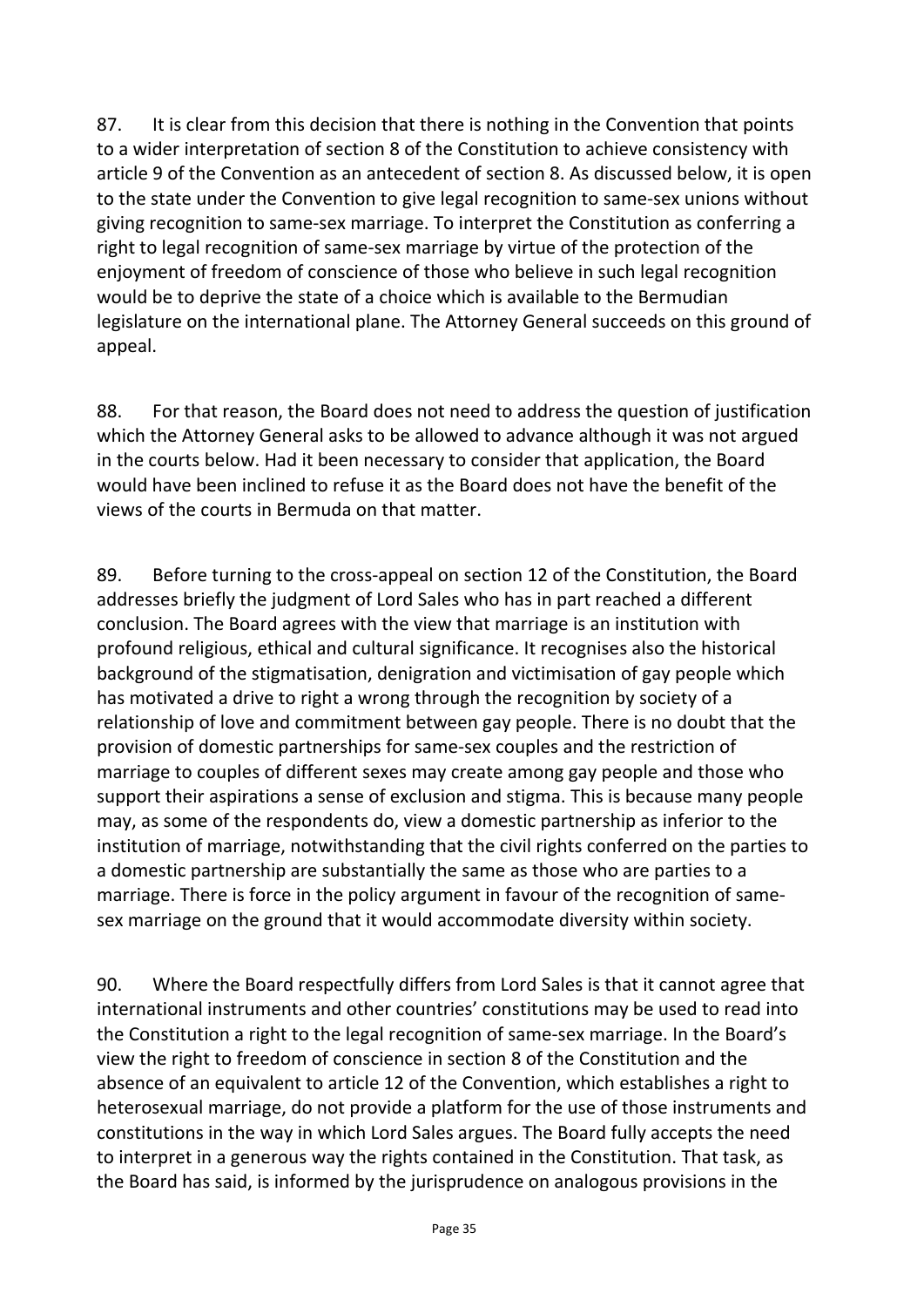Convention. The Constitution does not provide such a right either expressly or by implication.

91. The Convention is of particular relevance in relation to the Constitution because, as explained above, the Convention was influential in its drafting and may therefore assist the court in finding the meaning of the text of the Constitution more than other international instruments. Thus, in *Minister of Home Affairs v Fisher* (above), the Board was assisted in interpreting the term "child" in a section 11(5) of the Constitution, which protects the freedom of movement of, among others, a person's family, to include an illegitimate child by referring to the protections given to family life in article 8 of the Convention and similar international instruments. But the Bermudian Constitution has no provision for the protection of private and family life, or for the protection of marriage, or which prohibits the discriminatory application of rights on the ground of a person's sexual orientation, such as are found in the Convention in articles 8, 12 and 14 and in some other national constitutions. In *Matadeen v Pointu* (above) the Board rejected the use of international instruments to curtail the powers that a constitution conferred on a legislature in a circumstance in which the Mauritian constitution entrenched the protection of an individual against discrimination only on a limited number of grounds. In the present case, the absence of a sufficient connection between the relevant terms of the Bermudian Constitution and the terms of the international instruments and foreign constitutions undermines any reliance on those instruments and constitutions as a basis for reading into section 8 of the Constitution a protection which it does not provide, ie the protection of the right to marry.

92. Further, as the Board has stated, the jurisprudence of the Strasbourg Court does not assist the respondents. First, it is clear that article 9 of the Convention, which is analogous to section 8 of the Constitution, has been held not to cover the recognition by the state of the institution of marriage and the Board sees no basis for saying that, because the Bermudian Constitution has no equivalent to article 12 of the Convention which protects the right of opposite-sex couples to marry, one should extend the scope of section 8 to require the state to recognise same-sex marriage. Secondly, the Strasbourg Court has recognised the obligation on a contracting state to provide a specific legal framework for the recognition and protection of same-sex unions by reference to the article 8 obligation to ensure respect for private and family life but has consistently held that the Convention does not oblige a contracting state to grant same-sex couples access to marriage: *Schalk and Kopf v Austria* (above), paras 58-59, 62-63, 101, 115; *Oliari v Italy* (above), paras 164, 167, 174, 185, and 190-193. The DPA is therefore consistent with the United Kingdom's international obligations under the Convention.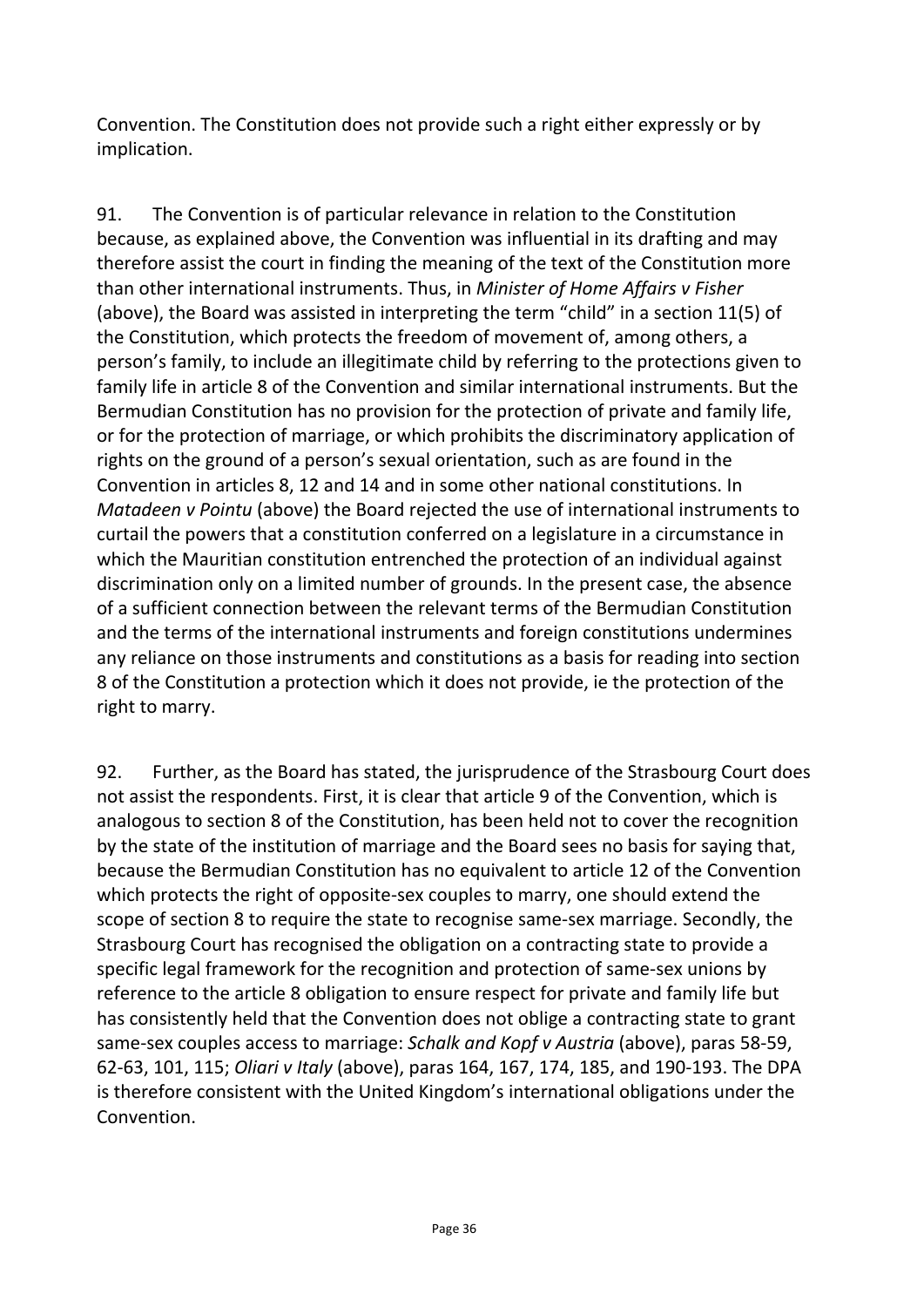93. The Inter-American Court of Human Rights is concerned with the interpretation and enforcement of the American Convention on Human Rights to which neither Bermuda nor the United Kingdom are parties. The US Supreme Court in *Obergefell v Hodges* (2015) 576 US 644 and the South African Constitutional Court in *Minister of Home Affairs v Fourie* (2006) 1 SA 524 applied specific provisions in their country's constitutions which have no analogue in the Bermudian Constitution to the question of the recognition of same-sex marriage. While it is legitimate to have regard as a matter of comparative law to the judgments of constitutional courts and international tribunals on questions of fundamental rights in order to assist the interpretation of analogous provisions concerning fundamental rights in another constitution, the provisions considered in those cases are not analogous. Further, the Attorney General is correct in stating that there is as yet no international consensus on the way in which committed same-sex relationships should be recognised in law. In these circumstances, the reasoning in those cases does not inform the proper interpretation of section 8 of the Bermudian Constitution.

94. The Board therefore respectfully disagrees with Lord Sales' opinion which in its view is not sufficiently moored to the wording of the Constitution, however generously interpreted.

# *(3) The cross-appeal: section 12 of the Constitution*

95. The respondents appeal against the rejection by the Court of Appeal of their case under section 12 of the Constitution. The respondents contend that the revocation provision in section 53 of the DPA was unconstitutional under section 12 of the Constitution because their belief in legally recognised same-sex marriage constitutes a "creed". They further contend that section 53 of the DPA replaced a wide secular definition of marriage with a narrow religious one, held by certain creeds but not others, and thus accorded privileges and advantages to persons of certain creeds, and imposed disabilities and restrictions on persons of other creeds.

96. The Court of Appeal in paras 73-75 of its judgment rejected the respondents' arguments on the ground that section 12 applies to discrimination against a person on the ground of his or her system of beliefs, whether religious or secular, and does not apply to a single belief. The Board is satisfied that the Court of Appeal was correct to do so.

97. Section 12(3) defines "discriminatory" as "affording different treatment to different persons attributable wholly or mainly to their respective *descriptions by … creed*" (emphasis added). There are two reasons why the respondents cannot bring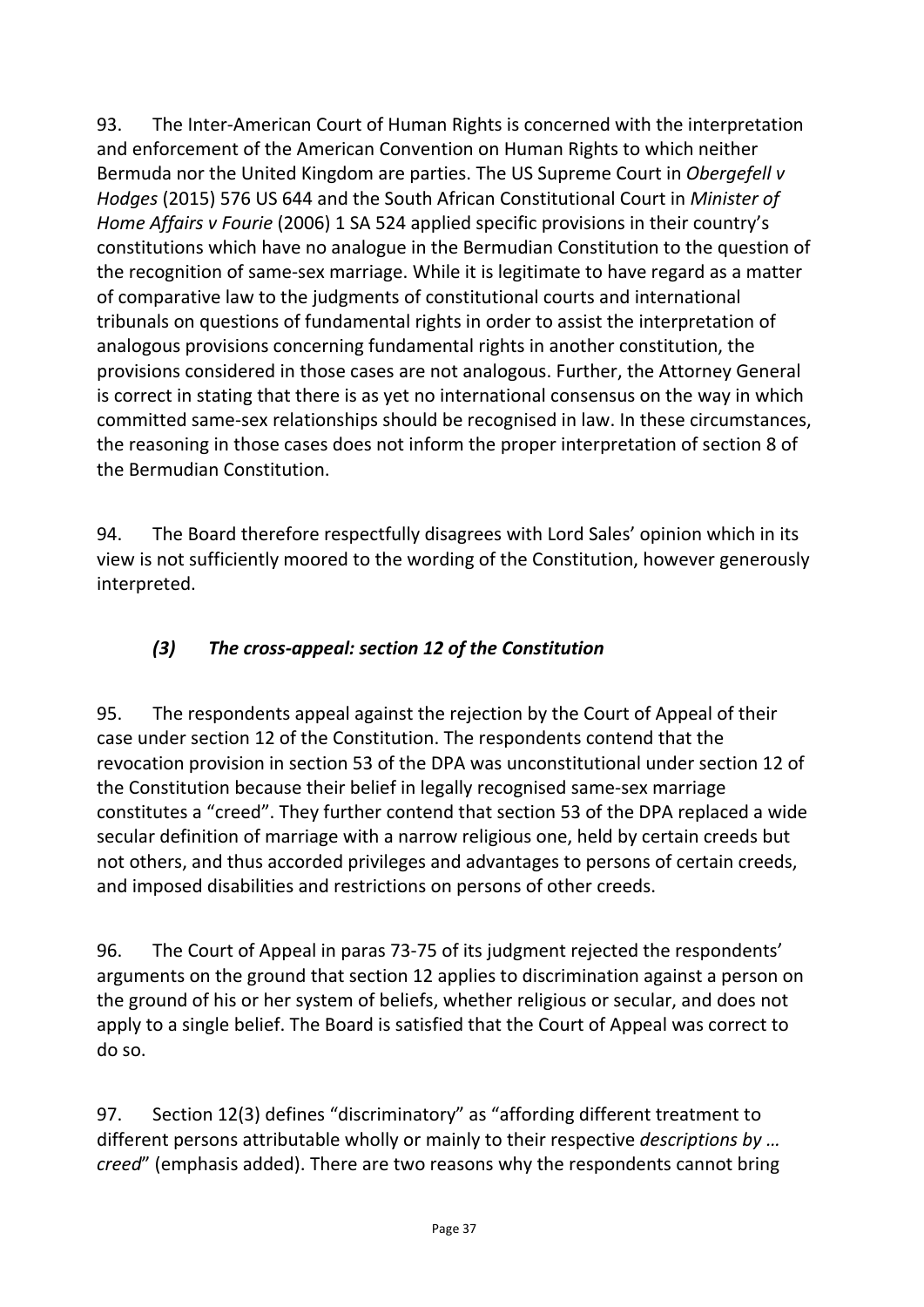themselves within the protection of section 12. The first is the reason given by the Court of Appeal. Discrimination attributable to a person's description by creed is a reference to discrimination based on a person's system of beliefs, by which he or she is described, such adherence to a religion such as Christianity or Islam, or a secular belief system such as communism. Secondly, the exclusion of same-sex couples from the institution of marriage is attributable not to their or their supporters' description by creed but because they are of the same sex.

#### **CONCLUSION**

98. The Board will humbly advise Her Majesty that the Attorney General's appeal should be allowed and the cross-appeal by the respondents should be dismissed.

#### **LORD SALES: (dissenting)**

99. I have reached a different conclusion and would have dismissed the appeal on the basis of the second issue, which concerns the effect of section 8 of the Bermudian Constitution ("the Constitution"). This was the ground of challenge on which both the Chief Justice and the Court of Appeal considered the respondents should succeed in their claim. The issue is whether a belief in same-sex marriage is within the ambit of section 8(1) and/or whether the respondents held beliefs within the ambit of that provision.

100. Such a belief and beliefs are not simply a belief that same-sex unions should be legally recognised as marriage, as the Chief Justice made clear (see points (1) and (2) set out at para 32 above). The complaint of the respondents throughout has been that there are atheistic, agnostic and religious gay persons who hold the belief, as a matter of their personal conscience, that if they wish to be in an intimate and committed relationship with a partner they have a religious or moral obligation to enter into marriage with that partner; for those persons marriage plays "a fundamental role in their view of the world and of themselves", being "a deeply held, conscientious belief in marriage going to the core of who [they] are" (as it was put in the written submissions at first instance); and the fact that Bermudian law does not allow for the recognition of marriage between them constitutes an impermissible hindrance in the manifestation by them of such religious and conscientious beliefs, contrary to section 8(1). They complain that the Domestic Partnership Act 2018 ("the DPA"), which removed the right which formerly existed for same-sex couples to be married and have their married status recognised in law, violates the rights under section 8(1) of any gay person "who has a conscientiously held view that she should be married" (ibid). This is a complaint concerning hindrance in the manifestation of a belief regarding one's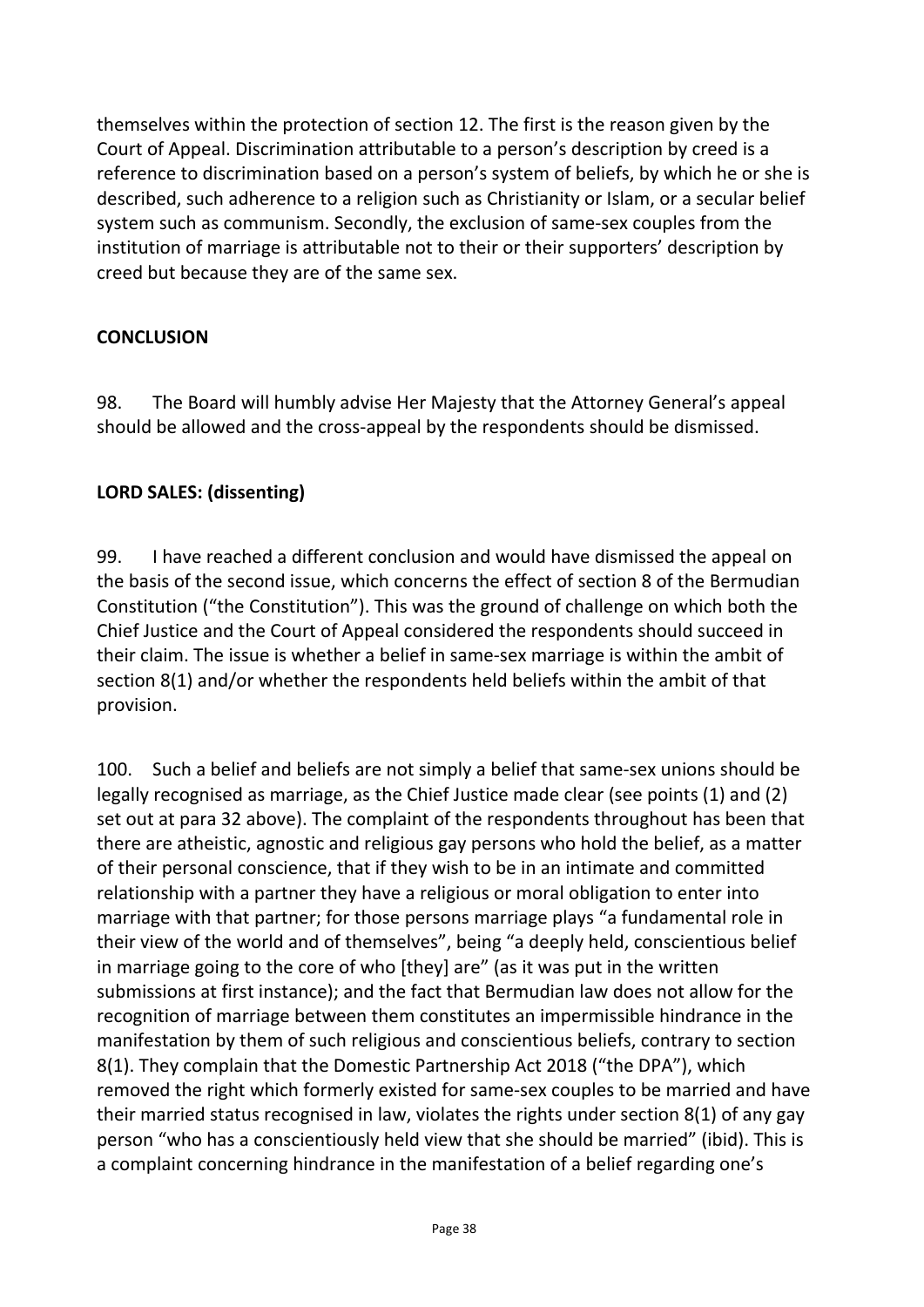personal religious or ethical obligations, not a political belief about how the state should act (although the former undoubtedly has implications regarding how one might think the state ought to behave).

101. Section 8 protects freedom of conscience and religion, including the right to manifest one's conscientious and religious beliefs without hindrance by the state. Marriage is an institution with profound religious, ethical and cultural significance. For that reason, it is an institution endorsed and given recognition by the state. Marriage realises fundamental human values such as intimacy, love and commitment. It also has a public dimension, as the social marker that two people have entered into a relationship of love and commitment to each other whereby society recognises, supports and honours that relationship.

102. Entering into marriage is a matter of personal religious or ethical belief, ie a matter of conscience, about how one should live one's life as regards being in an intimate and committed relationship with another person. Enjoyment of freedom of conscience is hindered, and freedom to manifest one's belief by marrying is likewise hindered, when one is denied the possibility of framing a relationship in that way in conformity with one's belief. Section 8 therefore protects those who have a belief that they should marry. I do not think that there is any basis on which it can be said that such a constitutional right does not cover same-sex couples in the same way as it covers opposite-sex couples.

103. Just as much as an opposite-sex couple, a same-sex couple may have a moral belief grounded in conscience (whether ethical or religious) that the proper form for their relationship is marriage, whereby they take a vow before God (if God features in their belief system) and society to be faithful and true to each other. Further, the major religions command that there should be no sexual intercourse outside marriage; so a believer may consider that they should not give expression to this fundamental aspect of their human nature outside such a relationship. Equally profoundly, for religious, ethical or cultural reasons a couple may believe that marriage is the definitive institution whereby to frame a relationship of commitment to each other, as the foundation for their family life together and (it may be) for their family life with children.

104. Western liberal democratic states protect the exercise of individuals' moral judgment about what constitutes the right way to conduct and frame their lives. They protect individuals' ability to form and live by their own conceptions of what is good and morally right. In the context of the Constitution, section 8 has particular salience and does most of the heavy lifting so far as this is concerned.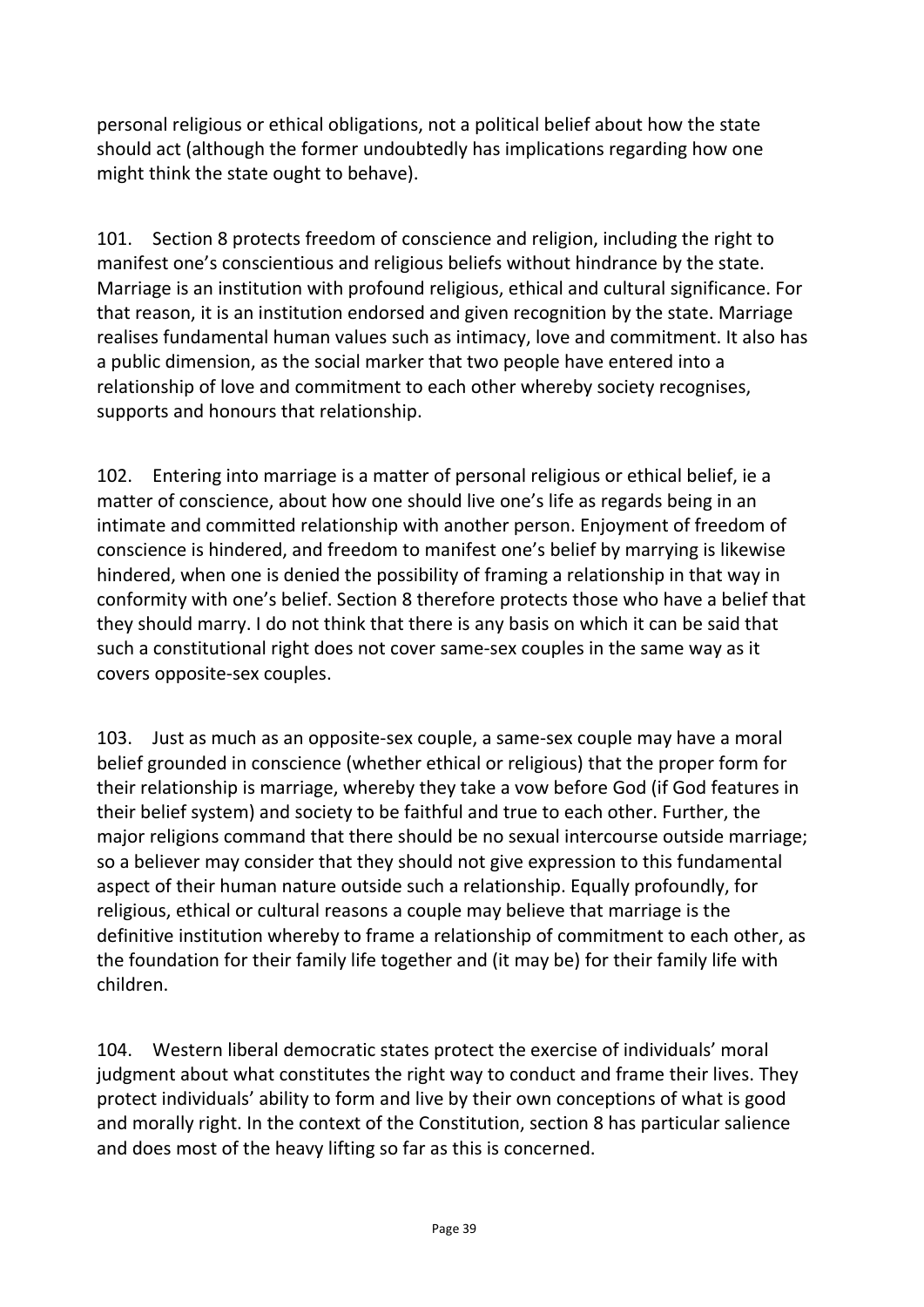105. The state has a duty to be neutral between different religious and conscientious beliefs which individuals have, in order to afford them equal respect as citizens, ensure they are free to exercise their own ethical independence and so as to avoid the civic disparagement of vulnerable minorities. That is subject to certain limits which are not relevant in this case. The state hinders the exercise of freedom of conscience where it endorses the beliefs of some individuals (the beliefs of opposite-sex couples that they should marry in order to give full expression to their own moral being and to give full moral expression to their relationship) but refuses to do so in relation to the same beliefs held by other individuals (same-sex couples). By doing this, the state fails in its duty of neutrality between different conceptions of what is good and morally right and thereby denigrates the beliefs of the latter group. It fails to accord equal respect to the latter group as citizens and moral beings of equal worth to those in the former group.

106. As Justice O'Connor put it in the US Supreme Court in *Lynch v Donnelly* 465 US 668 (1984), outlining one of the main rationales for the clause in the First Amendment of the US Constitution preventing establishment of religion and protecting freedom of conscience in the form of free exercise of religion (p 688): "Endorsement [of one set of religious beliefs] sends a message to non-adherents that they are outsiders, not full members of the political community, and an accompanying message to adherents that they are insiders, favored members of the political community. Disapproval sends the opposite message."

107. This effect is compounded where, as here, there is a historical background of stigmatisation, denigration and victimisation of gay people. By saying to opposite-sex couples that they may marry and the state will endorse and support their relationship in that form, but saying to same-sex couples that they may not have access to the institution of marriage as recognised by the state, the state further stigmatises gay people and their relationships and may deter them from declaring and giving open expression to their commitments to each other. The state sends a message of civic exclusion and may also reinforce feelings of shame and guilt gay people might experience at being unable to live lives of integrity, in which there is congruence between their manner of living and the moral obligations to which they feel subject or the traditional cultural forms recognised in the community of which they are part. An individual's conscience may lead them to wish to participate as full members of their community in an institution such as marriage which has particular significance for that community. I agree with the submission of the respondents that the state recognises marriage as a cornerstone of society and it is demeaning to same-sex couples if they are denied by the state the same status as opposite-sex couples. Same-sex couples should be allowed to participate in ordinary moral life, as regards marriage, in the same way as opposite-sex couples, and I consider that section 8(1) protects their interest in this.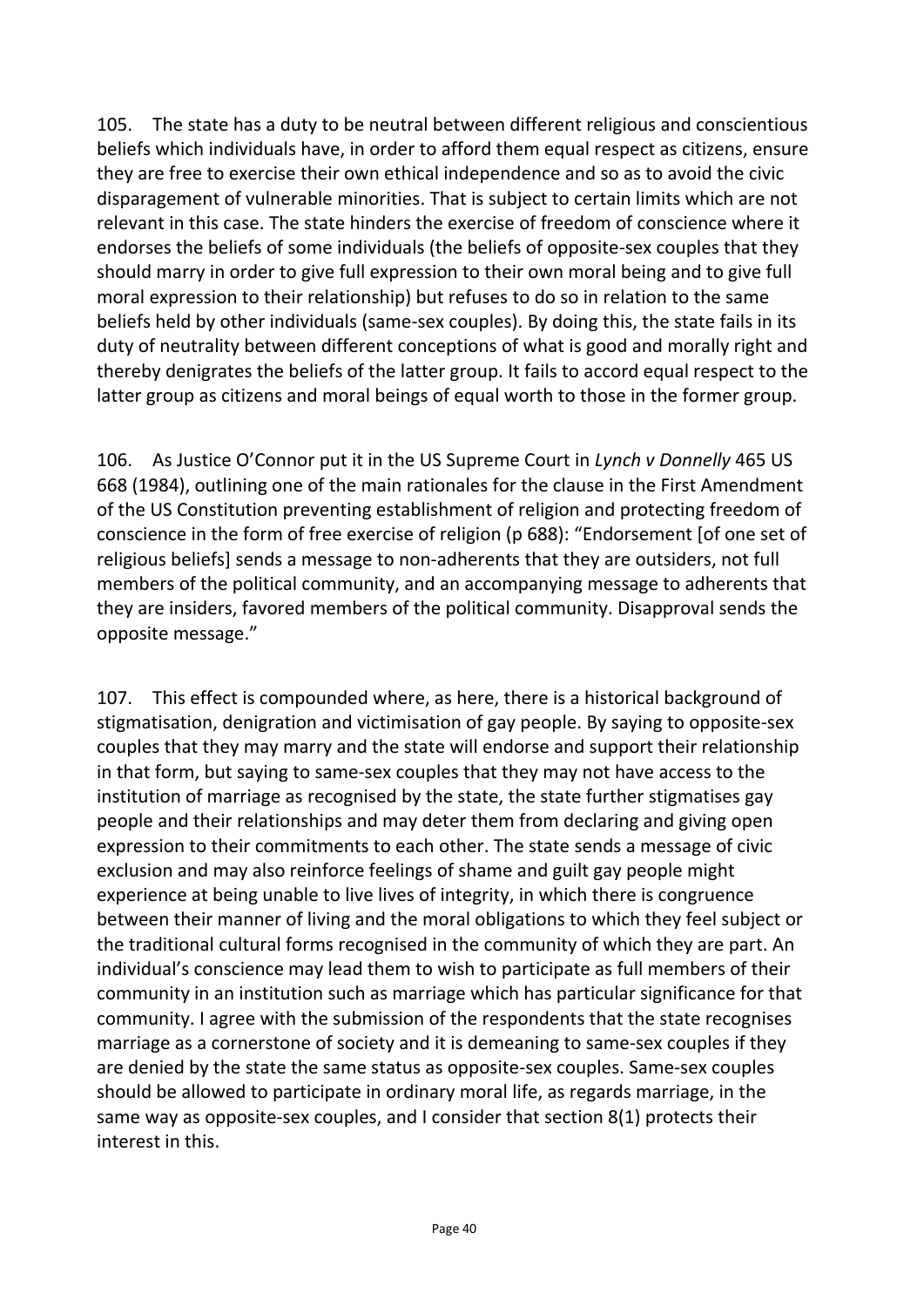108. In my opinion, the argument for the Attorney General on the central ground of challenge in the appeal fails to give sufficient recognition to the importance of one's conscience, which is the kernel of an individual's personality, and the importance for an individual of being able to live a life in accordance with their conscience and hence which is morally whole. It also fails to take seriously the text of the Constitution as a legal instrument which, unlike the European Convention on Human Rights ("the ECHR"), contains no lex specialis provision on marriage, but which contains a general protection for freedom of conscience and the right to manifest one's conscientious beliefs by living in accordance with those beliefs (subject to a power on the part of the state to interfere with that right where that is justified for social reasons, which justification is absent in this case). And it fails to take seriously the state's duty of neutrality in relation to matters of conscience, which is the foundation of a liberal, pluralist polity.

109. This judgment is divided into the following sections:

- (1) Analysis of the claims of conscience involved in this case;
- (2) The constitutional provisions;
- (3) The background to the Constitution;

(4) The principles governing the interpretation of an instrument like the Constitution which confers fundamental rights on individuals. I explain that the important point of distinction from certain other rights-conferring instruments such as the ECHR is that the Constitution has no lex specialis on marriage;

(5) The significance of constitutional protections for individual rights in a democracy;

(6) Comparison of the Constitution with the ECHR and other rightsinstruments, including those which do not have a lex specialis on marriage. In this section I explain (i) how under the Constitution important constitutional values, including the right to respect for private and family life, are protected by section 8; (ii) that, in my view, section 8 includes a right to marry which covers (at the least) opposite-sex couples; and (iii) that there is no sound basis to exclude same-sex couples from that right to marry;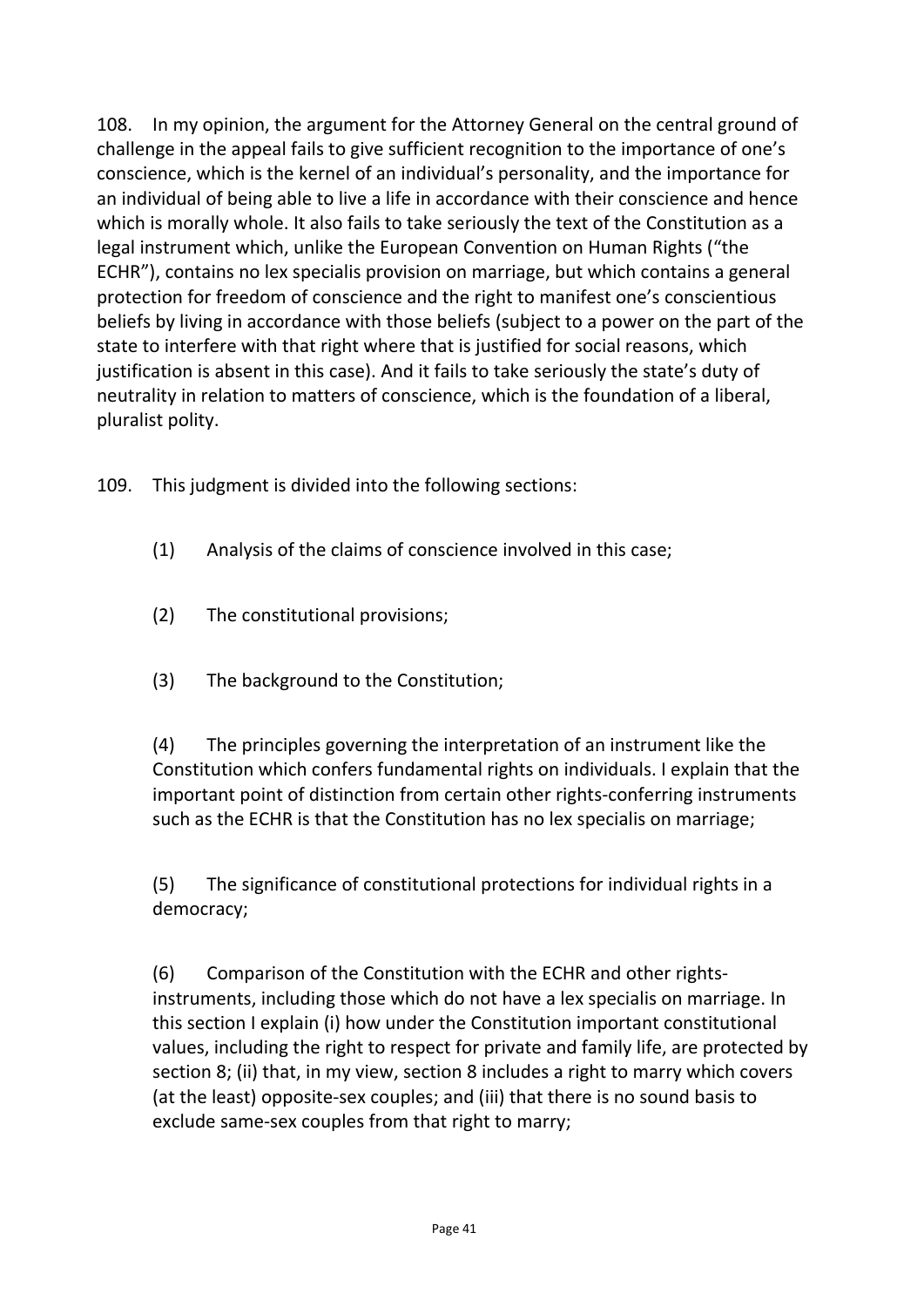(7) Analysis of the text of section 8(1) to explain the application of freedom of conscience and religion in the context of marriage;

(8) Discussion of the right to marry under section 8(1) for opposite-sex couples and, on the same basis, for same-sex couples;

(9) Finally, I address other arguments which have been raised on the appeal: (i) religiously inspired change in the law to target gay people; (ii) absence of objective justification for the interference with rights under section 8(1); and (iii) section 12 of the Constitution.

#### *(1) The claims of conscience*

110. I think that the fundamental difference between Lord Hodge and Lady Arden, for the majority, and myself relates to our respective views regarding the nature of the claim of conscience on individuals who are gay and who wish to be able to marry a person of the same sex.

111. Clearly, as it seems to me, one may have the belief (whether religious or ethical) that all humans are equal and equally worthy of dignity and respect; loving relationships are central to our lives and our humanity; there is no lesser quality to love and the significance of a loving relationship between a same-sex couple and an opposite-sex couple; and marriage is an institution which involves both a private and a public commitment to a primary loving relationship with another which it is good and right to enter into. Some hold the religious view that God wishes opposite-sex partners in a loving relationship to enter into marriage, as the highest form of such relationships and a way of bringing God's grace into their lives. Equally, some hold the religious view that God wishes same-sex partners in a loving relationship to enter into marriage for the same reasons: see, eg, the ongoing debates in Anglicanism on this topic and the recent policy in favour of same-sex marriage adopted by the Methodist Conference in 2021 on the basis of the report by its Marriage and Relationships Task Group, "God in Love Unites Us", which states at paras 4.3.19-4.3.20:

> "The purposes, qualities and practices of marriage relationships that we have identified in this report as enabling those relationships to flourish can be applied to same-sex committed loving relationships as well as to mixedsex relationships. Consequently, we believe that, in awe and humility, the Methodist Church needs to recognise that it is being called by God to take the next steps in the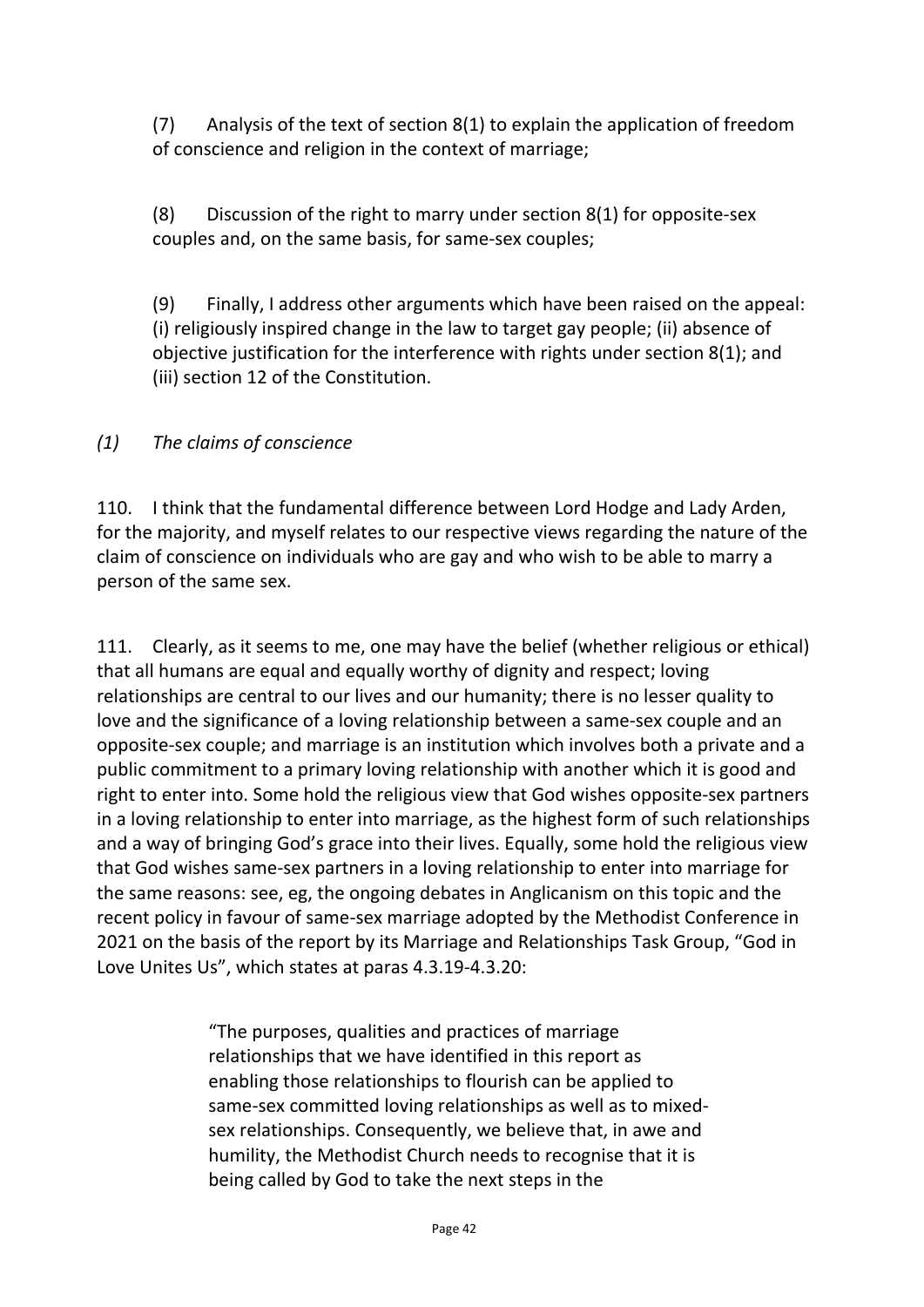development of its understanding of relationships and marriage. Those steps include enabling people of the same sex to commit themselves to each other in Christian marriage services. There is a strong case that, if marriage is what the Methodist Church says it is, and is as wonderful as it says it is, this Church cannot remain true to the God of justice and love by continuing to deny it to those same-sex couples who desire it so deeply."

112. Conscientious beliefs about the importance of marriage as the vessel for a committed loving relationship are held by the respondents and those they represent. Maryellen Jackson, the third respondent, who wishes to enter into marriage with her same-sex partner, says: "I grew up in Bermuda, where marriage is the norm … I cherish the concept of monogamous marriage, and this forms an important part of my belief system. Although my beliefs are not founded on any particular religious position, they are founded on my cultural beliefs and my deeply held personal beliefs, including in particular my belief in the institution of marriage … marriage has deep meaning for me"; she is not a member of a church, so the only option for her for marriage would be a civil marriage; civil partnership has no cultural or spiritual significance for her, but is "a cheap imitation of marriage"; she concludes, "I want a relationship whose significance can be recognized and understood not only by myself and my partner, but by other people and by society as a whole."

113. Marriage is an institution with both an internal aspect (the commitment by one person promising to another to be faithful) and a public aspect, in that the commitment is made by a public declaration, so society knows the nature of the relationship between the partners and can honour and support it. A person may have religious and ethical beliefs about both these aspects. As to the former, these may include a belief that, if one wishes to express love in a relationship with a sexual dimension, that should be done within marriage. So far as the latter is concerned, these may include beliefs as to whether a church or religious community should allow the celebration and acceptance of same-sex marriage.

114. Similarly, in my view, a person may have religious or ethical beliefs about the importance of the state allowing the celebration and acceptance of same-sex marriage. Having regard to the role of the state as a source of legitimacy and authority and as an arbiter of social standards, the belief that the state should honour and respect a primary loving relationship between a same-sex couple in the same way as it does such a relationship between an opposite-sex couple is also capable of being a matter of conscience. A person may believe, as an aspect of religious or ethical views about the value of particular relationships and what the state should do to recognise and uphold such values, that the state should show equal respect for persons in a same-sex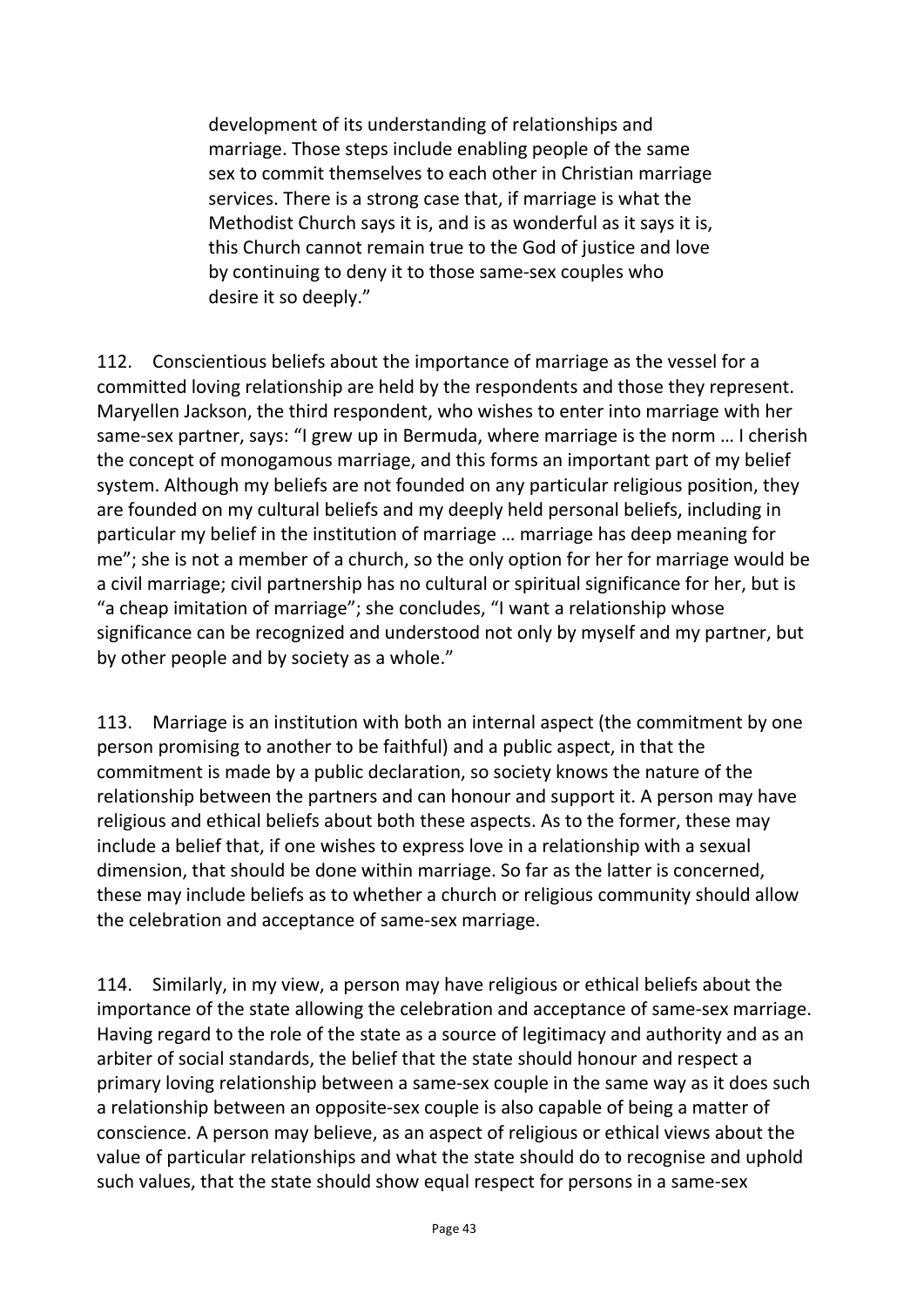relationship and treat them with equal dignity as it does persons in an opposite-sex relationship. Legal recognition of marriage involves giving the endorsement of the state to the relationship, conferring on it public recognition and legitimacy.

115. The internal and the public aspects of conscientious beliefs about same-sex marriage are analogous to those about pacifism, veganism and about forms of political organisation, all of which may involve ethical beliefs about one's own personal conduct and also that of the state. However, in the context of the present case, it is the internal aspect of belief and the sense of moral obligation or moral desirability to express one's primary intimate and committed relationship by means of the institution of marriage which is most important. One may manifest one's beliefs about what the state should do by campaigning for a change in the law; but that possibility does not allow a sufficient means of expression or manifestation in relation to the internal aspect of one's beliefs, which relate to how one should live one's life now. The reason why many people believe that the state should recognise same-sex marriage in law is, I would emphasise, because of the fundamental importance of the issue for individuals by virtue of that internal aspect.

116. The analysis adopted by Lord Hodge and Lady Arden focuses on beliefs individuals may have in respect of the public aspect of marriage, regarding how the state should frame its laws from a political point of view. If conscience is understood in that limited way, it is comparatively easy to say that the state does not hinder or interfere with such beliefs in a relevant sense so long as it allows people to hold and express such beliefs without risk of punishment or sanction.

117. However, in my opinion this misses the real force of the claim of conscience in relation to same-sex marriage. This is that, from the internal perspective, individuals feel that they are personally subject to a profound religious or ethical claim upon them that they should engage in the institution of marriage to give proper moral form to the intimate relationship which they wish to have with another person. A person who is not allowed to marry most certainly is hindered in, and is in fact prevented from, being able to manifest and give expression to their conscientious beliefs (be they religious or ethical) in that respect. They cannot live their lives in accordance with their moral convictions. If your conscience says you ought to get married but you cannot do so, that is an interference with your enjoyment of your freedom of conscience. And, as it seems to me, a state which allows opposite-sex couples to give expression to their conscientious beliefs about entering into marriage by providing a facility for civil marriage and by affording legal recognition to marriages entered into according to religious rites, but which denies those things to same-sex couples who hold such beliefs, also hinders and interferes with the enjoyment of their freedom of conscience, including their ability to manifest their belief in practice and observance (as it is put in section 8 of the Constitution).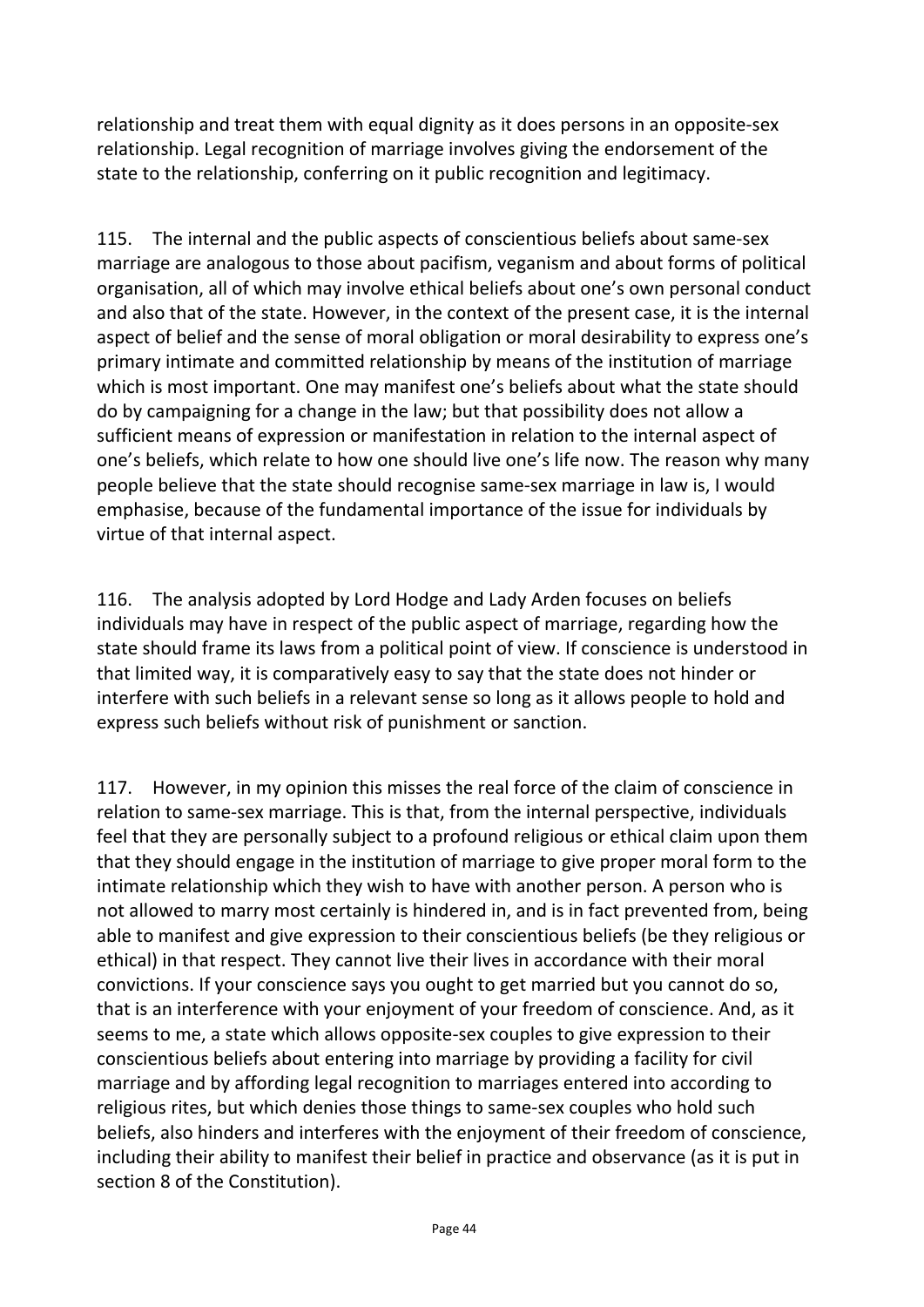118. It follows that I do not agree with Lord Hodge and Lady Arden (para 71) that the relevant conscientious beliefs in this case are to be characterised as a "political belief" to the effect that the state should recognise same-sex marriages. Many people may hold a belief of that character, and they may do so whether they are gay or not, in a relationship or not. In my opinion, by contrast, the relevant beliefs in this case are deeply held religious or ethical convictions of individuals as to the manner in which they should live their own lives. The only way in which a person who has the religious or ethical belief that to be in an intimate committed relationship one should be married can "enjoy" that belief is by getting married when they feel they should do so.

119. For this reason, the relevant beliefs of the respondents cannot be compared to political beliefs such as communism or pacifism. Political beliefs relate to what the state should do. The beliefs of the respondents are concerned with how they themselves should live. One can live openly as a communist or a pacifist without the state adhering to that position, but one cannot live in accordance with a religious or ethical belief that one should be married if one is not allowed to marry. In modern society marriage has evolved from being a purely religious institution defined by traditional religion into an institution regarded by many as the proper way, irrespective of faith, to frame and honour an intimate committed relationship.

120. For the same reason the respondents' beliefs are of a different character from the beliefs of those who believe, as a matter of their own religious or ethical view, that same-sex marriage should not be given legal recognition. It does not follow that recognition of protection for the respondents' beliefs under section 8(1) would mean that the beliefs of those who oppose same-sex marriage would have to be protected in the same way (cf Lord Hodge and Lady Arden, para 80). The relevant beliefs of the respondents concern their views regarding the religious or ethical obligations to which they themselves are subject if they wish to live in an intimate and committed relationship with another person. The views of those who oppose same-sex marriage are fundamentally about how *other* people should live their lives. The respondents are hindered in the exercise of their freedom of conscience if they are not able to enter into a marriage and if they will not be recognised in law as married if they seek to do so. By contrast, those who hold the view that same-sex marriage should not be allowed are not hindered in the exercise of their freedom of conscience if same-sex marriage is permitted, because they remain free to express themselves as to how they think other people should live their lives and how they think the state should act in relation to them. Section 8(1) has different effects depending on the different nature of these very different categories of belief.

121. Lord Hodge and Lady Arden point out (para 77) that the current Bermudian legislation does not prohibit a church from carrying out a same-sex marriage ceremony. But what is important for many is that their married status should receive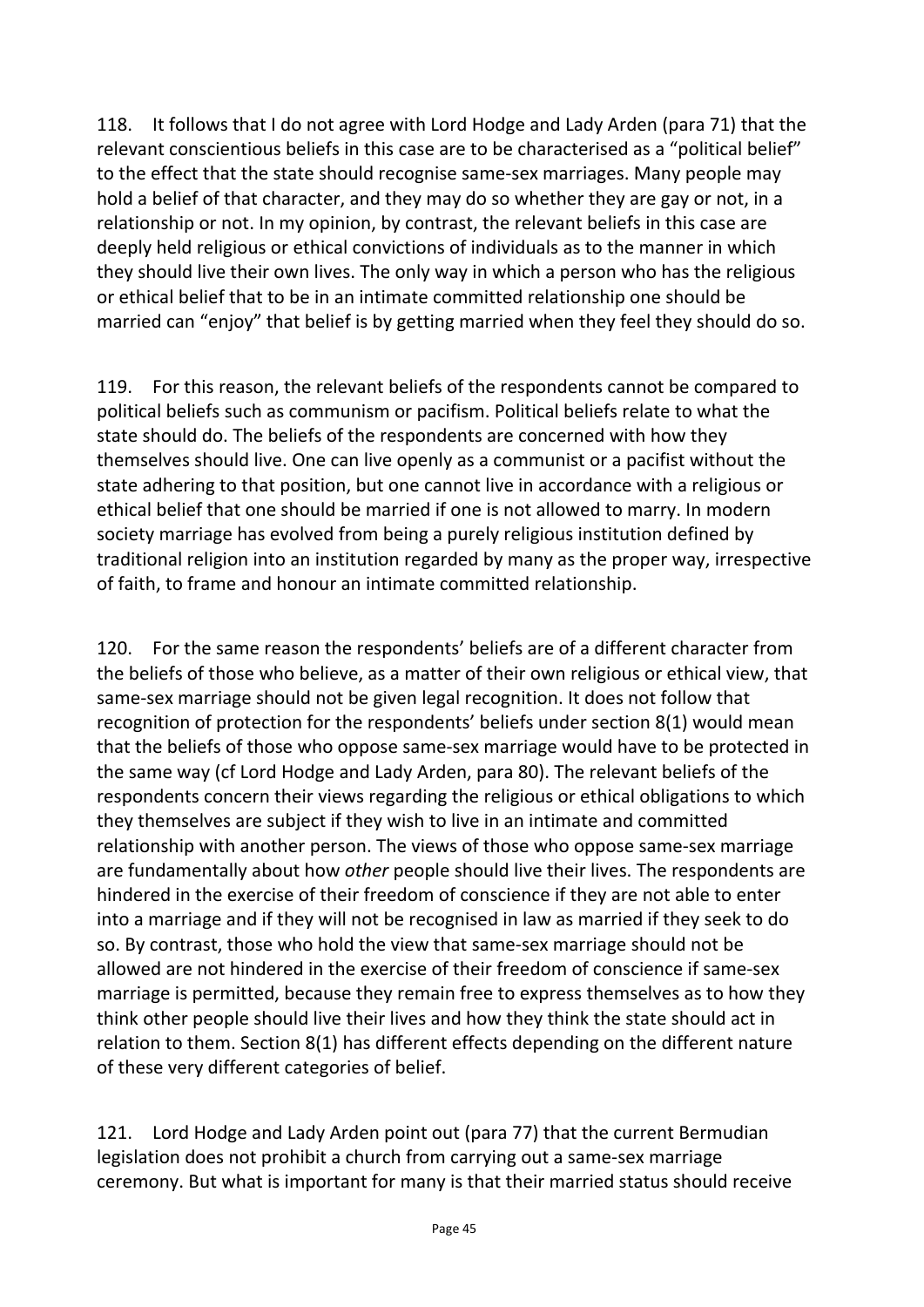recognition by the state, which represents society at large. They feel that otherwise their union is not truly a marriage in a full sense. Moreover, where the state affords recognition to marriages validly performed in accordance with one set of religious or ethical beliefs but denies it in relation to marriages performed pursuant to another set of such beliefs, it violates the duty of neutrality inherent in the right to protection of freedom of conscience. Also, of course, this feature of the legislation is not something that assists non-believers who feel that they should marry.

122. Related to this fundamental point of difference is another. Whereas Lord Hodge and Lady Arden say that the Constitution contains no protection for any right to marry (paras 9 and 91), it is my view that it does protect a right to marry as something inherent in the right in section 8 not to be hindered in the enjoyment of freedom of conscience. It seems most strange to me to say that the people of Bermuda have no constitutional protection in relation to their ability to enter into the institution of marriage. I do not think the Bermudian Legislature could introduce a law to forbid people from marrying. Some human rights instruments make special provision to protect the right to marry alongside protections for freedom of conscience and for private and family life. Where that is done, it is not because it is thought that a desire to marry is not a matter of conscience and is not an important way of giving expression to family and private life; on the contrary, it is out of an appreciation of the profound personal and moral importance of marriage that it is highlighted in that way.

123. An interesting question might arise as to compliance with section 8 if the Legislature did not prohibit marriage but instead withdrew legal recognition from all marriages, under whatever religion and whether between same-sex and opposite-sex couples. We do not have to address that question, because it is not what has happened here. In this case, the Legislature has chosen to endorse and facilitate some marriages, so that opposite-sex couples are able to act in accordance with their conscience in framing their relationship in that way, whereas same-sex couples are denied this. As it seems to me, this clearly amounts to hindering same-sex couples in the enjoyment of their freedom of conscience.

124. The implication of Lord Hodge and Lady Arden's analysis is that there is no requirement under the Constitution for the state to accord any legal recognition at all to long-term same-sex relationships. There is no provision in the Constitution other than section 8 where such a requirement could be found. Therefore, although as it happens the current legislation (the DPA) does create a legal form for such relationships, that could be removed tomorrow by the Legislature. As I explain below, that would involve a violation of individuals' rights under article 8 and article 14 of the ECHR. To interpret section 8(1) as permitting this would conflict with the established principles of constitutional interpretation reviewed at paras 135-140 below. It would also conflict with the aim of protection of vulnerable minorities which section 8 of the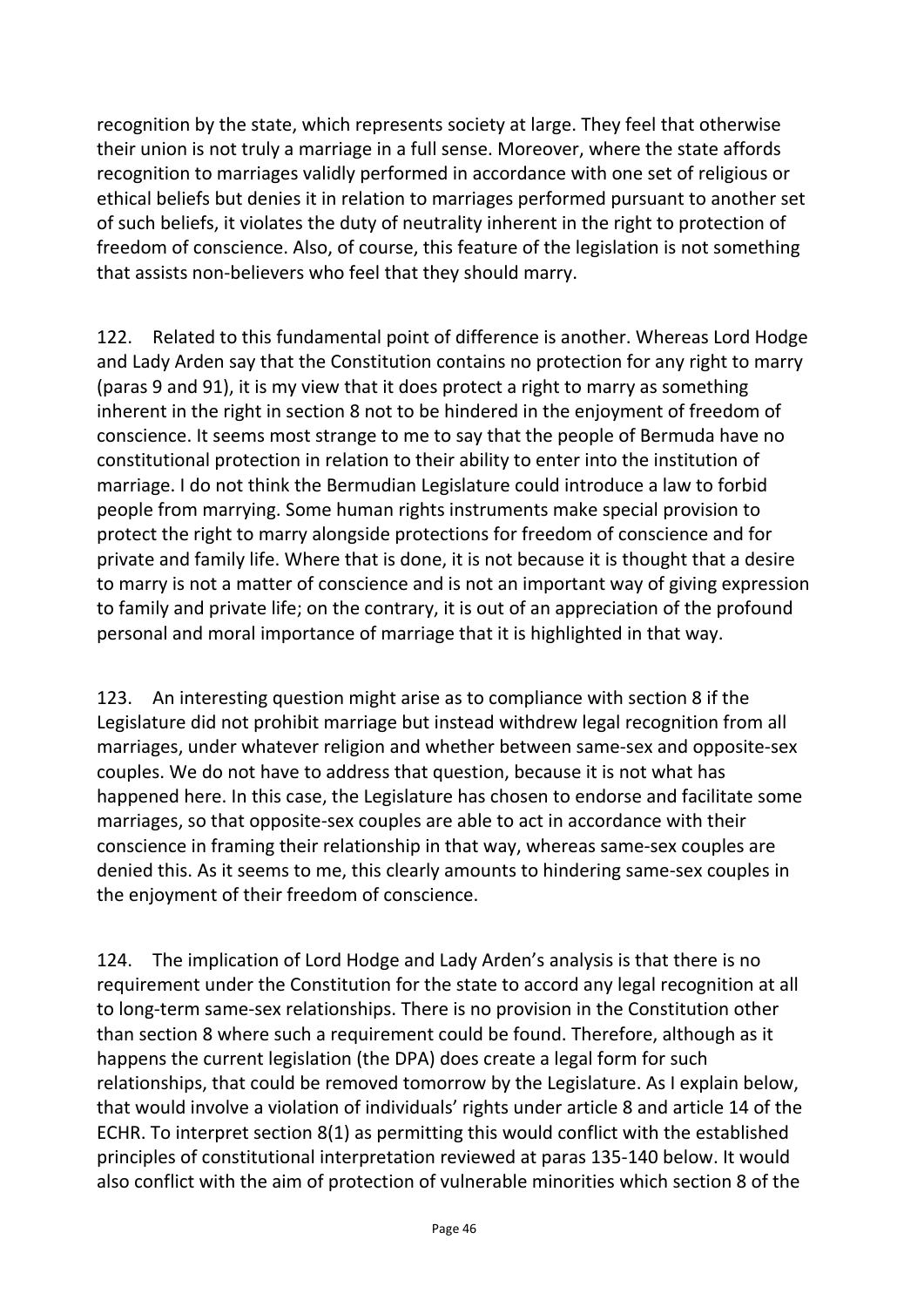Constitution is supposed to promote. In my view, on a proper interpretation of the Constitution, gay people are intended to be protected as regards the scope for legal recognition of relationships they form which are equivalent, from the human point of view in terms of love shared and life-long commitments made, to those formed by opposite-sex couples.

### *(2) The constitutional provisions*

125. The issue that arises involves a question of interpretation of a provision, section 8, which is part of the constitutional instrument adopted in relation to Bermuda. Section 8 appears in Chapter 1 of the Constitution, entitled "Protection of Fundamental Rights and Freedoms of the Individual".

126. Unlike the constitutions of some Caribbean countries, such as that of the Cayman Islands under consideration in *Day v The Governor of the Cayman Islands*  [2022] UKPC 6, the Constitution is not modelled directly on the ECHR. Unlike the ECHR, the International Covenant on Civil and Political Rights ("ICCPR") and the constitution of the Cayman Islands, the Constitution contains no provision containing an express right to marry which constitutes a lex specialis governing that topic.

127. Section 1 of the Constitution states:

"Whereas every person in Bermuda is entitled to the fundamental rights and freedoms of the individual, that is to say, has the right, whatever his race, place of origin, political opinions, colour, creed or sex, but subject to respect for the rights and freedoms of others and for the public interest, to each and all of the following, namely:

> (a) life, liberty, security of the person and the protection of the law;

(b) freedom of conscience, of expression and of assembly and association; and

(c) protection for the privacy of his home and other property and from deprivation of property without compensation,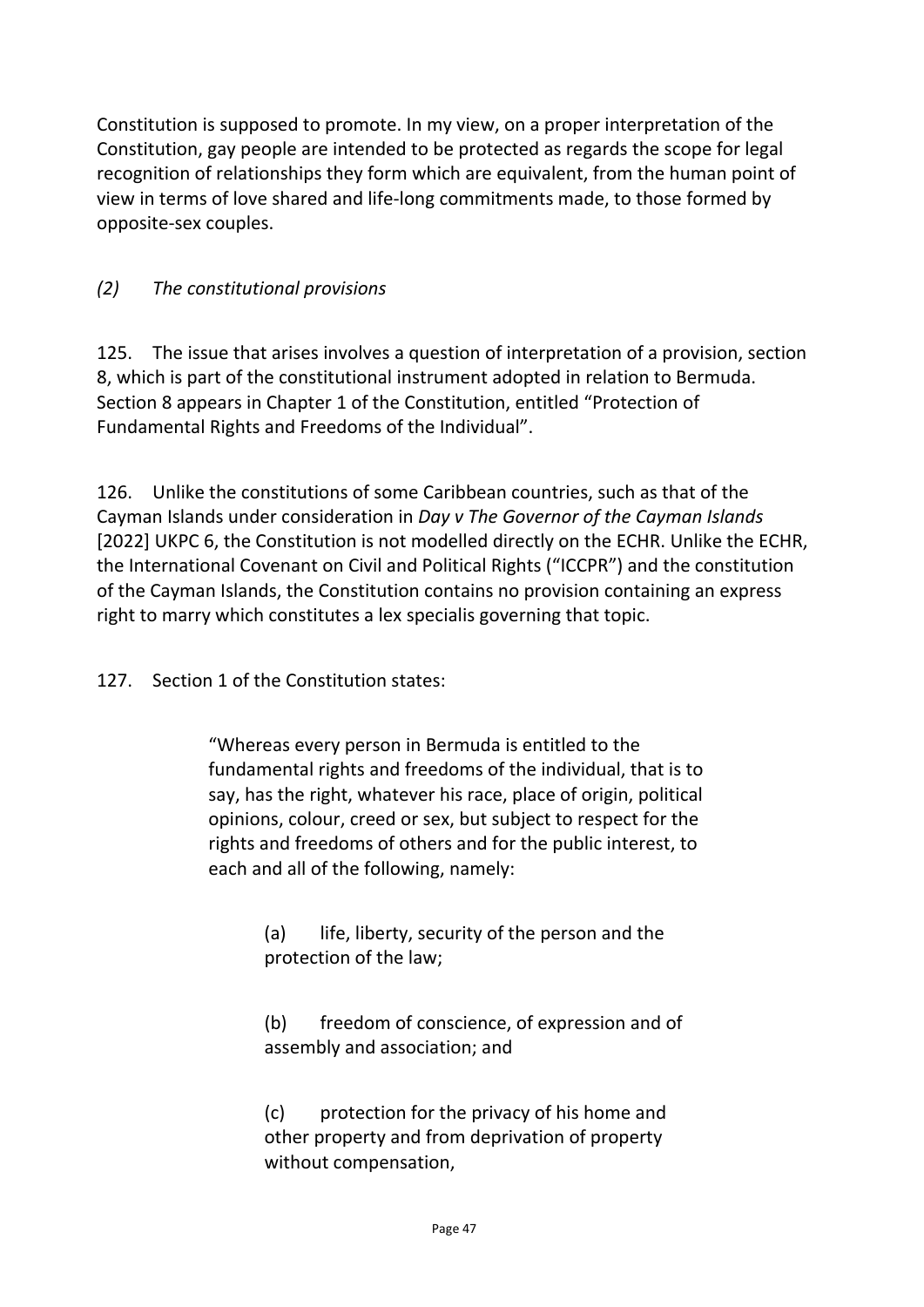the subsequent provisions of this Chapter shall have effect for the purpose of affording protection to the aforesaid rights and freedoms subject to such limitations of that protection as are contained in those provisions, being limitations designed to ensure that the enjoyment of the said rights and freedoms by any individual does not prejudice the rights and freedoms of others or the public interest."

128. The Constitution does not contain a provision equivalent to article 8 of the ECHR (right to respect for private and family life), but rather a more restricted right to protection of privacy of the home and other property in section 7, focused on protection against searches. However, as was made clear by the Board in *Minister of Home Affairs v Fisher* [1980] AC 319 ("*Fisher*"), article 8 of the ECHR informs the interpretation of other provisions in Chapter 1 of the Constitution.

129. Section 8 of the Constitution is the provision which is most significant for the appeal. Lord Hodge and Lady Arden have set it out at para 9.

130. The other fundamental rights in Chapter 1 are protection of the right to life (section 2), protection from inhuman treatment (section 3), protection from slavery and forced labour (section 4), protection from arbitrary arrest or detention (section 5), protection of law in relation to criminal and civil proceedings (section 6), freedom of expression (section 9), freedom of assembly and association (section 10), freedom of movement (section 11), protection from deprivation of property (section 13) and protection from discrimination as provided for in section 12, which Lord Hodge and Lady Arden set out at para 9. As can be seen, the overall structure of the Constitution and the rights set out in it are different from the ECHR. However, as explained in *Fisher* and the authorities referred to below, the rights in the Constitution are to be interpreted so far as possible to ensure that an individual's rights under the ECHR, which are applicable in Bermuda, are protected under the Constitution.

#### *(3) The background to the Constitution*

131. When the United Kingdom acceded to the ECHR in 1953 it also did so in respect of what were then called its colonies, including Bermuda, after due consultation with the local governing bodies. That posed a potential problem, in that the United Kingdom had thereby accepted responsibility under international law for breaches of ECHR rights by the local legislatures and governments of those colonies, over which it might be politically difficult for London to exercise control in view of an increasing emphasis on colonial self-government.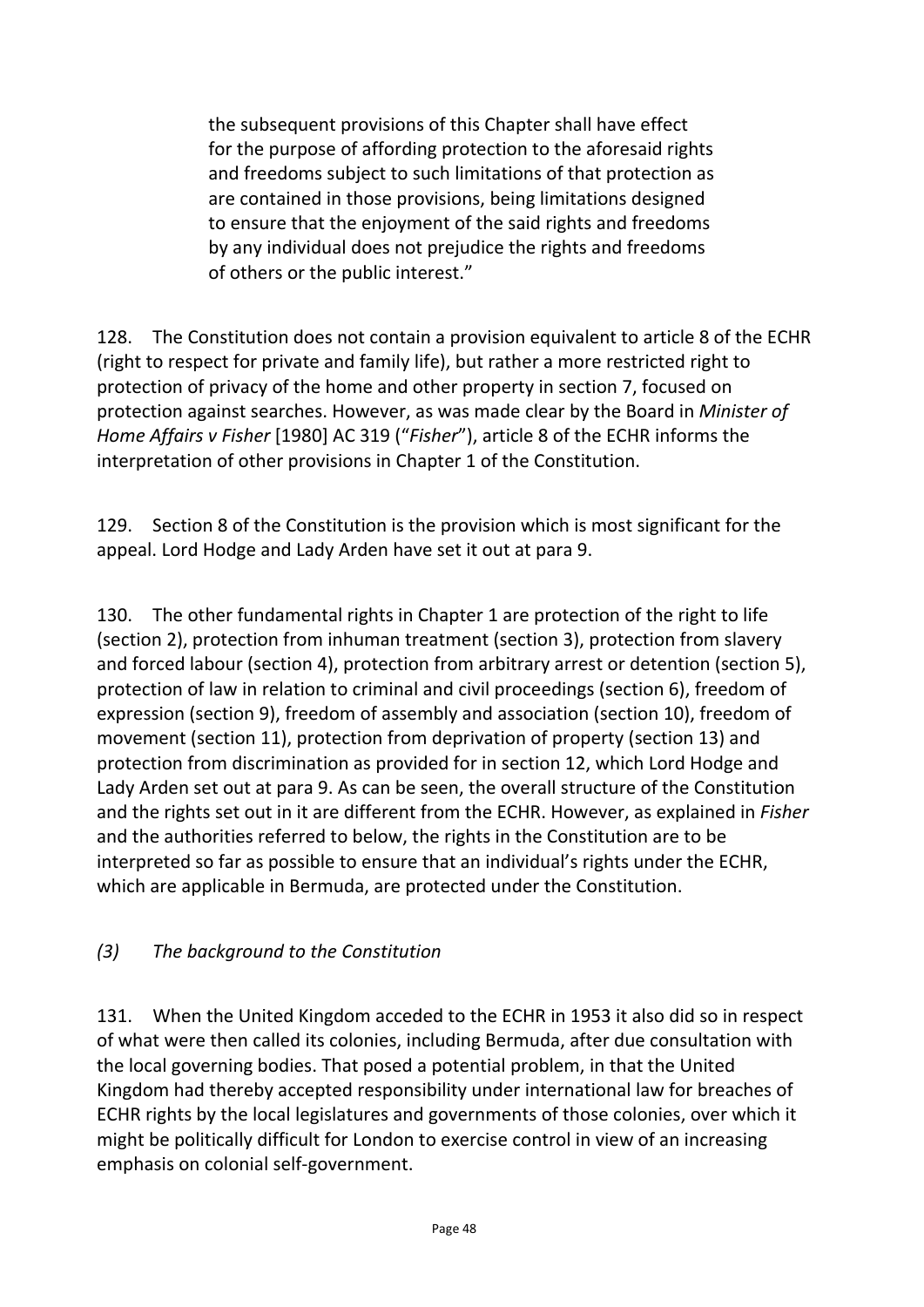132. The Colonial Office (as it then was) issued a policy paper in 1962 regarding the adoption of human rights guarantees in constitutions in the then colonies which addressed this issue and proposed that constitutions should be adopted which limited local legislative and governmental powers in such a way as to minimise this problem: Colonial Constitutional Note 23, 26 September 1962, CO 1032/283, para 3; discussed in C Parkinson, *Bills of Rights and Decolonization: the Emergence of Domestic Human Rights Instruments in Britain's Overseas Territories* (2007), Chapter 9. The ECHR was thus a direct inspiration for the constitutions to be adopted.

133. The problem was exacerbated when the United Kingdom accepted the right of individual petition in relation to the ECHR, as it did for itself and (after due consultation) its remaining colonies, including Bermuda, in 1966 and shortly thereafter.

134. The Bermudian Constitution was adopted in 1968 pursuant to this policy to make provision for legally binding constitutional human rights guarantees. This background is why, as recognised in *Fisher*, it should be interpreted where possible so as to provide protection for individual rights set out in the ECHR. Lord Diplock pointed out in *Hinds v The Queen* [1977] AC 195, 211 ("*Hinds*"), that "[a] written constitution, like any other written instrument affecting legal rights or obligations, falls to be construed in the light of its subject matter and of the surrounding circumstances with reference to which it was made." As with other constitutions adopted at about this time, the full text of the ECHR rights was not copied out; instead, although inspired by the ECHR, the text of the Constitution is different in some important respects.

# *(4) Principles of interpretation of the Constitution*

135. The proper approach to the interpretation of the Constitution was explained in the leading judgment delivered by Lord Wilberforce for the Board in *Fisher*. The case concerned whether an illegitimate child fell within the meaning of the term "child" as used in section 11 so as to have a constitutional right to live on the island, it being held that they did. Lord Wilberforce observed (pp 328-329):

> "It can be seen that this instrument [the Constitution] has certain special characteristics. 1. It is, particularly in Chapter 1, drafted in a broad and ample style which lays down principles of width and generality. 2. Chapter 1 is headed 'Protection of Fundamental Rights and Freedoms of the Individual'. It is known that this Chapter, as similar portions of other constitutional instruments drafted in the post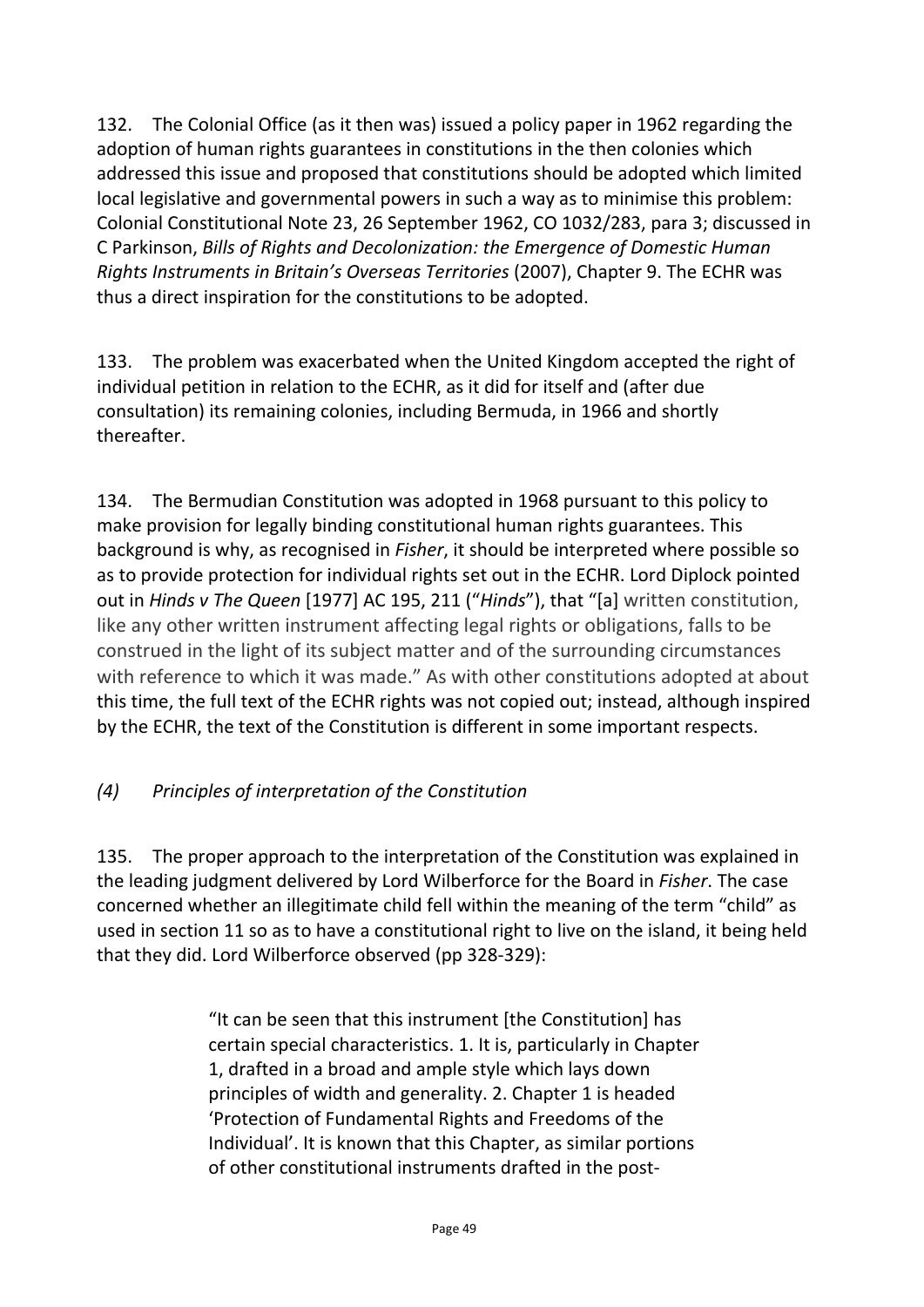colonial period, starting with the Constitution of Nigeria, and including the Constitutions of most Caribbean territories, was greatly influenced by the [ECHR]. That Convention was signed and ratified by the United Kingdom and applied to dependent territories including Bermuda. It was in turn influenced by the United Nations' Universal Declaration of Human Rights of 1948. These antecedents, and the form of Chapter 1 itself, call for a generous interpretation avoiding what has been called 'the austerity of tabulated legalism', suitable to give to individuals the full measure of the fundamental rights and freedoms referred to. 3. Section 11 of the Constitution forms part of Chapter 1. It is thus to 'have effect for the purpose of affording protection to the aforesaid rights and freedoms' subject only to such limitations contained in it 'being limitations designed to ensure that the enjoyment of the said rights and freedoms by any individual does not prejudice ... the public interest'.

…

A Constitution is a legal instrument giving rise, amongst other things, to individual rights capable of enforcement in a court of law. Respect must be paid to the language which has been used and to the traditions and usages which have given meaning to that language."

Lord Wilberforce recognised (p 330B) that the Constitution contained no term equivalent to article 8 of the ECHR, but nonetheless drew upon that provision (with its respect for family life and the family unit and its protection of illegitimate children) to inform the interpretation of section 11. He also referred to the UN Convention on the Rights of the Child and the ICCPR: "Though these instruments at the date of the Constitution had no legal force, they can certainly not be disregarded as influences upon legislative policy [ie in the drafting of the Constitution]."

136. This approach to constitutional interpretation is in line with the principles governing such interpretation articulated by the Board before and since *Fisher*. The Board described the British North America Act in relation to Canada, another constitutional instrument equivalent to the Constitution, as "a living tree capable of growth and expansion within its natural limits" and "subject to development through usage and convention": *Edwards v Attorney General for Canada* [1930] AC 124, 136.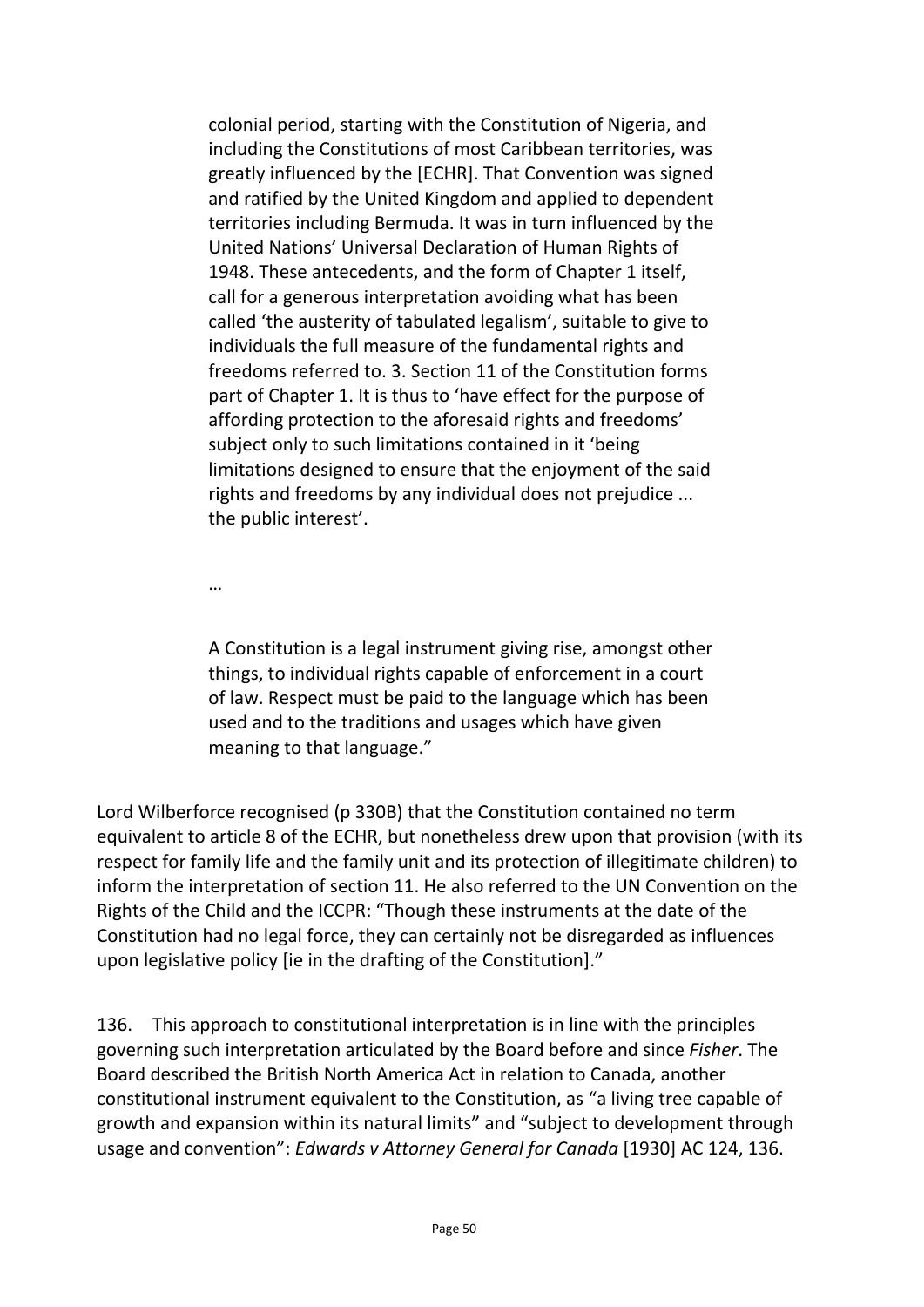137. The "living tree" notion has its analogue in the conception of the ECHR as a "living instrument" in the case law of the European Court of Human Rights ("the Strasbourg Court"), the interpretation of which is capable of adaptation within limits to social changes. The fact that the United Kingdom had made the ECHR applicable to Bermuda at the time the Constitution was adopted and the linkage between the Constitution and the ECHR emphasised by the Board in *Fisher* indicate that, so far as is compatible with the language used in the Constitution, its interpretation should be adjusted in line with the evolving construction of individual rights in the ECHR. See also *Williams v The Supervisory Authority* [2020] UKPC 15, para 73; as noted there, "[t]he degree of the persuasive force of authorities on the ECHR will depend on the text of the provision under review and its place in the general scheme of the ECHR and the local constitution, respectively."

138. The Board has emphasised in many further judgments that an issue of interpretation of a constitution is just that, an exercise in the interpretation of a specific legal instrument. In the well-known judgment in *Matadeen v Pointu* [1999] 1 AC 98, concerning the interpretation of section 3 of the constitution of Mauritius, Lord Hoffmann, for the Board, addressed the subject of constitutional interpretation at p 108:

> "Their Lordships consider that this fundamental question [sc regarding the relationship between the courts and the legislature of Mauritius] is whether section 3, properly construed in the light of the principle of democracy stated in section 1 and all other material considerations, expresses a general justiciable principle of equality. It is perhaps worth emphasising that the question is one of construction of the language of the section. It has often been said, in passages in previous opinions of the Board too familiar to need citation, that constitutions are not construed like commercial documents. This is because every utterance must be construed in its proper context, taking into account the historical background and the purpose for which the utterance was made. The context and purpose of a commercial contract is very different from that of a constitution. The background of a constitution is an attempt, at a particular moment in history, to lay down an enduring scheme of government in accordance with certain moral and political values. Interpretation must take these purposes into account. Furthermore, the concepts used in a constitution are often very different from those used in commercial documents. They may expressly state moral and political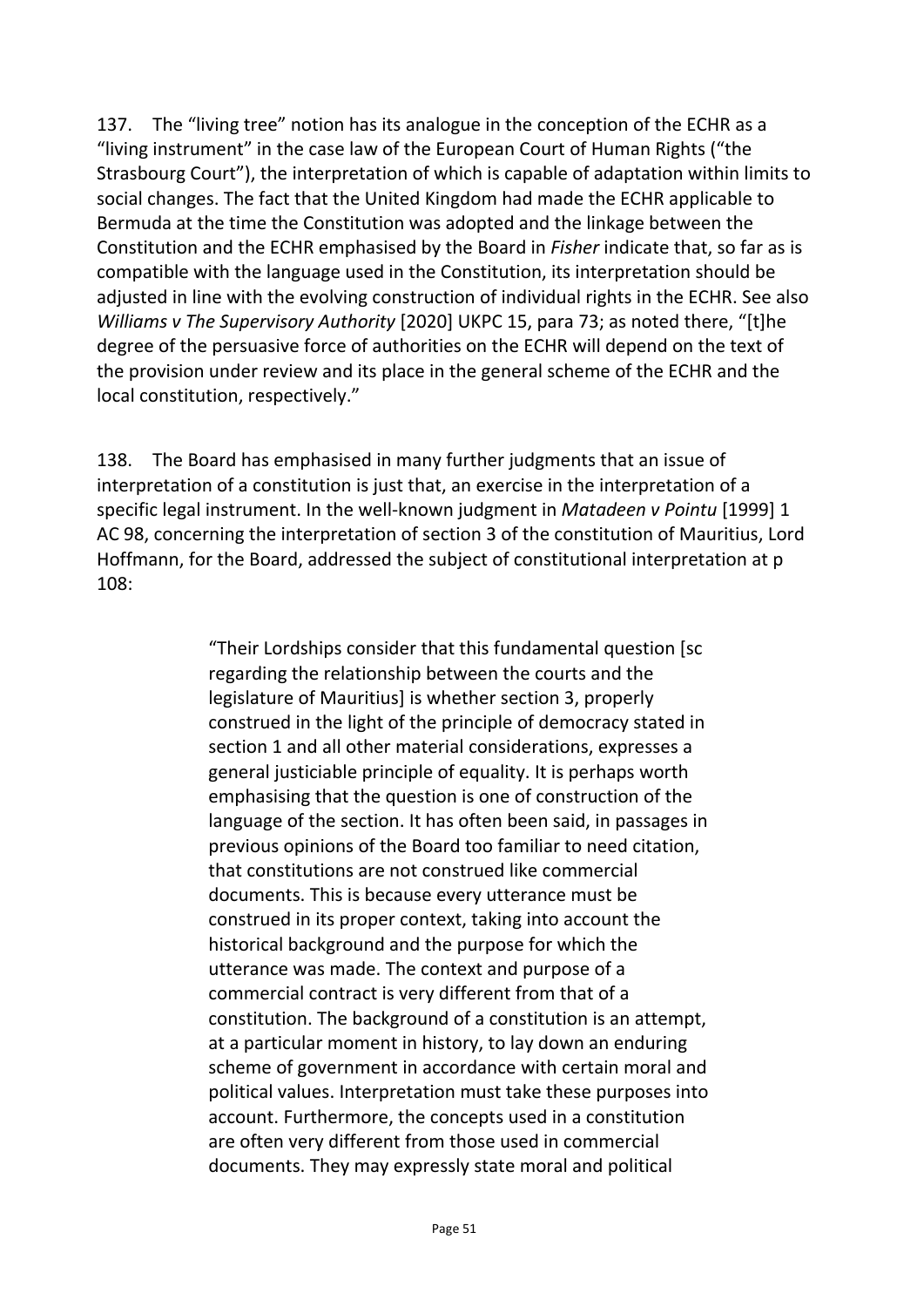principles to which the judges are required to give effect in accordance with their own conscientiously held views of what such principles entail. It is however a mistake to suppose that these considerations release judges from the task of interpreting the statutory language and enable them to give free rein to whatever they consider should have been the moral and political views of the framers of the constitution. What the interpretation of commercial documents and constitutions have in common is that in each case the court is concerned with the meaning of the language which has been used. As Kentridge AJ said in giving the judgment of the South African Constitutional Court in *State v Zuma* 1995 (4) BCLR 401, 412: 'If the language used by the lawgiver is ignored in favour of a general resort to "values" the result is not interpretation but divination.'"

Lord Hoffmann added (p 114):

"Since 1973 Mauritius has been a signatory to the International Covenant on Civil and Political Rights. It is a well recognised canon of construction that domestic legislation, including the Constitution, should if possible be construed so as to conform to such international instruments. Again, their Lordships accept that such international conventions are a proper part of the background against which section 3 must be construed …"

This judgment is in line with the guidance in *Fisher*. As noted in that case, the ECHR has been made applicable to Bermuda. Therefore, both by reason of the guidance in *Fisher* and by reference to the approach stated here by Lord Hoffmann, the Constitution should if possible be construed so as to provide protection for the rights contained in the ECHR.

139. In *Rodriguez v Minister of Housing of the Government of Gibraltar* [2009] UKPC 52; [2010] UKHRR 144 ("*Rodriguez*"), Lady Hale for the Board explained (para 11) that although rights in the constitution of Gibraltar are drafted in different terms from those in the ECHR there is good reason for interpreting the constitution of Gibraltar as providing at least a similar level of protection as the ECHR on the ground that the United Kingdom had extended its application to Gibraltar before the constitution was adopted, "so that it would be surprising if Gibraltarians were to enjoy a lesser level of protection for their fundamental human rights under their Constitution than they do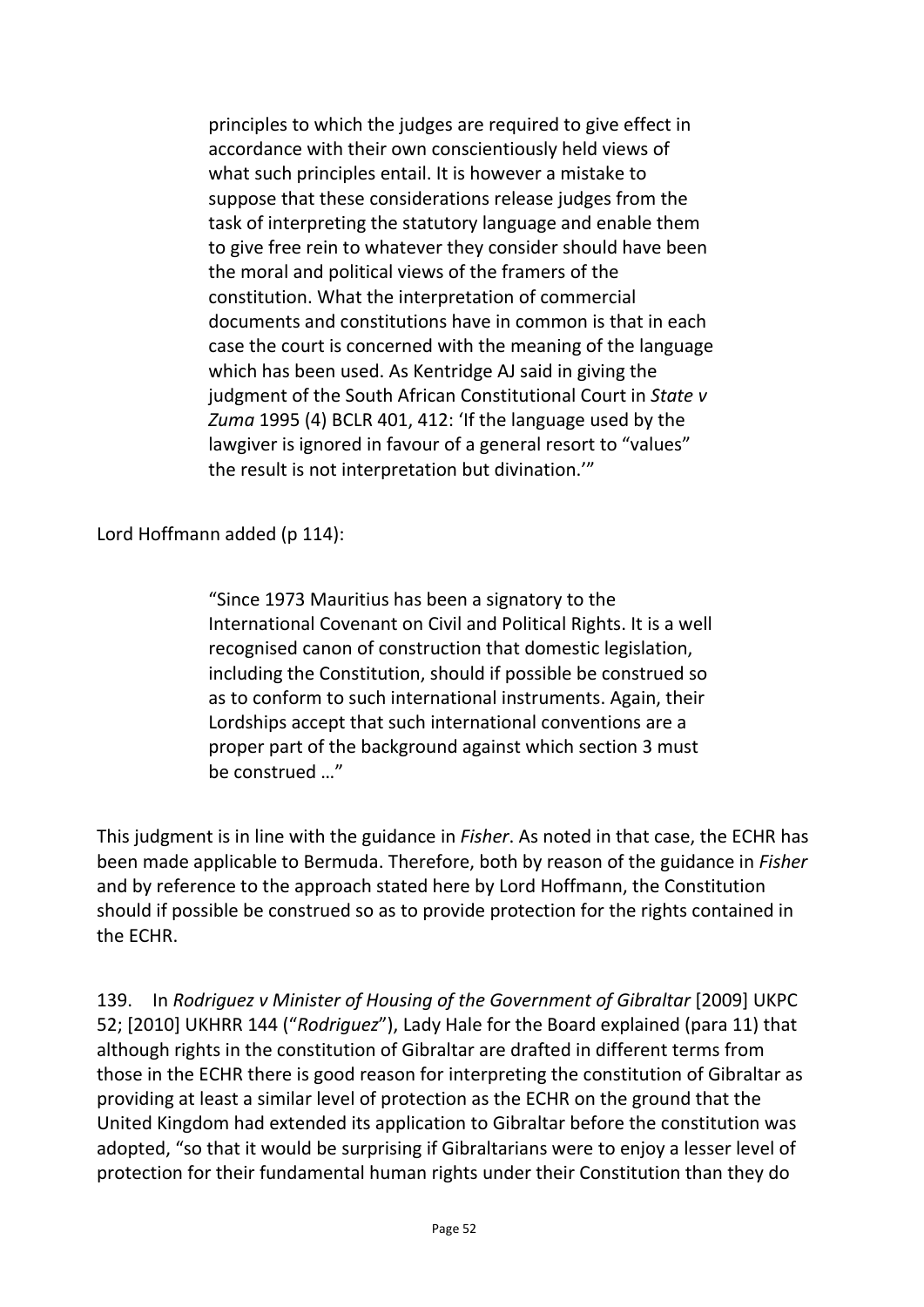under the ECHR." Lady Hale continued, "[h]owever, the Board is interpreting the constitution of Gibraltar, not the ECHR, so that the reasons for restraint in the interpretation of the 'convention rights' under the United Kingdom's Human Rights Act 1998 do not apply: cf *R (Ullah) v Special Adjudicator* [2004] UKHL 26; [2004] 2 AC 323, para 20", and she observed that, as a result of interpretation of the constitution as a distinct legal instrument, in at least one respect the constitution went further than the ECHR. Thus, although Lord Hodge and Lady Arden are correct to point out that article 9 of the ECHR has not been interpreted as creating a right of same-sex marriage, I do not think that is an answer to the claim brought by the respondents.

140. In *Reyes v The Queen* [2002] UKPC 11; [2002] 2 AC 235 ("*Reyes*"), concerning the constitution of Belize, in another well-known statement Lord Bingham of Cornhill followed (para 26) the guidance in *Fisher* and *Matadeen v Pointu*:

> "When (as here) an enacted law is said to be incompatible with a right protected by a Constitution, the court's duty remains one of interpretation. If there is an issue (as here there is not) about the meaning of the enacted law, the court must first resolve that issue. Having done so it must interpret the Constitution to decide whether the enacted law is incompatible or not. Decided cases around the world have given valuable guidance on the proper approach of the courts to the task of constitutional interpretation: see, among many other cases, *Weems v United States* (1910) 217 US 349, 373, *Trop v Dulles* (1958) 356 US 86, 100-101, *Minister of Home Affairs v Fisher* [1980] AC 319, 328, *Union of Campement Site Owners and Lessees v Government of Mauritius* [1984] MR 100, 107, *Attorney General of The Gambia v Momodou Jobe* [1984] AC 689, 700-701, *R v Big M Drug Mart Ltd* [1985] 1 SCR 295, 331, *S v Zuma* 1995 (2) SA 642, *S v Makwanyane* 1995 (3) SA 391 and *Matadeen v Pointu* [1999] 1 AC 98, 108. It is unnecessary to cite these authorities at length because the principles are clear. As in the case of any other instrument, the court must begin its task of constitutional interpretation by carefully considering the language used in the Constitution. But it does not treat the language of the Constitution as if it were found in a will or a deed or a charterparty. A generous and purposive interpretation is to be given to constitutional provisions protecting human rights. The court has no licence to read its own predilections and moral values into the Constitution, but it is required to consider the substance of the fundamental right at issue and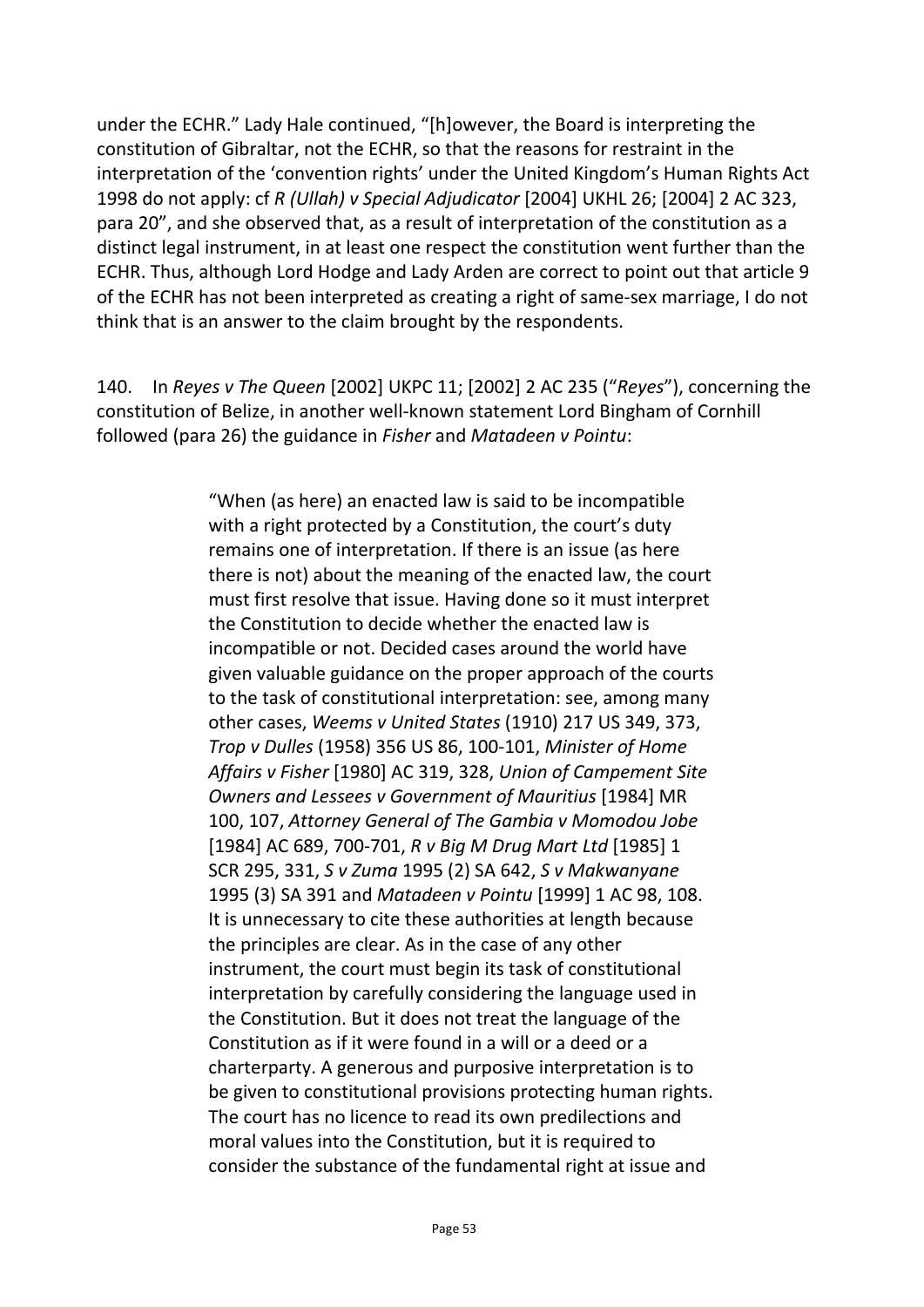ensure contemporary protection of that right in the light of evolving standards of decency that mark the progress of a maturing society: see *Trop v Dulles* 356 US 86, 101. …"

### *(5) Constitutional protections for individual rights in a democracy*

141. Mr Crow QC for the Attorney General emphasised the provisions in the Constitution which confer legislative power on the Legislature and also referred to the result of the referendum of 23 June 2016 on same-sex marriage and same-sex civil unions. In his submission, recognition of same-sex marriage in Bermuda is a matter which must be left to the Legislature and the democratic process.

142. In my view, however, this submission does not give proper recognition to the role of individual fundamental rights in a Western constitutional democracy subject to the rule of law, like Bermuda. On a wide conception of democracy in a constitutional framework, protection for individual fundamental rights provides a guarantee of legitimacy of state action and the foundation on which democratic engagement can take place in an effective and fair way. Unpopular minorities are protected from exclusion from participation in society and from being exposed to what has been called "the tyranny of the majority". The tension between constitutional rights and democracy should not be overstated, as Lord Bingham was at pains to point out in *A v Secretary of State for the Home Department* [2004] UKHL 56; [2005] 2 AC 68 (the socalled *Belmarsh* case), paras 38-42, in a speech with which a majority of the ninestrong Appellate Committee agreed. Lord Bingham emphasised the importance of the role of the courts in a constitutional democracy subject to the rule of law as part of the democratic foundations of the state, broadly conceived, and at para 39 quoted this passage from the judgment of Jackson J, sitting in the US Supreme Court in *West Virginia State Board of Education v Barnette* (1943) 319 US 624, para 3, so far as concerns an entrenched constitution containing a set of fundamental individual rights (such as that which exists in Bermuda):

> "The very purpose of a Bill of Rights was to withdraw certain subjects from the vicissitudes of political controversy, to place them beyond the reach of majorities and officials and to establish them as legal principles to be applied by the courts ... We cannot, because of modest estimates of our competence in such specialties as public education, withhold the judgment that history authenticates as the function of this court when liberty is infringed."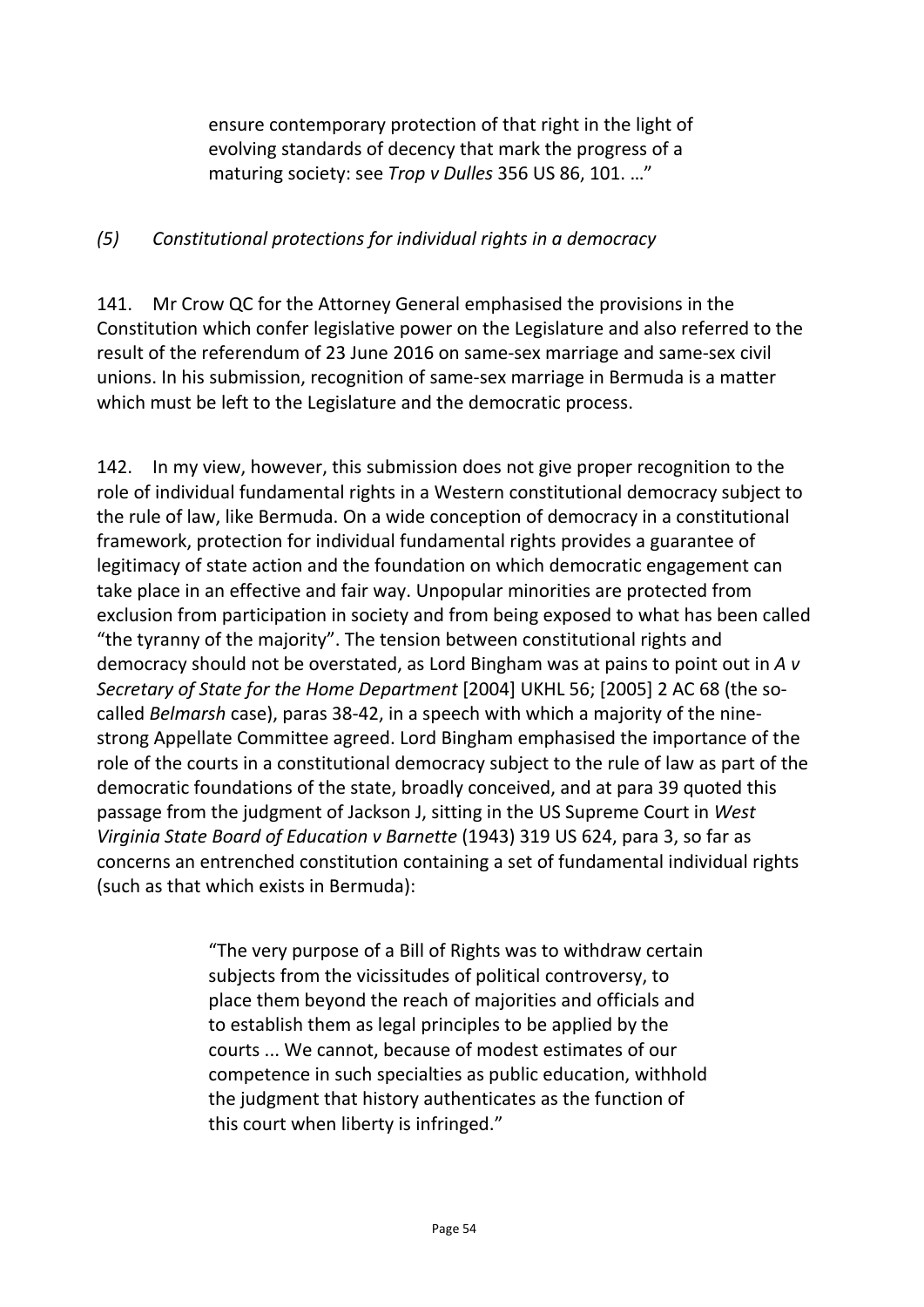See also *Hinds*, p 214 (Lord Diplock).

143. In this context, it should be added that a constitutional right to protection of freedom of conscience may be thought to be particularly important, for two reasons. First, the sad history of religious war and persecution in Europe shows how vulnerable religious minorities and outsiders may be to ill-treatment at the hands of a religious majority. Constitutional protections for freedom of conscience, such as that in the Constitution of the United States, were adopted to safeguard against this. Secondly, clashes of views based on religious belief are likely to be particularly intractable, since religious belief can make compromise difficult. If a person believes that they are bound by a command from God or some form of overriding moral injunction, they cannot compromise on that. But a willingness to negotiate and compromise is the essence of deliberation in a democracy. So it may make sense to take such matters off the table so far as concerns politics and majoritarian processes of resolution.

144. The individual fundamental rights in Bermuda's Constitution fall to be interpreted generously and in light of the "living tree" principle, as explained above. They also fall to be interpreted against the background of, and where possible with a view to giving effect to, rights contained in the ECHR which are themselves subject to evolution pursuant to the conception of the ECHR as a "living instrument".

145. It is a commonplace that in the family of Western liberal democracies in the last six decades or so there has been a profound transformation in the acceptance of gay persons and in acknowledgment of the need to respect their dignity and moral standing as full members of society. This has been as a result of long dialogue on the issue and social change across those democracies. Bermuda is a state which is firmly within that family of nations. The ECHR has applied to it since 23 October 1953. With the agreement of the Bermudian government, the right of individual petition to the Strasbourg Court was accepted in relation to Bermuda in 1967 and after a series of extensions this was made permanent pursuant to article 56(4) of the ECHR on 22 November 2010. It is a democratic, pluralist and tolerant society in the Western tradition and is not, and should not be treated as, an island frozen in time in the 1950s so far as social and constitutional values are concerned. The action of the Legislature in passing the Human Rights Act 1981 (and modifying it in 2013 to provide for protection against discrimination on grounds of sexual orientation) and the assessment of the local courts in the decisions below show that it is not. More to the point, the fundamental rights of individuals in Bermuda are not of less value than they are elsewhere.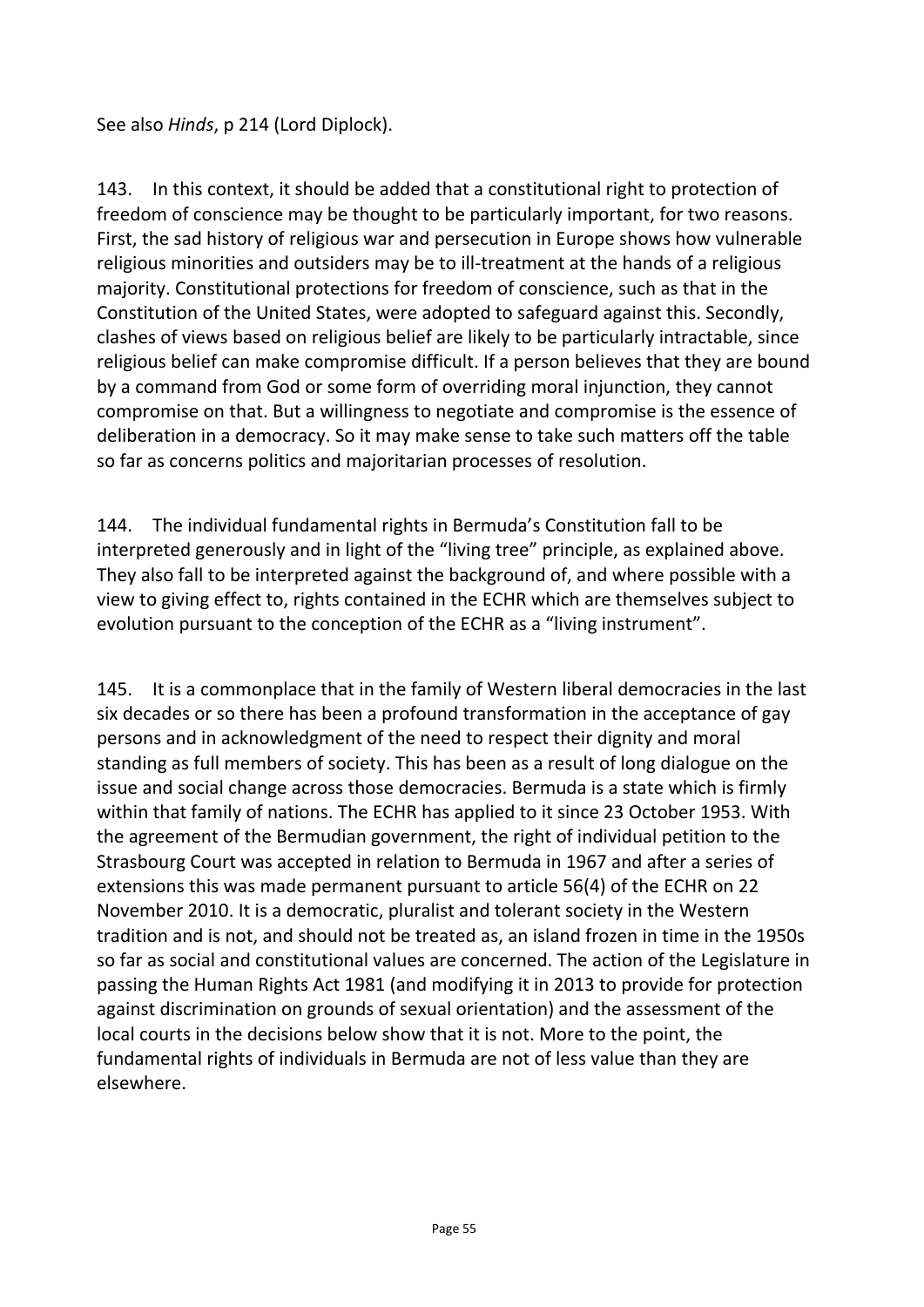*(6) Comparison with the ECHR, the ICCPR and rights-instruments with no lex specialis on marriage*

146. Both the ECHR and the ICCPR contain an express right for individuals to marry, drafted in terms which cover only opposite-sex couples: article 12 and article 23, respectively. These provisions are in line with article 16 of the Universal Declaration on Human Rights (1948) and reflect the social customs and mores of former times. As explained in detail in the Board's judgment in the *Day* case, paras 45-54, in the scheme of these instruments those provisions constitute a lex specialis in relation to the right to marry which precludes such a right being found to be inherent in other, general provisions set out in them. As regards the position under the ECHR, it is on the basis that in the scheme of the Convention article 12 is the lex specialis on the right to marry that the Strasbourg Court has rejected the submission that general rights in article 8 (right to respect for family and private life) and article 14 (right to protection against discrimination) include a right for same-sex couples to marry: *Schalk and Kopf v Austria*  (2011) 53 EHRR 20, paras 63 and 101 ("*Schalk*"); *Hämäläinen v Finland* (2014) 37 BHRC 55, Grand Chamber, paras 71 and 96 ("*Hämäläinen*"); and *Oliari v Italy* (2017) 65 EHRR 26, para 193 ("*Oliari*"). The ECtHR made the point in this way in *Schalk* at para 101:

> "Insofar as the applicants appear to contend that, if not included in article 12, the right to marry might be derived from article 14 taken in conjunction with article 8, the Court is unable to share their view. It reiterates that the Convention is to be read as a whole and its articles should therefore be construed in harmony with one another. Having regard to the conclusion reached above, namely that article 12 does not impose an obligation on contracting states to grant same-sex couples access to marriage, article 14 taken in conjunction with article 8, a provision of more general purpose and scope, cannot be interpreted as imposing such an obligation either."

By the same reasoning, no right of marriage for same-sex couples can be derived under the ECHR from article 9 (freedom of thought, conscience and religion), whether taken by itself or together with article 14: *Parry v United Kingdom* (Application No 42971/05), admissibility decision, 28 November 2006.

147. By contrast, the Constitution contains no lex specialis on marriage, so this reasoning is not applicable.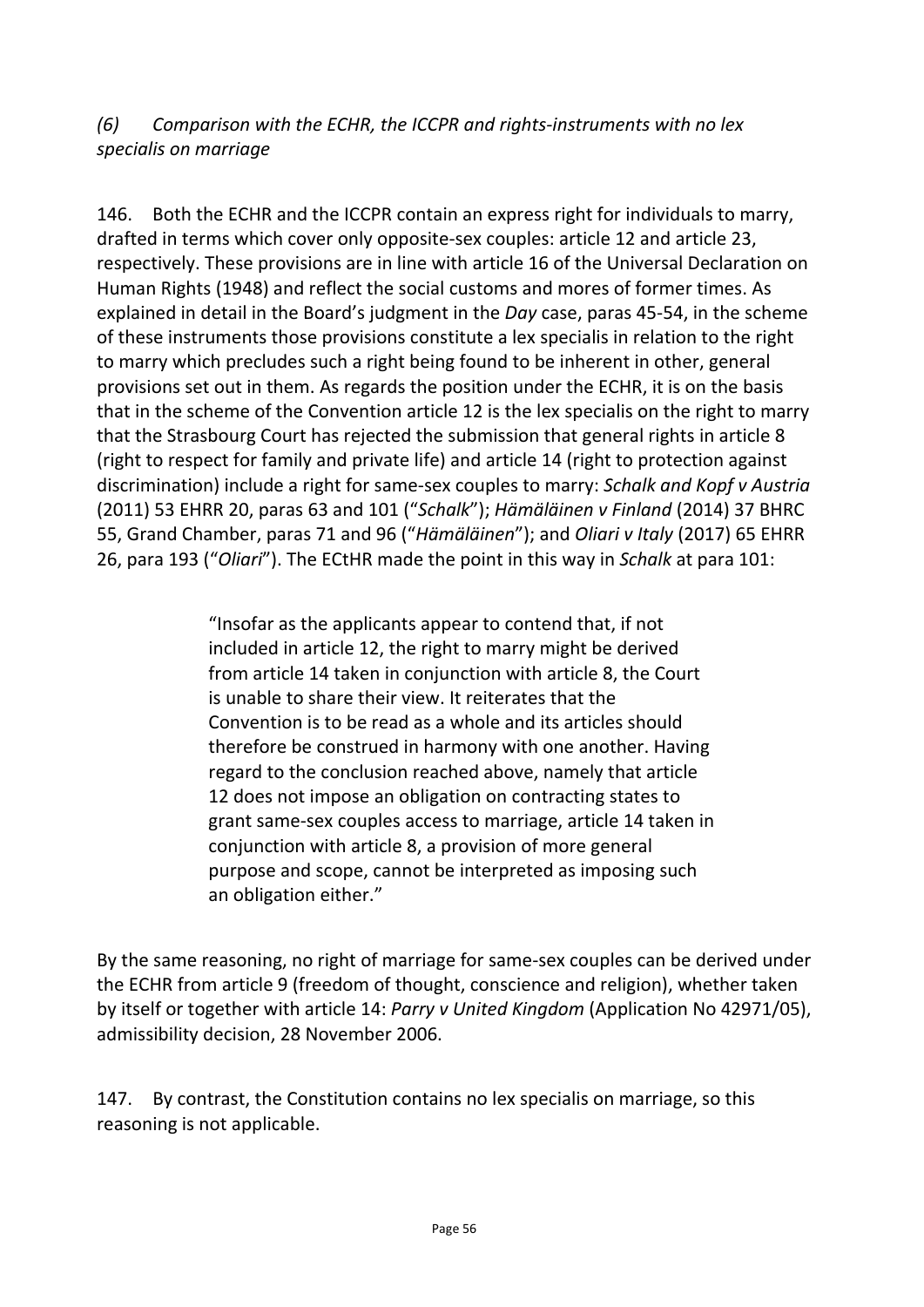148. However, it is clear from article 12 that the ECHR includes a right to marry for *some* people, so following the reasoning in *Fisher, Matadeen v Pointu* and *Rodriguez* a place should be found within the scheme of the Constitution for this to be covered by one of the rights set out in that instrument, if possible. Just as article 8 of the ECHR was held in *Fisher* to inform the interpretation of section 11 of the Constitution, it is readily possible to interpret section 8 of the Constitution as including coverage of the right to marry contained in article 12 of the ECHR (and also as contained in article 23 of the ICCPR), as I seek to explain below. If *anyone* is to have a fundamental right to marry under the Constitution, it has to be found in section 8. Indeed, in my view, even without these provisions of the ECHR and the ICCPR in the background, section 8 is properly to be interpreted as including a right to marry in at least some cases, particularly in light of the historic importance of marriage as a central institution of society with profound religious and moral significance for individuals which it is to be expected was intended should be reflected and find protection in the Constitution.

149. The question then becomes whether the right to marry contained within section 8 can in modern society be restricted to opposite-sex couples where the Constitution contains no lex specialis on the subject and there are no words of limitation in section 8 itself to restrict it in that way. In my opinion, it is not possible to read section 8 as so limited.

150. In addition, in my view, once one puts aside the lex specialis point, article 8 of the ECHR provides further support for the interpretation of section 8 as including now a right of marriage for same-sex couples. This derives from the development in the interpretation of article 8 in *Schalk*, in which at paras 90-95 the Strasbourg Court held for the first time that a cohabiting same-sex couple living in a stable partnership fell within the concept of "family life" and were entitled to protection under that limb of article 8 of the ECHR. At para 99 the Strasbourg Court said: "the Court would start from the premise that same-sex couples are just as capable as different-sex couples of entering into stable committed relationships. Consequently, they are in a relevantly similar situation to a different-sex couple as regards their need for legal recognition and protection of their relationship."

151. This interpretation of the concept of "family life" in article 8 was affirmed by the Grand Chamber of the Strasbourg Court in *Vallianatos v Greece* (2014) 59 EHRR 12, para 73 ("*Vallianatos*"). It held that the protection of the "family life" limb of article 8 did not depend upon cohabitation, but arose when the couple in question were in a stable relationship. At para 78 it reiterated para 99 of *Schalk* (quoted above). In *Vallianatos* the Grand Chamber found a violation of article 14 in conjunction with article 8 in relation to the introduction of a regime for legal recognition of civil unions (as an alternative to marriage) from which same-sex couples were excluded. Thus where the lex specialis provision in article 12 has no application, the ECHR requires the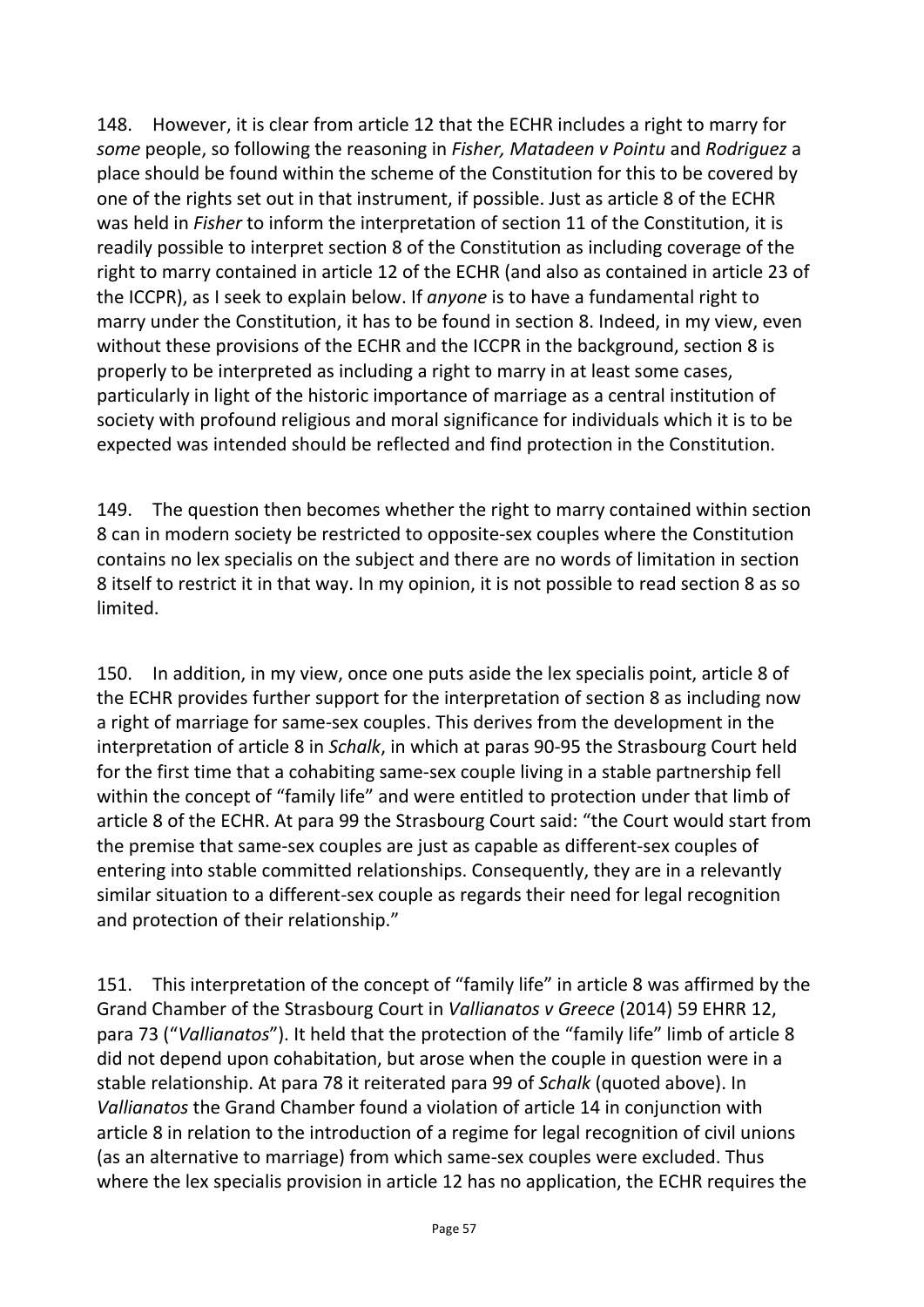state to provide the same institutional means of recognition for same-sex couples as it provides for opposite-sex couples.

152. In *Oliari*, in which judgment was given in 2015, the Strasbourg Court went further and held that Italy had a positive obligation under article 8 of the ECHR to provide a regime for legal recognition of same-sex partnerships. The applicants in that case were in committed, stable same-sex relationships who wished to marry, but Italian law did not allow for this. Their claims for a right to marry under the ECHR were rejected on the basis of the lex specialis reasoning set out above, but the ECtHR held that there had been a violation of article 8 by reason of the fact that there was no provision in Italian law which enabled them to enter instead into a civil partnership recognised in law. At para 165, citing *Schalk* and *Vallianatos*, the Court said:

> "The court reiterates that it has already held that same-sex couples are just as capable as different-sex couples of entering into stable, committed relationships, and that they are in a relevantly similar situation to a different-sex couple as regards their need for legal recognition and protection of their relationship. It follows that the court has already acknowledged that same-sex couples are in need of legal recognition and protection of their relationship."

At para 174 the court observed (omitting footnotes):

"… the court considers that in the absence of marriage, samesex couples like the applicants have a particular interest in obtaining the option of entering into a form of civil union or registered partnership, since this would be the most appropriate way in which they could have their relationship legally recognised and which would guarantee them the relevant protection - in the form of core rights relevant to a couple in a stable and committed relationship - without unnecessary hindrance. Further, the court has already held that such civil partnerships have an intrinsic value for persons in the applicants' position, irrespective of the legal effects, however narrow or extensive, that they would produce. This recognition would further bring a sense of legitimacy to same-sex couples."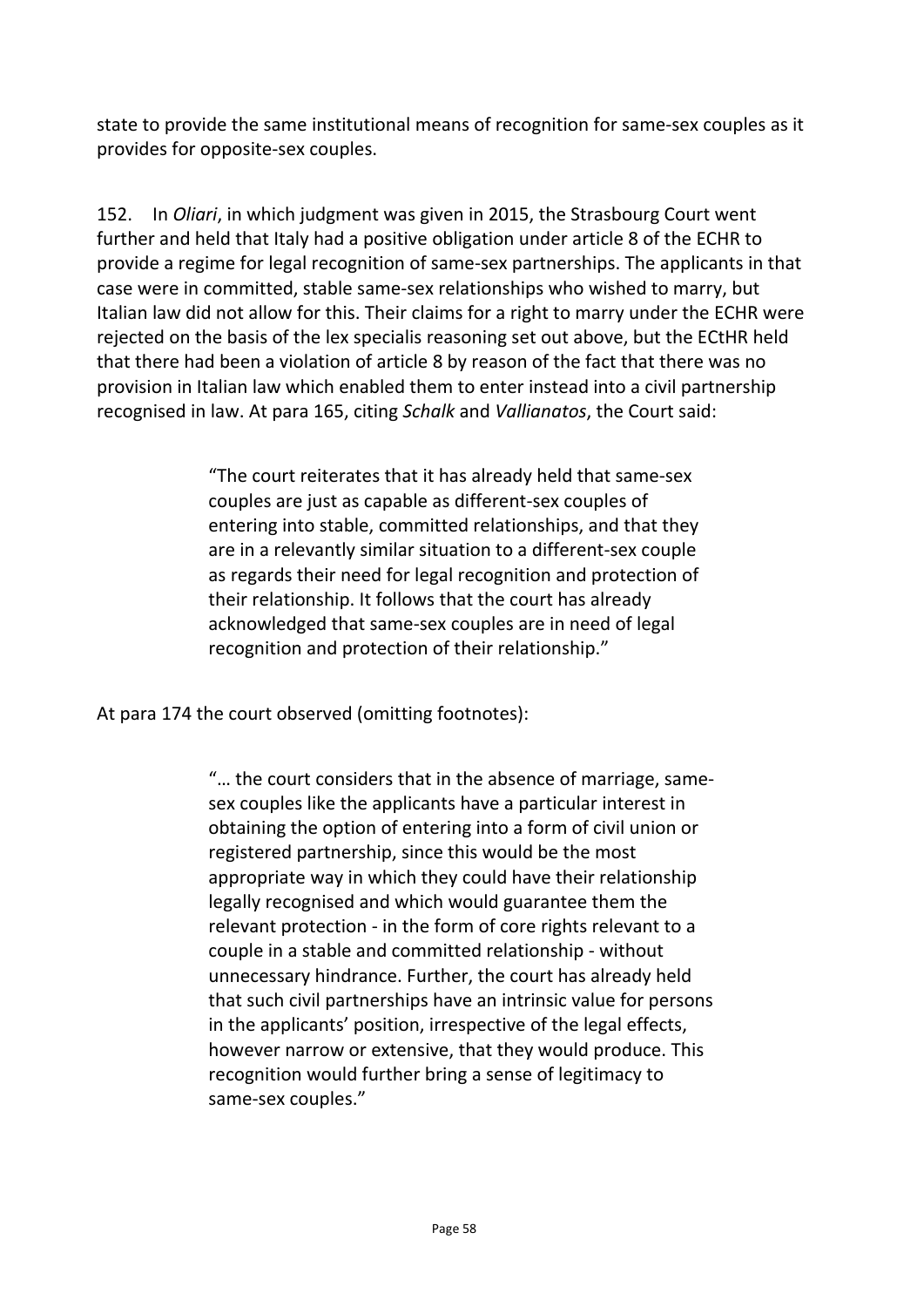See also *Orlandi v Italy* (Application Nos 26431/12, 26742/12, 44057/12 and 60088/12), judgment of 14 December 2017, para 192, in which the Strasbourg Court noted that according to the reasoning in *Schalk* there was no right of marriage for same-sex couples under the ECHR but, citing para 165 of *Oliari*, stated "[n]evertheless, the Court has acknowledged that same-sex couples are in need of legal recognition and protection of their relationship".

153. The qualifying words in para 174 of *Oliari* ("in the absence of marriage") are significant. Under modern circumstances, save for the lex specialis point regarding opposite-sex marriage in the specific context of the ECHR, one could not say that the state could justify restricting legal recognition for the relationships of same-sex couples to civil partnerships (as distinct from marriage), which do not have the same religious, ethical or cultural status in the eyes of many. The fact that rights-instruments like the ECHR and the ICCPR confer an express right of marriage (albeit one drafted in light of circumstances and customs prevailing at the time they were adopted) was in recognition of the particular importance of marriage for individuals as an expression of the values by which they may wish to live in their private life and in their family life. That importance is in no way diminished in modern society, in which the value of gay people being able to express themselves and choose to live in conformity with religious, ethical and cultural norms in their private and family lives is now accepted.

154. The Strasbourg Court has recognised that homosexuals constitute a minority which historically has been particularly subject to stigmatisation and discrimination and therefore requires "particularly weighty and convincing reasons" under article 14 of the ECHR to justify differential treatment applied to them, and differences based solely on sexual orientation are not regarded as acceptable: *Vallianatos*, para 77. Thus gay people are regarded as a group particularly requiring protection by means of fundamental rights against discrimination in society.

155. Further, the Strasbourg Court has emphasised in its case law concerning treatment of gay people that the hallmarks of a democracy include pluralism, tolerance and broadmindedness: see eg *Dudgeon v United Kingdom* (1981) 4 EHRR 149, para 53; *Smith and Grady v United Kingdom* (2000) 29 EHRR 493, para 87; *Berkman v Russia* (2021) 73 EHRR 3, paras 45-46. This again indicates that there are particularly strong grounds for removing issues of sexual orientation from the vicissitudes of political, majoritarian decision-making.

156. Marriage is an institution which has by long tradition been the means by which persons in or wishing to enter into a stable and committed personal relationship, particularly a relationship with a sexual dimension in which they commit themselves to be faithful to the other, can undertake a formal commitment to their partner, can do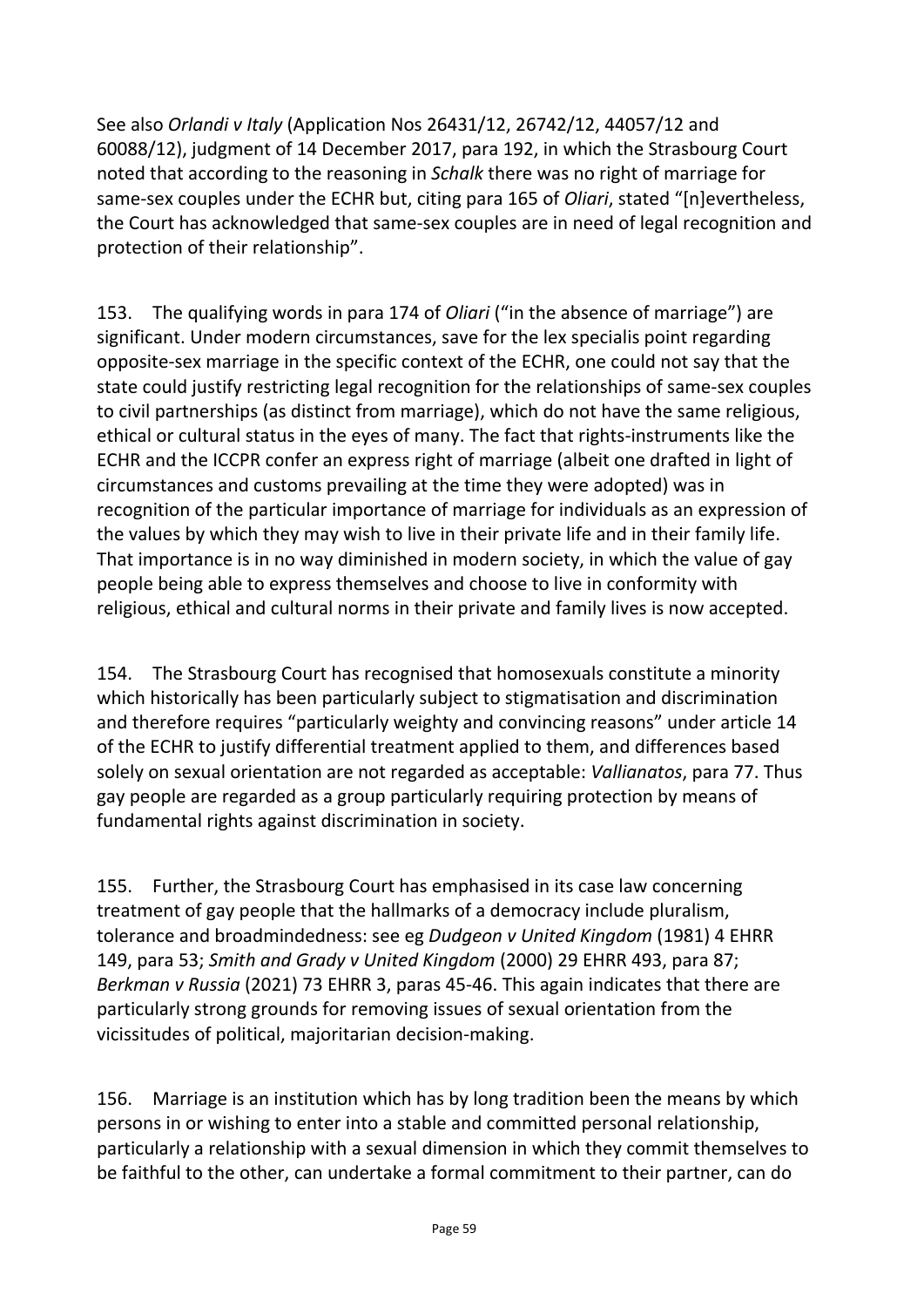so publicly and can have that commitment recognised and given legitimacy by society and the state. On the basis of these themes in the Strasbourg case law, I consider that there is strong reason to think that, but for the lex specialis analysis set out above, the Strasbourg Court would hold that there is a right to marry under article 8 of the ECHR as an aspect of affording respect for private and family life and that in modern circumstances that right extends to same-sex couples. There is also strong reason to think that, but for that lex specialis analysis, where the institution of marriage is made available for opposite-sex couples (as it invariably is) the Strasbourg Court would also hold that it would be a violation of article 14 for it not to be made available for samesex couples.

157. As it was explained in argument in *Oliari* (para 116):

"The lack of legal recognition of [the applicants' committed and stable same-sex relationship], besides causing legal and practical problems, also prevented the applicants from having a ritualised public ceremony through which they could, under the protection of the law, solemnly undertake the relevant duties towards each other. They considered that such ceremonies brought social legitimacy and acceptance, and particularly in the case of homosexuals, they went to show that they also have the right to live freely and to live their relationships on an equal basis, both in private and in public. They noted that the absence of such recognition brought about in them a sense of belonging to an inferior class of persons, despite their needs in the sphere of love being the same."

158. Put shortly, if one starts with the basic position (as established since 2009 in *Schalk*, *Vallianotos*, *Oliari* and *Orlandi*) that same-sex couples have the same capacity as opposite-sex couples to form committed and stable partnerships which constitute family life and that gay people have an equal right to respect for their private and family life then - absent the lex specialis feature of the ECHR presented by article 12 one could not conclude that it would be acceptable to deny same-sex couples the right to marry and expect them to make do with civil partnership instead. These principles are now deeply embedded as fundamental values in Western liberal states. By reason of the traditional position of marriage in society, its significance for those with a religious outlook on life and the status given to it through recognition by the state, in the eyes of many people (including, of course, many gay people) civil partnership is not regarded as having equivalent status or legitimacy; for these people civil partnership is a second-best and inferior alternative. In my opinion, given those premises, it is difficult to see a regime under which opposite-sex couples are entitled to marry and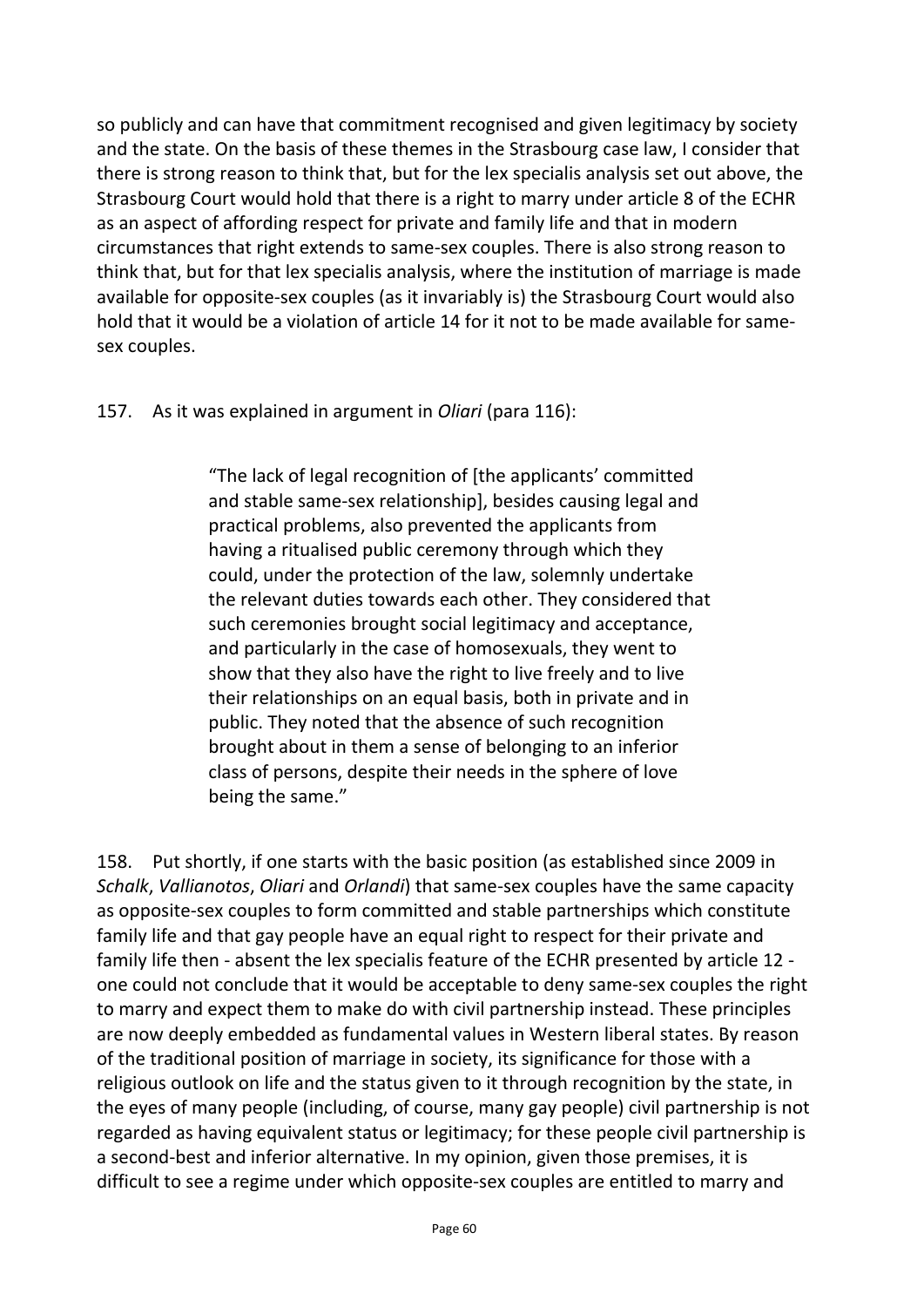have their marriage recognised by the state, but same-sex couples are not, as anything other than the continuation of the stigmatisation of gay people in society through the denial of equal legitimisation of the stable and committed relationships they form in the same way, and having the same profound personal significance, as opposite-sex couples.

159. This has, indeed, been the conclusion of a range of courts which have considered, in circumstances where the rights-instrument in question does not include a limited lex specialis on marriage, whether same-sex couples should in modern society now be taken to have a fundamental right to marry which is equivalent to the right opposite-sex couples enjoy. Four prominent examples may be mentioned. They are indicative of how constitutional protections for gay people and their relationships have developed in modern conditions in states with constitutional and political cultures similar to that of Bermuda.

160. First, it is notable that this was the conclusion of the Northern Ireland Court of Appeal in *In re Close's Application for Judicial Review* [2020] NICA 20, in a judgment which overlooked the lex specialis analysis stemming from article 12 of the ECHR (see the review of the case in *Day* paras 51-52), and instead analysed the claim for recognition of a right for same-sex couples to marry simply in terms of the values protected by article 8 and article 14 of the ECHR. In the view of the court, denial of equal access to the institution of marriage for same-sex couples could not be justified.

161. The Inter-American Court of Human Rights reached the same conclusion in its advisory opinion, *Gender Identity and Equality and Non-discrimination of same-sex couples (Advisory Opinion OC-24/17),* issued on 24 November 2017, regarding the effect of the American Convention on Human Rights. That Convention does not contain a lex specialis in relation to the right to marry, which instead is governed by article 11(2) (which is broadly equivalent to article 8 of the ECHR) and article 24 (which, in providing for equal protection of the law and non-discrimination, is broadly equivalent to section 1 of the Constitution and article 14 of the ECHR). The court noted that the Convention is "a living instrument", like the ECHR; agreed with the Strasbourg Court that a committed same-sex relationship should now be accepted as constituting family life; and said (para 224, omitting references):

> "224. … in the court's opinion, there would be no sense in creating an institution that produces the same effects and gives rise to the same rights as marriage, but that is not called marriage, except to draw attention to same-sex couples by the use of a label that indicates a stigmatizing difference or that, at the very least, belittles them. On that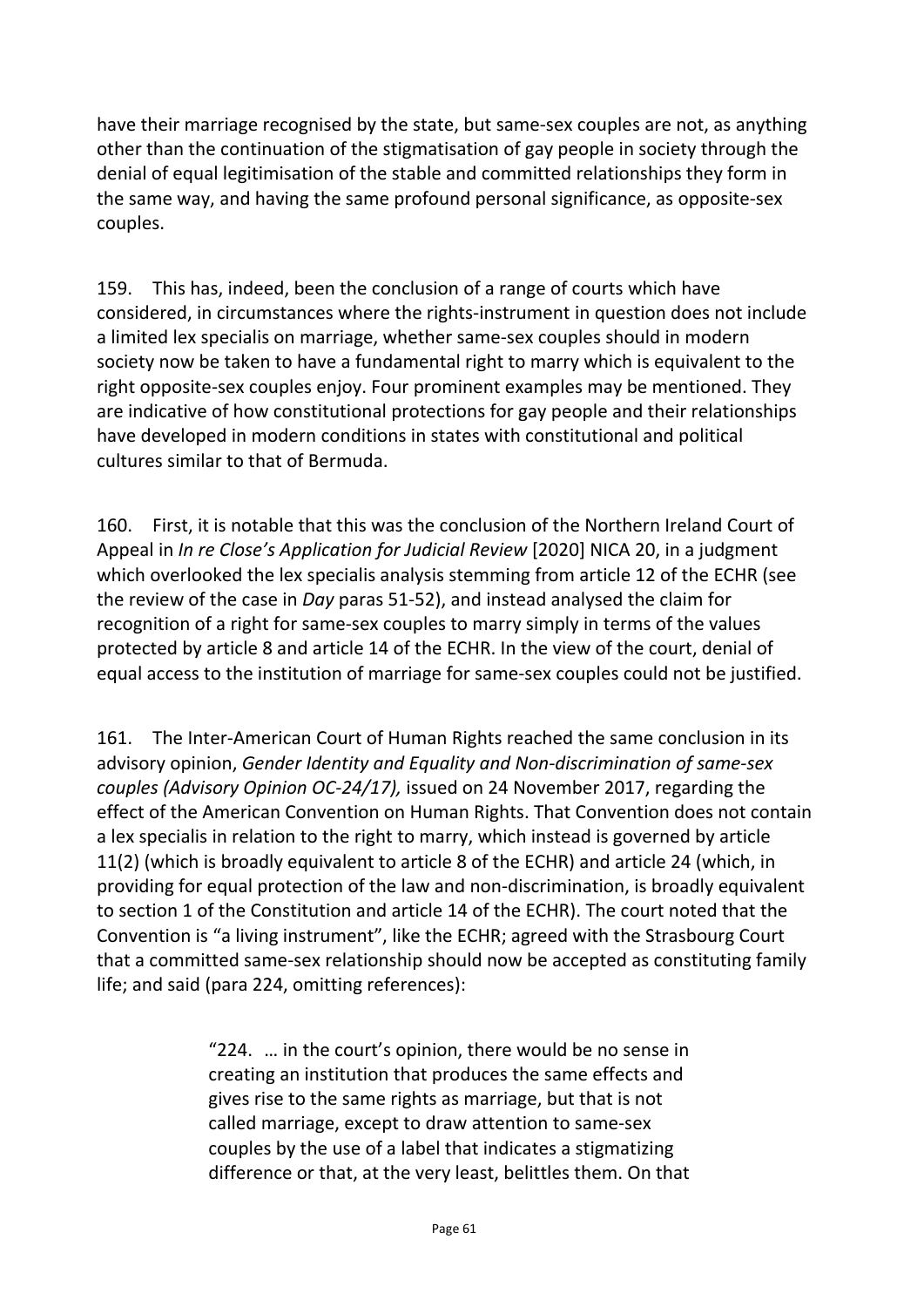basis, there would be marriage for those who, according to the stereotype of heteronormativity, were considered 'normal', while another institution with identical effects but with another name would exist for those considered 'abnormal' according to this stereotype. Consequently, the court deems inadmissible the existence of two types of formal unions to legally constitute the heterosexual and homosexual cohabiting community, because this would create a distinction based on an individual's sexual orientation that would be discriminatory and, therefore, incompatible with the American Convention."

162. In *Obergefell v Hodges* 576 US 644 (2015) ("*Obergefell*") the US Supreme Court held that the US Constitution protects the right of same-sex couples to marry. The US Constitution does not include a lex specialis on the right to marry. Instead, the court held that the fundamental liberties protected by the due process clause of the Fourteenth Amendment and the equal protection clause extend to certain personal choices central to individual dignity and autonomy, including intimate choices that define personal identity and beliefs, and include a right to marry. The nature of marriage is that, through its enduring bond, two persons together can find other freedoms, such as expression, intimacy and spirituality, and this is true for all persons, whatever their sexual orientation (p 666). The right to marry is fundamental because it supports a two-person union unlike any other in its importance to the committed individuals involved, and same-sex couples have the same right as opposite-sex couples to enjoy intimate association (p 667). As Kennedy J, for the court, observed (pp 670-671), despite the importance given to marriage by states:

> "Yet by virtue of their exclusion from that institution, samesex couples are denied the constellation of benefits that the States have linked to marriage. This harm results in more than just material burdens. Same-sex couples are consigned to an instability many opposite-sex couples would deem intolerable in their own lives. As the State itself makes marriage all the more precious by the significance it attaches to it, exclusion from that status has the effect of teaching that gays and lesbians are unequal in important respects. It demeans gays and lesbians for the State to lock them out of a central institution of the Nation's society. Same-sex couples, too, may aspire to the transcendent purposes of marriage and seek fulfillment in its highest meaning. The limitation of marriage to opposite-sex couples may long have seemed natural and just, but its inconsistency with the central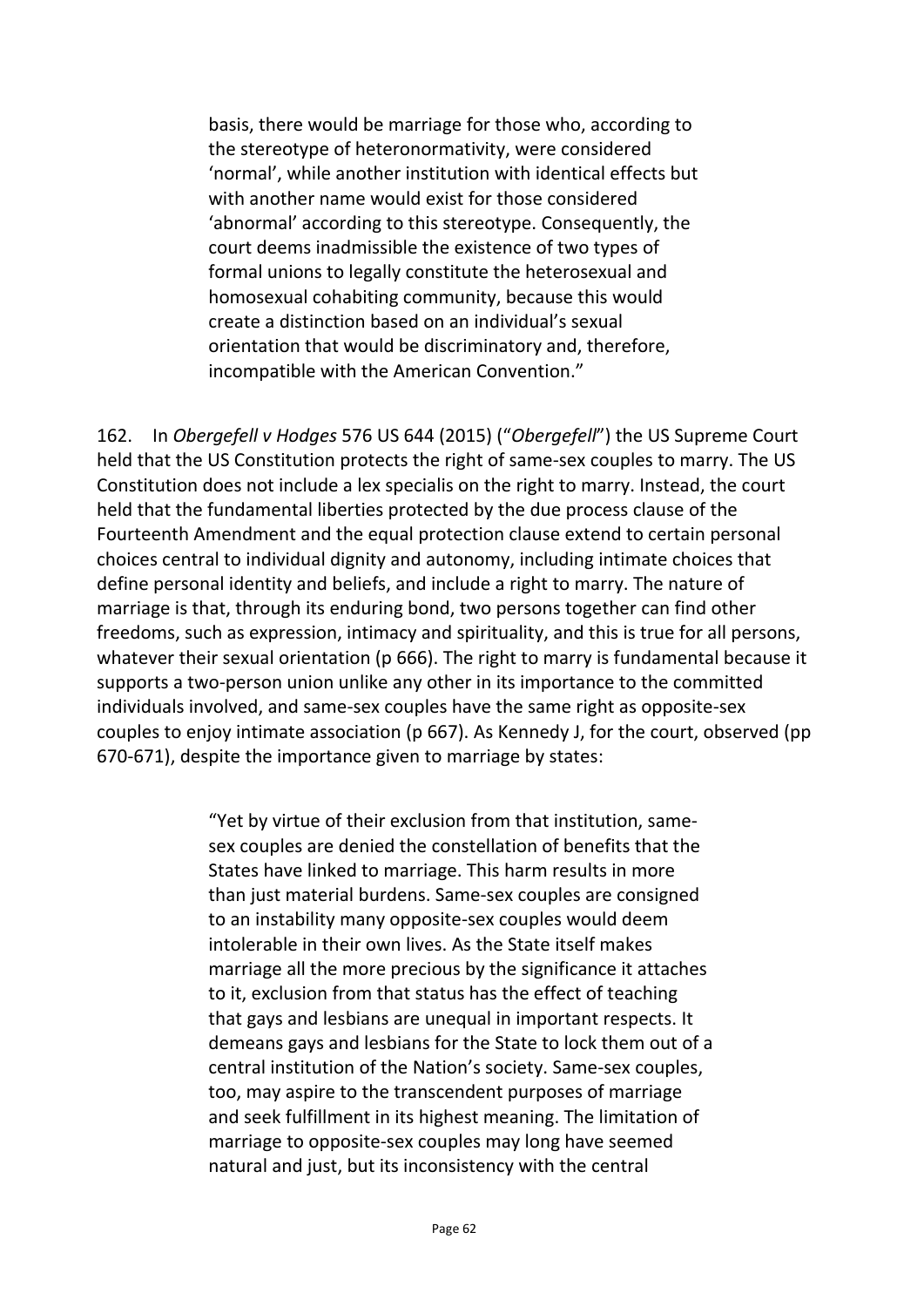meaning of the fundamental right to marry is now manifest. With that knowledge must come the recognition that laws excluding same-sex couples from the marriage right impose stigma and injury of the kind prohibited by our basic charter."

163. In *Minister of Home Affairs v Fourie* (2006) 1 SA 524 ("*Fourie*") the Constitutional Court of South Africa held that there was a constitutional right of marriage for same-sex couples under section 9(1) of the South African Constitution ("Everyone is equal before the law and has the right to equal protection and benefit of the law") and section 9(3) (which prohibits unfair discrimination on the grounds, among others, of sexual orientation). This is a rights-instrument which does not have a lex specialis conferring a right of marriage, but instead enshrines general values of human dignity, equality and freedom: para 47 per Sachs J, in giving the plurality judgment. The absence of recognition of same-sex marriage at common law and under statute was held to violate the constitution. As Sachs J said (paras 71-72):

> "71.  $\ldots$  It represents a harsh if oblique statement by the law that same-sex couples are outsiders, and that their need for affirmation and protection of their intimate relations as human beings is somehow less than that of heterosexual couples. It reinforces the wounding notion that they are to be treated as biological oddities, as failed or lapsed human beings who do not fit into normal society, and, as such, do not qualify for the full moral concern and respect that our Constitution seeks to secure for everyone. It signifies that their capacity for love, commitment and accepting responsibility is by definition less worthy of regard than that of heterosexual couples.

72. It should be noted that the intangible damage to same-sex couples is as severe as the material deprivation. To begin with, they are not entitled to celebrate their commitment to each other in a joyous public event recognised by the law. … given the centrality attributed to marriage and its consequences in our culture, to deny samesex couples a choice in this respect is to negate their right to self-definition in a most profound way."

164. The values identified as underpinning the South African Constitution are closely aligned with those which underpin the Bermudian Constitution. Sachs J observed (para 78) that, by being denied access to the institution of marriage, same-sex couples were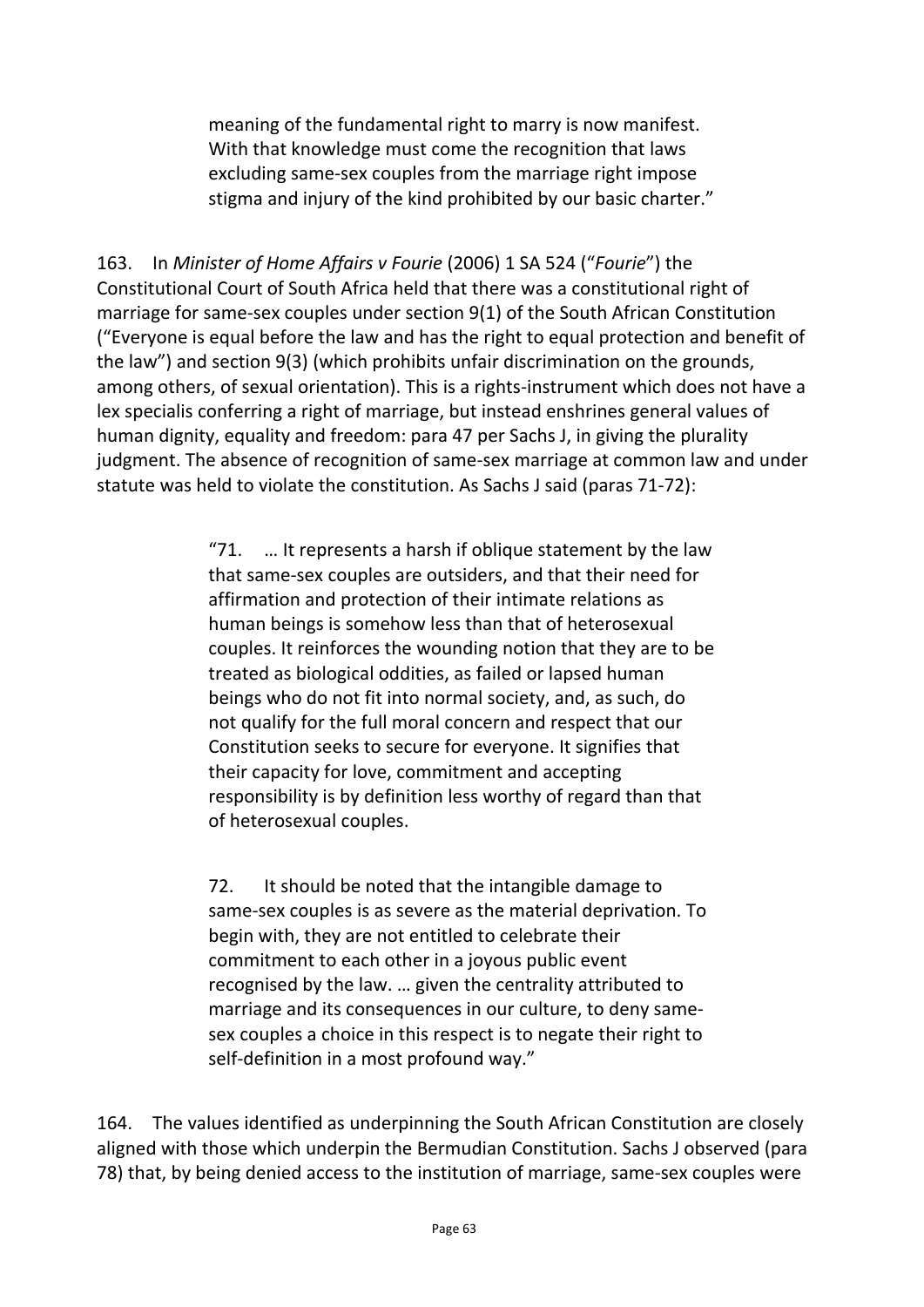denied equal protection and were subjected to unfair discrimination: "[b]y both drawing on and reinforcing discriminatory social practices, the law in the past failed to secure for same-sex couples the dignity, status, benefits and responsibilities that it accords to heterosexual couples", and this continued to be the case. He dismissed the submission by the state that it would be sufficient to meet the problem if an alternative institution, different from marriage, were made available for same-sex couples: paras 83-113.

165. These authorities demonstrate a uniformity of approach in interpreting rights instruments containing individual rights similar to those in the Constitution in a context where, like the Constitution, there is no lex specialis in relation to a right of marriage. The absence of such a lex specialis does not mean that there is no protected right of marriage; on the contrary, it means that protection for a right of marriage is found to be inherent in other individual rights of general application and that this protection cannot be confined to opposite-sex couples.

166. Moreover, as noted above, if the rights of gay people - or indeed any people under article 8 of the ECHR to be accorded legal recognition of their long-term relationships are to be reflected in the Constitution, the coverage of those rights has to be found in section 8. If those rights are covered by section 8, there is no textual warrant in the Constitution for not extending the protection to include same-sex marriage. One cannot read into the Constitution a lex specialis which is not there. So the choice in interpreting the Constitution is between a right of protection for samesex relationships (which covers the rights which have been established to exist in the ECHR and also extends to same-sex marriage) or none. It is difficult to identify any halfway house. In my opinion, analysis of the text of the Constitution leads to the conclusion that the relationships of gay people are afforded protection rather than that they have no protection whatever.

167. Also, it is clear that individual rights under article 9 of the ECHR fall to be covered by section 8 of the Constitution. Relevant points to emerge from the case law on article 9 are discussed below. That case law supports the view that a belief that persons of the same sex who wish to be in a committed relationship with each other should be able to have access to the institution of marriage is, for many people, a matter of conscientious and in some cases religious belief.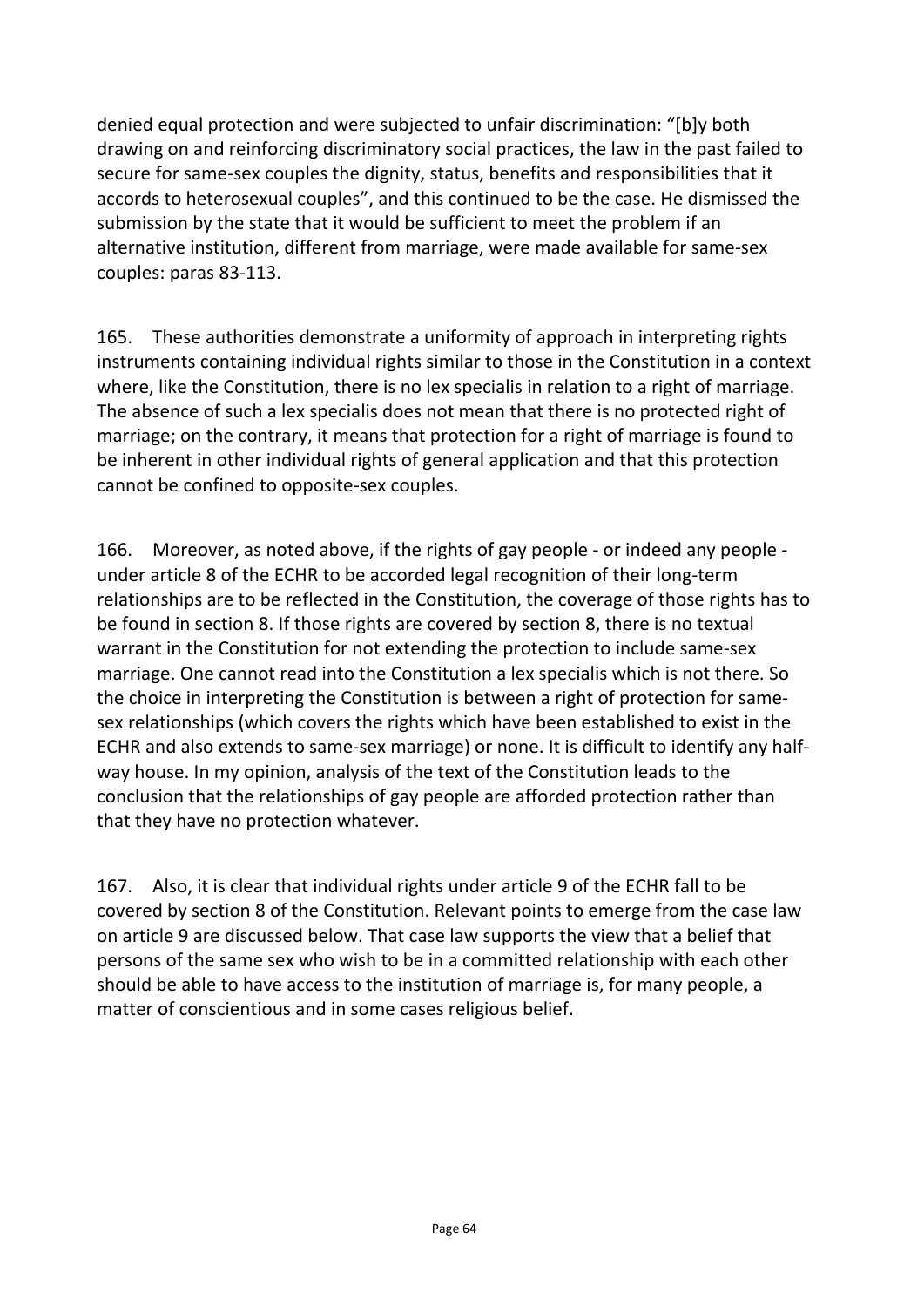### *(7) Section 8 of the Constitution: freedom of conscience and religion in the context of marriage*

168. I now turn to consider the text of section 8 of the Constitution. The first point to note is that the structure of that provision gives no grounds for reading the rights set out in section 8(1) in a narrow way; quite the contrary. In a pluralistic society religious and ethical views differ widely and may be in conflict at many points. However, section 8(5) makes provision to allow for interference with the rights in section 8(1) where the public interest requires this on various grounds, in a manner similar to article 8(2) of the ECHR. Therefore, there is good reason to follow the guidance in *Fisher* and the other authorities set out above and read the rights set out in section 8(1) in a generous way. The values underlying the Constitution should be given due weight when it falls to be interpreted in the light of significant changes in social attitudes. The people of Bermuda, including perhaps most importantly those least able to protect themselves, should have the full measure of protection which section 8(1) is intended to provide.

169. Three questions arise under section 8(1): (i) what qualifies as "freedom of conscience" so as to fall within the scope of the provision? (ii) what qualifies as "enjoyment of … freedom of conscience"? and (iii) what constitutes "hindering" a person in the enjoyment of his or her freedom of conscience? In this section I address these in turn in the context of marriage.

# *(i) "Freedom of conscience"*

170. "Freedom of conscience" in section 8(1) includes "freedom of thought and of religion". According to ordinary meaning, it is a concept of wide ambit. It includes ethical and religious beliefs as to how one should live, ie according to one's conscience. So, for example, this provision would prohibit punishing someone for adherence to veganism when that is based on their conscientious beliefs about how to treat animals.

171. The width of this ordinary meaning interpretation of section 8(1) is borne out by authority and is reinforced by (a) the Western constitutional traditions in which Bermuda participates of respect for the individual and their ability to follow their conscience, (b) the absence of a precise definition and the width of the non-inclusive guidance in the latter part of section 8(1) ("the said freedom *includes* …"), (c) the existence in section 8(5) of a wide power to justify interferences with the right, and (d) the generous interpretation to be given to fundamental rights in accordance with the guidance in *Fisher* and *Reyes*.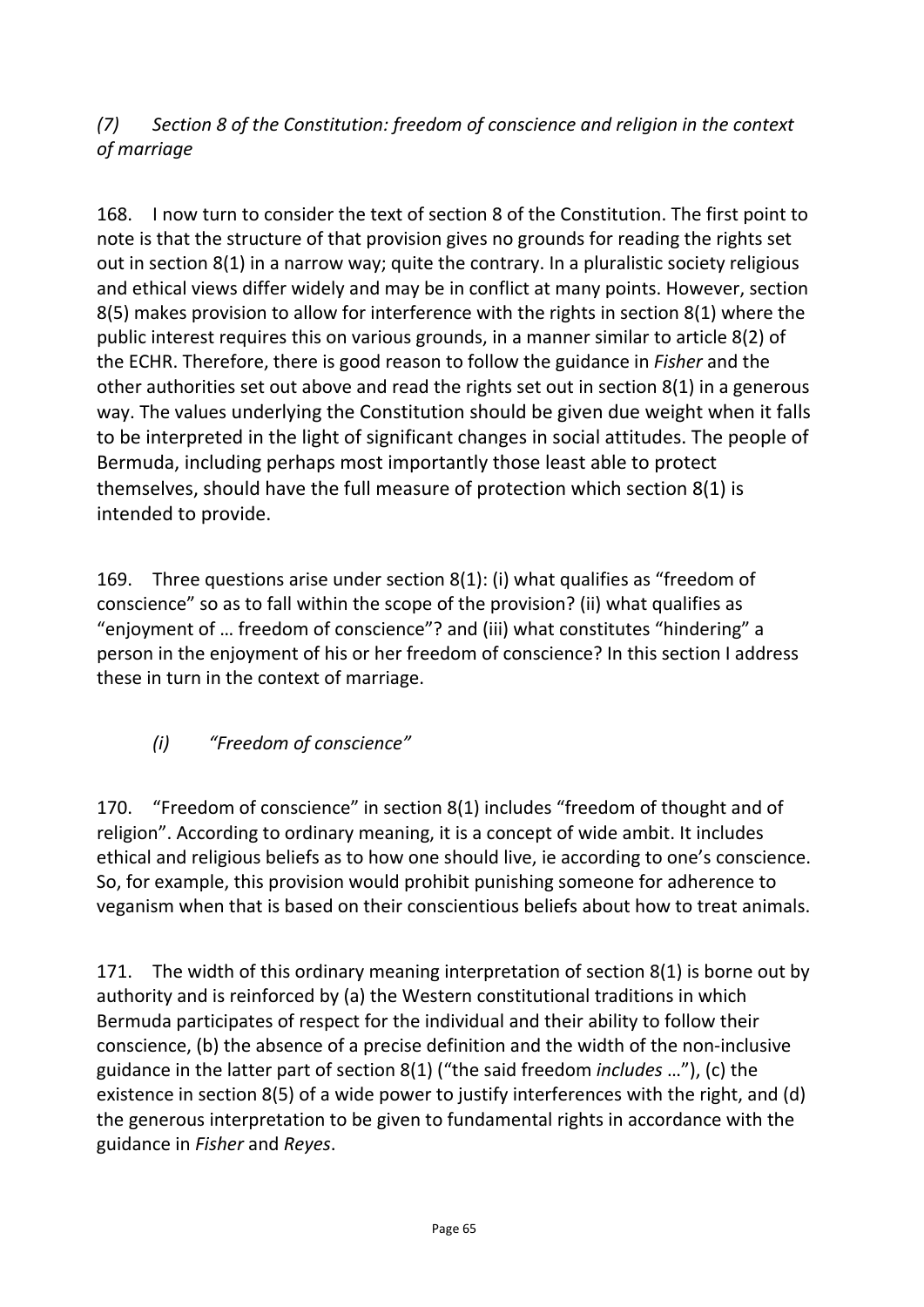172. The text of section 8(1) is derived from and closely aligned with article 9(1) of the ECHR and (as explained in *Fisher, Matadeen v Pointu* and *Rodriguez*) should be interpreted to ensure that it provides coverage of rights which is at least as good. The case law on article 9(1) of the ECHR confirms that the engagement of the right to freedom of conscience has a relatively low threshold: *Arrowsmith v United Kingdom* (Application No 7050/77), European Commission of Human Rights, report of 12 October 1978, para 69 (pacifism, defined as the commitment to the philosophy of securing political and other objectives without resort to the threat or use of force against another human being in any circumstances, falls within the ambit of the right to freedom of thought and conscience); *Bayatyan v Armenia* (2012) 54 EHRR 15, para 110 (conscientious objection to military service); and *R (Williamson) v Secretary of State for Education and Employment* [2005] UKHL 15; [2005] 2 AC 246, paras 23-24 (Lord Nicholls) and 55 (Lord Walker), in relation to belief in the ethical value of corporal punishment of children in the course of education. Dingemans et al, *The Protections for Religious Rights: Law and Practice* (2013), para 3.19, lists in addition cases which have held that article 9(1) covers atheism, veganism, political ideologies such as communism, the Salvation Army, pro-life beliefs and secularism.

173. For a belief to qualify for protection under article 9(1) it must "attain a certain level of cogency, seriousness, cohesion and importance"; relate to a "weighty and substantial aspect of human life and behaviour"; and it "must also be worthy of respect in a democratic society and not be incompatible with human dignity": *Campbell and Cosans v United Kingdom* (1982) 4 EHRR 293, para 36. Article 9 protects views "that attain a certain level of cogency, seriousness, cohesion and importance": *Eweida v United Kingdom* (2013) 57 EHRR 8, para 81 ("*Eweida*").

174. Most relevantly, the Strasbourg Court has held that a conscientious or religious objection to same-sex marriage falls within the concept of freedom of conscience in article 9(1): *Eweida*, paras 102-103 and 107-108. Conversely, a belief that same-sex couples should marry (ie participate in the institution of marriage as the best way to give expression to their commitment to each other in a relationship), and thus should have the right to marry, is a matter of conscience for many people. I do not think there is any doubt that such beliefs meet the test in paras 172-173 above.

175. As set out at paras 110-122 above, individuals in same-sex relationships may have conscientious beliefs, religious or ethical in nature, regarding the moral desirability of entering into marriage. These fall within the scope of the protection afforded by section 8(1).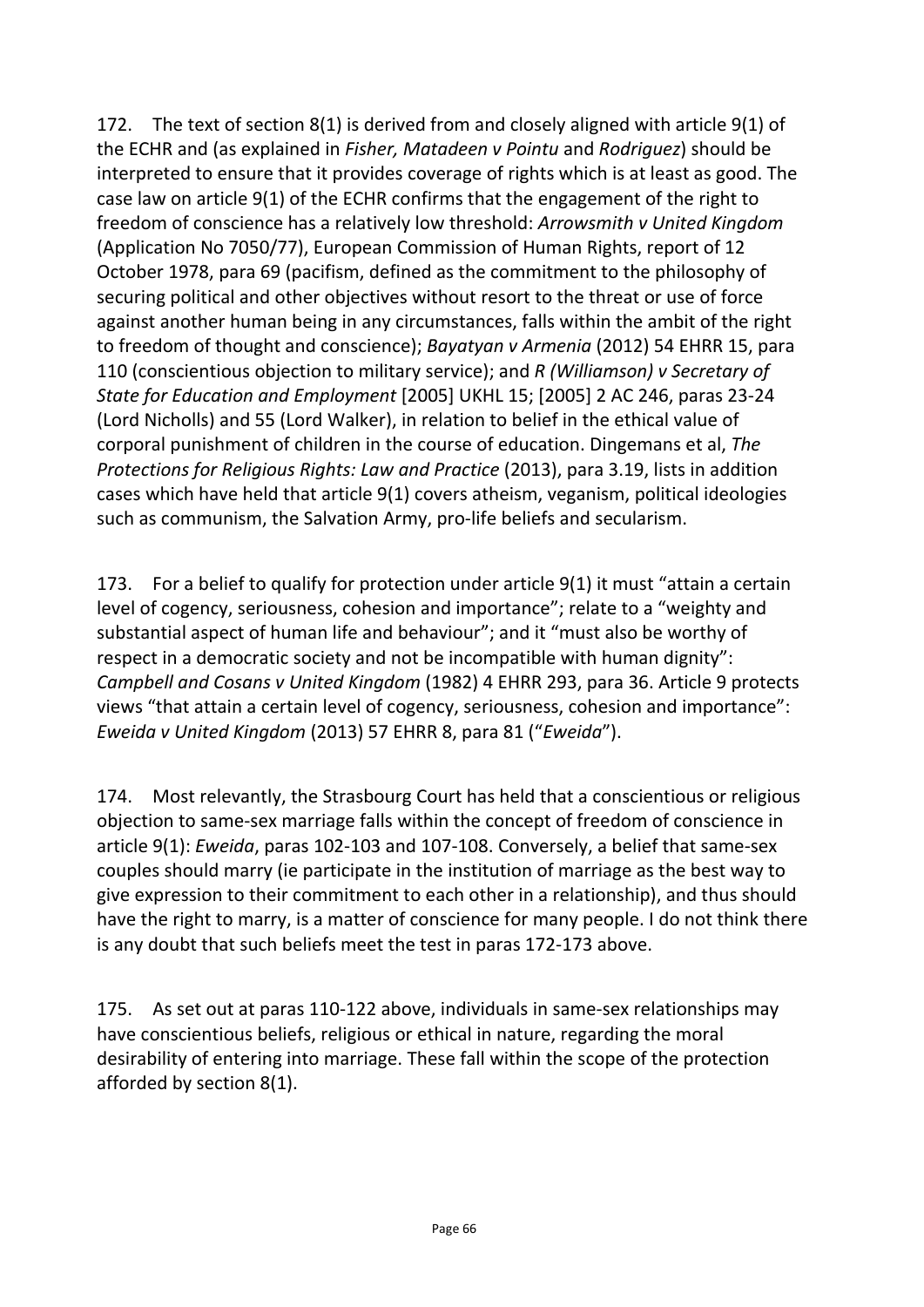### *(ii) "enjoyment of … freedom of conscience"*

176. The concept of "enjoyment" is wider than simply being allowed to entertain certain thoughts in one's own head - such as, "it would be a good thing if same-sex couples could enter into marriages" - without being punished. Section 8(1) says that freedom of conscience includes freedom of thought but also "freedom, either alone or in community with others, and both in public or in private, to manifest and propagate his religion or belief in worship, teaching, practice and observance". Thus, section 8(1) confers a right on a person to live in accordance with their religious or consciencebased beliefs in a practical way to some degree.

177. In *Eweida* the Strasbourg Court summarised the general principles governing the application of article 9 of the ECHR at paras 79-84. At para 79 it explained that freedom of thought, conscience and religion is one of the foundations of a democratic society; that in its religious dimension "it is one of the most vital elements that go to make up the identity of believers and their conception of life", and that it is also precious for atheists and others; and pointed out that "[t]he pluralism indissociable from a democratic society … depends on it". At para 80 it emphasised the importance of individuals being able to manifest their beliefs ("[b]earing witness in words and deed is bound up with the existence of religious convictions"), while also drawing attention to the possibility of restrictions on this provided they are properly justified under article 9(2). At para 82 it referred to the state's duty of neutrality as between different beliefs, which I discuss below.

178. The Court said (para 82), "[i]n order to count as a 'manifestation' within the meaning of article 9, the act in question must be intimately linked to the religion or belief. An example would be an act of worship or devotion which forms part of the practice of a religion or belief in a generally recognised form." The court held (paras 89 and 97) that wearing a cross visibly at work as a witness to their Christian faith constituted a manifestation of the religious belief of two of the applicants. The refusal of the fourth applicant to provide psycho-sexual counselling to same-sex couples in the course of his employment also constituted a manifestation of religion and belief for the purposes of article 9(1): para 108. In *Arrowsmith v United Kingdom*, above, report of 12 October 1978, the Human Rights Commission observed (para 71) that "public declarations proclaiming generally the idea of pacifism and urging the acceptance of a commitment to non-violence may be considered as a normal and recognised manifestation of pacifist belief." That paragraph was cited with approval by the Strasbourg Court in *Pretty v United Kingdom* (2002) 35 EHRR 1, para 82.

179. According to these standards, entry into marriage clearly constitutes a manifestation of belief in the religious, ethical or cultural value of that institution. That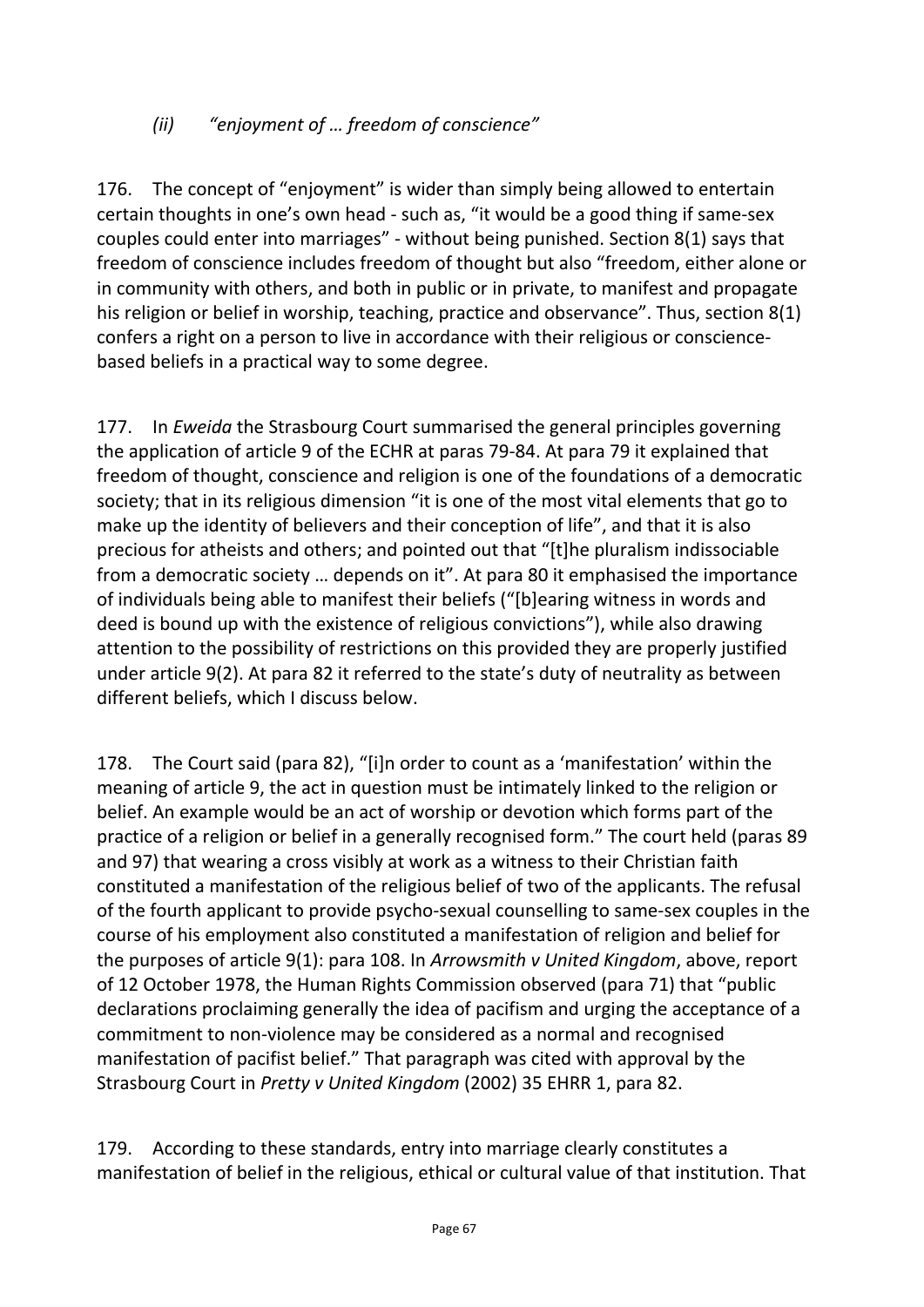is true for opposite-sex couples. In my view, there is no doubt that same-sex couples likewise manifest their belief in the value of marriage within a committed same-sex relationship (including also by demonstrating that belief to others) by entering into marriage and then living in such a relationship, when they are able to. In both cases, the parties to a marriage "manifest" their "religion or belief in … practice and observance", within the language of section 8(1), which follows article 9(1) of the ECHR.

180. Under article 9(1) of the ECHR the state has a "duty of neutrality and impartiality [which] is incompatible with any power on the state's part to assess the legitimacy of religious beliefs or the ways in which those beliefs are expressed" (*Eweida*, para 81) and has a positive obligation to secure the rights of individuals under article 9 (*Eweida*, para 84). Where a state recognises some marriages in law but not others, issues of interference (or, in the language of section 8(1) of the Constitution, hindrance) arise: see below. That is the case both where a same-sex couple go through a religious ceremony of marriage but the state does not give legal recognition to their marriage (although it recognises such a marriage between an opposite-sex couple) and also where a same-sex couple would wish to marry without going through a religious ceremony but are denied the opportunity of doing so by reason of the non-recognition by the state of same-sex marriage (although it provides legal recognition for the marriage of opposite-sex couples in that situation). In the latter case there is a desire to manifest a belief in the value of marriage by marrying according to law and having the marriage recognised by the state which is sufficient to bring the case within the scope of section 8(1) for the purposes of proceeding to the third stage of the inquiry.

181. Individuals who are gay and who have such beliefs may wish to manifest their belief that their loving relationship has equal value with that between an opposite-sex couple and their belief, like them, that it should be expressed by way of marriage by in fact entering into such a relationship and then actually living together in the same way and with the same social recognition and support for their relationship as an oppositesex couple. Individuals with this belief may also wish to propagate it, ie persuade others of its truth, by the "teaching" involved in the practical demonstration that they are of equal worth and dignity as opposite-sex couples and are equally capable of manifesting love and commitment to their partners through marriage and by the "practice" or "observance" of showing that they can live together in marriage in the fullest sense in the same way as an opposite-sex couple. They may wish to educate society by their example, both as a guide as to how same-sex couples should conduct themselves and to persuade others that same-sex committed relationships have the same worth as opposite-sex relationships.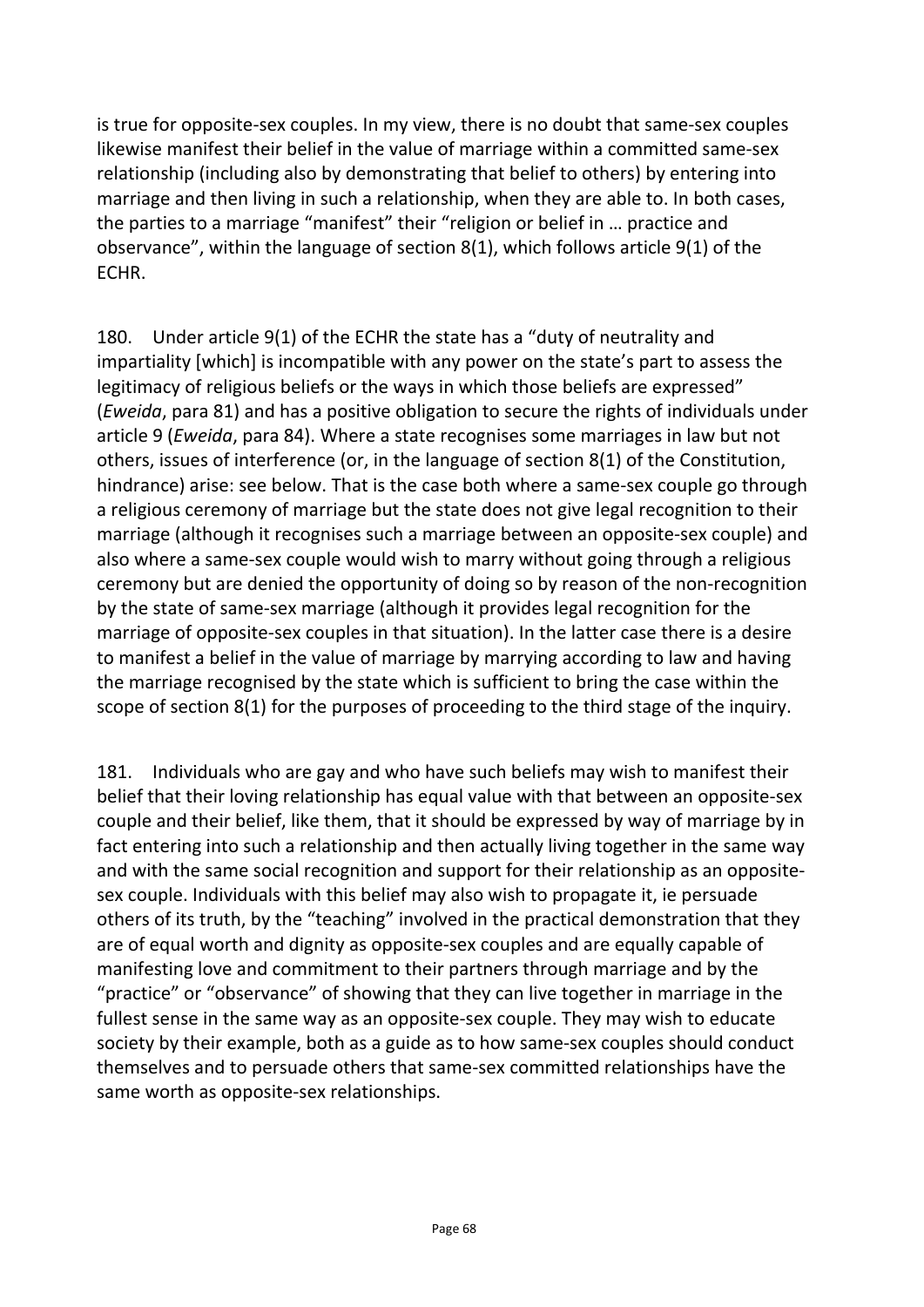#### *(iii) "hindering" a person in the enjoyment of freedom of conscience*

182. In my view, the refusal by the state to allow or to recognise same-sex marriage is a "hindrance" in the enjoyment by the respondents of freedom of conscience for two reasons: (1) it is straightforwardly an interference with their ability to act in accordance with their conscience, in the sense explained in *Commodore of the Royal Bahamas Defence Force v Laramore* [2017] UKPC 13; [2017] 1 WLR 2752 ("*Laramore*"): paras 183-185 below; and (2) the state hinders the enjoyment of freedom of conscience in circumstances where it fails to comply with its duty of neutrality: paras 186-195 below.

183. *Laramore* was concerned with article 22 of the Constitution of the Bahamas, which is in the same terms as section 8 of the Constitution of Bermuda. The claimant, who was a Moslem member of the Defence Force, complained that his rights under article 22 were violated by a requirement that he attend Christian prayers during parades and remove his cap during those prayers as a gesture of respect towards Christianity and by being disciplined when he declined to do so. His complaint was upheld by the local courts and by the Board. The Board treated case law on the right to freedom of conscience and religion in article 2(a) of the Canadian Charter of Rights and Freedoms ("the Canadian Charter") and on article 9(2) of the ECHR and the concept of interference with rights under that provision as relevant aids to interpreting article 22.

184. Lord Mance, giving the opinion of the Board, held (para 11) that the notion of a person being "hindered in the enjoyment of his freedom of conscience" was to be equated with the concept of interference with rights in relation to article 9 of the ECHR and article 2(a) of the Canadian Charter and with a failure to act in compliance with any positive duties to be derived from article 22 equivalent to those derived from those provisions. The Board held (para 12) that article 22(1) covers both "the forum internum, that is the fact of having a belief, and the forum externum, that is the manifestation of religious faith in public". At para 14 Lord Mance addressed the issue of hindrance in the enjoyment of freedom of conscience, saying:

> "Freedom of conscience is in its essence a personal matter. It may take the form of belief in a particular religion or sect, or it may take the form of agnosticism or atheism. It is by reference to a person's particular subjective beliefs that it must be judged whether there has been a hindrance. No doubt there is an objective element in this judgment, but it arises only once the nature of the individual's particular beliefs has been identified. … beliefs feed into action (or inaction) … In *Freedom of Religion under the European*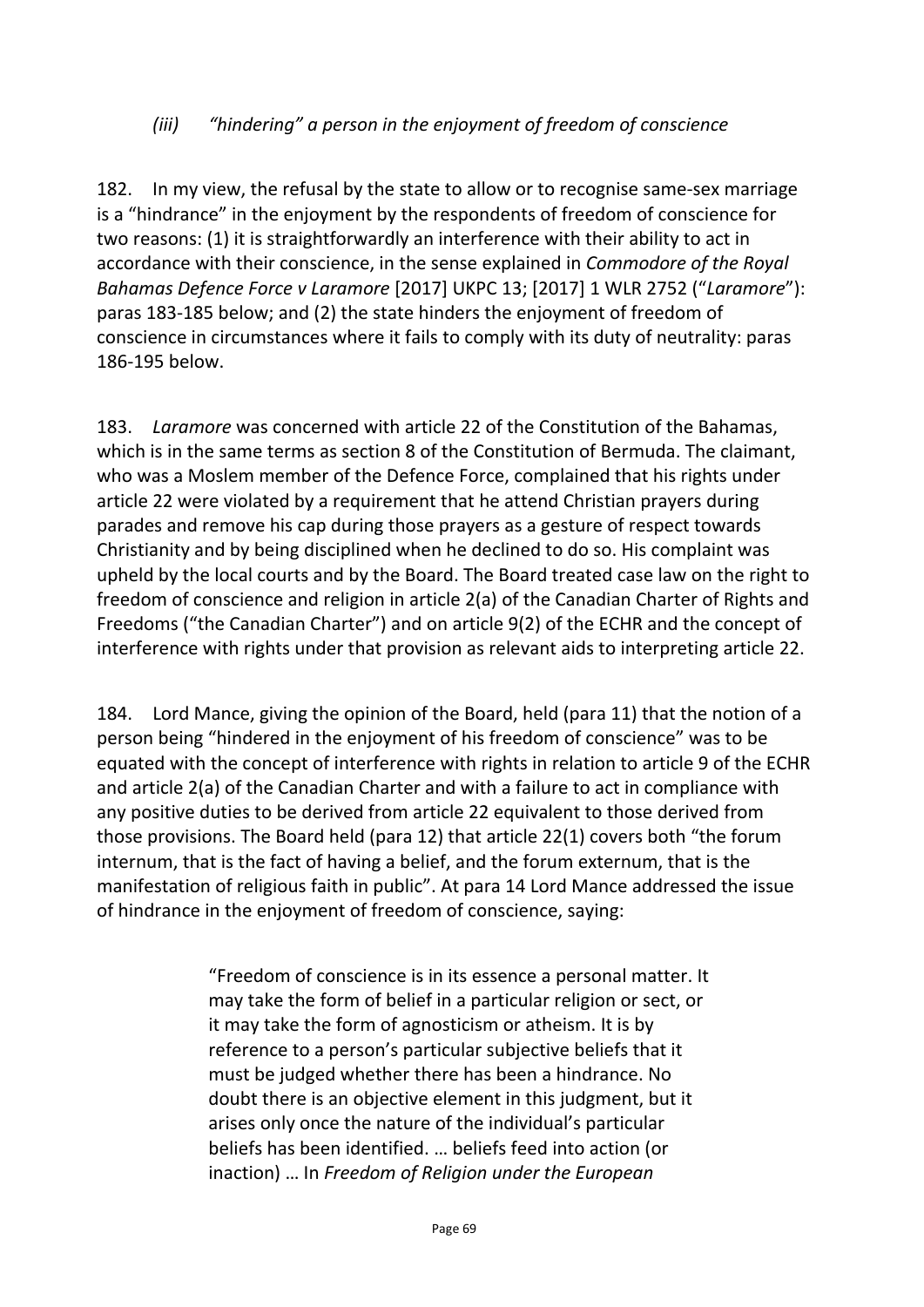*Convention on Human Rights* (OUP, 2001), p 75, Carolyn Evans quotes in this connection a statement by HA Freeman, 'A Remonstrance for Conscience' (1958) 106 Pa L Rev 806, 826 that 'great religion is not merely a matter of belief; it is a way of life; it is action'. She adds (pp 75-76) that: 'Forcing a person to act in a way which is against the teachings of his or her religion or belief … is not irrelevant to the core of many people's religion or belief.' A requirement to take part in a certain activity may be incompatible with a particular person's conscience, however much his or her internal beliefs are otherwise unaffected and unchallenged."

185. Lord Mance rejected the suggestion that the test of hindrance is whether someone is required to do something which their religious belief forbids, which would put the barrier too high. Rather, "[w]hat is required is 'hindrance', which is not the same as prevention: see eg *Olivier v Buttigieg* [1967] 1 AC 115, 135E …"; see also the discussion of *Olivier v Buttigieg* at para 17. The Board found (paras 22-25) that the claimant was hindered in the enjoyment of his freedom of conscience by being prevented from having the option to fall out from parades during Christian prayers.

186. As noted in *Laramore*, the concept of hindrance under a provision like section 8(1) of the Constitution is aligned with the concept of interference with the right of freedom of conscience protected by in article 9 of the ECHR and section 2(a) of the Canadian Charter. In both cases, the relevant case law has made it clear that protection for individual freedom of conscience requires an attitude of neutrality on the part of the state between different sincerely held fundamental beliefs, and that interference with the right of freedom of conscience may occur where the state fails to comply with its duty of neutrality between different conscientious or religious beliefs. An equivalent duty of neutrality arises under section 8(1) of the Constitution for the same reasons, and is reinforced by the preamble in section 1 of the Constitution, which emphasises that "every person in Bermuda is entitled to the fundamental rights and freedoms of the individual", including "freedom of conscience". This is similar to the way in which in *Obergefell* fundamental rights under the due process clause were taken to be informed by the equal protection clause.

187. As to article 9 of the ECHR, the Grand Chamber of the Strasbourg Court summarised the position in *Lautsi v Italy* (2012) 54 EHRR 3, para 60: article 9 "guarantees freedom of thought, conscience and religion, including the freedom not to belong to a religion, and which imposes on contracting states a 'duty of neutrality and impartiality'. In that connection, it should be pointed out that states have responsibility for ensuring, neutrally and impartially, the exercise of various religions, faiths and beliefs". As the Court stated in *Eweida*, para 81, citing relevant case law: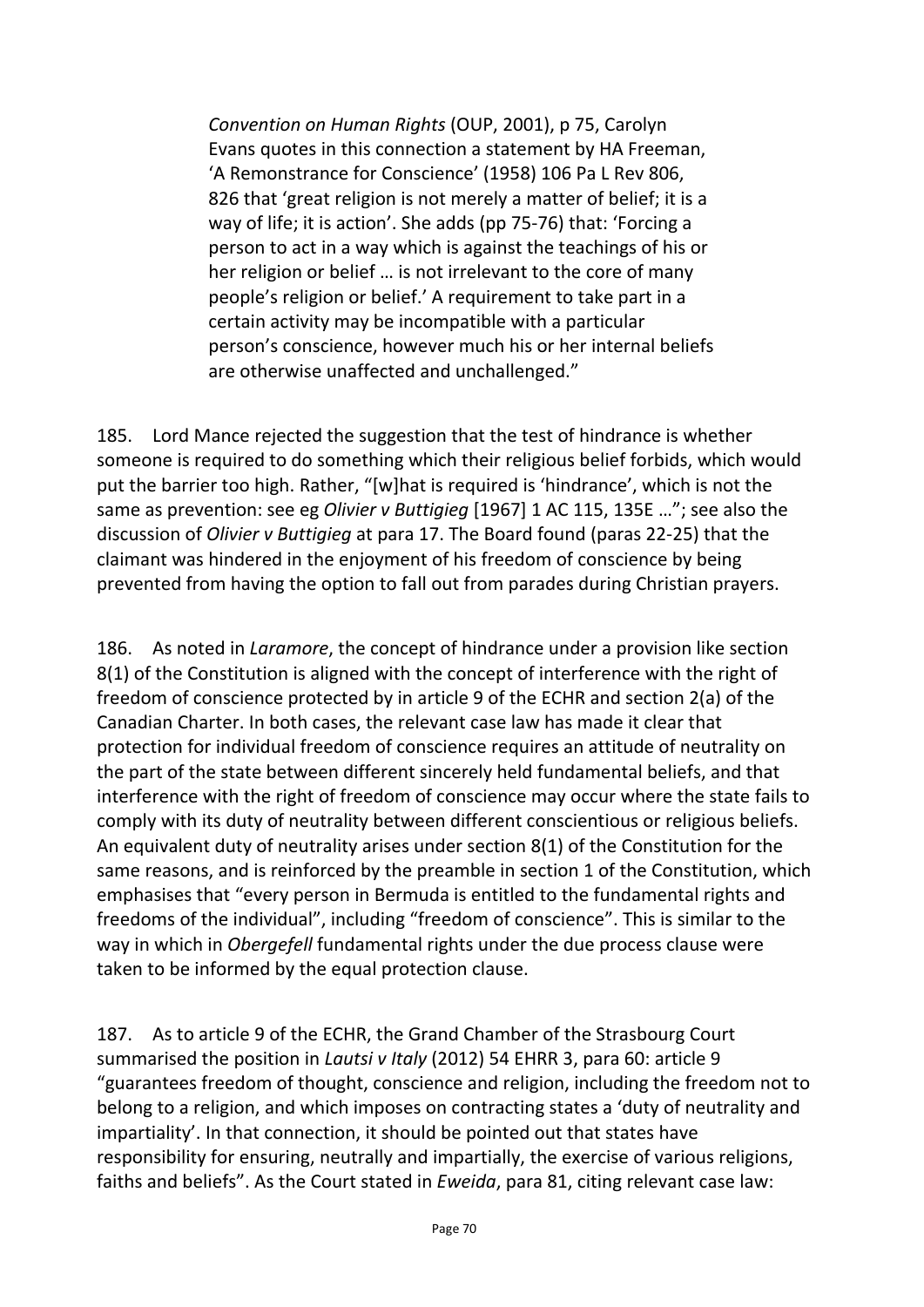"the state's duty of neutrality and impartiality is incompatible with any power on the state's part to assess the legitimacy of religious beliefs or the ways in which those beliefs are expressed"; see also the same formulation in *Bayatyan v Armenia* (2012) 54 EHRR 15, para 120.

188. The jurisprudence of the Canadian Supreme Court regarding section 2(a) of the Canadian Charter is to similar effect. The obligation of the state to respect everyone's freedom of conscience and religion has as its corollary that the state must remain neutral in matters involving this freedom: see, in particular, *Mouvement Laïque Québécois v City of Saguenay* [2015] 2 RCS 3, para 1 per Gascon J for the plurality of the court, and see paras 71-76 for further discussion of the duty of neutrality. If the state favours one religion or set of conscientious beliefs at the expense of others, it "imports disparate impact destructive of the religious freedom of the collectivity": *R v Big M Drug Mart Ltd* [1985] 1 SCR 295, p 337 ("*Big M Mart*") per Dickson J; *Mouvement Laïque Québécois*, para 64 per Gascon J. Religious or conscientious belief is an important part of a person's identity, and if the state treats one such form of belief differently and less respectfully with regard to its value, it fails to treat its adherents as being of equal worth as citizens in a democracy: *Mouvement Laïque Québécois*, paras 73-74. In *Big M Mart* legislation which compelled everyone to observe Sunday as a day of rest whatever their religion or conscientious beliefs was found to infringe the right of freedom of conscience in section 2(a) of the Charter. In *Mouvement Laïque Québécois* a requirement that Christian prayers be held at the start of every meeting of the city council was found to infringe the right of an atheist councillor who objected to this on grounds of conscience.

189. In a well-known passage in his leading judgment in *Big M Mart* Dickson J said this about the right of freedom of religion in the Canadian Charter (pp 336-337):

> "A truly free society is one which can accommodate a wide variety of beliefs, diversity of tastes and pursuits, customs and codes of conduct. A free society is one which aims at equality with respect to the enjoyment of fundamental freedoms and I say this without any reliance upon section 15 of the Charter [the non-discrimination provision]. Freedom must surely be founded in respect for the inherent dignity and the inviolable rights of the human person. The essence of the concept of freedom of religion is the right to entertain such religious beliefs as a person chooses, the right to declare religious beliefs openly and without fear of hindrance or reprisal, and the right to manifest religious belief by worship and practice or by teaching and dissemination. But the concept means more than that.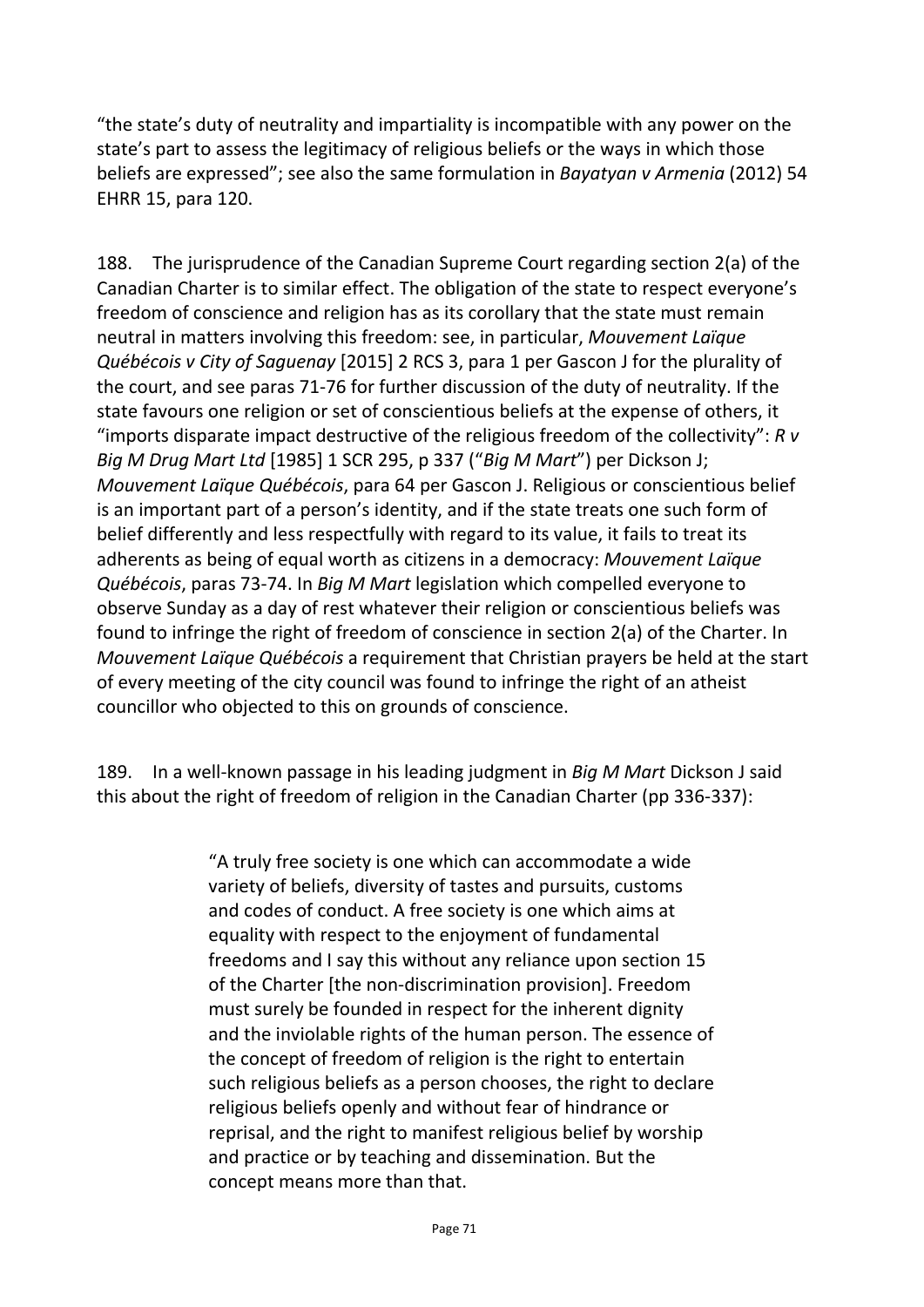Freedom can primarily be characterized by the absence of coercion or constraint. If a person is compelled by the state or the will of another to a course of action or inaction which he would not otherwise have chosen, he is not acting of his own volition and he cannot be said to be truly free. One of the major purposes of the Charter is to protect, within reason, from compulsion or restraint. Coercion includes not only such blatant forms of compulsion as direct commands to act or refrain from acting on pain of sanction, coercion includes indirect forms of control which determine or limit alternative courses of conduct available to others. Freedom in a broad sense embraces both the absence of coercion and constraint, and the right to manifest beliefs and practices. Freedom means that, subject to such limitations as are necessary to protect public safety, order, health, or morals or the fundamental rights and freedoms of others, no one is to be forced to act in a way contrary to his beliefs or his conscience."

190. These observations are equally apposite in the context of section 8(1) of the Constitution. As explained in this passage and as emerges from the other authorities referred to above, the duty of neutrality is inherent in section 8(1) and is distinct from the non-discrimination provision in section 12 of the Constitution. Section 12 does not detract from the duty of neutrality inherent in section 8(1).

191. That a constitutional right to free exercise of religion carries with it a requirement of neutrality on the part of the state has been affirmed by the US Supreme Court in relation to the First Amendment of the US Constitution. There is a "governmental obligation of neutrality in the face of religious differences": *Sherbert v Verner* 374 US 398 (1963), 409 per Brennan J for the court. See also, eg, *Masterpiece Cakeshop Ltd v Colorado Civil Rights Commission* 138 S Ct 1719 (2018), striking down action by the Commission penalising a baker who refused because of religious objections to make a cake to celebrate a same-sex marriage, on the grounds that the Commission did not consider his objections "with the neutrality that the Free Exercise Clause requires" (p 1731 per Kennedy J for the court). In my view, a similar approach is applicable in the context of the freedom of conscience provision in section 8(1) of the Bermudian Constitution.

192. An individual who is gay and who believes in a moral obligation to marry or at least in the moral desirability of marrying to give expression to their stable and committed relationship with another would clearly be hindered in the exercise of their freedom of conscience, in violation of section 8(1) of the Constitution, if they were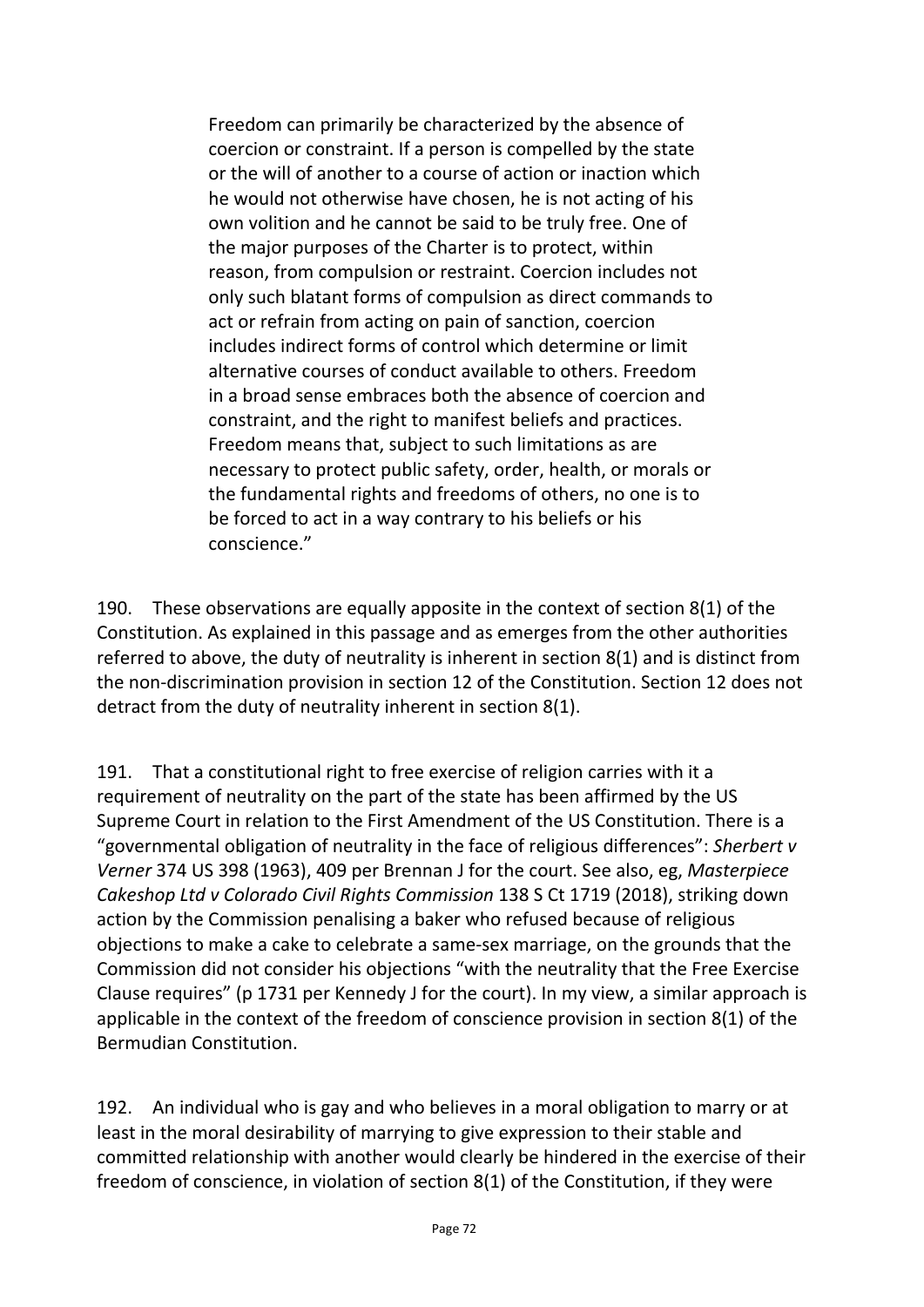punished for holding those beliefs or for holding the concomitant belief that the state acts immorally if it fails to make provision to allow them to do so. Similarly, an opposite-sex couple who went through a marriage ceremony reflecting such beliefs and were punished for that would thereby be hindered in manifesting those beliefs, and hence in the exercise of their freedom of conscience contrary to section 8(1). The same would be true if the state punished an opposite-sex couple for entering into marriage to reflect their own equivalent beliefs about its moral importance. What, then, about a decision by the state to fail to allow a same-sex couple to marry under the auspices of the state or to refuse to recognise a marriage they have entered into, by contrast with the facility it provides for and the recognition it in fact gives to marriage between opposite-sex couples?

193. Transposing the equivalent duty of neutrality to section 8(1) of the Constitution, it would be compatible with that duty for the state to choose not to recognise and give legitimacy to any marriages entered into according to any religious or conscientious belief system, but instead to use a purely neutral conception available equally to all, say civil partnership. (There might be other difficulties associated with such a step: see para 123 above). But if instead the state chooses to recognise and give legitimacy to marriages entered into by opposite-sex couples, reflecting more traditional belief systems, in my view it is not open to it under section 8(1) of the Constitution to refuse to recognise and give legitimacy to marriages entered into by same-sex couples.

194. If the state did so, then in the public sphere it would fail to treat them and their beliefs as of equal value and deserving of equal respect, and would thereby subject them to being treated as second-class or inferior citizens; and in the sphere of their private lives, it would disable them from being able to live with integrity, giving full expression to their religious and ethical beliefs in their own lives. In my view, both these features would constitute hindrance in the enjoyment of their freedom of conscience, contrary to section 8(1).

195. As I have already mentioned, this effect is compounded by the historic background of stigmatisation and denigration of gay people. By failing to give recognition to marriage between same-sex couples, the state perpetuates and aggravates the denigration to which they are subject. This impact on same-sex couples who marry or who wish to marry also hinders them in the enjoyment of their freedom of conscience, contrary to section 8(1).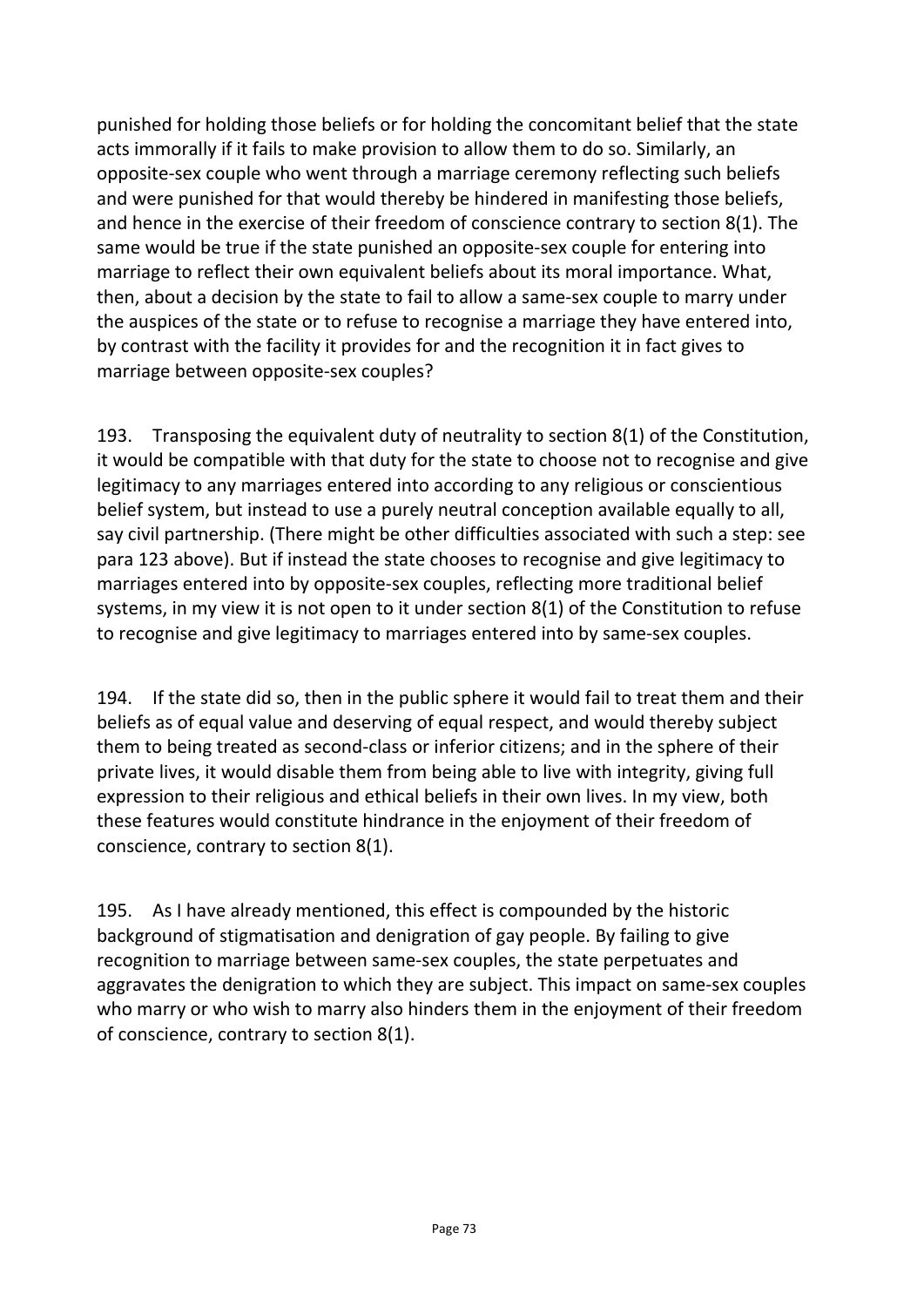*(8) A right to marry under section 8 of the Constitution for opposite-sex couples and for same-sex couples*

196. Although my analysis in the preceding section is sufficient to explain why a right to same-sex marriage is protected by section 8(1), this conclusion is strengthened when one considers the issue of the protection of marriage under the Constitution more broadly. In my view, a right to marry is implicit in the Constitution as an aspect of the set of rights protected by section 8(1). The state could not legislate to refuse to recognise a marriage entered into according to established norms as a manifestation of personal belief in the importance of the institution. That view is reinforced by the fact that the Constitution falls to be interpreted in the light of the social and constitutional traditions which it was enacted to protect, and the common law has always recognised marriage as a particularly important institution and relationship and has always recognised a right to marry (cf *Hinds*, p 212, where Lord Diplock points out that the new constitutions introduced in the 1960s were intended to be rooted in the common law tradition and evolutionary rather than revolutionary).

197. Suppose two members of a religious minority in Bermuda (eg Roman Catholics) in an opposite-sex relationship wish to marry. In my view, their right to do so and to have their marriage recognised and treated as effective by the state would be protected by section 8(1). For Roman Catholics, marriage is a sacrament in which the couple participate in divine grace and celebrate their relationship with God; and it is the proper form for a committed relationship within which to express love for each other, especially when this has a sexual dimension. So being able to marry is a matter of being able to manifest their religious beliefs through practice and observance. The Legislature could not legislate to punish them for marrying. Nor in my view could it legislate to remove recognition and legal effect for marriages between Roman Catholics; that would be a breach of the state's duty of neutrality inherent in section 8(1). The same would be true for other religious denominations.

198. This interpretation of section 8(1) is reinforced by reference to the ECHR. Section 8(1) should be interpreted to include a right to marry for opposite-sex couples if it is possible to do so, since article 12 of the ECHR creates such a right: see para 148 above. In the context of the Constitution, section 8(1) is the only place in which coverage of that right in the ECHR could be located. Unlike the ECHR, there is no lex specialis provision on marriage in the Constitution, so the right to marry has to be derived from the general language in section 8(1) and from the general concepts inherent in the right to enjoyment of freedom of conscience without hindrance under that provision.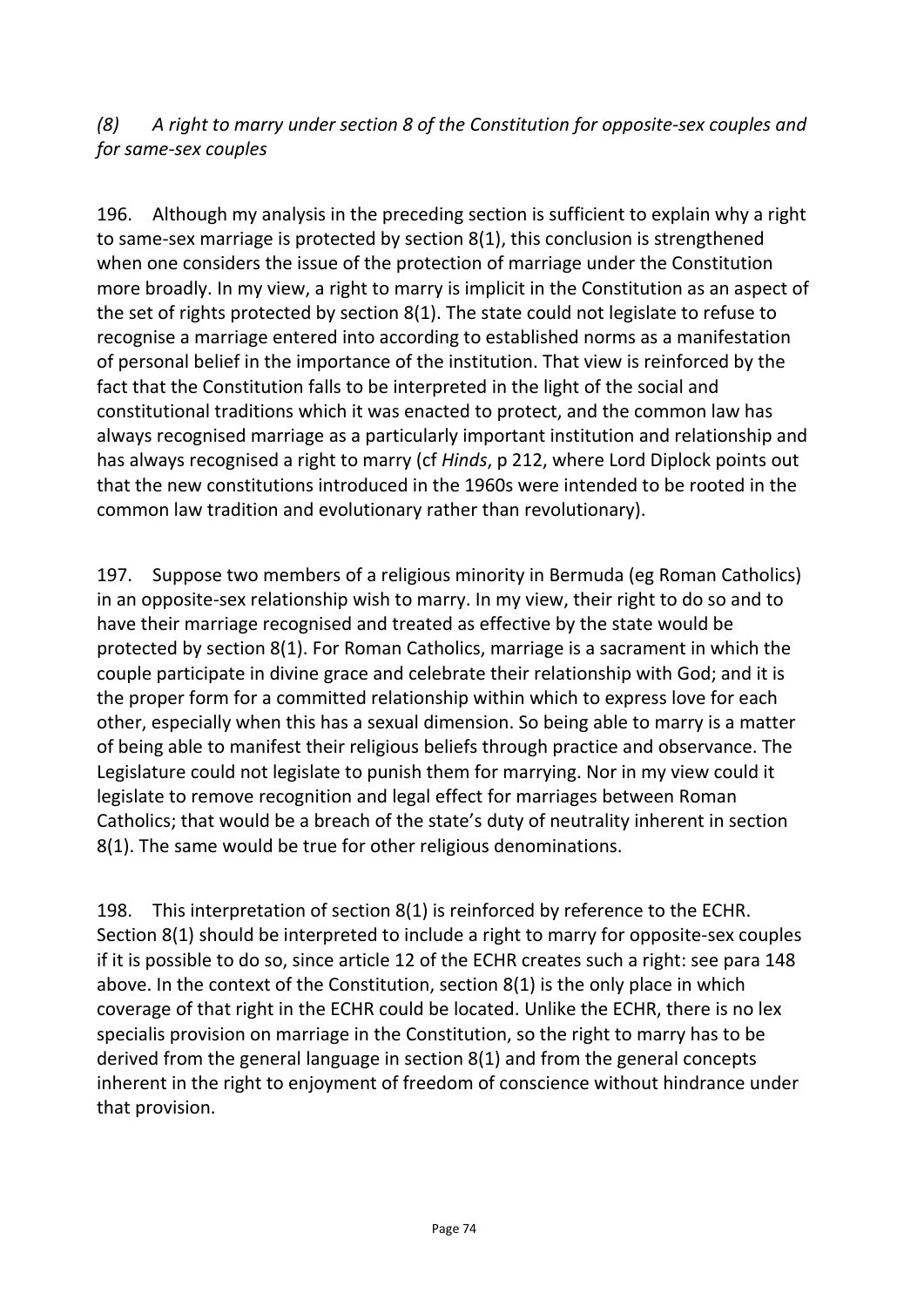199. The interpretation of section 8(1) must depend on its own language and its position in the structure of the Constitution. Although section 8(1) must be interpreted to cover a right of marriage for opposite-sex couples in order to cover the right conferred by article 12 of the ECHR, it is not possible to read the general wording of section 8(1) which provides that coverage as limited only to a right of marriage for opposite-sex couples. On the contrary, in accordance with the guidance in *Fisher* and *Reyes*, the right set out in section 8(1) is to be given a generous interpretation in line with developing understanding of personal fundamental rights. In my view, the conclusion that it applies equally to same-sex couples under modern conditions is inescapable.

200. Other rights in the ECHR which fall to be accommodated within the rights set out in the Constitution in accordance with the principles of interpretation set out above (paras 135-140) point strongly to the same conclusion. If the Legislature legislated to recognise and give legal effect to marriages entered into under the auspices of the Anglican church but not to marriages entered into under the auspices of the Roman Catholic church, that would be a violation of the duty of neutrality inherent in article 9 of the ECHR. Again, since there is no lex specialis limitation to restrict the impact of this duty to marriage between opposite-sex couples, under section 8(1) the duty of neutrality has general application and it applies equally in relation to same-sex couples who wish to marry for reasons of conscience, be they religious, ethical or cultural.

201. Further, the right of freedom of conscience in section 8(1) of the Constitution is the principal place in that instrument in which it is possible to locate protection for the right of autonomy and choices regarding one's identity and how to live one's life which falls within the private life limb of article 8 of the ECHR. There is a considerable overlap between those concepts and the right to freedom of conscience set out in section 8(1). The same is true for the right to respect for family life in article 8 of the ECHR. As discussed above, marriage may be a way of expressing profound aspects of one's own personal identity and may be chosen as the best way in which to carry on family life. In the absence of any lex specialis limitation in section 8(1), these concepts have general application in that provision and apply equally to choices made by same-sex couples as to those made by opposite-sex couples.

202. In addition, article 14 of the ECHR prohibits discrimination within the ambit of any of articles 8, 9 or 12 on grounds including sexual orientation or "other status", which in my view would cover religious affiliation and equivalent forms of "status" (such as being an atheist). The relatively narrow concept of "creed" in section 12 of the Constitution would not cover all these matters. So, to accommodate rights under article 14 also, section 8(1) falls to be interpreted as prohibiting discrimination regarding the right to marry as between different religious denominations or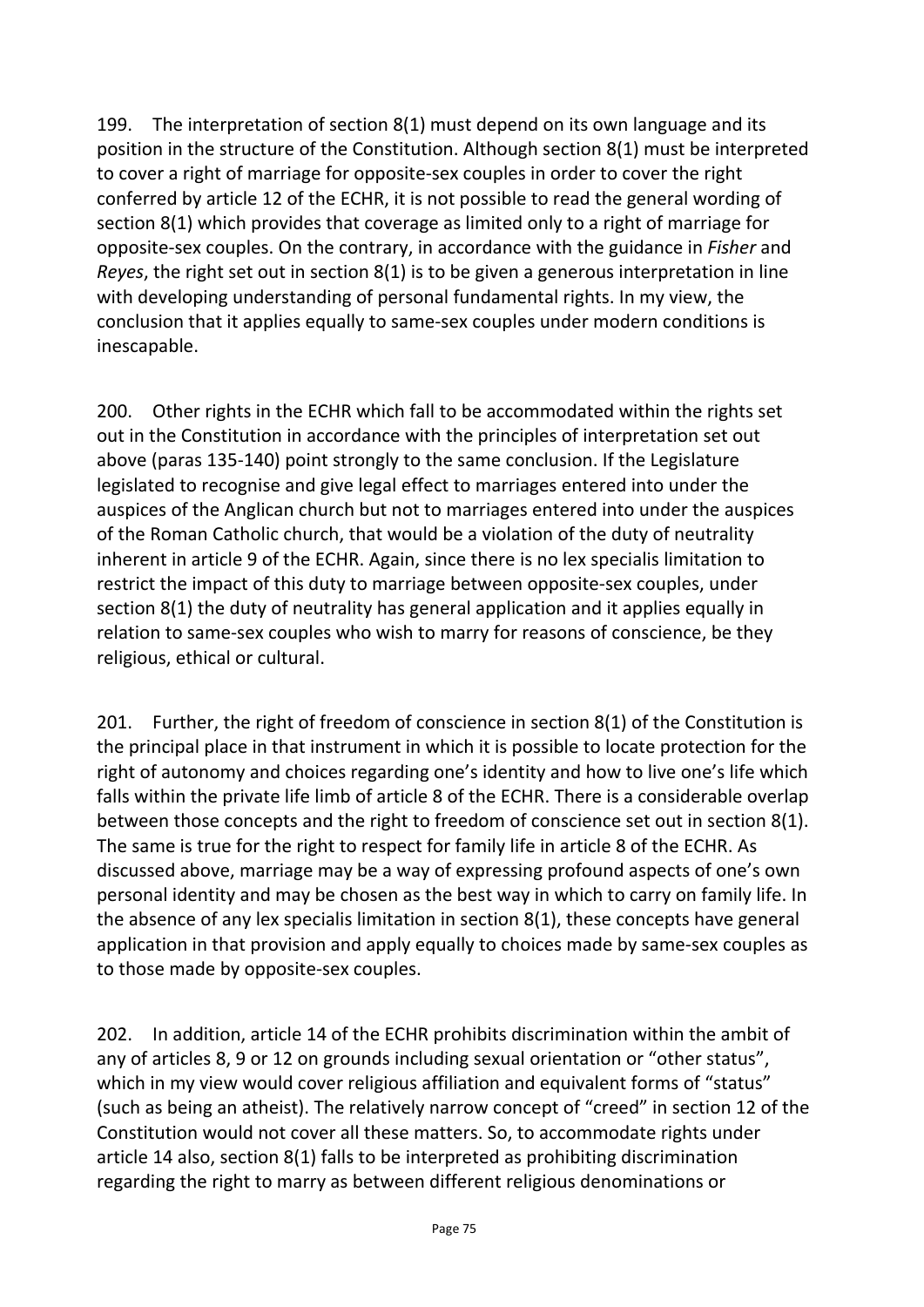equivalent forms of "status" (in parallel with the duty of neutrality inherent in the right to freedom of conscience) and as prohibiting discrimination on grounds of sexual orientation. Again, since there is no lex specialis on the right to marry to limit the impact of those rights, they have general application in the context of section 8(1).

# *(9) Other issues in the appeal*

## *(i) Religiously inspired change in the law to target gay people*

203. The Chief Justice ruled that the revocation provision did not have a religious primary purpose, but found that it breached section 8(1) of the Constitution in its effect. The Court of Appeal upheld that finding, but also concluded that the revocation provision had a religious primary purpose and was unlawful for that reason also. In my judgment, as explained above, the revocation provision breaches section 8(1) by reason of its effect and it is not necessary to examine whether it was enacted for an illegitimate religious primary purpose. To the extent that could be shown, as the Court of Appeal considered it could be, I consider that the violation of the state's duty of neutrality inherent in section 8(1) would be all the clearer. I would simply add that I think there is merit in the reasoning of the Court of Appeal on this point, but it is not necessary to go so far in order to conclude that there has been a breach of that duty. Although the revocation provision was, in the event, included in legislation which sought to achieve a form of compromise between opposing views, it seems to me that it can be said with force that the object of the revocation provision itself was to withdraw the legitimacy of state endorsement from same-sex marriages, and what other reason was there for that than a desire to give effect to religious objections entertained by some to recognition of same-sex marriage?

# *(ii) Absence of objective justification for interference/hindrance*

204. Section 8(5) of Constitution provides for a defence of objective justification for interference with the right under section 8(1). However, in the courts below the Government did not seek to justify any such interference. After hearing argument on the point, the Board has indicated it would have been inclined to refuse permission for the Government to raise this as an issue in the appeal.

205. In any event, in my judgment there is no sound basis on which the revocation provision could be justified. The fact that some people, or even a majority of people, object to same-sex marriage by reason of their own sincerely held religious or conscientious views, cannot justify the discrimination against gay people involved in the state refusing to recognise same-sex marriage in the same way as opposite-sex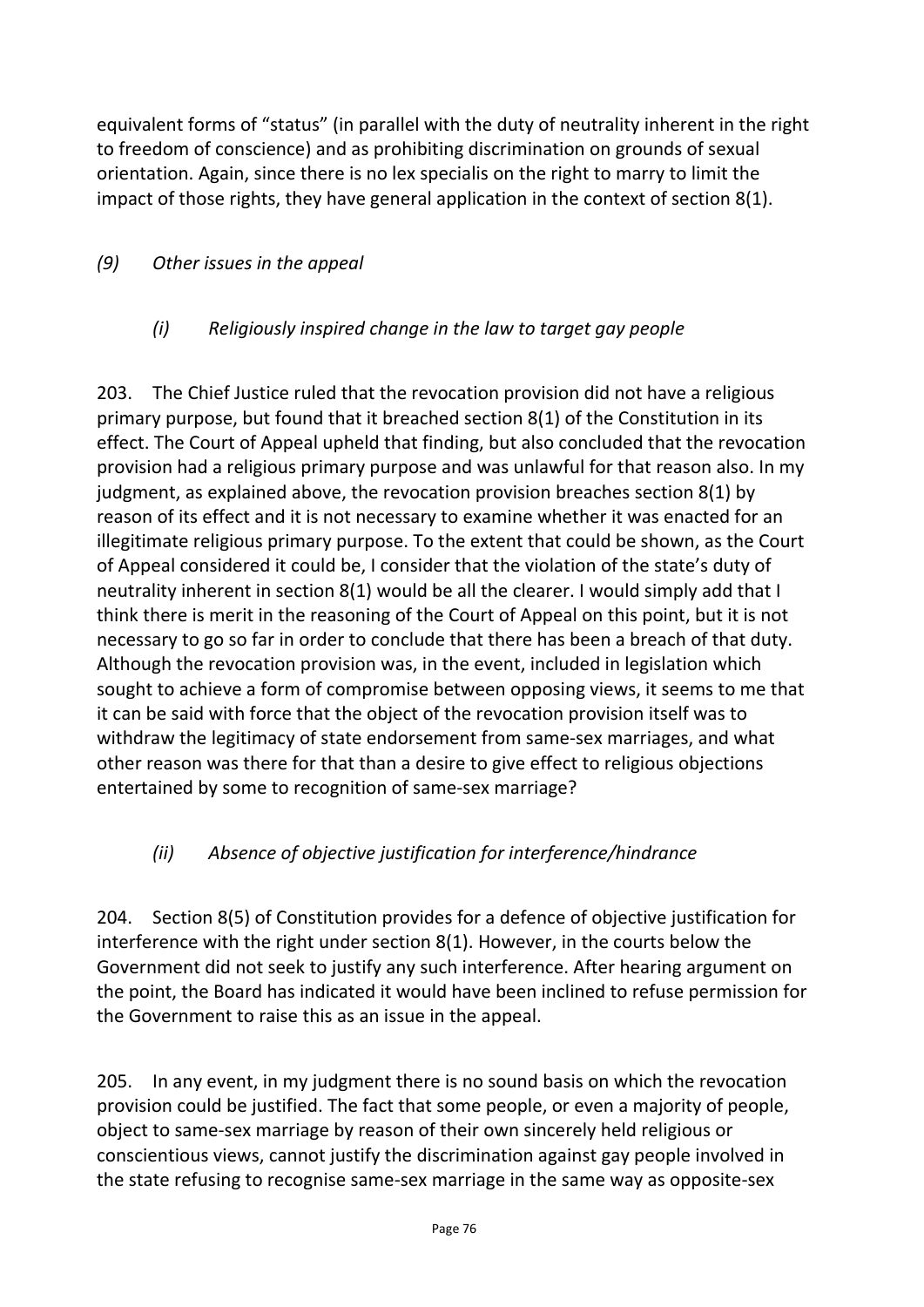marriage. The Strasbourg Court has repeatedly emphasised that democratic society is founded on principles of pluralism, tolerance and broadmindedness.

206. As Sachs J put it in *Fourie* (para 98):

"It is clear … that acknowledgement by the state of the right of same-sex couples to enjoy the same status, entitlements and responsibilities as marriage law accords to heterosexual couples is in no way inconsistent with the rights of religious organisations to continue to refuse to celebrate same-sex marriages. The constitutional claims of same-sex couples can accordingly not be negated by invoking the rights of believers to have their religious freedom respected. The two sets of interests involved do not collide, they co-exist in a constitutional realm based on accommodation of diversity."

He went on to find that denial of the right of marriage for same-sex couples could not be justified: "[g]ranting access to same-sex couples would in no way attenuate the capacity of heterosexual couples to marry in the form they wished and according to the tenets of their religion" (para 111) and cannot be taken to devalue the institution of marriage (paras 112-113). The US Supreme Court in *Obergefell* made similar points.

207. As Lady Hale explained for the Board in *Rodriguez*, in holding that a policy in Gibraltar to grant access to social housing only to (opposite-sex) married couples was unconstitutional and that the discrimination involved could not be justified (para 26):

> "No-one doubts that the 'protection of the family in the traditional sense' is capable of being a legitimate and weighty aim: see *Karner v Austria* (2003) 38 EHRR 528, para 40. Privileging marriage can of course have the legitimate aim of encouraging opposite sex couples to enter into the status which the State considers to be the most appropriate and beneficial legal framework within which to conduct their common lives. Privileging civil partnership could have the same legitimate aim for same sex couples. But, to paraphrase Buxton LJ in the Court of Appeal's decision in *Ghaidan v Godin-Mendoza* [2002] EWCA Civ 1533; [2003] Ch 380, at para 21, it is difficult to see how heterosexuals will be encouraged to marry by the knowledge that some associated benefit is being denied to homosexuals. They will not be